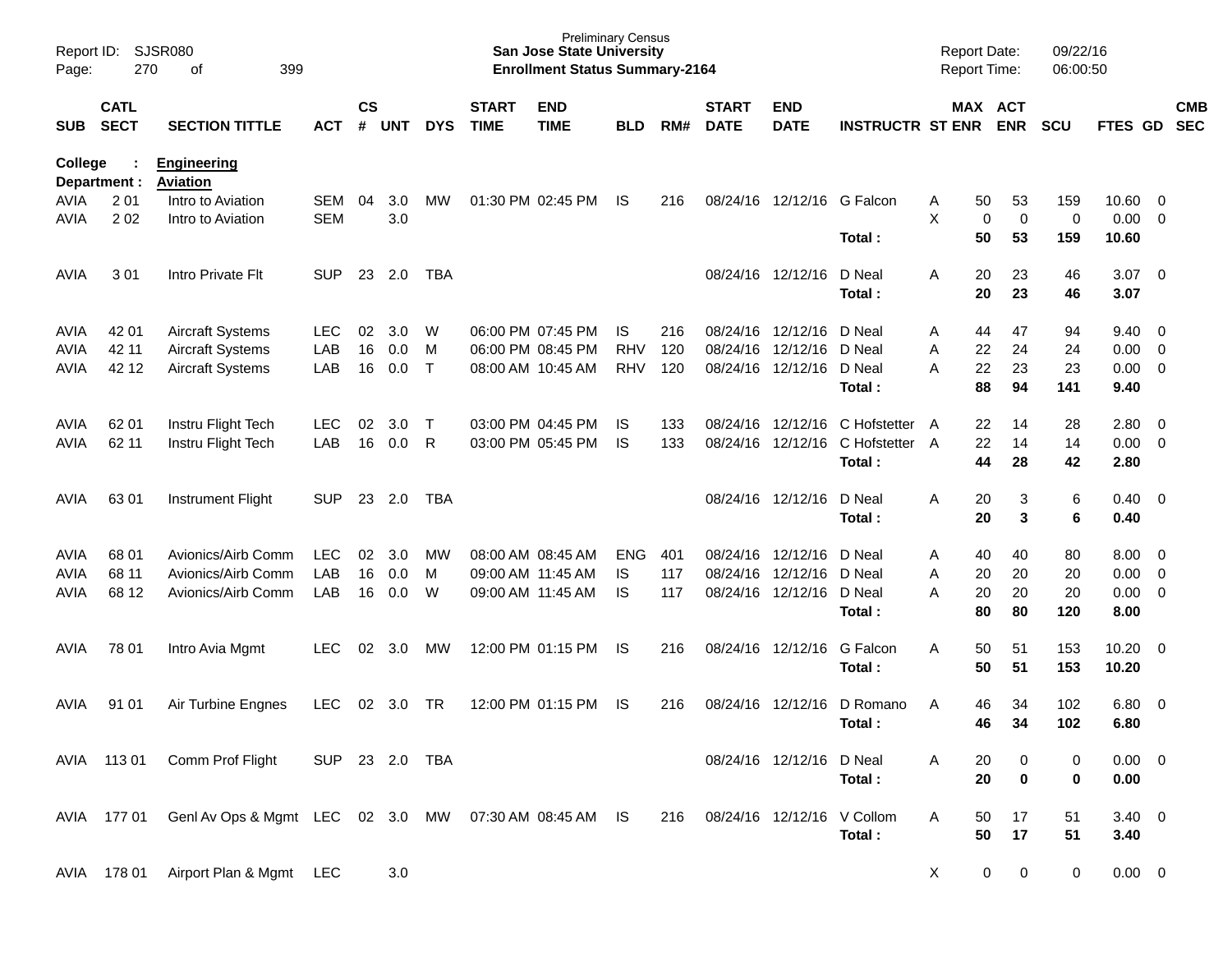| Report ID:<br>Page:                | 271                        | <b>SJSR080</b><br>399<br>οf                              |                          |                    |                   |                          |                             | <b>Preliminary Census</b><br><b>San Jose State University</b><br><b>Enrollment Status Summary-2164</b> |                              |                   |                                  |                                                  |                                            | <b>Report Date:</b><br><b>Report Time:</b> |                                                                    | 09/22/16<br>06:00:50     |                              |                                         |
|------------------------------------|----------------------------|----------------------------------------------------------|--------------------------|--------------------|-------------------|--------------------------|-----------------------------|--------------------------------------------------------------------------------------------------------|------------------------------|-------------------|----------------------------------|--------------------------------------------------|--------------------------------------------|--------------------------------------------|--------------------------------------------------------------------|--------------------------|------------------------------|-----------------------------------------|
| <b>SUB</b>                         | <b>CATL</b><br><b>SECT</b> | <b>SECTION TITTLE</b>                                    | <b>ACT</b>               | $\mathsf{cs}$<br># | <b>UNT</b>        | <b>DYS</b>               | <b>START</b><br><b>TIME</b> | <b>END</b><br><b>TIME</b>                                                                              | <b>BLD</b>                   | RM#               | <b>START</b><br><b>DATE</b>      | <b>END</b><br><b>DATE</b>                        | <b>INSTRUCTR ST ENR</b>                    |                                            | <b>MAX ACT</b><br><b>ENR</b>                                       | <b>SCU</b>               | FTES GD                      | <b>CMB</b><br><b>SEC</b>                |
| AVIA                               | 178 02                     | Airport Plan & Mgmt                                      | <b>LEC</b>               | 02                 | 3.0               | M                        |                             | 03:00 PM 05:45 PM                                                                                      | IS                           | 216               | 08/24/16                         | 12/12/16                                         | W Wei<br>Total:                            | A                                          | 46<br>50<br>50<br>46                                               | 138<br>138               | 9.20<br>9.20                 | - 0                                     |
| AVIA                               | 180 03                     | <b>Individual Studies</b>                                | <b>SUP</b>               | 36                 | 3.0               | <b>TBA</b>               |                             |                                                                                                        |                              |                   | 08/24/16                         | 12/12/16                                         | W Wei<br>Total:                            | A                                          | 20<br>11<br>11<br>20                                               | 33<br>33                 | 2.20<br>2.20                 | - 0                                     |
| AVIA<br>AVIA                       |                            | 180H 01 Individual Studies<br>180H 02 Individual Studies | <b>SUP</b><br><b>SUP</b> | 36<br>36           | 1.0<br>2.0        | <b>TBA</b><br><b>TBA</b> |                             |                                                                                                        |                              |                   | 08/24/16<br>08/24/16             | 12/12/16<br>12/12/16                             | W Wei<br>W Wei<br>Total:                   | Α<br>A                                     | 2<br>20<br>$\boldsymbol{2}$<br>20<br>40<br>$\overline{\mathbf{4}}$ | 2<br>$\overline{4}$<br>6 | 0.13<br>0.27<br>0.40         | 0<br>- 0                                |
| <b>AVIA</b><br><b>AVIA</b>         | 190 01<br>190 02           | Senior Capstone<br>Senior Capstone                       | <b>LEC</b><br><b>LEC</b> | 02                 | 3.0<br>3.0        | W                        |                             | 03:00 PM 05:45 PM                                                                                      | IS.                          | 216               |                                  | 08/24/16 12/12/16                                | W Wei<br>Total:                            | Χ<br>A                                     | 0<br>0<br>50<br>46<br>50<br>46                                     | 0<br>138<br>138          | 0.00<br>9.20<br>9.20         | - 0<br>- 0                              |
| <b>AVIA</b><br>AVIA<br><b>AVIA</b> | 193 01<br>193 11<br>193 12 | Aerodynamics<br>Aerodynamics<br>Aerodynamics             | <b>LEC</b><br>LAB<br>LAB | 02<br>16<br>16     | 3.0<br>0.0<br>0.0 | TR<br>$\mathsf{T}$<br>R  |                             | 08:00 AM 08:45 AM<br>09:00 AM 11:45 AM<br>09:00 AM 11:45 AM                                            | <b>CL</b><br>IS<br><b>IS</b> | 202<br>133<br>133 | 08/24/16<br>08/24/16<br>08/24/16 | 12/12/16<br>12/12/16<br>12/12/16                 | P Kutler<br>F Favaro<br>P Kutler<br>Total: | Α<br>20<br>A<br>A                          | 32<br>40<br>19<br>13<br>20<br>64<br>80                             | 64<br>19<br>13<br>96     | 6.40<br>0.00<br>0.00<br>6.40 | - 0<br>$\overline{0}$<br>$\overline{0}$ |
| AVIA                               | 195 03                     | Intern Avia Indust                                       | <b>SUP</b>               | 36                 | 3.0               | <b>TBA</b>               |                             |                                                                                                        |                              |                   | 08/24/16                         | 12/12/16                                         | W Wei<br>Total:                            | A                                          | 20<br>10<br>20<br>10                                               | 30<br>30                 | 2.00<br>2.00                 | - 0                                     |
|                                    | Department :               | <b>Aviation</b>                                          |                          |                    |                   |                          |                             |                                                                                                        |                              |                   |                                  | <b>Lower Division:</b><br><b>Upper Division:</b> | Department Total:                          | 728<br>398<br>330                          | 564<br>366<br>198                                                  | 1261<br>769<br>492       | 84.07<br>51.27<br>32.80      |                                         |

**Graduate Division : 0 0 0 0.00**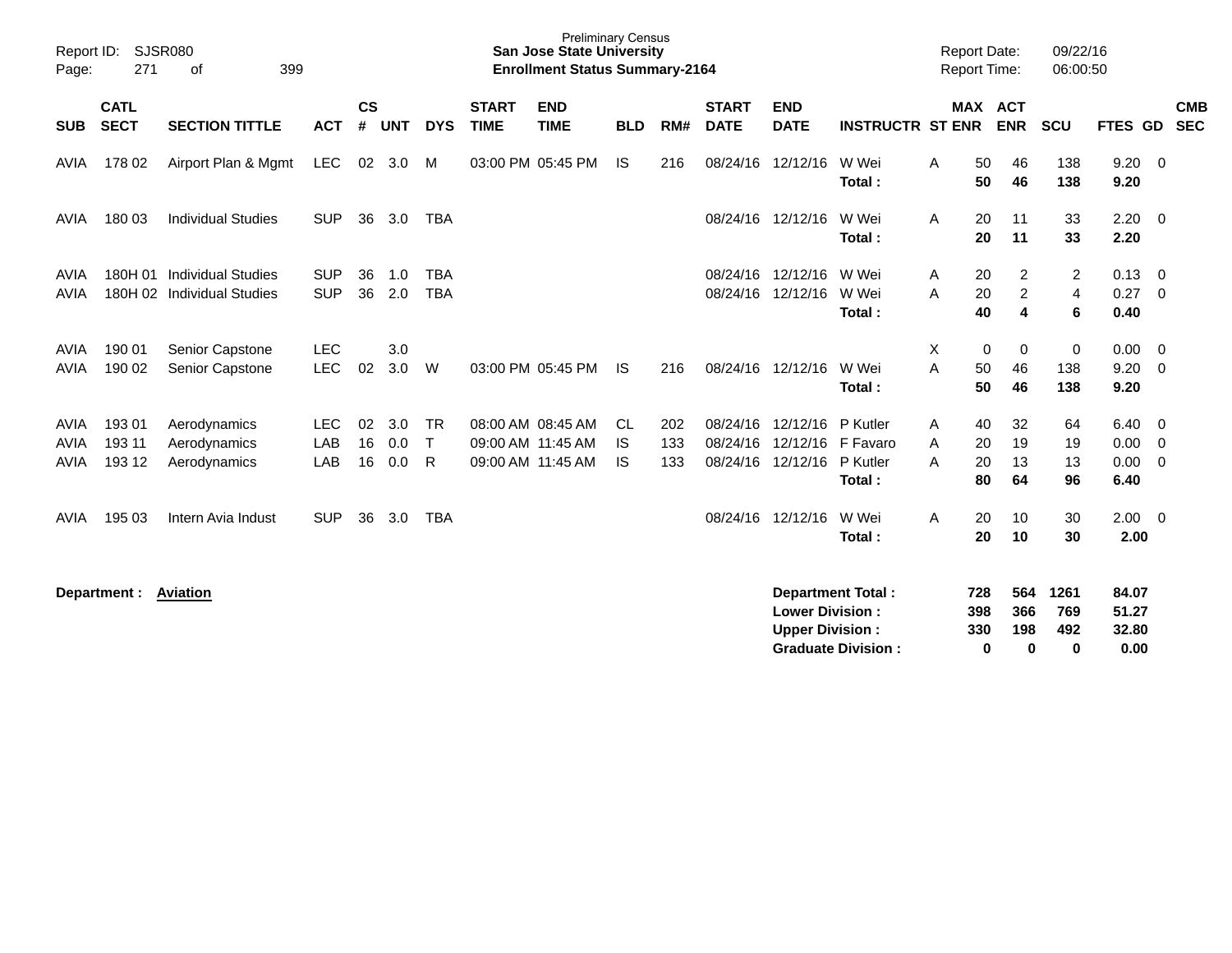| Page:          | <b>SJSR080</b><br>Report ID:<br>272<br>399<br>of<br><b>CATL</b> |                                                              |                          |                       |            |                   |                             | <b>Preliminary Census</b><br><b>San Jose State University</b><br><b>Enrollment Status Summary-2164</b> |                          |            |                             |                                        |                                           | <b>Report Date:</b><br><b>Report Time:</b> |                | 09/22/16<br>06:00:50 |                                    |                                           |                          |
|----------------|-----------------------------------------------------------------|--------------------------------------------------------------|--------------------------|-----------------------|------------|-------------------|-----------------------------|--------------------------------------------------------------------------------------------------------|--------------------------|------------|-----------------------------|----------------------------------------|-------------------------------------------|--------------------------------------------|----------------|----------------------|------------------------------------|-------------------------------------------|--------------------------|
| <b>SUB</b>     | <b>SECT</b>                                                     | <b>SECTION TITTLE</b>                                        | <b>ACT</b>               | $\mathsf{cs}$<br>$\#$ | <b>UNT</b> | <b>DYS</b>        | <b>START</b><br><b>TIME</b> | <b>END</b><br><b>TIME</b>                                                                              | <b>BLD</b>               | RM#        | <b>START</b><br><b>DATE</b> | <b>END</b><br><b>DATE</b>              | <b>INSTRUCTR ST ENR</b>                   | MAX ACT                                    | <b>ENR</b>     | <b>SCU</b>           | <b>FTES GD</b>                     |                                           | <b>CMB</b><br><b>SEC</b> |
| <b>College</b> | Department :                                                    | <b>Engineering</b><br><b>Aerospace Engineering</b>           |                          |                       |            |                   |                             |                                                                                                        |                          |            |                             |                                        |                                           |                                            |                |                      |                                    |                                           |                          |
| AE             | 15 01                                                           | Air & Space Flight                                           | <b>LEC</b>               | 01                    | $1.0$ F    |                   |                             | 03:00 PM 03:50 PM                                                                                      | <b>ENG</b>               | 164        |                             |                                        | 08/24/16 12/12/16 S MontgomeryA<br>Total: | 50<br>50                                   | 9<br>9         | 9<br>9               | 0.60 0<br>0.60                     |                                           |                          |
| AE             | 20 01                                                           | CAD for AEs                                                  | LEC.                     | 01                    | 2.0        | $\top$            |                             | 04:30 PM 05:20 PM                                                                                      | <b>ENG</b>               | 339        |                             | 08/24/16 12/12/16                      | R Benzio                                  | 60<br>Α                                    | 36             | 36                   | $4.80\ 0$                          |                                           |                          |
| AE<br>AE       | 20 02<br>20 03                                                  | CAD for AEs<br>CAD for AEs                                   | LAB<br>LAB               | 16<br>16              | 0.0<br>0.0 | $\mathsf{T}$<br>R |                             | 05:30 PM 08:20 PM<br>05:30 PM 08:20 PM                                                                 | <b>ENG</b><br><b>ENG</b> | 407<br>407 | 08/24/16<br>08/24/16        | 12/12/16<br>12/12/16                   | R Benzio<br>R Benzio<br>Total:            | 30<br>A<br>A<br>30<br>120                  | 28<br>8<br>72  | 28<br>8<br>72        | $0.00 \t 0$<br>$0.00 \t 0$<br>4.80 |                                           |                          |
| AE<br>AE       | 30 01<br>30 02                                                  | Program. for AEs<br>Program. for AEs                         | <b>LEC</b><br>LAB        |                       | 2.0<br>0.0 |                   |                             |                                                                                                        |                          |            |                             |                                        |                                           | Χ<br>0<br>Χ<br>0                           | 0<br>0         | 0<br>0               | $0.00 \t 0$<br>$0.00 \t 0$         |                                           |                          |
| AE<br>AE       | 30 03<br>30 04                                                  | Program. for AEs<br>Program. for AEs                         | LAB<br><b>LEC</b>        | 01                    | 0.0<br>2.0 | -F                | 08:30 AM 09:20 AM           |                                                                                                        | <b>ENG</b>               | 331        |                             | 08/24/16 12/12/16                      | L Lu                                      | X<br>0<br>Α<br>60                          | 0<br>46        | 0<br>46              | $0.00 \t 0$<br>$6.13 \quad 0$      |                                           |                          |
| AE<br>AE       | 30 05<br>30 06                                                  | Program. for AEs<br>Program. for AEs                         | LAB<br>LAB               | 16<br>16              | 0.0<br>0.0 | F<br>F            | 09:30 AM 12:20 PM           | 02:30 PM 05:20 PM                                                                                      | <b>ENG</b><br><b>ENG</b> | 407<br>407 | 08/24/16                    | 12/12/16<br>08/24/16 12/12/16          | A Boylan-Ash A<br>L Lu                    | 30<br>Α<br>30                              | 30<br>16       | 30<br>16             | $0.00 \t 0$<br>$0.00 \t 0$         |                                           |                          |
|                |                                                                 |                                                              |                          |                       |            |                   |                             |                                                                                                        |                          |            |                             |                                        | Total:                                    | 120                                        | 92             | 92                   | 6.13                               |                                           |                          |
| AE<br>AE       | 110 01<br>110 02                                                | Space System Engr<br>Space System Engr                       | SEM<br>LAB               | 04<br>16              | 3.0<br>0.0 | TR<br><b>TR</b>   |                             | 01:30 PM 02:20 PM<br>08:00 AM 09:30 AM                                                                 | <b>ENG</b><br><b>ENG</b> | 164<br>164 |                             | 08/24/16 12/12/16<br>08/24/16 12/12/16 | D LeVasseur A<br>D LeVasseur A<br>Total:  | 40<br>40<br>80                             | 12<br>12<br>24 | 24<br>12<br>36       | 2.45<br>$0.00$ 1<br>2.45           | $\overline{\phantom{0}}$ 1                |                          |
| AE             | 112 01                                                          | Aerostructures I                                             | <b>LEC</b>               | 01                    | 4.0        |                   |                             |                                                                                                        |                          |            | 08/24/16 12/12/16           |                                        |                                           | Χ<br>0                                     | 0              | $\pmb{0}$            | $0.00 \t 0$                        |                                           |                          |
| AE             | 112 02                                                          | Aerostructures I                                             | <b>LEC</b>               | 01                    | 4.0        | MW                |                             | 11:00 AM 12:40 PM                                                                                      | <b>ENG</b>               | 164        |                             | 08/24/16 12/12/16                      | A Boylan-Ash A<br>Total:                  | 90<br>90                                   | 76<br>76       | 304<br>304           | 20.40<br>20.40                     | 2                                         |                          |
| AE             | 138 01                                                          | Aerospace Dynamics LEC                                       |                          | 01                    | 3.0        | МW                | 01:30 PM 02:45 PM           |                                                                                                        | <b>ENG</b>               | 164        |                             | 08/24/16 12/12/16                      | J Hunter<br>Total:                        | 80<br>A<br>80                              | 79<br>79       | 237<br>237           | 15.90<br>15.90                     | $\overline{2}$                            |                          |
| AE<br>AE       | 160 01<br>160 02                                                | Aerodynamics I<br>Aerodynamics I                             | <b>LEC</b><br><b>LEC</b> | 02                    | 3.0<br>3.0 | <b>TR</b>         |                             | 10:00 AM 11:15 AM                                                                                      | <b>ENG</b>               | 164        |                             | 08/24/16 12/12/16 R Ishaya             | Total:                                    | Χ<br>0<br>90<br>Α<br>90                    | 0<br>89<br>89  | 0<br>267<br>267      | 0.00<br>18.00<br>18.00             | $\overline{\mathbf{0}}$<br>$\overline{4}$ |                          |
| AE             | 164 01                                                          | Aerothermodynamics LEC 01 5.0 MWF 08:00 AM 09:25 AM ENG 164  |                          |                       |            |                   |                             |                                                                                                        |                          |            |                             | 08/24/16 12/12/16                      | A Carlozzi<br>Total:                      | A<br>60<br>60                              | 71<br>71       | 355<br>355           | 24.42 9<br>24.42                   |                                           |                          |
| AE             | 168 01                                                          | Aero Vehicle Control SEM 04 3.0 MW 03:00 PM 04:15 PM ENG 164 |                          |                       |            |                   |                             |                                                                                                        |                          |            | 08/24/16 12/12/16           |                                        | J Hunter<br>Total:                        | 80<br>A<br>80                              | 73<br>73       | 219<br>219           | 15.15 11<br>15.15                  |                                           |                          |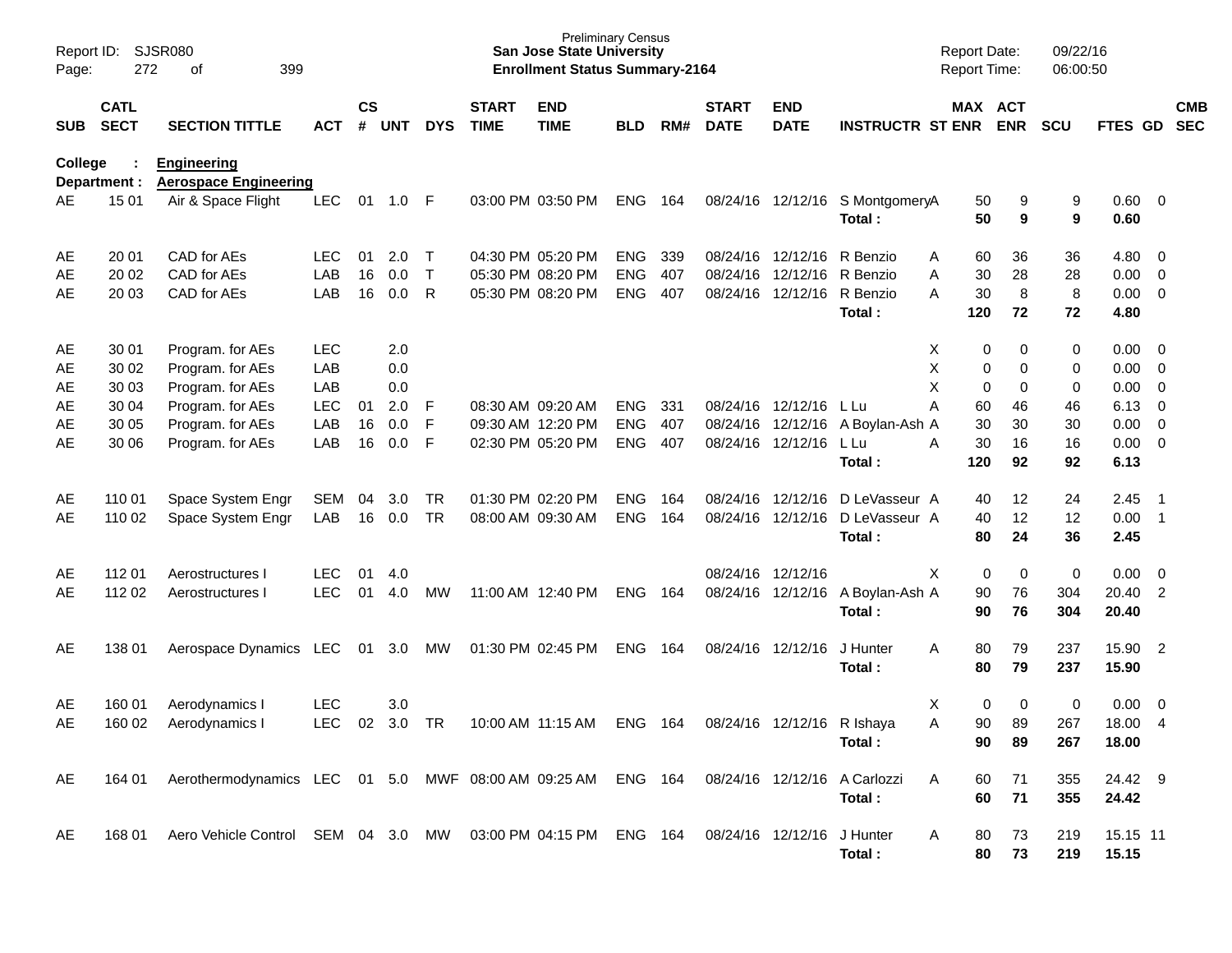| Report ID:<br>Page: | SJSR080<br>273             |                                                                                     |                                        |                       |                   |                                  | <b>Preliminary Census</b><br><b>San Jose State University</b><br><b>Enrollment Status Summary-2164</b> |                                                             |                                                |     |                             |                           | <b>Report Date:</b><br><b>Report Time:</b>                                                          |                                     | 09/22/16<br>06:00:50                       |                  |                                                      |                          |            |
|---------------------|----------------------------|-------------------------------------------------------------------------------------|----------------------------------------|-----------------------|-------------------|----------------------------------|--------------------------------------------------------------------------------------------------------|-------------------------------------------------------------|------------------------------------------------|-----|-----------------------------|---------------------------|-----------------------------------------------------------------------------------------------------|-------------------------------------|--------------------------------------------|------------------|------------------------------------------------------|--------------------------|------------|
| <b>SUB</b>          | <b>CATL</b><br><b>SECT</b> | <b>SECTION TITTLE</b>                                                               | <b>ACT</b>                             | $\mathsf{cs}$<br>$\#$ | <b>UNT</b>        | <b>DYS</b>                       | <b>START</b><br><b>TIME</b>                                                                            | <b>END</b><br><b>TIME</b>                                   | <b>BLD</b>                                     | RM# | <b>START</b><br><b>DATE</b> | <b>END</b><br><b>DATE</b> | <b>INSTRUCTR ST ENR</b>                                                                             | MAX ACT                             | <b>ENR</b>                                 | <b>SCU</b>       | FTES GD SEC                                          |                          | <b>CMB</b> |
| AE                  |                            | 171A 01 Aircraft Design I                                                           | <b>LEC</b>                             | 02                    | 3.0               | WF                               |                                                                                                        | 09:30 AM 10:45 AM                                           | <b>ENG</b>                                     | 164 |                             |                           | 08/24/16 12/12/16 G Mendoza<br>Total:                                                               | 40<br>A<br>40                       | 26<br>26                                   | 78<br>78         | $5.20 \ 0$<br>5.20                                   |                          |            |
| AE                  |                            | 172A 01 Spacecraft Design I                                                         | <b>LEC</b>                             |                       | 02 3.0            | TR                               |                                                                                                        | 03:00 PM 04:15 PM                                           | ENG 164                                        |     |                             |                           | 08/24/16 12/12/16 P Papadopoul A<br>Total:                                                          | 40<br>40                            | 32<br>32                                   | 96<br>96         | $6.40 \quad 0$<br>6.40                               |                          |            |
| AE<br>AE<br>AE      | 180 01<br>180 02<br>180 03 | <b>Individual Studies</b><br><b>Individual Studies</b><br><b>Individual Studies</b> | <b>SUP</b><br><b>SUP</b><br><b>SUP</b> | 36<br>36<br>36        | 1.0<br>2.0<br>3.0 | $\top$<br><b>TR</b><br><b>TR</b> |                                                                                                        | 12:00 PM 12:50 PM<br>12:00 PM 12:50 PM<br>12:00 PM 01:15 PM | <b>ENG 164</b><br><b>ENG</b><br><b>ENG 164</b> | 164 |                             |                           | 08/24/16 12/12/16 N Mourtos<br>08/24/16 12/12/16 N Mourtos<br>08/24/16 12/12/16 N Mourtos<br>Total: | 30<br>A<br>30<br>Α<br>A<br>30<br>90 | $\overline{2}$<br>$\overline{2}$<br>0<br>4 | 2<br>4<br>0<br>6 | $0.13 \quad 0$<br>$0.27 \t 0$<br>$0.00 \t 0$<br>0.40 |                          |            |
| AE                  | 199 01                     | <b>Special Topics AE</b>                                                            | <b>LEC</b>                             | 01                    | 3.0               | МW                               |                                                                                                        | 07:30 PM 08:45 PM                                           | ENG 164                                        |     |                             | 08/24/16 12/12/16         | J Rico<br>Total:                                                                                    | 30<br>Α<br>30                       | 10<br>10                                   | 10<br>10         | 2.05<br>2.05                                         | $\overline{\phantom{1}}$ |            |
| AE                  | 200 01                     | Anal. of AE Syst.                                                                   | <b>LEC</b>                             | 01                    | 3.0               | M                                |                                                                                                        | 04:30 PM 07:15 PM                                           | ENG 164                                        |     |                             |                           | 08/24/16 12/12/16 K Turkoglu<br>Total:                                                              | 50<br>A<br>50                       | 22<br>22                                   | 66<br>66         | 5.45 21<br>5.45                                      |                          |            |
| AE                  | 210 01                     | Adv Space Sys Eng                                                                   | SEM                                    | 04                    | 3.0 <sub>2</sub>  | $\top$                           |                                                                                                        | 06:00 PM 08:45 PM                                           | ENG 164                                        |     |                             |                           | 08/24/16 12/12/16 P Papadopoul A<br>Total:                                                          | 50<br>50                            | 37<br>37                                   | 111<br>111       | 9.00 32<br>9.00                                      |                          |            |
| AE<br>AE            | 269 01<br>269 02           | Advanced CFD<br>Advanced CFD                                                        | SEM<br>LAB                             | 04<br>16              | 3.0<br>0.0        | - R<br>- R                       |                                                                                                        | 06:00 PM 07:40 PM<br>07:45 PM 10:30 PM                      | ENG 164<br><b>ENG 164</b>                      |     |                             | 08/24/16 12/12/16         | P Papadopoul A<br>08/24/16 12/12/16 P Papadopoul A<br>Total:                                        | 50<br>50<br>100                     | 55<br>55<br>110                            | 110<br>55<br>165 | 13.50 50<br>0.0050<br>13.50                          |                          |            |
| AE                  | 271 01                     | Adv Air Design                                                                      | <b>LEC</b>                             | 04                    | 3.0               | TR                               |                                                                                                        | 04:30 PM 05:45 PM                                           | ENG 164                                        |     |                             | 08/24/16 12/12/16         | N Mourtos<br>Total:                                                                                 | A<br>50<br>50                       | 18<br>18                                   | 54<br>54         | 4.45 17<br>4.45                                      |                          |            |
| AE                  | 280 01                     | Hypersonics                                                                         | <b>LEC</b>                             | 01                    | 3.0               | W                                |                                                                                                        | 04:30 PM 07:15 PM                                           | ENG 164                                        |     |                             | 08/24/16 12/12/16         | L Limonta<br>Total:                                                                                 | A<br>50<br>50                       | 25<br>25                                   | 75<br>75         | 6.05 21<br>6.05                                      |                          |            |
| AE                  | 295A 01 Project I          |                                                                                     | <b>SUP</b>                             | 25                    | 3.0               | -F                               |                                                                                                        | 04:30 PM 07:15 PM                                           | ENG 164                                        |     |                             |                           | 08/24/16 12/12/16 K Turkoglu<br>Total:                                                              | 20<br>A<br>20                       | 14<br>14                                   | 42<br>42         | 3.50 14<br>3.50                                      |                          |            |
| AE                  |                            | 295B 01 Project II                                                                  | SUP 25 3.0 F                           |                       |                   |                                  |                                                                                                        | 04:30 PM 07:15 PM ENG 164                                   |                                                |     |                             |                           | 08/24/16 12/12/16 K Turkoglu<br>Total:                                                              | 20<br>A<br>20                       | 10<br>10                                   | 30<br>30         | 2.50 10<br>2.50                                      |                          |            |
| AE                  | 298 01                     | Spec Proj in Aerospa SUP 25 3.0 F                                                   |                                        |                       |                   |                                  |                                                                                                        | 12:00 PM 01:15 PM                                           | <b>ENG 164</b>                                 |     |                             |                           | 08/24/16 12/12/16 N Mourtos<br>Total:                                                               | 20<br>A<br>20                       | 0<br>0                                     | 0<br>0           | $0.00 \t 0$<br>0.00                                  |                          |            |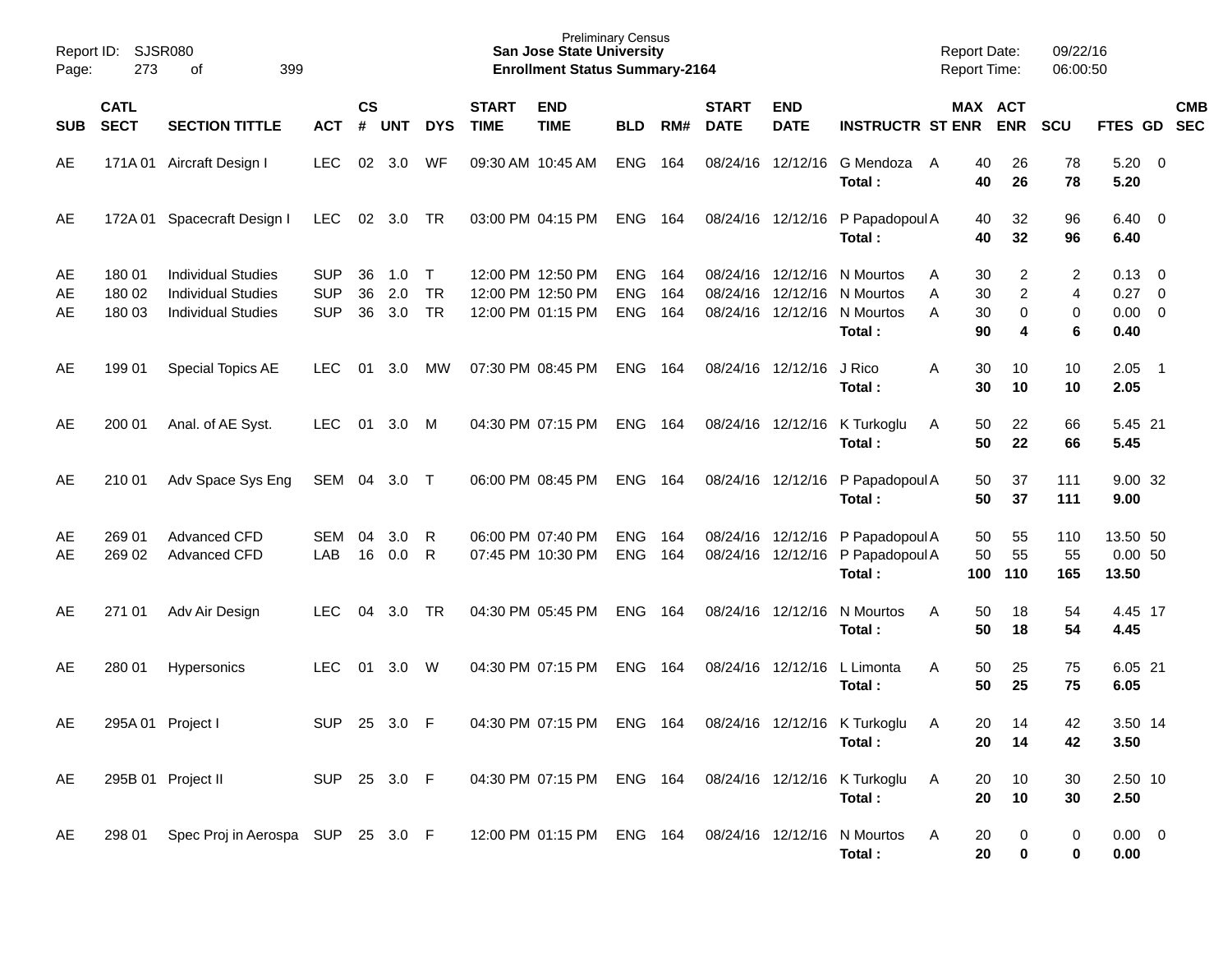| Report ID:<br>Page: | 274                        | SJSR080<br>399<br>оf         |            |                |            |            |                             | <b>Preliminary Census</b><br><b>San Jose State University</b><br><b>Enrollment Status Summary-2164</b> |            |     |                             |                                                  |                                                       |   | <b>Report Date:</b><br><b>Report Time:</b> |                          | 09/22/16<br>06:00:50       |                                    |                          |
|---------------------|----------------------------|------------------------------|------------|----------------|------------|------------|-----------------------------|--------------------------------------------------------------------------------------------------------|------------|-----|-----------------------------|--------------------------------------------------|-------------------------------------------------------|---|--------------------------------------------|--------------------------|----------------------------|------------------------------------|--------------------------|
| <b>SUB</b>          | <b>CATL</b><br><b>SECT</b> | <b>SECTION TITTLE</b>        | <b>ACT</b> | <b>CS</b><br># | <b>UNT</b> | <b>DYS</b> | <b>START</b><br><b>TIME</b> | <b>END</b><br>TIME                                                                                     | <b>BLD</b> | RM# | <b>START</b><br><b>DATE</b> | <b>END</b><br><b>DATE</b>                        | <b>INSTRUCTR ST ENR</b>                               |   | <b>MAX</b>                                 | <b>ACT</b><br><b>ENR</b> | <b>SCU</b>                 | FTES GD                            | <b>CMB</b><br><b>SEC</b> |
| AE.                 | 299 01                     | Thesis                       | <b>SUP</b> | 25             | 3.0        | -F         | 04:30 PM 07:15 PM           |                                                                                                        | <b>ENG</b> | 164 | 08/24/16                    | 12/12/16                                         | K Turkoglu<br>Total:                                  | A | 20<br>20                                   | 2<br>$\mathbf{2}$        | 6<br>6                     | 0.50<br>$\overline{2}$<br>0.50     |                          |
|                     | Department :               | <b>Aerospace Engineering</b> |            |                |            |            |                             |                                                                                                        |            |     |                             | <b>Lower Division:</b><br><b>Upper Division:</b> | <b>Department Total:</b><br><b>Graduate Division:</b> |   | 1350<br>290<br>730<br>330                  | 895<br>173<br>506<br>216 | 2330<br>173<br>1674<br>483 | 166.85<br>11.53<br>115.82<br>39.50 |                          |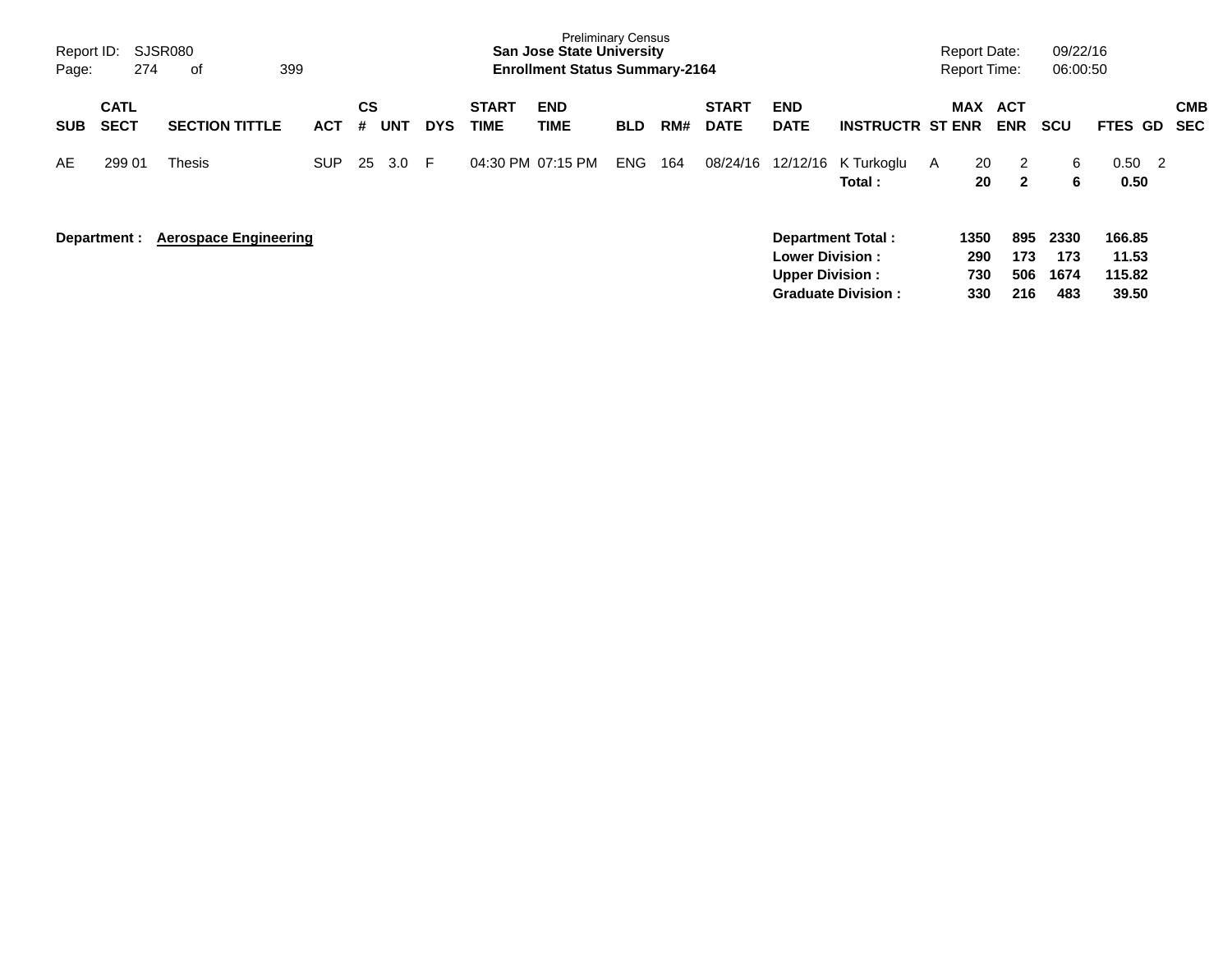| Page:      | <b>SJSR080</b><br>Report ID:<br>275<br>399<br>of<br><b>CATL</b> |                                                   |            |                    |            |            |                             | <b>Preliminary Census</b><br><b>San Jose State University</b><br><b>Enrollment Status Summary-2164</b> |                |     |                             |                            |                                            | <b>Report Date:</b><br><b>Report Time:</b> |             | 09/22/16<br>06:00:50 |               |                          |            |
|------------|-----------------------------------------------------------------|---------------------------------------------------|------------|--------------------|------------|------------|-----------------------------|--------------------------------------------------------------------------------------------------------|----------------|-----|-----------------------------|----------------------------|--------------------------------------------|--------------------------------------------|-------------|----------------------|---------------|--------------------------|------------|
| SUB        | <b>SECT</b>                                                     | <b>SECTION TITTLE</b>                             | <b>ACT</b> | $\mathsf{cs}$<br># | <b>UNT</b> | <b>DYS</b> | <b>START</b><br><b>TIME</b> | <b>END</b><br><b>TIME</b>                                                                              | <b>BLD</b>     | RM# | <b>START</b><br><b>DATE</b> | <b>END</b><br><b>DATE</b>  | <b>INSTRUCTR ST ENR</b>                    | MAX ACT                                    | <b>ENR</b>  | <b>SCU</b>           | FTES GD SEC   |                          | <b>CMB</b> |
| College    | Department :                                                    | <b>Engineering</b><br><b>Chemical Engineering</b> |            |                    |            |            |                             |                                                                                                        |                |     |                             |                            |                                            |                                            |             |                      |               |                          |            |
| <b>CHE</b> | 109 01                                                          | <b>Heat Trans Electr</b>                          | <b>LEC</b> | 02                 | 3.0        | TR         |                             | 06:00 PM 07:15 PM                                                                                      | <b>ENG</b>     | 327 |                             |                            | 08/24/16 12/12/16 S Sabbaghian A           | 30                                         | 2           | 6                    | 0.40          | $0\,$ C                  |            |
| МE         | 109 01                                                          | <b>Heat Trans Electr</b>                          | <b>LEC</b> | 02                 | 3.0        | TR         |                             | 06:00 PM 07:15 PM                                                                                      | <b>ENG</b>     | 327 |                             |                            | 08/24/16 12/12/16 S Sabbaghian A<br>Total: | 0<br>30                                    | 26<br>28    | 78<br>84             | 5.20<br>5.60  | 0 <sup>o</sup>           |            |
| <b>CHE</b> | 115 01                                                          | Indus Chem Calc                                   | <b>LEC</b> | 02                 | 3.0        | TR         |                             | 01:30 PM 02:45 PM                                                                                      | CL.            | 202 |                             | 08/24/16 12/12/16          | C Komives<br>A                             | 46                                         | 54          | 162                  | 10.90         | $\overline{2}$           |            |
| <b>CHE</b> | 115 02                                                          | Indus Chem Calc                                   | <b>LEC</b> | 02                 | 3.0        | TR         |                             | 03:00 PM 04:15 PM                                                                                      | <b>CL</b>      | 202 |                             | 08/24/16 12/12/16          | C Komives<br>A                             | 46                                         | 51          | 153                  | 10.35         | 3                        |            |
|            |                                                                 |                                                   |            |                    |            |            |                             |                                                                                                        |                |     |                             |                            | Total:                                     | 92                                         | 105         | 315                  | 21.25         |                          |            |
| <b>CHE</b> | 158 01                                                          | Kin and React Des                                 | <b>SEM</b> |                    | 3.0        |            |                             |                                                                                                        |                |     |                             |                            |                                            | X<br>0                                     | 0           | 0                    | 0.00          | $\overline{\mathbf{0}}$  |            |
| <b>CHE</b> | 158 02                                                          | Kin and React Des                                 | LAB        |                    | 0.0        |            |                             |                                                                                                        |                |     |                             |                            |                                            | X<br>$\mathbf 0$                           | $\mathbf 0$ | 0                    | 0.00          | $\overline{0}$           |            |
| <b>CHE</b> | 158 03                                                          | Kin and React Des                                 | <b>SEM</b> | 04                 | 3.0        | M          |                             | 02:30 PM 04:10 PM                                                                                      | <b>ENG</b>     | 329 |                             |                            | 08/24/16 12/12/16 A Ramasubram             | 50                                         | 35          | 70                   | 7.05          | -1                       |            |
| <b>CHE</b> | 158 04                                                          | Kin and React Des                                 | LAB        | 16                 | 0.0        | W          |                             | 04:30 PM 07:15 PM                                                                                      | <b>ENG</b>     | 333 |                             | 08/24/16 12/12/16          | A Ramasubran <b>A</b>                      | 50                                         | 39          | 39                   | 0.00          | -1                       |            |
| <b>CHE</b> | 158 05                                                          | Kin and React Des                                 | <b>SEM</b> | 04                 | 3.0        | M          |                             | 12:00 PM 01:40 PM                                                                                      | <b>ENG</b>     | 395 |                             | 08/24/16 12/12/16          | A Ramasubran <b>A</b>                      | 30                                         | 29          | 58                   | 5.90          | $\overline{2}$           |            |
| <b>CHE</b> | 158 06                                                          | Kin and React Des                                 | LAB        | 16                 | 0.0        | W          |                             | 10:30 AM 01:15 PM                                                                                      | <b>ENG</b>     | 333 |                             |                            | 08/24/16 12/12/16 A Ramasubran<br>Total:   | 30<br>160                                  | 25<br>128   | 25<br>192            | 0.00<br>12.95 | $\overline{2}$           |            |
|            |                                                                 |                                                   |            |                    |            |            |                             |                                                                                                        |                |     |                             |                            |                                            |                                            |             |                      |               |                          |            |
| <b>CHE</b> |                                                                 | 160B 01 Unit Oper II                              | <b>SEM</b> |                    | 4.0        |            |                             |                                                                                                        |                |     |                             |                            |                                            | 0<br>X                                     | 0           | 0                    | 0.00          | $\overline{\mathbf{0}}$  |            |
| <b>CHE</b> |                                                                 | 160B 02 Unit Oper II                              | LAB        |                    | 0.0        |            |                             |                                                                                                        |                |     |                             |                            |                                            | X<br>0                                     | 0           | 0                    | 0.00          | $\overline{\mathbf{0}}$  |            |
| <b>CHE</b> |                                                                 | 160B 03 Unit Oper II                              | LAB        |                    | 0.0        |            |                             |                                                                                                        |                |     |                             |                            |                                            | X<br>0                                     | 0           | 0                    | 0.00          | $\mathbf 0$              |            |
| <b>CHE</b> |                                                                 | 160B 04 Unit Oper II                              | <b>SEM</b> | 04                 | 4.0        | MW         |                             | 09:00 AM 10:15 AM                                                                                      | <b>ENG</b>     | 337 |                             |                            | 08/24/16 12/12/16 S Sabbaghian A           | 90                                         | 64          | 192                  | 17.33         | $\overline{4}$           |            |
| <b>CHE</b> |                                                                 | 160B 05 Unit Oper II                              | LAB        | 16                 | 0.0        | R          |                             | 09:00 AM 11:45 AM                                                                                      | <b>ENG</b>     | 333 |                             |                            | 08/24/16 12/12/16 S Sabbaghian A           | 45                                         | 32          | 32                   | 0.00          | 3                        |            |
| <b>CHE</b> |                                                                 | 160B 06 Unit Oper II                              | LAB        | 16                 | 0.0        | R          |                             | 02:30 PM 05:15 PM                                                                                      | <b>ENG</b>     | 333 |                             |                            | 08/24/16 12/12/16 S Sabbaghian A           | 45                                         | 32          | 32                   | 0.00          | - 1                      |            |
|            |                                                                 |                                                   |            |                    |            |            |                             |                                                                                                        |                |     |                             |                            | Total:                                     | 180                                        | 128         | 256                  | 17.33         |                          |            |
| <b>CHE</b> | 161 01                                                          | Proc Sfty Engr Ethic                              | SEM        | 04                 | 1.0        | R          |                             | 01:30 PM 02:20 PM                                                                                      | <b>ENG</b>     | 341 |                             | 08/24/16 12/12/16          | X Sinha                                    | A<br>90                                    | 68          | 68                   | 4.53          | $\overline{\mathbf{0}}$  |            |
|            |                                                                 |                                                   |            |                    |            |            |                             |                                                                                                        |                |     |                             |                            | Total:                                     | 90                                         | 68          | 68                   | 4.53          |                          |            |
| <b>CHE</b> | 161L01                                                          | UG ChE Engr Lab                                   | <b>LEC</b> |                    | 2.0        |            |                             |                                                                                                        |                |     |                             |                            |                                            | X<br>0                                     | 0           | 0                    | 0.00          | $\overline{\mathbf{0}}$  |            |
| <b>CHE</b> |                                                                 | 161L 02 UG ChE Engr Lab                           | LAB        |                    | 0.0        |            |                             |                                                                                                        |                |     |                             |                            |                                            | X<br>$\mathbf 0$                           | $\Omega$    | 0                    | 0.00          | $\overline{0}$           |            |
| <b>CHE</b> |                                                                 | 161L03 UG ChE Engr Lab                            | LAB        |                    | 0.0        |            |                             |                                                                                                        |                |     |                             |                            |                                            | Χ<br>0                                     | 0           | 0                    | 0.00          | $\overline{\phantom{0}}$ |            |
| <b>CHE</b> |                                                                 | 161L04 UG ChE Engr Lab                            | LAB        |                    | 0.0        |            |                             |                                                                                                        |                |     |                             |                            |                                            | X<br>$\pmb{0}$                             | 0           | 0                    | $0.00 \t 0$   |                          |            |
| <b>CHE</b> |                                                                 | 161L 05 UG ChE Engr Lab                           | LAB        |                    | 0.0        |            |                             |                                                                                                        |                |     |                             |                            |                                            | X<br>$\pmb{0}$                             | 0           | 0                    | $0.00 \t 0$   |                          |            |
| <b>CHE</b> |                                                                 | 161L 06 UG ChE Engr Lab                           | LAB        |                    | 0.0        |            |                             |                                                                                                        |                |     |                             |                            |                                            | X<br>$\pmb{0}$                             | 0           | 0                    | $0.00 \t 0$   |                          |            |
| <b>CHE</b> |                                                                 | 161L 07 UG ChE Engr Lab                           | LAB        |                    | 0.0        |            |                             |                                                                                                        |                |     |                             |                            |                                            | X<br>$\mathbf 0$                           | 0           | 0                    | $0.00 \t 0$   |                          |            |
| <b>CHE</b> |                                                                 | 161L08 UG ChE Engr Lab                            | LEC        | 02                 | 2.0        | $\top$     |                             | 01:30 PM 02:20 PM                                                                                      | ENG 341        |     |                             | 08/24/16 12/12/16 M Mcneil |                                            | A<br>60                                    | 60          | 60                   | $8.00 \t 0$   |                          |            |
| <b>CHE</b> |                                                                 | 161L 09 UG ChE Engr Lab                           | LAB        |                    | 16 0.0     | M          |                             | 04:30 PM 07:15 PM                                                                                      | <b>ENG 205</b> |     |                             | 08/24/16 12/12/16 E Giles  |                                            | 12<br>Α                                    | 12          | 12                   | $0.00 \t 0$   |                          |            |
| <b>CHE</b> |                                                                 | 161L 10 UG ChE Engr Lab                           | LAB        |                    | 16 0.0     | $\top$     |                             | 02:30 PM 05:15 PM                                                                                      | ENG 205        |     |                             | 08/24/16 12/12/16 M Mcneil |                                            | 12<br>A                                    | 12          | 12                   | $0.00 \t 0$   |                          |            |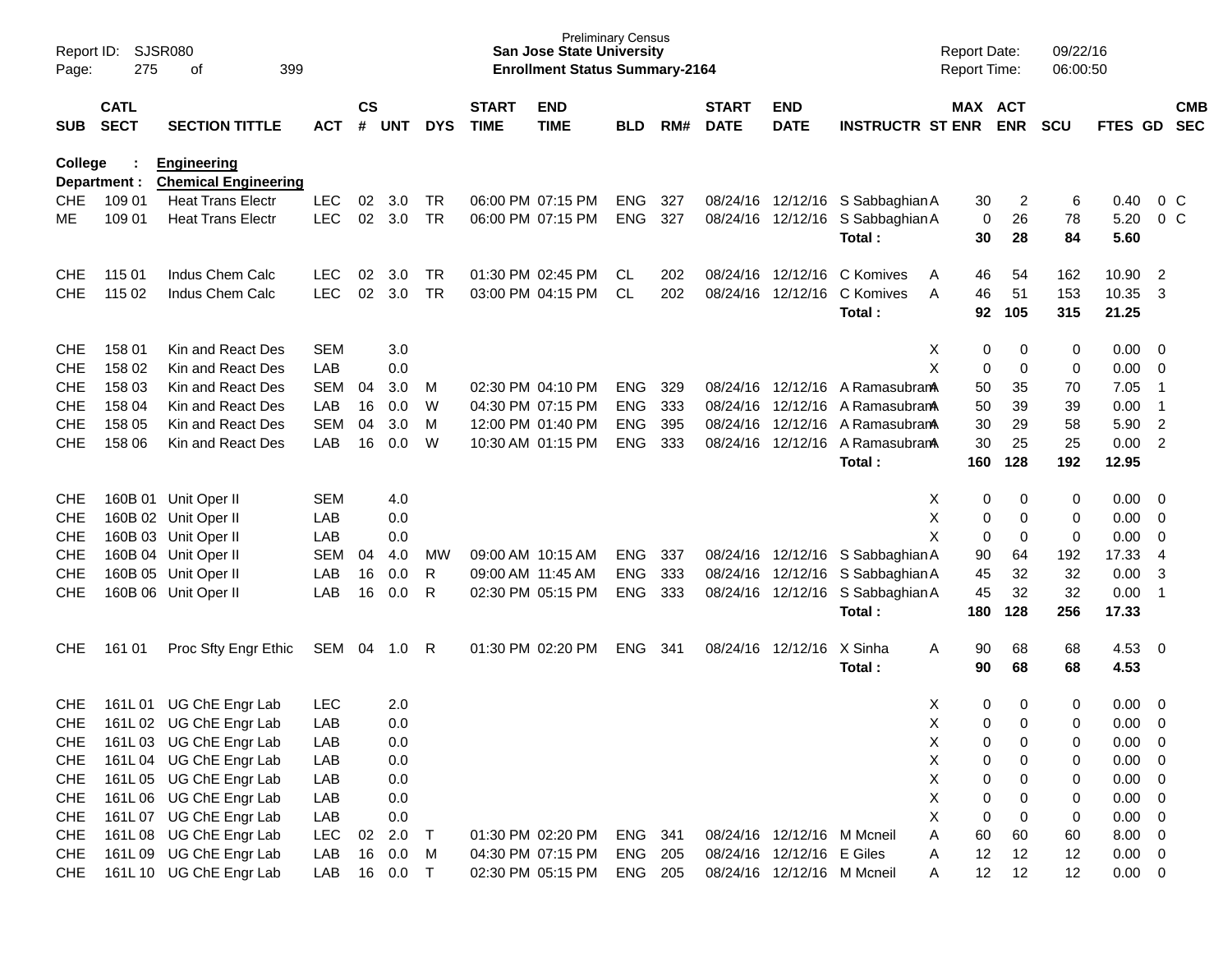| Page:                                                | <b>SJSR080</b><br>Report ID:<br>276<br>399<br>οf                  |                                                                                                                           |                                                                    |                |                                       |                                                                     |                             | <b>Preliminary Census</b><br><b>San Jose State University</b><br><b>Enrollment Status Summary-2164</b> |                                        |                                 |                             |                                                                                                                                          |                                                                                                 | <b>Report Date:</b><br>Report Time:               |                              | 09/22/16<br>06:00:50      |                                      |                                                                     |                          |
|------------------------------------------------------|-------------------------------------------------------------------|---------------------------------------------------------------------------------------------------------------------------|--------------------------------------------------------------------|----------------|---------------------------------------|---------------------------------------------------------------------|-----------------------------|--------------------------------------------------------------------------------------------------------|----------------------------------------|---------------------------------|-----------------------------|------------------------------------------------------------------------------------------------------------------------------------------|-------------------------------------------------------------------------------------------------|---------------------------------------------------|------------------------------|---------------------------|--------------------------------------|---------------------------------------------------------------------|--------------------------|
| <b>SUB</b>                                           | <b>CATL</b><br><b>SECT</b><br><b>SECTION TITTLE</b><br><b>ACT</b> |                                                                                                                           |                                                                    | <b>CS</b><br># | <b>UNT</b>                            | <b>DYS</b>                                                          | <b>START</b><br><b>TIME</b> | <b>END</b><br><b>TIME</b>                                                                              | <b>BLD</b>                             | RM#                             | <b>START</b><br><b>DATE</b> | <b>END</b><br><b>DATE</b>                                                                                                                | <b>INSTRUCTR ST ENR</b>                                                                         | MAX ACT                                           | <b>ENR</b>                   | <b>SCU</b>                | <b>FTES GD</b>                       |                                                                     | <b>CMB</b><br><b>SEC</b> |
| <b>CHE</b><br><b>CHE</b><br><b>CHE</b>               |                                                                   | 161L 11 UG ChE Engr Lab<br>161L 12 UG ChE Engr Lab<br>161L 13 UG ChE Engr Lab                                             | LAB<br>LAB<br>LAB                                                  | 16<br>16<br>16 | 0.0<br>0.0<br>0.0                     | W<br>F<br>F                                                         |                             | 01:30 PM 04:15 PM<br>09:00 AM 11:45 AM<br>01:30 PM 04:15 PM                                            | <b>ENG</b><br><b>ENG</b><br><b>ENG</b> | 205<br>205<br>205               | 08/24/16                    | 12/12/16<br>08/24/16 12/12/16                                                                                                            | 08/24/16 12/12/16 l Hinojosa-V A<br>I Hinojosa-V<br>M Mcneil<br>Total :                         | 12<br>12<br>$\overline{A}$<br>12<br>A<br>120      | 12<br>12<br>12<br>120        | 12<br>12<br>12<br>120     | 0.00<br>0.00<br>0.00<br>8.00         | $\overline{0}$<br>0<br>$\overline{0}$                               |                          |
| CHE<br><b>ISE</b>                                    | 162 01<br>162 01                                                  | <b>Engr Stat Analysis</b><br><b>Engr Stat Analysis</b>                                                                    | SEM<br><b>SEM</b>                                                  | 04<br>04       | 3.0<br>3.0                            | $\top$<br>$\top$                                                    |                             | 06:00 PM 08:45 PM<br>06:00 PM 08:45 PM                                                                 | <b>ENG</b><br><b>ENG</b>               | 189<br>189                      |                             | 08/24/16 12/12/16 S Amin<br>08/24/16 12/12/16 S Amin                                                                                     | Total :                                                                                         | 100<br>A<br>A<br>0<br>100                         | 100<br>$\overline{1}$<br>101 | 300<br>3<br>303           | 20.00<br>0.20<br>20.20               | 0 <sup>o</sup>                                                      | $0\,C$                   |
| <b>CHE</b><br><b>CHE</b><br><b>CHE</b>               | 180 01<br>180 02<br>180 03                                        | Individual Studies<br><b>Individual Studies</b><br><b>Individual Studies</b>                                              | <b>SUP</b><br><b>SUP</b><br><b>SUP</b>                             | 36<br>36<br>36 | 1.0<br>2.0<br>3.0                     | <b>TBA</b><br><b>TBA</b><br><b>TBA</b>                              |                             |                                                                                                        |                                        |                                 | 08/24/16<br>08/24/16        |                                                                                                                                          | 12/12/16 L Rosenfeld A<br>12/12/16 G Selvaduray A<br>08/24/16 12/12/16 G Selvaduray A<br>Total: | 25<br>25<br>25<br>75                              | 22<br>$\Omega$<br>0<br>22    | 22<br>$\Omega$<br>0<br>22 | 1.52<br>0.00<br>0.00<br>1.52         | $\overline{\mathbf{3}}$<br>$\overline{0}$<br>$\overline{0}$         |                          |
| <b>CHE</b><br><b>CHE</b>                             | 190 01<br>190 02                                                  | Intro to Tran Phen<br>Intro to Tran Phen                                                                                  | <b>LEC</b><br><b>LEC</b>                                           | 02<br>$02\,$   | 3.0<br>3.0                            | MW<br><b>MW</b>                                                     |                             | 12:00 PM 01:15 PM<br>01:30 PM 02:45 PM                                                                 | <b>ENG</b><br><b>ENG</b>               | 488<br>488                      | 08/24/16                    |                                                                                                                                          | 12/12/16 L Rosenfeld<br>08/24/16 12/12/16 L Rosenfeld A<br>Total :                              | 50<br>A<br>50<br>100                              | 48<br>46<br>94               | 144<br>138<br>282         | 9.65<br>9.45<br>19.10                | -1<br>- 5                                                           |                          |
| <b>CHE</b>                                           | 192 01                                                            | Intro Biochem Engr                                                                                                        | SEM                                                                | 04             | 3.0 <sub>1</sub>                      | R                                                                   |                             | 06:00 PM 08:45 PM                                                                                      | <b>ENG</b>                             | 333                             |                             | 08/24/16 12/12/16                                                                                                                        | X Sinha<br>Total :                                                                              | 45<br>Α<br>45                                     | 41<br>41                     | 123<br>123                | 8.50<br>8.50                         | 6                                                                   |                          |
| <b>CHE</b>                                           | 199 01<br>MATE 199 01                                             | Special Topics ChE & SEM<br>Special Topics ChE & SEM 04 3.0 T                                                             |                                                                    | 04             | 3.0                                   | $\top$                                                              |                             | 06:00 PM 08:45 PM<br>06:00 PM 08:45 PM                                                                 | <b>ENG</b><br><b>ENG</b>               | 340<br>340                      | 08/24/16                    | 12/12/16                                                                                                                                 | M Privitera<br>08/24/16 12/12/16 M Privitera<br>Total:                                          | 40<br>A<br>A<br>0<br>40                           | 11<br>$\overline{1}$<br>12   | 33<br>3<br>36             | 2.20<br>0.20<br>2.40                 | 0 <sup>o</sup><br>0 <sup>o</sup>                                    |                          |
| <b>CHE</b>                                           | 211 01                                                            | Adv Ch Engr Thermo                                                                                                        | SEM 05 3.0                                                         |                |                                       | W                                                                   |                             | 06:00 PM 08:45 PM                                                                                      | CL.                                    | 117                             |                             | 08/24/16 12/12/16                                                                                                                        | L Chang<br>Total :                                                                              | 45<br>Α<br>45                                     | 19<br>19                     | 57<br>57                  | 4.75 19<br>4.75                      |                                                                     |                          |
| <b>CHE</b>                                           | 21901                                                             | <b>Transport Proc</b>                                                                                                     | SEM                                                                | 05             | 3.0                                   | м                                                                   |                             | 06:00 PM 08:45 PM                                                                                      | <b>ENG</b>                             | 395                             |                             | 08/24/16 12/12/16                                                                                                                        | S Datwani<br>Total :                                                                            | A<br>30<br>30                                     | 25<br>25                     | 75<br>75                  | 6.25 25<br>6.25                      |                                                                     |                          |
| <b>CHE</b><br><b>BME</b><br>CHE<br><b>BME</b><br>CHE | 298 01<br>298 01<br>298 02<br>298 02<br>298 03                    | <b>MS Res Project</b><br><b>MS Res Project</b><br><b>MS Res Project</b><br><b>MS Res Project</b><br><b>MS Res Project</b> | <b>SUP</b><br><b>SUP</b><br><b>SUP</b><br><b>SUP</b><br><b>SUP</b> | 25<br>25<br>25 | 1.0<br>1.0<br>25 2.0<br>25 2.0<br>2.0 | <b>TBA</b><br><b>TBA</b><br><b>TBA</b><br><b>TBA</b><br>$\mathsf F$ |                             | 03:00 PM 05:45 PM<br>03:00 PM 05:45 PM                                                                 | <b>ENG</b><br>ENG<br>ENG<br>ENG<br>ENG | 329<br>329<br>329<br>329<br>329 |                             | 08/24/16 12/12/16 S Diaz<br>08/24/16 12/12/16 S Diaz<br>08/24/16 12/12/16 S Diaz<br>08/24/16 12/12/16 S Diaz<br>08/24/16 12/12/16 S Diaz |                                                                                                 | 25<br>Α<br>0<br>Α<br>25<br>Α<br>0<br>Α<br>40<br>Α | 0<br>0<br>3<br>0<br>6        | 0<br>0<br>6<br>0<br>12    | 0.00<br>0.00<br>0.50<br>0.00<br>1.00 | 0 <sup>o</sup><br>0 <sup>o</sup><br>$3\,C$<br>0 <sup>o</sup><br>6 C |                          |
| <b>BME</b>                                           | 298 03                                                            | <b>MS Res Project</b>                                                                                                     | <b>SUP</b>                                                         |                | 25 2.0 F                              |                                                                     |                             |                                                                                                        | ENG                                    | 329                             |                             | 08/24/16 12/12/16 S Diaz                                                                                                                 | Total:                                                                                          | $\pmb{0}$<br>Α<br>90                              | 10                           | $\overline{c}$<br>20      | 0.17 1 C<br>1.67                     |                                                                     |                          |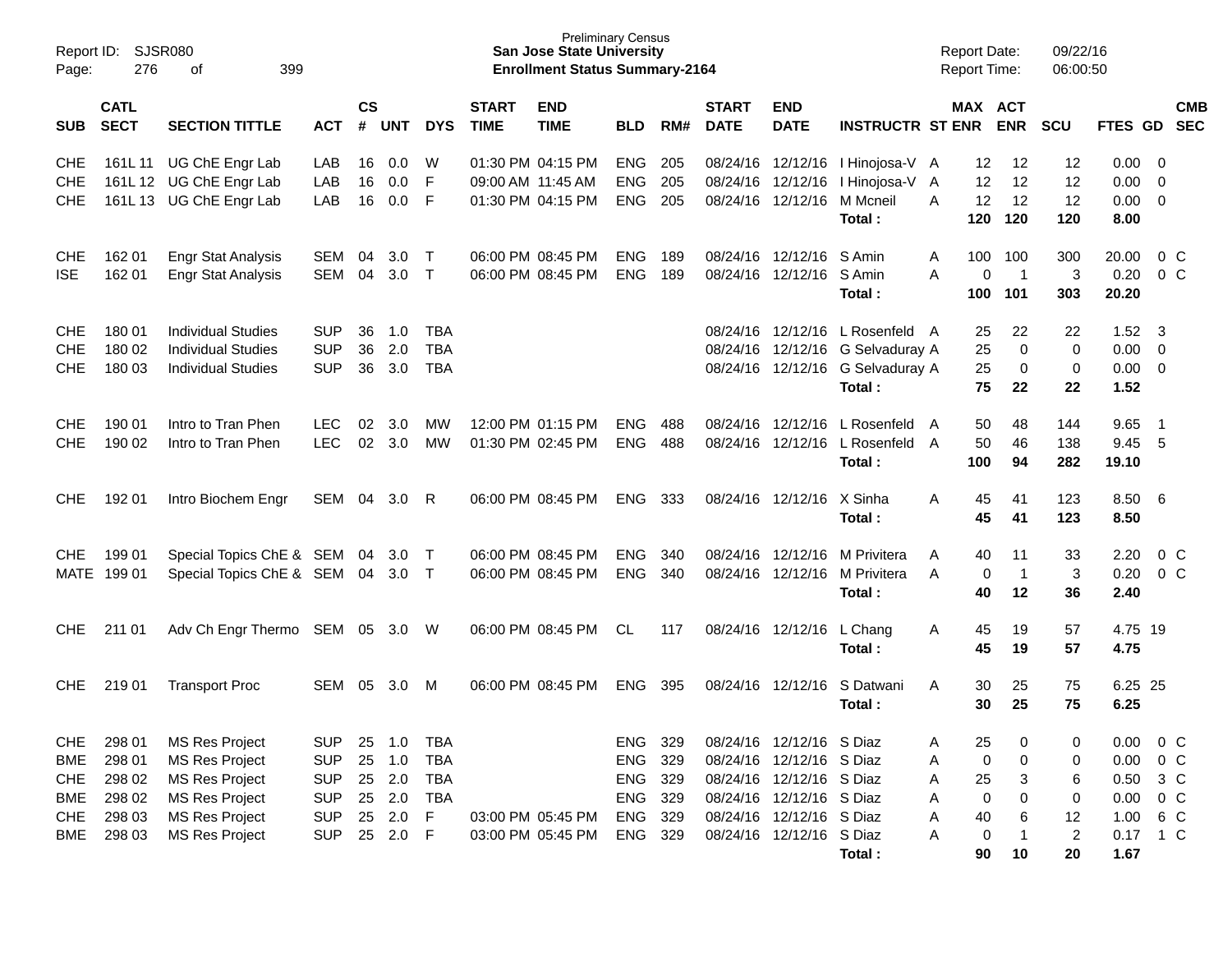| Report ID:<br>Page: | 277                        | SJSR080<br>399<br>оf        |            |                |            |            |                             | <b>Preliminary Census</b><br><b>San Jose State University</b><br><b>Enrollment Status Summary-2164</b> |            |     |                             |                                                                        |                           |                     | <b>Report Date:</b><br><b>Report Time:</b> | 09/22/16<br>06:00:50     |                                   |         |                          |
|---------------------|----------------------------|-----------------------------|------------|----------------|------------|------------|-----------------------------|--------------------------------------------------------------------------------------------------------|------------|-----|-----------------------------|------------------------------------------------------------------------|---------------------------|---------------------|--------------------------------------------|--------------------------|-----------------------------------|---------|--------------------------|
| <b>SUB</b>          | <b>CATL</b><br><b>SECT</b> | <b>SECTION TITTLE</b>       | <b>ACT</b> | <b>CS</b><br># | <b>UNT</b> | <b>DYS</b> | <b>START</b><br><b>TIME</b> | <b>END</b><br><b>TIME</b>                                                                              | <b>BLD</b> | RM# | <b>START</b><br><b>DATE</b> | <b>END</b><br><b>DATE</b>                                              | <b>INSTRUCTR ST ENR</b>   | <b>MAX</b>          | ACT<br><b>ENR</b>                          | <b>SCU</b>               | <b>FTES GD</b>                    |         | <b>CMB</b><br><b>SEC</b> |
| <b>CHE</b>          | 299 01                     | Master's Thesis             | <b>SUP</b> | 25             | 3.0        | <b>TBA</b> |                             |                                                                                                        | <b>ENG</b> | 329 | 08/24/16                    | 12/12/16                                                               | S Diaz                    | A                   | 25<br>0                                    | 0                        | 0.00                              | $0\,$ C |                          |
| BME                 | 299 01                     | Master's Thesis             | <b>SUP</b> | 25             | 3.0        | <b>TBA</b> |                             |                                                                                                        | ENG.       | 329 | 08/24/16                    | 12/12/16                                                               | S Diaz                    | A                   | 0<br>0                                     | 0                        | 0.00                              | $0\,$ C |                          |
| <b>CHE</b>          | 299 02                     | Master's Thesis             | <b>SUP</b> | 25             | 3.0        | F          |                             | 03:00 PM 05:45 PM                                                                                      | <b>ENG</b> | 329 | 08/24/16                    | 12/12/16                                                               | S Diaz                    | A                   | 25<br>$\overline{2}$                       | 6                        | 0.50                              | 2 C     |                          |
| BME                 | 299 02                     | Master's Thesis             | <b>SUP</b> | 25             | 3.0        | F.         |                             | 03:00 PM 05:45 PM                                                                                      | <b>ENG</b> | 329 | 08/24/16                    | 12/12/16                                                               | S Diaz                    | A                   | 0<br>0                                     | 0                        | 0.00                              | 0 C     |                          |
|                     |                            |                             |            |                |            |            |                             |                                                                                                        |            |     |                             |                                                                        | Total :                   |                     | 50<br>2                                    | 6                        | 0.50                              |         |                          |
|                     | Department :               | <b>Chemical Engineering</b> |            |                |            |            |                             |                                                                                                        |            |     |                             | Department Total:<br><b>Lower Division :</b><br><b>Upper Division:</b> | <b>Graduate Division:</b> | 1247<br>1032<br>215 | 903<br>0<br>0<br>847<br>56                 | 1959<br>0<br>1801<br>158 | 134.55<br>0.00<br>121.38<br>13.17 |         |                          |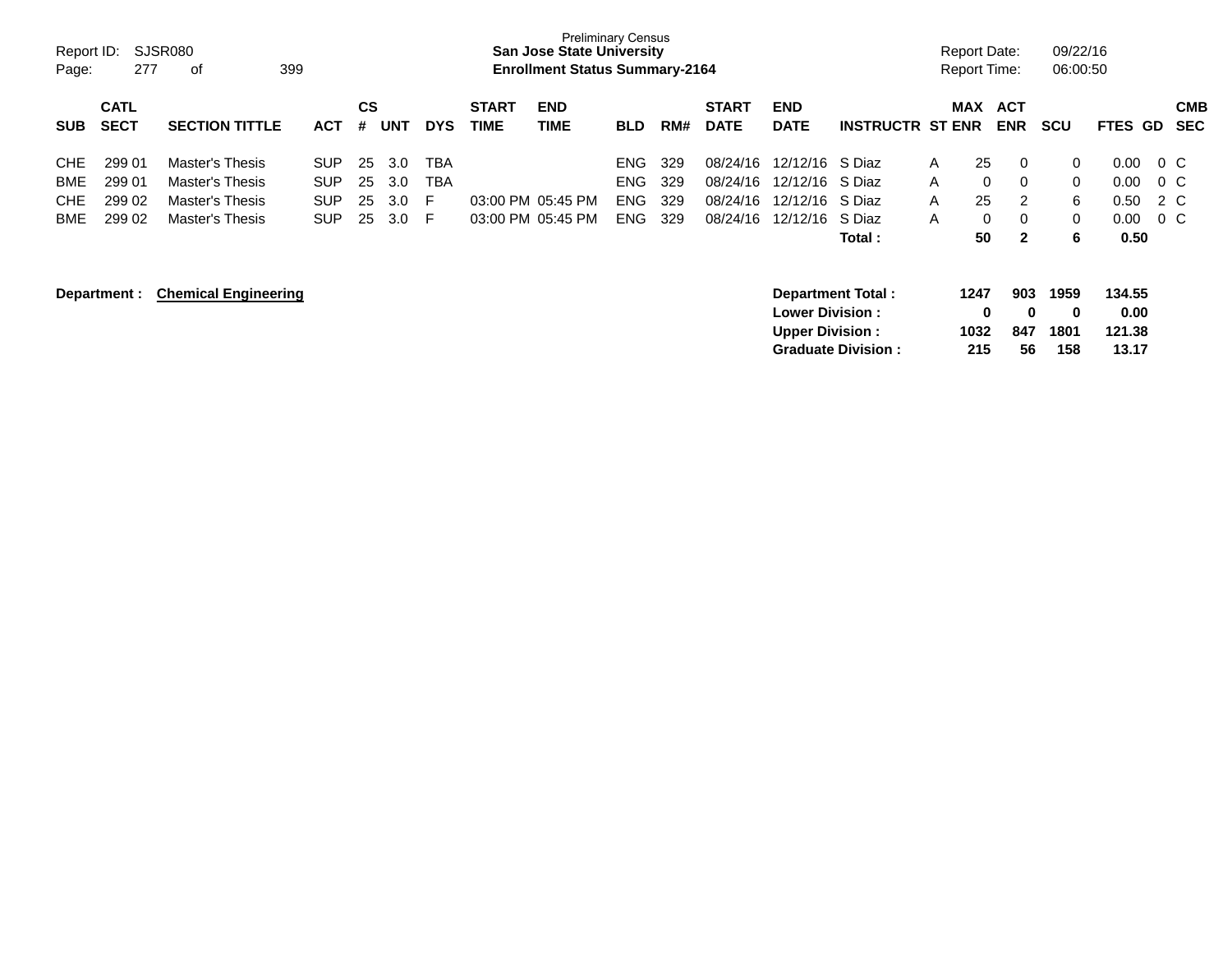| Page:          | SJSR080<br>Report ID:<br>278<br>399<br>оf |                                                                    |            |                |            |            |                             | <b>San Jose State University</b><br><b>Enrollment Status Summary-2164</b> | <b>Preliminary Census</b> |     |                             |                           |                                |   | <b>Report Date:</b><br>Report Time: |             | 09/22/16<br>06:00:50 |                |                         |                          |
|----------------|-------------------------------------------|--------------------------------------------------------------------|------------|----------------|------------|------------|-----------------------------|---------------------------------------------------------------------------|---------------------------|-----|-----------------------------|---------------------------|--------------------------------|---|-------------------------------------|-------------|----------------------|----------------|-------------------------|--------------------------|
| SUB            | <b>CATL</b><br><b>SECT</b>                | <b>SECTION TITTLE</b>                                              | <b>ACT</b> | <b>CS</b><br># | <b>UNT</b> | <b>DYS</b> | <b>START</b><br><b>TIME</b> | <b>END</b><br><b>TIME</b>                                                 | <b>BLD</b>                | RM# | <b>START</b><br><b>DATE</b> | <b>END</b><br><b>DATE</b> | <b>INSTRUCTR ST ENR</b>        |   | MAX ACT                             | <b>ENR</b>  | <b>SCU</b>           | <b>FTES GD</b> |                         | <b>CMB</b><br><b>SEC</b> |
| <b>College</b> | Department :                              | <b>Engineering</b><br><b>Civil &amp; Environmental Engineering</b> |            |                |            |            |                             |                                                                           |                           |     |                             |                           |                                |   |                                     |             |                      |                |                         |                          |
| CE             | 801                                       | <b>Plane Surveying</b>                                             | SEM        | 02             | 3.0        | TR         |                             | 07:30 AM 08:20 AM                                                         | <b>ENG</b>                | 331 |                             | 08/24/16 12/12/16 J May   |                                | A | 72                                  | 80          | 160                  | 16.00          | - 0                     |                          |
| <b>CE</b>      | 8 0 2                                     | Plane Surveying                                                    | LAB        | 16             | 0.0        | т          |                             | 08:30 AM 11:15 AM                                                         | <b>ENG</b>                | 132 |                             | 08/24/16 12/12/16         | J May                          | Α | 18                                  | 20          | 20                   | 0.00           | $\overline{0}$          |                          |
| <b>CE</b>      | 803                                       | Plane Surveying                                                    | LAB        | 16             | 0.0        | $\top$     |                             | 12:30 PM 03:15 PM                                                         | <b>ENG</b>                | 132 |                             | 08/24/16 12/12/16         | J May                          | Α | 18                                  | 20          | 20                   | 0.00           | 0                       |                          |
| <b>CE</b>      | 804                                       | Plane Surveying                                                    | LAB        | 16             | 0.0        | R          |                             | 08:30 AM 11:15 AM                                                         | <b>ENG</b>                | 132 |                             | 08/24/16 12/12/16 J May   |                                | A | 18                                  | 20          | 20                   | 0.00           | $\overline{0}$          |                          |
| <b>CE</b>      | 8 0 5                                     | <b>Plane Surveying</b>                                             | LAB        | 16             | 0.0        | R          |                             | 12:30 PM 03:15 PM                                                         | <b>ENG</b>                | 132 |                             | 08/24/16 12/12/16 J May   |                                | A | 18                                  | 20          | 20                   | 0.00           | 0                       |                          |
|                |                                           |                                                                    |            |                |            |            |                             |                                                                           |                           |     |                             |                           | Total:                         |   | 144                                 | 160         | 240                  | 16.00          |                         |                          |
| <b>CE</b>      | 20 01                                     | Graphics/CAD/Prog                                                  | SEM        | 02             | 3.0        | <b>MW</b>  |                             | 07:30 AM 08:20 AM                                                         | <b>ENG</b>                | 345 |                             | 08/24/16 12/12/16 A Wong  |                                | A | 72                                  | 76          | 152                  | 15.20          | - 0                     |                          |
| <b>CE</b>      | 20 02                                     | Graphics/CAD/Prog                                                  | LAB        | 16             | 0.0        | м          |                             | 09:00 AM 11:45 AM                                                         | <b>ENG</b>                | 407 |                             | 08/24/16 12/12/16 A Wong  |                                | A | 18                                  | 19          | 19                   | 0.00           | $\overline{0}$          |                          |
| <b>CE</b>      | 20 03                                     | Graphics/CAD/Prog                                                  | LAB        | 16             | 0.0        | M          |                             | 12:00 PM 02:45 PM                                                         | <b>ENG</b>                | 407 |                             |                           | 08/24/16 12/12/16 I Jeyachandr | A | 18                                  | 19          | 19                   | 0.00           | 0                       |                          |
| <b>CE</b>      | 20 04                                     | Graphics/CAD/Prog                                                  | LAB        | 16             | 0.0        | W          | 09:00 AM 11:45 AM           |                                                                           | <b>ENG</b>                | 407 |                             | 08/24/16 12/12/16 A Wong  |                                | A | 18                                  | 20          | 20                   | 0.00           | $\overline{0}$          |                          |
| <b>CE</b>      | 20 05                                     | Graphics/CAD/Prog                                                  | LAB        | 16             | 0.0        | W          |                             | 12:00 PM 02:45 PM                                                         | <b>ENG</b>                | 407 |                             | 08/24/16 12/12/16 X Wu    |                                | A | 18                                  | 18          | 18                   | 0.00           | 0                       |                          |
|                |                                           |                                                                    |            |                |            |            |                             |                                                                           |                           |     |                             |                           | Total:                         |   | 144                                 | 152         | 228                  | 15.20          |                         |                          |
| <b>CE</b>      | 95 01                                     | <b>Theory App Statics</b>                                          | <b>LEC</b> | 02             | 3.0        | <b>TR</b>  |                             | 09:00 AM 10:15 AM                                                         | IS                        | 216 |                             | 08/24/16 12/12/16         | M Maaz                         | A | 65                                  | 66          | 198                  | 13.35          | 3                       |                          |
| <b>CE</b>      | 95 02                                     | <b>Theory App Statics</b>                                          | <b>LEC</b> | 02             | 3.0        | MW         |                             | 09:00 AM 10:15 AM                                                         | <b>ENG</b>                | 341 | 08/24/16                    | 12/12/16                  | M Maaz                         | A | 65                                  | 64          | 192                  | 13.15          | -7                      |                          |
| <b>CE</b>      | 95 03                                     | <b>Theory App Statics</b>                                          | <b>LEC</b> | 02             | 3.0        | <b>TR</b>  |                             | 10:30 AM 11:45 AM                                                         | CL                        | 224 |                             | 08/24/16 12/12/16         | A Wong                         | A | 54                                  | 53          | 159                  | 10.85          | -5                      |                          |
|                |                                           |                                                                    |            |                |            |            |                             |                                                                           |                           |     |                             |                           | Total:                         |   | 184                                 | 183         | 549                  | 37.35          |                         |                          |
| <b>CE</b>      | 99 01                                     | Intro Statics                                                      | <b>LEC</b> | 02             | 2.0        | MW         |                             | 08:00 AM 08:50 AM                                                         | <b>ENG</b>                | 331 |                             | 08/24/16 12/12/16         | M Maaz                         | A | 65                                  | 30          | 60                   | 4.00           | $\overline{\mathbf{0}}$ |                          |
|                |                                           |                                                                    |            |                |            |            |                             |                                                                           |                           |     |                             |                           | Total:                         |   | 65                                  | 30          | 60                   | 4.00           |                         |                          |
| <b>CE</b>      | 112 01                                    | Mech of Matls                                                      | <b>LEC</b> | 02             | 3.0        | MW         | 10:30 AM 11:45 AM           |                                                                           | <b>BBC</b>                | 004 |                             | 08/24/16 12/12/16         | M Soliman                      | A | 65                                  | 61          | 183                  | 12.40          | 4                       |                          |
| <b>CE</b>      | 112 02                                    | Mech of Matls                                                      | <b>LEC</b> | 02             | 3.0        | <b>TR</b>  |                             | 10:30 AM 11:45 AM                                                         | <b>ENG</b>                | 331 | 08/24/16                    | 12/12/16                  | H Habib                        | Α | 65                                  | 49          | 147                  | 9.90           | $\overline{2}$          |                          |
| <b>CE</b>      | 112 03                                    | Mech of Matls                                                      | <b>LEC</b> | 02             | 3.0        | MW         |                             | 09:00 AM 10:15 AM                                                         | <b>ENG</b>                | 488 | 08/24/16                    | 12/12/16                  | M Soliman                      | A | 56                                  | 54          | 162                  | 10.95          | 3                       |                          |
| <b>CE</b>      | 112 04                                    | Mech of Matls                                                      | <b>LEC</b> | 02             | 3.0        | <b>TR</b>  |                             | 09:00 AM 10:15 AM                                                         | <b>ENG</b>                | 488 |                             | 08/24/16 12/12/16 H Habib |                                | A | 50                                  | 16          | 48                   | 3.35           | 3                       |                          |
|                |                                           |                                                                    |            |                |            |            |                             |                                                                           |                           |     |                             |                           | Total:                         |   | 236                                 | 180         | 540                  | 36.60          |                         |                          |
| <b>CE</b>      | 120 01                                    | <b>Construc Matl Lab</b>                                           | LAB        | 16             | 1.0        | M          |                             | 06:00 PM 08:45 PM                                                         | <b>ENG</b>                | 134 |                             | 08/24/16 12/12/16 M Maaz  |                                | A | 18                                  | 15          | 15                   | 1.00           | - 0                     |                          |
| CE             | 120 02                                    | Construc Matl Lab                                                  | LAB        | 16             | 1.0        | $\top$     |                             | 06:00 PM 08:45 PM                                                         | ENG 134                   |     |                             | 08/24/16 12/12/16 M Maaz  |                                | Α | 18                                  | 17          | 17                   | $1.13 \ 0$     |                         |                          |
| <b>CE</b>      | 120 03                                    | Construc Matl Lab                                                  | LAB        | 16             | 1.0        | W          |                             | 06:00 PM 08:45 PM                                                         | ENG 134                   |     |                             | 08/24/16 12/12/16 M Maaz  |                                | A | 18                                  | 17          | 17                   | $1.13 \ 0$     |                         |                          |
| <b>CE</b>      | 120 04                                    | Construc Matl Lab                                                  | LAB        |                | 16  1.0  R |            |                             | 06:00 PM 08:45 PM                                                         | ENG 134                   |     |                             | 08/24/16 12/12/16 M Maaz  |                                | A | 18                                  | $\mathbf 0$ | $\pmb{0}$            | $0.00 \t 0$    |                         |                          |
|                |                                           |                                                                    |            |                |            |            |                             |                                                                           |                           |     |                             |                           | Total:                         |   | 72                                  | 49          | 49                   | 3.27           |                         |                          |
| CE             | 121 01                                    | <b>Transp Engrg</b>                                                | <b>LEC</b> |                | 02 3.0     | MW         |                             | 10:30 AM 11:20 AM                                                         | CL.                       | 224 |                             | 08/24/16 12/12/16 J Botha |                                | A | 54                                  | 54          | 108                  | 10.80 0        |                         |                          |
| CE             | 121 02                                    | <b>Transp Engrg</b>                                                | LAB        |                | 16  0.0    | M          |                             | 01:30 PM 04:15 PM                                                         | ENG 339                   |     |                             | 08/24/16 12/12/16 J Botha |                                | A | 18                                  | 18          | 18                   | $0.00 \t 0$    |                         |                          |
| <b>CE</b>      | 121 03                                    | <b>Transp Engrg</b>                                                | LAB        |                | 16  0.0  W |            |                             | 01:30 PM 04:15 PM                                                         | ENG 339                   |     |                             | 08/24/16 12/12/16 J Botha |                                | Α | 18                                  | 18          | 18                   | $0.00 \t 0$    |                         |                          |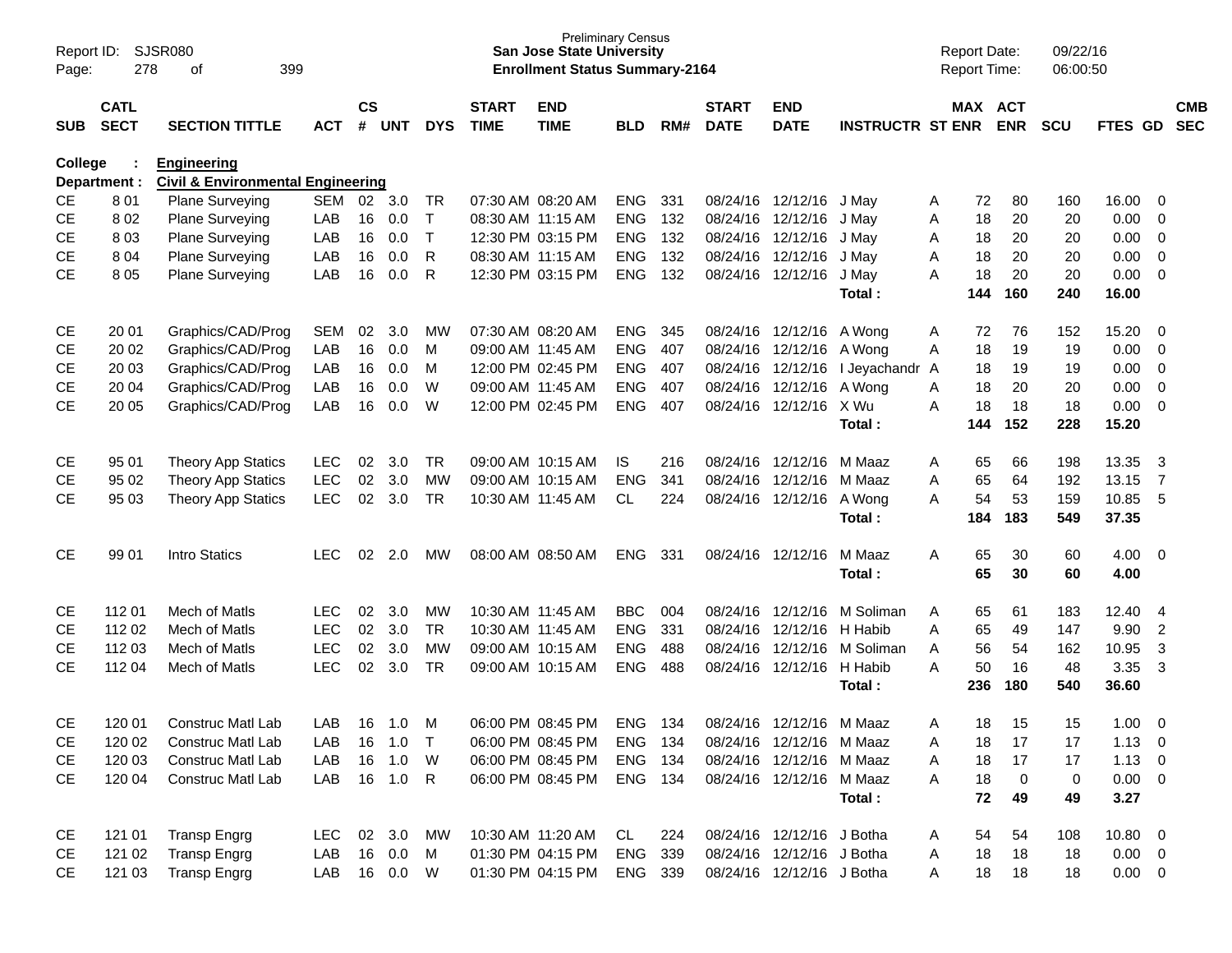| Page:      | <b>SJSR080</b><br>Report ID:<br>279<br>399<br>of |                                |            |                             |            |              |                             | <b>Preliminary Census</b><br><b>San Jose State University</b><br><b>Enrollment Status Summary-2164</b> |            |     |                             |                           |                                  | <b>Report Date:</b><br>Report Time: |                       |             | 09/22/16<br>06:00:50 |               |                         |            |
|------------|--------------------------------------------------|--------------------------------|------------|-----------------------------|------------|--------------|-----------------------------|--------------------------------------------------------------------------------------------------------|------------|-----|-----------------------------|---------------------------|----------------------------------|-------------------------------------|-----------------------|-------------|----------------------|---------------|-------------------------|------------|
| <b>SUB</b> | <b>CATL</b><br><b>SECT</b>                       | <b>SECTION TITTLE</b>          | <b>ACT</b> | $\mathsf{cs}$<br>$\pmb{\#}$ | <b>UNT</b> | <b>DYS</b>   | <b>START</b><br><b>TIME</b> | <b>END</b><br><b>TIME</b>                                                                              | <b>BLD</b> | RM# | <b>START</b><br><b>DATE</b> | <b>END</b><br><b>DATE</b> | <b>INSTRUCTR ST ENR</b>          |                                     | MAX ACT<br><b>ENR</b> | <b>SCU</b>  |                      | FTES GD SEC   |                         | <b>CMB</b> |
| <b>CE</b>  | 121 04                                           | <b>Transp Engrg</b>            | LAB        | 16                          | 0.0        | $\mathsf{T}$ |                             | 01:30 PM 04:15 PM                                                                                      | <b>ENG</b> | 339 |                             | 08/24/16 12/12/16         | J Botha                          | Α                                   | 18                    | 18          | 18                   | 0.00          | $\overline{\mathbf{0}}$ |            |
| <b>CE</b>  | 121 05                                           | <b>Transp Engrg</b>            | <b>LEC</b> | 02                          | 3.0        | <b>TR</b>    |                             | 12:00 PM 12:50 PM                                                                                      | ENG        | 327 |                             | 08/24/16 12/12/16         | S Koosha                         | A                                   | 18                    | 18          | 36                   | 3.60          | $\overline{0}$          |            |
| <b>CE</b>  | 121 06                                           | <b>Transp Engrg</b>            | LAB        | 16                          | 0.0        | R            |                             | 06:00 PM 08:45 PM                                                                                      | <b>ENG</b> | 336 |                             | 08/24/16 12/12/16         | S Koosha<br>Total:               | A<br>144                            | 18<br>144             | 18          | 18<br>216            | 0.00<br>14.40 | $\overline{\mathbf{0}}$ |            |
| <b>CE</b>  | 122 01                                           | <b>Traffic Engrg</b>           | SEM        | 04                          | 3.0        | R            |                             | 01:30 PM 04:15 PM                                                                                      | ENG 131    |     | 08/24/16 12/12/16           |                           | D Pitton                         | A                                   | 35                    | 37          | 111                  | 7.60 4        |                         |            |
|            |                                                  |                                |            |                             |            |              |                             |                                                                                                        |            |     |                             |                           | Total:                           |                                     | 35                    | 37          | 111                  | 7.60          |                         |            |
| <b>CE</b>  | 123 01                                           | Highway & Stree Des SEM 04 3.0 |            |                             |            | $\top$       |                             | 06:00 PM 08:45 PM                                                                                      | ENG        | 339 | 08/24/16 12/12/16           |                           | S Koosha<br>Total:               | A                                   | 35<br>35              | 41<br>41    | 123<br>123           | 8.25<br>8.25  | - 1                     |            |
|            |                                                  |                                |            |                             |            |              |                             |                                                                                                        |            |     |                             |                           |                                  |                                     |                       |             |                      |               |                         |            |
| <b>CE</b>  | 130 01                                           | CE Econ Analysis               | <b>LEC</b> | 02                          | 2.0        | MW           |                             | 07:00 AM 07:50 AM                                                                                      | ENG        | 331 |                             | 08/24/16 12/12/16 J Tang  |                                  | A                                   | 65                    | 60          | 120                  | 8.07          | $\overline{2}$          |            |
| <b>CE</b>  | 130 02                                           | <b>CE Econ Analysis</b>        | <b>LEC</b> |                             | 2.0        |              |                             |                                                                                                        |            |     |                             |                           |                                  | X                                   | $\mathbf 0$           | $\mathbf 0$ | 0                    | 0.00          | $\overline{0}$          |            |
| <b>CE</b>  | 130 03                                           | CE Econ Analysis               | <b>LEC</b> | 02                          | 2.0        | <b>TR</b>    |                             | 05:00 PM 05:50 PM                                                                                      | ENG        | 403 |                             | 08/24/16 12/12/16         | J Tang                           | A                                   | 35                    | 27          | 54                   | 3.60          | $\overline{0}$          |            |
| <b>CE</b>  | 130 04                                           | <b>CE Econ Analysis</b>        | <b>LEC</b> | 02                          | 2.0        | <b>TR</b>    |                             | 05:00 PM 05:50 PM                                                                                      |            |     | 08/24/16 12/12/16           |                           |                                  | A                                   | 35                    | $\pmb{0}$   | $\mathbf 0$          | 0.00          | $\overline{\mathbf{0}}$ |            |
|            |                                                  |                                |            |                             |            |              |                             |                                                                                                        |            |     |                             |                           | Total:                           | 135                                 |                       | 87          | 174                  | 11.67         |                         |            |
| CE         | 131 01                                           | Intr to Const Engr             | <b>LEC</b> | 02                          | 3.0        | W            |                             | 06:00 PM 08:45 PM                                                                                      | CL         | 202 |                             | 08/24/16 12/12/16         | J Pyeon                          | A                                   | 48                    | 49          | 147                  | 9.85          | - 1                     |            |
| <b>CE</b>  | 131 02                                           | Intr to Const Engr             | <b>LEC</b> |                             | 3.0        |              |                             |                                                                                                        |            |     |                             |                           |                                  | X                                   | 0                     | $\mathbf 0$ | $\mathbf 0$          | $0.00 \t 0$   |                         |            |
|            |                                                  |                                |            |                             |            |              |                             |                                                                                                        |            |     |                             |                           | Total:                           |                                     | 48                    | 49          | 147                  | 9.85          |                         |            |
|            |                                                  |                                |            |                             |            |              |                             |                                                                                                        |            |     |                             |                           |                                  |                                     |                       |             |                      |               |                         |            |
| <b>CE</b>  | 132 01                                           | Constr Meth & Equip            | SEM 04     |                             | 3.0        | W            |                             | 01:30 PM 04:15 PM                                                                                      | ENG        | 340 |                             | 08/24/16 12/12/16         | J Pyeon                          | A                                   | 35                    | 8           | 24                   | 1.75          | $\overline{\mathbf{3}}$ |            |
|            |                                                  |                                |            |                             |            |              |                             |                                                                                                        |            |     |                             |                           | Total:                           |                                     | 35                    | 8           | 24                   | 1.75          |                         |            |
| <b>CE</b>  | 140 01                                           | Geotech Engr                   | <b>SEM</b> | 02                          | 3.0        | TR.          |                             | 09:00 AM 09:50 AM                                                                                      | <b>ENG</b> | 339 |                             | 08/24/16 12/12/16         | A Moore                          | A                                   | 54                    | 60          | 120                  | 12.20         | $\overline{4}$          |            |
| <b>CE</b>  | 140 02                                           | Geotech Engr                   | LAB        | 16                          | 0.0        | $\mathsf{T}$ |                             | 01:30 PM 04:15 PM                                                                                      | <b>ENG</b> | 209 |                             |                           | 08/24/16 12/12/16 R Kachhapati A |                                     | 18                    | 20          | 20                   | 0.00          | $\overline{2}$          |            |
| <b>CE</b>  | 140 03                                           | Geotech Engr                   | LAB        | 16                          | 0.0        | W            |                             | 01:30 PM 04:15 PM                                                                                      | <b>ENG</b> | 209 |                             |                           | 08/24/16 12/12/16 R Kachhapati A |                                     | 18                    | 20          | 20                   | 0.00          | $\overline{1}$          |            |
| <b>CE</b>  | 140 04                                           | Geotech Engr                   | LAB        | 16                          | 0.0        | R            |                             | 01:30 PM 04:15 PM                                                                                      | ENG        | 209 |                             |                           | 08/24/16 12/12/16 R Kachhapati A |                                     | 18                    | 20          | 20                   | 0.00          | $\overline{1}$          |            |
| <b>CE</b>  | 140 05                                           | Geotech Engr                   | <b>SEM</b> |                             | 3.0        |              |                             |                                                                                                        |            |     |                             |                           |                                  | Х                                   | $\pmb{0}$             | $\mathbf 0$ | 0                    | 0.00          | $\overline{0}$          |            |
| <b>CE</b>  | 140 06                                           | Geotech Engr                   | LAB        |                             | 0.0        |              |                             |                                                                                                        |            |     |                             |                           |                                  | X                                   | 0                     | $\mathbf 0$ | $\mathbf 0$          | 0.00          | 0                       |            |
|            |                                                  |                                |            |                             |            |              |                             |                                                                                                        |            |     |                             |                           | Total:                           | 108                                 | 120                   |             | 180                  | 12.20         |                         |            |
| <b>CE</b>  | 145 01                                           | <b>Foundation Engr</b>         | <b>LEC</b> |                             | 02 3.0 T   |              |                             | 01:30 PM 04:15 PM                                                                                      | ENG 131    |     |                             |                           | 08/24/16 12/12/16 M ThummaluruA  |                                     | 35                    | 14          | 42                   | 3.25          | 9                       |            |
|            |                                                  |                                |            |                             |            |              |                             |                                                                                                        |            |     |                             |                           | Total:                           |                                     | 35                    | 14          | 42                   | 3.25          |                         |            |
|            |                                                  |                                |            |                             |            |              |                             |                                                                                                        |            |     |                             |                           |                                  |                                     |                       |             |                      |               |                         |            |
| CE         | 150 01                                           | Hydro and Hydrau               | SEM        | 02                          | 3.0        | MW           |                             | 12:00 PM 12:50 PM                                                                                      | ENG 329    |     |                             | 08/24/16 12/12/16 W Wang  |                                  | A                                   | 54                    | 59          | 118                  | 11.85 1       |                         |            |
| CE         | 150 02                                           | Hydro and Hydrau               | LAB        |                             | 16 0.0     | M            |                             | 01:30 PM 04:15 PM                                                                                      | ENG 150    |     |                             | 08/24/16 12/12/16 W Wang  |                                  | Α                                   | 18                    | 20          | 20                   | $0.00 \t 0$   |                         |            |
| CЕ         | 150 03                                           | Hydro and Hydrau               | LAB        | 16                          | 0.0        | $\top$       |                             | 01:30 PM 04:15 PM                                                                                      | ENG 150    |     |                             | 08/24/16 12/12/16 W Wang  |                                  | Α                                   | 18                    | 20          | 20                   | $0.00 \t 0$   |                         |            |
| <b>CE</b>  | 150 04                                           | Hydro and Hydrau               | LAB        |                             | 16 0.0     | W            |                             | 01:30 PM 04:15 PM                                                                                      | ENG 150    |     |                             | 08/24/16 12/12/16 W Wang  |                                  | A                                   | 18                    | 19          | 19                   | $0.00$ 1      |                         |            |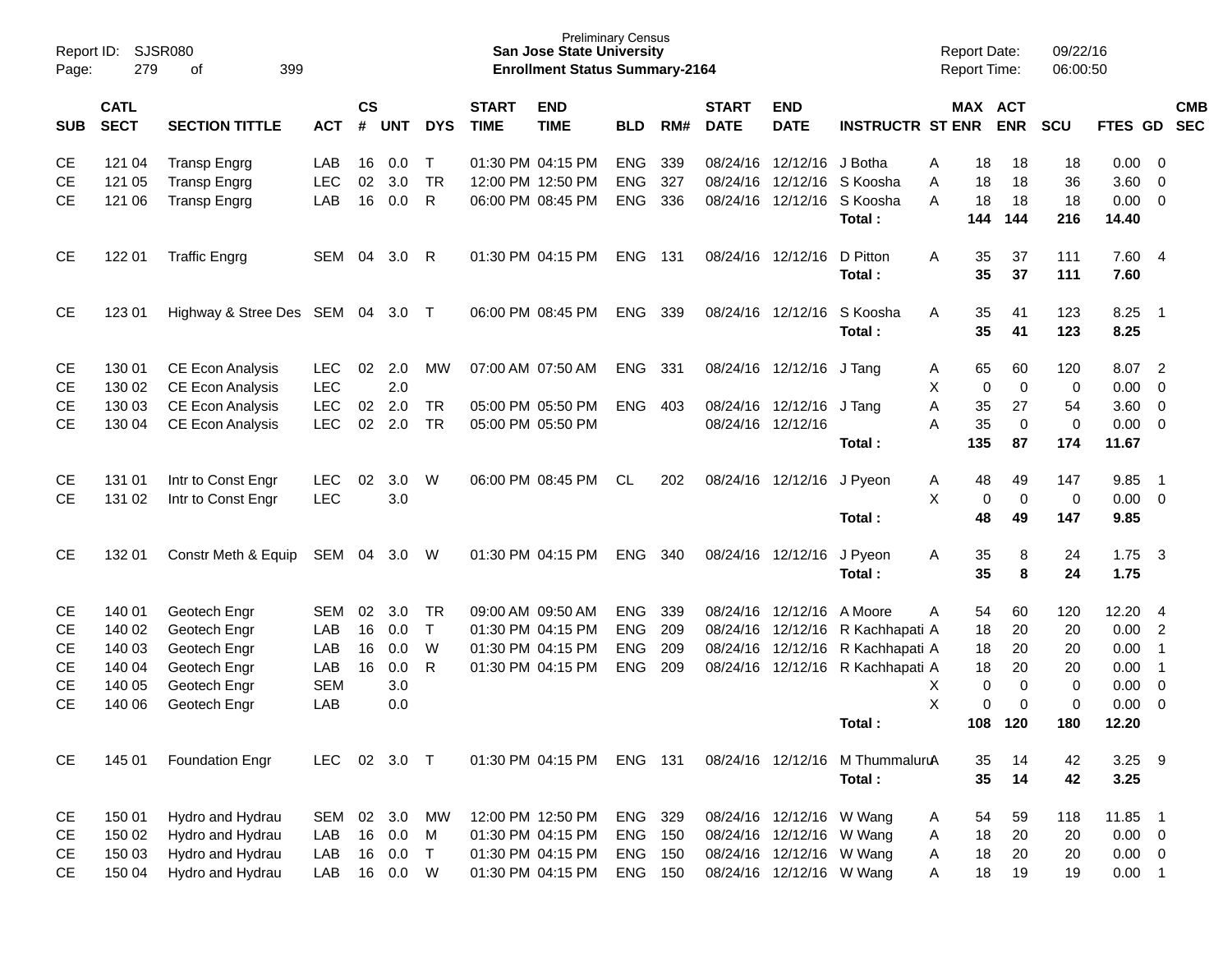| Report ID:<br>Page:                                                        | 280                                                      | <b>SJSR080</b><br>399<br>оf                                                                                                                                                |                                                      |                      |                                        |                                     |                             | <b>San Jose State University</b><br><b>Enrollment Status Summary-2164</b>        | <b>Preliminary Census</b>                            |                          |                                  |                                                                           |                                                                                                    | <b>Report Date:</b><br><b>Report Time:</b>                               |                                                           | 09/22/16<br>06:00:50                             |                                                                     |                                                                                                            |                          |
|----------------------------------------------------------------------------|----------------------------------------------------------|----------------------------------------------------------------------------------------------------------------------------------------------------------------------------|------------------------------------------------------|----------------------|----------------------------------------|-------------------------------------|-----------------------------|----------------------------------------------------------------------------------|------------------------------------------------------|--------------------------|----------------------------------|---------------------------------------------------------------------------|----------------------------------------------------------------------------------------------------|--------------------------------------------------------------------------|-----------------------------------------------------------|--------------------------------------------------|---------------------------------------------------------------------|------------------------------------------------------------------------------------------------------------|--------------------------|
| <b>SUB</b>                                                                 | <b>CATL</b><br><b>SECT</b>                               | <b>SECTION TITTLE</b>                                                                                                                                                      | <b>ACT</b>                                           | $\mathsf{cs}$<br>#   | <b>UNT</b>                             | <b>DYS</b>                          | <b>START</b><br><b>TIME</b> | <b>END</b><br><b>TIME</b>                                                        | <b>BLD</b>                                           | RM#                      | <b>START</b><br><b>DATE</b>      | <b>END</b><br><b>DATE</b>                                                 | <b>INSTRUCTR ST ENR</b>                                                                            | MAX ACT                                                                  | <b>ENR</b>                                                | <b>SCU</b>                                       | FTES GD                                                             |                                                                                                            | <b>CMB</b><br><b>SEC</b> |
| <b>CE</b><br><b>CE</b>                                                     | 150 05<br>150 06                                         | Hydro and Hydrau<br>Hydro and Hydrau                                                                                                                                       | <b>SEM</b><br>LAB                                    |                      | 3.0<br>0.0                             |                                     |                             |                                                                                  |                                                      |                          |                                  |                                                                           | Total:                                                                                             | х<br>0<br>X<br>0<br>108                                                  | 0<br>$\mathbf 0$<br>118                                   | 0<br>0<br>177                                    | 0.00<br>0.00<br>11.85                                               | - 0<br>$\overline{0}$                                                                                      |                          |
| <b>CE</b>                                                                  | 152 01                                                   | Engr Hydrology                                                                                                                                                             | SEM                                                  | 04                   | 3.0                                    | R                                   |                             | 06:00 PM 08:45 PM                                                                | <b>BBC</b>                                           | 225                      |                                  | 08/24/16 12/12/16                                                         | W Wang<br>Total:                                                                                   | 35<br>Α<br>35                                                            | 16<br>16                                                  | 48<br>48                                         | 3.50<br>3.50                                                        | - 6                                                                                                        |                          |
| <b>CE</b>                                                                  | 154 01                                                   | <b>Hydraulic Design</b>                                                                                                                                                    | SEM                                                  | 04                   | 3.0                                    | M                                   |                             | 06:00 PM 08:45 PM                                                                | MH.                                                  | 223                      |                                  | 08/24/16 12/12/16                                                         | <b>B</b> Kassab<br>Total:                                                                          | 35<br>A<br>35                                                            | 29<br>29                                                  | 87<br>87                                         | 6.05<br>6.05                                                        | 5                                                                                                          |                          |
| <b>CE</b><br><b>CE</b><br><b>CE</b><br><b>CE</b><br><b>CE</b><br><b>CE</b> | 160 01<br>160 02<br>160 03<br>160 04<br>160 05<br>160 06 | <b>Struc Anlys</b><br><b>Struc Anlys</b><br><b>Struc Anlys</b><br><b>Struc Anlys</b><br><b>Struc Anlys</b><br><b>Struc Anlys</b>                                           | <b>SEM</b><br>LAB<br>LAB<br>LAB<br><b>SEM</b><br>LAB | 02<br>16<br>16<br>16 | 3.0<br>0.0<br>0.0<br>0.0<br>3.0<br>0.0 | - TR<br>$\top$<br>$\mathsf{R}$<br>M |                             | 10:30 AM 11:20 AM<br>01:30 PM 04:15 PM<br>01:30 PM 04:15 PM<br>01:30 PM 04:15 PM | <b>ENG</b><br><b>ENG</b><br><b>ENG</b><br><b>ENG</b> | 341<br>340<br>340<br>340 | 08/24/16<br>08/24/16<br>08/24/16 | 12/12/16                                                                  | S Vukazich<br>12/12/16 S Vukazich<br>12/12/16 S Vukazich<br>08/24/16 12/12/16 S Vukazich<br>Total: | 54<br>A<br>18<br>A<br>18<br>A<br>18<br>Α<br>X<br>0<br>X<br>0<br>108      | 60<br>20<br>20<br>20<br>0<br>$\mathbf 0$<br>120           | 120<br>20<br>20<br>20<br>0<br>$\mathbf 0$<br>180 | 12.00<br>0.00<br>0.00<br>0.00<br>0.00<br>0.00<br>12.00              | - 0<br>$\overline{0}$<br>$\overline{\phantom{0}}$<br>$\overline{0}$<br>$\overline{0}$<br>$\overline{0}$    |                          |
| <b>CE</b><br><b>CE</b><br><b>CE</b><br><b>CE</b><br><b>CE</b><br><b>CE</b> | 162 01<br>162 02<br>162 03<br>162 04<br>162 05<br>162 06 | <b>Struc Concrete Des</b><br><b>Struc Concrete Des</b><br><b>Struc Concrete Des</b><br><b>Struc Concrete Des</b><br><b>Struc Concrete Des</b><br><b>Struc Concrete Des</b> | <b>SEM</b><br>LAB<br>LAB<br>LAB<br><b>SEM</b><br>LAB | 04<br>16<br>16<br>16 | 3.0<br>0.0<br>0.0<br>0.0<br>3.0<br>0.0 | - TR<br>$\top$<br>W<br>$\mathsf{R}$ |                             | 10:30 AM 11:20 AM<br>01:30 PM 04:15 PM<br>01:30 PM 04:15 PM<br>01:30 PM 04:15 PM | <b>ENG</b><br><b>ENG</b><br><b>ENG</b><br><b>ENG</b> | 329<br>134<br>134<br>134 | 08/24/16<br>08/24/16<br>08/24/16 | 12/12/16<br>12/12/16<br>12/12/16                                          | A Al-Manasee A<br>M Soliman<br>M Soliman<br>08/24/16 12/12/16 M Soliman<br>Total:                  | 54<br>18<br>A<br>18<br>Α<br>Α<br>18<br>X<br>$\mathbf 0$<br>X<br>0<br>108 | 52<br>18<br>16<br>18<br>$\mathbf 0$<br>$\mathbf 0$<br>104 | 104<br>18<br>16<br>18<br>0<br>$\mathbf 0$<br>156 | 10.40<br>$0.00 \t 0$<br>0.00<br>0.00<br>0.00<br>0.00<br>10.40       | $\overline{\phantom{0}}$<br>$\overline{\phantom{0}}$<br>$\overline{0}$<br>$\overline{0}$<br>$\overline{0}$ |                          |
| <b>CE</b>                                                                  | 164 01                                                   | Design Wood Struc                                                                                                                                                          | SEM                                                  | 04                   | 3.0                                    | W                                   |                             | 01:30 PM 04:15 PM                                                                | <b>ENG</b>                                           | 131                      |                                  | 08/24/16 12/12/16                                                         | K McMullin<br>Total:                                                                               | 35<br>A<br>35                                                            | 31<br>31                                                  | 93<br>93                                         | 6.35<br>6.35                                                        | - 3                                                                                                        |                          |
| <b>CE</b>                                                                  | 165 01                                                   | Erthquk Resis Dsgn                                                                                                                                                         | SEM                                                  | 05                   | 3.0                                    | м                                   |                             | 01:30 PM 04:15 PM                                                                | <b>ENG</b>                                           | 131                      | 08/24/16                         | 12/12/16                                                                  | K McMullin<br>Total:                                                                               | 35<br>A<br>35                                                            | 34<br>34                                                  | 102<br>102                                       | 7.30 10<br>7.30                                                     |                                                                                                            |                          |
| CE<br>CE<br>CE<br>CE<br>CE                                                 | 170 01<br>170 02<br>170 03<br>170 04<br>170 05           | Prin Environ Engr<br>Prin Environ Engr<br>Prin Environ Engr<br>Prin Environ Engr<br>Prin Environ Engr                                                                      | <b>LEC</b><br>LAB<br>LAB<br>LAB<br>LEC               | 02<br>16<br>16       | 3.0<br>16 0.0<br>0.0<br>0.0<br>3.0     | MW<br>M<br>R                        |                             | 09:00 AM 09:50 AM<br>06:00 PM 08:45 PM<br>06:00 PM 08:45 PM                      | <b>BBC</b><br>ENG 336<br>ENG 335                     | 104                      |                                  | 08/24/16 12/12/16 U Ndon<br>08/24/16 12/12/16<br>08/24/16 12/12/16 U Ndon | 08/24/16 12/12/16 E Abouelmaat A                                                                   | 54<br>Α<br>18<br>Χ<br>0<br>18<br>Α<br>X<br>0                             | 59<br>19<br>0<br>20<br>0                                  | 118<br>19<br>0<br>20<br>0                        | 11.80 0<br>$0.00 \t 0$<br>$0.00 \t 0$<br>$0.00 \t 0$<br>$0.00 \t 0$ |                                                                                                            |                          |
| CE<br><b>CE</b>                                                            | 170 06<br>170 07                                         | Prin Environ Engr<br>Prin Environ Engr                                                                                                                                     | LAB<br>LAB                                           |                      | 0.0<br>16  0.0  W                      |                                     |                             | 06:00 PM 08:45 PM                                                                | ENG 131                                              |                          |                                  | 08/24/16 12/12/16 U Ndon                                                  |                                                                                                    | X<br>0<br>Α<br>18                                                        | 0<br>20                                                   | 0<br>20                                          | $0.00 \t 0$<br>$0.00 \t 0$                                          |                                                                                                            |                          |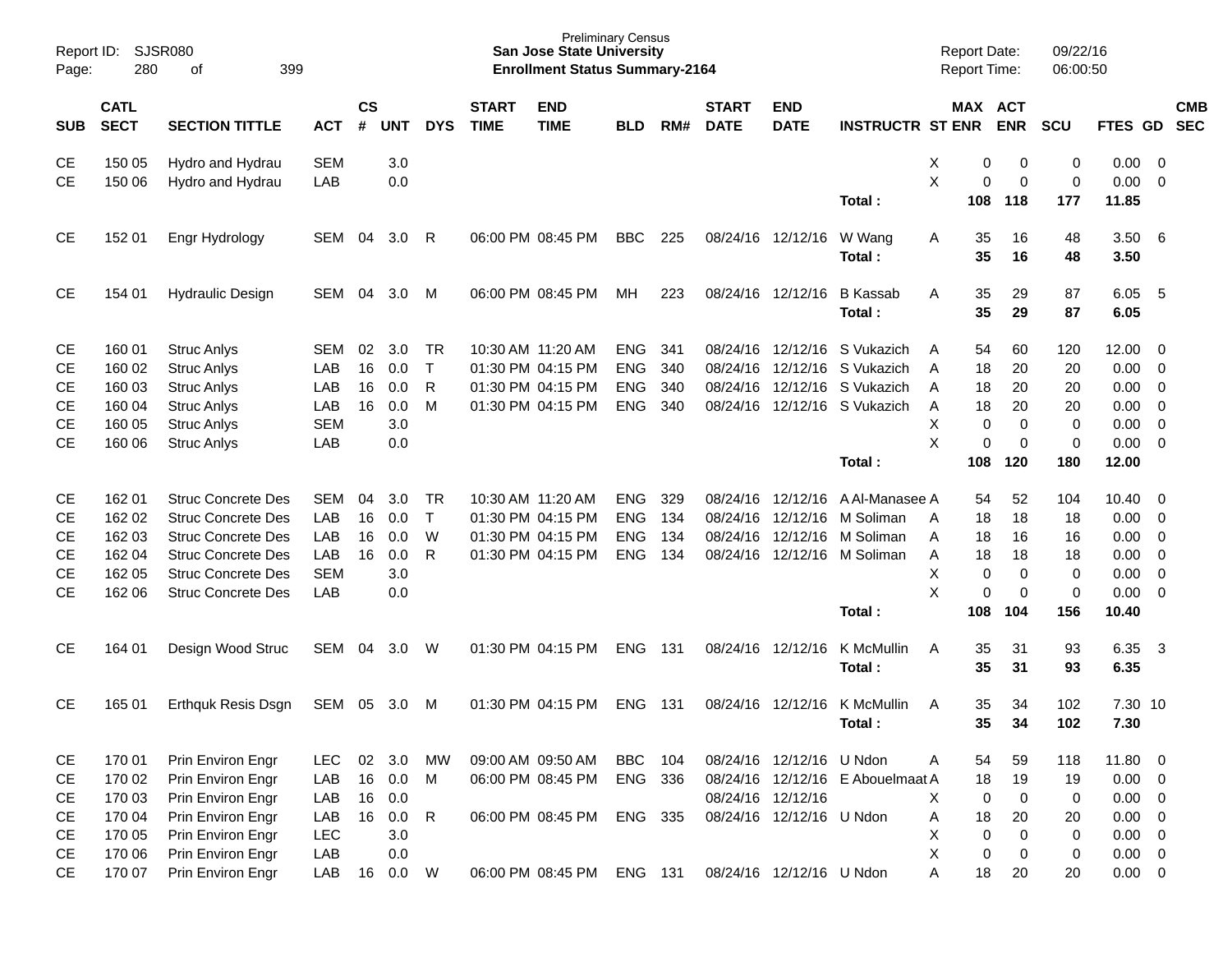| Report ID:<br>Page: | SJSR080<br>281             | 399<br>of                       |              |                    |                  |            |                             | <b>Preliminary Census</b><br><b>San Jose State University</b><br><b>Enrollment Status Summary-2164</b> |            |     |                             |                           |                           |   | <b>Report Date:</b><br><b>Report Time:</b> |             | 09/22/16<br>06:00:50 |                |                         |            |
|---------------------|----------------------------|---------------------------------|--------------|--------------------|------------------|------------|-----------------------------|--------------------------------------------------------------------------------------------------------|------------|-----|-----------------------------|---------------------------|---------------------------|---|--------------------------------------------|-------------|----------------------|----------------|-------------------------|------------|
| SUB                 | <b>CATL</b><br><b>SECT</b> | <b>SECTION TITTLE</b>           | <b>ACT</b>   | $\mathsf{cs}$<br># | <b>UNT</b>       | <b>DYS</b> | <b>START</b><br><b>TIME</b> | <b>END</b><br><b>TIME</b>                                                                              | <b>BLD</b> | RM# | <b>START</b><br><b>DATE</b> | <b>END</b><br><b>DATE</b> | <b>INSTRUCTR ST ENR</b>   |   | MAX ACT                                    | <b>ENR</b>  | <b>SCU</b>           | FTES GD SEC    |                         | <b>CMB</b> |
|                     |                            |                                 |              |                    |                  |            |                             |                                                                                                        |            |     |                             |                           | Total:                    |   | 108                                        | 118         | 177                  | 11.80          |                         |            |
| <b>CE</b>           | 174 01                     | Wtr Dist WW Coll                | <b>SEM</b>   | 05                 | 3.0              | W          |                             | 06:00 PM 08:45 PM                                                                                      | <b>ENG</b> | 340 | 08/24/16 12/12/16           |                           | <b>B</b> Kassab<br>Total: | A | 35<br>35                                   | 31<br>31    | 93<br>93             | 6.40 4<br>6.40 |                         |            |
| <b>CE</b>           | 181 01                     | Civ Eng Systems                 | <b>SEM</b>   | 05                 | 3.0              | МW         | 09:00 AM 10:15 AM           |                                                                                                        | <b>ENG</b> | 327 |                             | 08/24/16 12/12/16         | I Jeyachandr A            |   | 18                                         | 17          | 51                   | $3.40 \ 0$     |                         |            |
| <b>CE</b>           | 181 02                     | Civ Eng Systems                 | <b>SEM</b>   | 05                 | 3.0              | M          |                             | 06:00 PM 08:45 PM                                                                                      | CL.        | 316 | 08/24/16 12/12/16           |                           | I Jeyachandr A            |   | 18                                         | 14          | 42                   | 2.80 0         |                         |            |
| <b>CE</b>           | 181 03                     | Civ Eng Systems                 | <b>SEM</b>   | 05                 | 3.0              | W          |                             | 06:00 PM 08:45 PM                                                                                      | <b>ENG</b> | 335 | 08/24/16                    | 12/12/16                  | I Jeyachandr A            |   | 18                                         | 14          | 42                   | $2.80 \ 0$     |                         |            |
| <b>CE</b>           | 181 04                     | Civ Eng Systems                 | <b>SEM</b>   | 05                 | 3.0              | R          |                             | 06:00 PM 08:45 PM                                                                                      | <b>ENG</b> | 395 | 08/24/16 12/12/16           |                           |                           | A | 18                                         | $\mathbf 0$ | $\mathbf 0$          | $0.00 \t 0$    |                         |            |
|                     |                            |                                 |              |                    |                  |            |                             |                                                                                                        |            |     |                             |                           | Total:                    |   | 72                                         | 45          | 135                  | 9.00           |                         |            |
| <b>CE</b>           | 190 01                     | Numer Solu CE Prob              | <b>LEC</b>   | 02                 | 2.0              | $\top$     |                             | 06:00 PM 07:50 PM                                                                                      | CL         | 222 |                             | 08/24/16 12/12/16         | U Ndon                    | Α | 65                                         | 57          | 114                  | $7.63$ 1       |                         |            |
| <b>CE</b>           | 190 02                     | Numer Solu CE Prob              | <b>LEC</b>   |                    | 2.0              |            |                             |                                                                                                        |            |     |                             |                           |                           | X | $\mathbf 0$                                | $\mathbf 0$ | $\mathbf 0$          | $0.00 \t 0$    |                         |            |
|                     |                            |                                 |              |                    |                  |            |                             |                                                                                                        |            |     |                             |                           | Total:                    |   | 65                                         | 57          | 114                  | 7.63           |                         |            |
| <b>CE</b>           | 192 01                     | Prob Models for CE              | <b>SEM</b>   | 02                 | 2.0              | M          |                             | 06:00 PM 07:50 PM                                                                                      | <b>ENG</b> | 331 | 08/24/16 12/12/16           |                           | U Ndon                    | Α | 65                                         | 61          | 122                  | 8.23           | $\overline{\mathbf{3}}$ |            |
| <b>CE</b>           | 192 02                     | Prob Models for CE              | <b>SEM</b>   |                    | 2.0              |            |                             |                                                                                                        |            |     |                             |                           |                           | X | $\pmb{0}$                                  | $\mathbf 0$ | $\pmb{0}$            | $0.00 \t 0$    |                         |            |
|                     |                            |                                 |              |                    |                  |            |                             |                                                                                                        |            |     |                             |                           | Total:                    |   | 65                                         | 61          | 122                  | 8.23           |                         |            |
| <b>CE</b>           | 220 01                     | <b>Pavement Design</b>          | <b>SEM</b>   | 05                 | 3.0              | M          |                             | 06:00 PM 08:45 PM                                                                                      | <b>ENG</b> | 232 | 08/24/16 12/12/16           |                           | M ThummaluruA             |   | 40                                         | 16          | 48                   | 4.00 16        |                         |            |
|                     |                            |                                 |              |                    |                  |            |                             |                                                                                                        |            |     |                             |                           | Total:                    |   | 40                                         | 16          | 48                   | 4.00           |                         |            |
| <b>CE</b>           | 222 01                     | Transp Engr Plan                | SEM          | 05                 | 3.0              | W          |                             | 06:00 PM 08:45 PM                                                                                      | <b>ENG</b> | 232 | 08/24/16 12/12/16           |                           | J Bhattachar A            |   | 30                                         | 17          | 51                   | 4.25 17        |                         |            |
|                     |                            |                                 |              |                    |                  |            |                             |                                                                                                        |            |     |                             |                           | Total:                    |   | 30                                         | 17          | 51                   | 4.25           |                         |            |
| <b>CE</b>           | 232 01                     | Const Est Cost Ana              | SEM          | 05                 | 3.0 <sub>1</sub> | R          |                             | 06:00 PM 08:45 PM                                                                                      | <b>ENG</b> | 232 | 08/24/16 12/12/16           |                           | H Tooryani                | A | 40                                         | 35          | 105                  | 8.75 35        |                         |            |
|                     |                            |                                 |              |                    |                  |            |                             |                                                                                                        |            |     |                             |                           | Total:                    |   | 40                                         | 35          | 105                  | 8.75           |                         |            |
| <b>CE</b>           | 238 01                     | Adv Constr Prjt Mgmt SEM 05     |              |                    | 3.0 T            |            |                             | 06:00 PM 08:45 PM                                                                                      | <b>ENG</b> | 232 |                             | 08/24/16 12/12/16         | J Pyeon                   | A | 40                                         | 35          | 105                  | 8.75 35        |                         |            |
|                     |                            |                                 |              |                    |                  |            |                             |                                                                                                        |            |     |                             |                           | Total:                    |   | 40                                         | 35          | 105                  | 8.75           |                         |            |
| CE                  | 246 01                     | Geotech Erthqk Eng LEC 02 3.0 M |              |                    |                  |            |                             | 06:00 PM 08:45 PM ENG 340                                                                              |            |     |                             | 08/24/16 12/12/16 S Huang |                           | Α | 40                                         | 15          | 45                   | 3.75 15        |                         |            |
|                     |                            |                                 |              |                    |                  |            |                             |                                                                                                        |            |     |                             |                           | Total:                    |   | 40                                         | 15          | 45                   | 3.75           |                         |            |
| CE                  | 251 01                     | Hydr Open Channels SEM 05 3.0 W |              |                    |                  |            |                             | 06:00 PM 08:45 PM CL                                                                                   |            | 303 | 08/24/16 12/12/16           |                           | L Xu                      | Α | 40                                         | 19          | 57                   | 4.75 19        |                         |            |
|                     |                            |                                 |              |                    |                  |            |                             |                                                                                                        |            |     |                             |                           | Total:                    |   | 40                                         | 19          | 57                   | 4.75           |                         |            |
|                     |                            |                                 |              |                    |                  |            |                             |                                                                                                        |            |     |                             |                           |                           |   |                                            |             |                      |                |                         |            |
| <b>CE</b>           | 260 01                     | <b>Matrix Anal Struct</b>       | SEM 05 3.0 R |                    |                  |            |                             | 06:00 PM 08:45 PM ENG 403                                                                              |            |     | 08/24/16 12/12/16 A Singhal |                           |                           | Α | 40                                         | 25          | 75                   | 6.25 25        |                         |            |
|                     |                            |                                 |              |                    |                  |            |                             |                                                                                                        |            |     |                             |                           | Total:                    |   | 40                                         | 25          | 75                   | 6.25           |                         |            |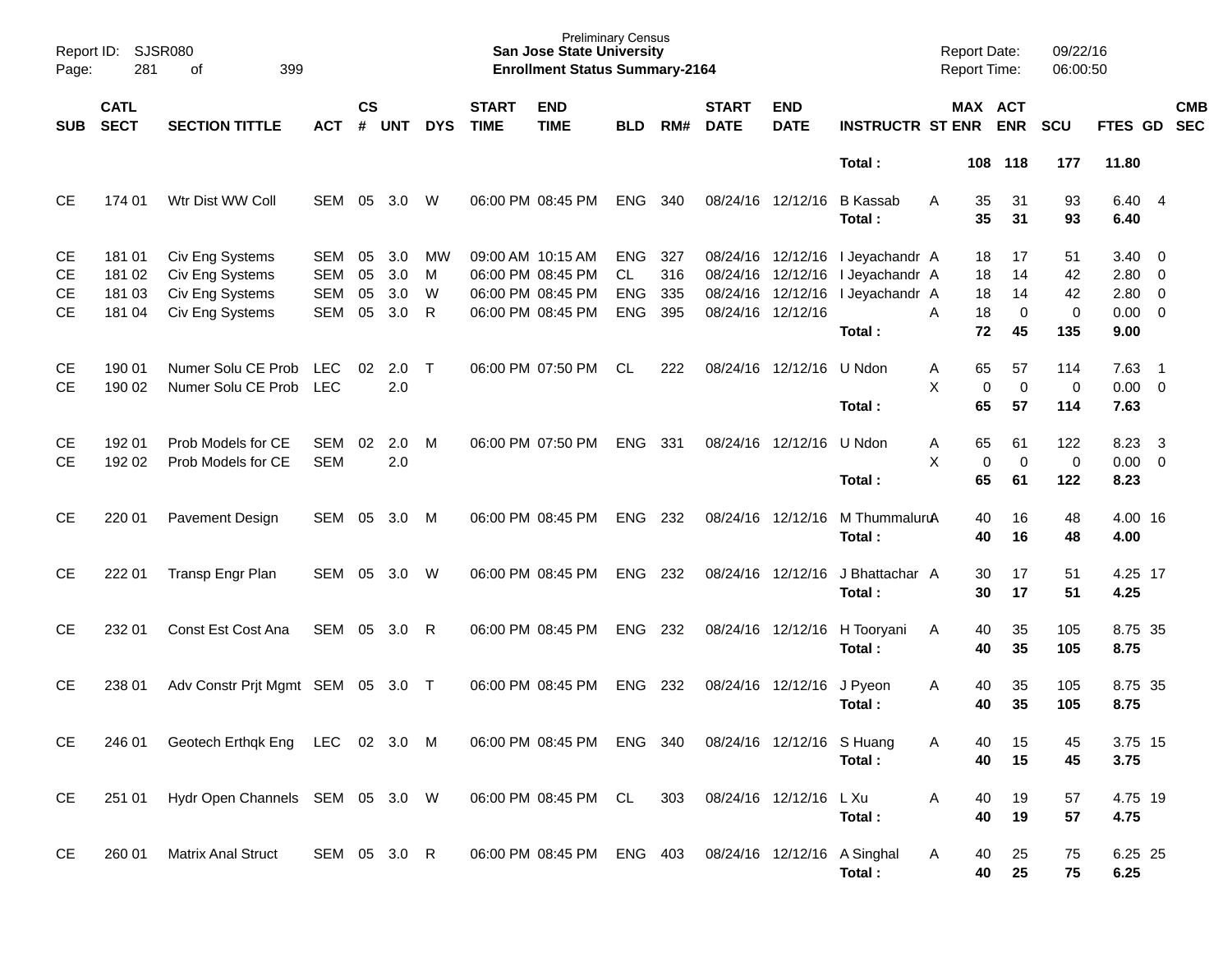| Report ID:<br>Page:                              | 282                                  | SJSR080<br>399<br>оf                                                                                     |                                                      |                      |                          |                                                      |                             | <b>Preliminary Census</b><br><b>San Jose State University</b><br><b>Enrollment Status Summary-2164</b> |            |     |                             |                                                                |                          | <b>Report Date:</b><br><b>Report Time:</b> |                                                    | 09/22/16<br>06:00:50          |                                      |                                                                    |  |
|--------------------------------------------------|--------------------------------------|----------------------------------------------------------------------------------------------------------|------------------------------------------------------|----------------------|--------------------------|------------------------------------------------------|-----------------------------|--------------------------------------------------------------------------------------------------------|------------|-----|-----------------------------|----------------------------------------------------------------|--------------------------|--------------------------------------------|----------------------------------------------------|-------------------------------|--------------------------------------|--------------------------------------------------------------------|--|
| <b>SUB</b>                                       | <b>CATL</b><br><b>SECT</b>           | <b>SECTION TITTLE</b>                                                                                    | <b>ACT</b>                                           | $\mathsf{cs}$<br>#   | <b>UNT</b>               | <b>DYS</b>                                           | <b>START</b><br><b>TIME</b> | <b>END</b><br><b>TIME</b>                                                                              | <b>BLD</b> | RM# | <b>START</b><br><b>DATE</b> | <b>END</b><br><b>DATE</b>                                      | <b>INSTRUCTR ST ENR</b>  |                                            | <b>MAX ACT</b><br><b>ENR</b>                       | SCU                           | FTES GD                              | <b>CMB</b><br><b>SEC</b>                                           |  |
| <b>CE</b>                                        | 267 01                               | Adv Steel Design                                                                                         | <b>SEM</b>                                           | 05                   | 3.0                      | $\top$                                               |                             | 06:00 PM 08:45 PM                                                                                      | <b>ENG</b> | 395 |                             | 08/24/16 12/12/16                                              | N Pham<br>Total:         | A                                          | 30<br>25<br>25<br>30                               | 75<br>75                      | 6.25 25<br>6.25                      |                                                                    |  |
| <b>CE</b><br><b>CE</b>                           | 274 01<br>274 02                     | <b>WWater Plant Des</b><br><b>WWater Plant Des</b>                                                       | <b>SEM</b><br><b>SEM</b>                             | 05                   | 3.0<br>3.0               | R.                                                   |                             | 06:00 PM 08:45 PM                                                                                      | <b>SH</b>  | 242 |                             | 08/24/16 12/12/16                                              | I Jevachandr A<br>Total: | X                                          | $\mathbf 0$<br>$\mathbf 0$<br>26<br>40<br>40<br>26 | 0<br>78<br>78                 | $0.00 \t 0$<br>6.50 26<br>6.50       |                                                                    |  |
| CE<br><b>CE</b>                                  | 279 01<br>279 02                     | Special Topics in En<br>Special Topics in En                                                             | <b>SEM</b><br><b>SEM</b>                             | 05                   | 3.0<br>3.0               | $\top$                                               |                             | 06:00 PM 08:45 PM                                                                                      | <b>ENG</b> | 403 | 08/24/16                    | 12/12/16                                                       | R Mukhar<br>Total:       | Χ<br>A                                     | 0<br>0<br>40<br>21<br>21<br>40                     | 0<br>63<br>63                 | $0.00 \t 0$<br>5.25 21<br>5.25       |                                                                    |  |
| <b>CE</b><br><b>CE</b><br><b>CE</b><br><b>CE</b> | 298 01<br>298 02<br>298 03<br>298 04 | <b>Special Problems</b><br><b>Special Problems</b><br><b>Special Problems</b><br><b>Special Problems</b> | <b>SUP</b><br><b>SUP</b><br><b>SUP</b><br><b>SUP</b> | 25<br>25<br>25<br>25 | 3.0<br>3.0<br>1.0<br>3.0 | <b>TBA</b><br><b>TBA</b><br><b>TBA</b><br><b>TBA</b> |                             |                                                                                                        |            |     | 08/24/16<br>08/24/16        | 12/12/16<br>12/12/16<br>08/24/16 12/12/16<br>08/24/16 12/12/16 | A Al-Manasee A<br>Total: | A<br>A<br>A                                | 10<br>10<br>0<br>5<br>0<br>5<br>0<br>30<br>1       | 3<br>0<br>0<br>$\pmb{0}$<br>3 | 0.25<br>0.00<br>0.00<br>0.00<br>0.25 | - 1<br>$\overline{\mathbf{0}}$<br>$\overline{0}$<br>$\overline{0}$ |  |
| CE.<br><b>CE</b>                                 | 299 01<br>299 02                     | <b>Masters Thesis</b><br><b>Masters Thesis</b>                                                           | <b>SUP</b><br><b>SUP</b>                             | 25<br>25             | 3.0<br>3.0               | <b>TBA</b><br><b>TBA</b>                             |                             |                                                                                                        |            |     | 08/24/16                    | 12/12/16<br>08/24/16 12/12/16                                  | L Sullivan-G<br>Total:   | A<br>A                                     | 10<br>10<br>0<br>20<br>1                           | 3<br>0<br>3                   | 0.25<br>0.00<br>0.25                 | $\overline{1}$<br>$\overline{0}$                                   |  |

**Department : Civil & Environmental Engineering Department Total : 2659 2254 4875 340.90 Lower Division : 537 525 1077 72.55 Upper Division : 1692 1493 3090<br>
Graduate Division : 430 236 708 Graduate Division : 430 236 708 59.00**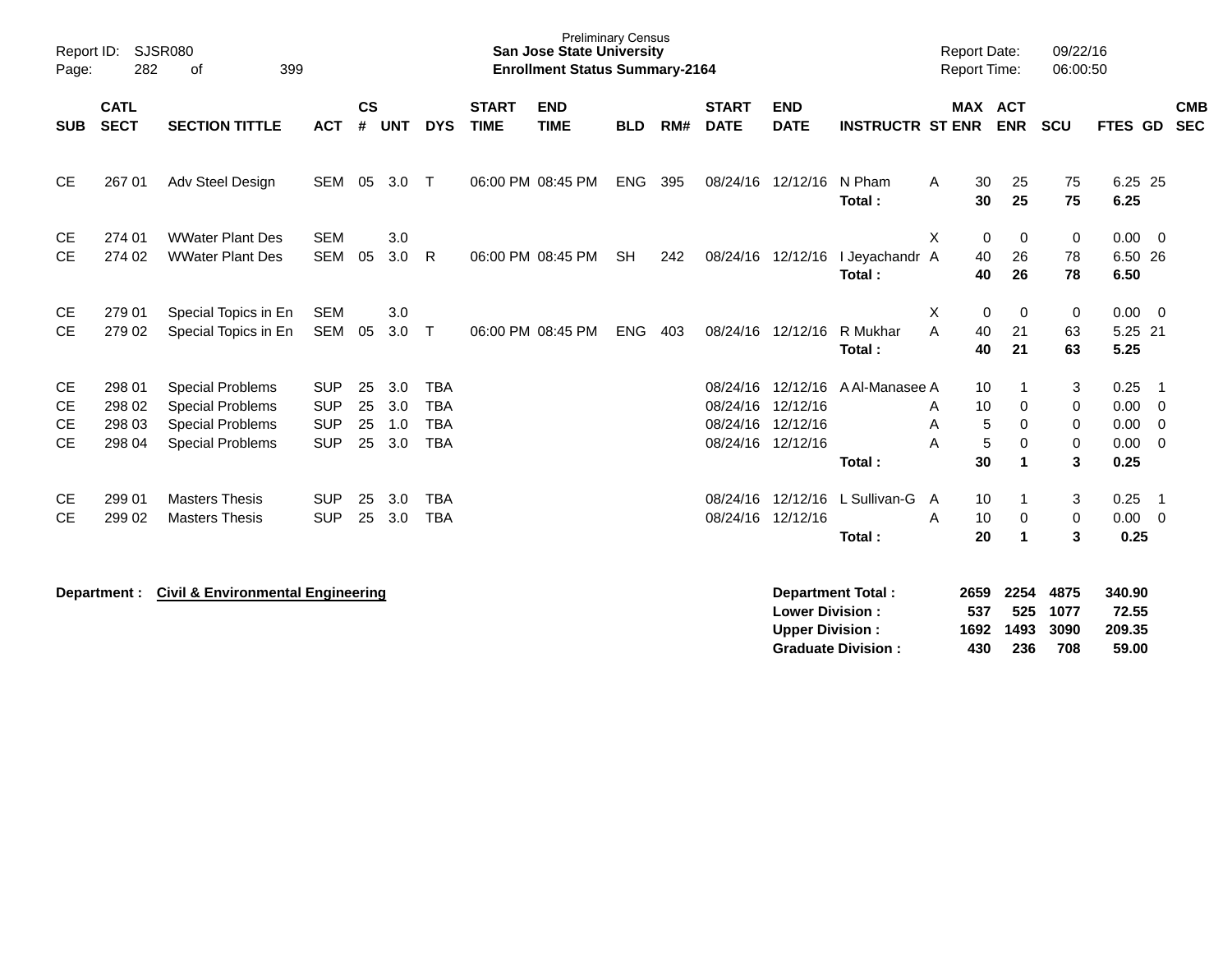| Report ID:<br>Page: | 283                        | <b>SJSR080</b><br>399<br>οf |            |                    |     |              |                             | <b>Preliminary Census</b><br><b>San Jose State University</b><br><b>Enrollment Status Summary-2164</b> |                |     |                             |                            |                         | <b>Report Date:</b> |        | <b>Report Time:</b>   | 09/22/16<br>06:00:50 |             |                          |                          |
|---------------------|----------------------------|-----------------------------|------------|--------------------|-----|--------------|-----------------------------|--------------------------------------------------------------------------------------------------------|----------------|-----|-----------------------------|----------------------------|-------------------------|---------------------|--------|-----------------------|----------------------|-------------|--------------------------|--------------------------|
| <b>SUB</b>          | <b>CATL</b><br><b>SECT</b> | <b>SECTION TITTLE</b>       | <b>ACT</b> | $\mathsf{cs}$<br># | UNT | <b>DYS</b>   | <b>START</b><br><b>TIME</b> | <b>END</b><br><b>TIME</b>                                                                              | <b>BLD</b>     | RM# | <b>START</b><br><b>DATE</b> | <b>END</b><br><b>DATE</b>  | <b>INSTRUCTR ST ENR</b> |                     |        | MAX ACT<br><b>ENR</b> | <b>SCU</b>           | FTES GD     |                          | <b>CMB</b><br><b>SEC</b> |
| <b>College</b>      |                            | <b>Engineering</b>          |            |                    |     |              |                             |                                                                                                        |                |     |                             |                            |                         |                     |        |                       |                      |             |                          |                          |
|                     | Department :               | <b>Computer Engineering</b> |            |                    |     |              |                             |                                                                                                        |                |     |                             |                            |                         |                     |        |                       |                      |             |                          |                          |
|                     | CMPE 30 01                 | Programming Concept LEC     |            | 01                 | 3.0 | MW           |                             | 10:30 AM 11:20 AM                                                                                      | <b>ENG</b>     | 339 | 08/24/16                    | 12/12/16                   | S Ananthaiah A          |                     | 60     | 57                    | 114                  | 11.40       | - 0                      |                          |
|                     | CMPE 30 02                 | Programming Concept LAB     |            | 16                 | 0.0 | R            |                             | 05:30 PM 08:20 PM                                                                                      | <b>ENG</b>     | 405 | 08/24/16                    | 12/12/16                   | C Abboud                | Α                   | 30     | 28                    | 28                   | 0.00        | -0                       |                          |
|                     | CMPE 30 03                 | Programming Concept LAB     |            | 16                 | 0.0 | W            |                             | 05:45 PM 08:35 PM                                                                                      | <b>ENG</b>     | 405 | 08/24/16                    | 12/12/16                   | C Abboud                | Α                   | 30     | 29                    | 29                   | 0.00        | $\overline{0}$           |                          |
| <b>CMPE</b>         | 30 04                      | Programming Concept LEC     |            | 01                 | 3.0 | F            |                             | 08:00 AM 09:40 AM                                                                                      | <b>ENG</b>     | 337 | 08/24/16                    | 12/12/16                   | P Kang                  | Α                   | 50     | 54                    | 108                  | 10.80       | $\overline{0}$           |                          |
| <b>CMPE</b>         | 30 05                      | Programming Concept LAB     |            | 16                 | 0.0 | F            |                             | 10:00 AM 12:50 PM                                                                                      | <b>ENG</b>     | 405 | 08/24/16                    | 12/12/16                   | P Kang                  | Α                   | 25     | 28                    | 28                   | 0.00        | $\overline{0}$           |                          |
|                     | CMPE 30 06                 | Programming Concept LAB     |            | 16                 | 0.0 | M            |                             | 05:30 PM 08:20 PM                                                                                      | <b>ENG</b>     | 405 | 08/24/16                    | 12/12/16                   | P Kang                  | Α                   | 25     | 26                    | 26                   | 0.00        | $\overline{0}$           |                          |
|                     | CMPE 30 07                 | Programming Concept LEC     |            | 01                 | 3.0 | <b>TR</b>    |                             | 04:30 PM 05:20 PM                                                                                      | <b>ENG</b>     | 405 | 08/24/16                    | 12/12/16                   | <b>B</b> Hartbeck       | Α                   | 30     | 29                    | 58                   | 5.80        | $\overline{0}$           |                          |
|                     | CMPE 30 08                 | Programming Concept LAB     |            | 16                 | 0.0 | $\mathsf{T}$ |                             | 05:30 PM 08:20 PM                                                                                      | <b>ENG</b>     | 405 | 08/24/16                    | 12/12/16                   | <b>B</b> Hartbeck       | A                   | 30     | 29                    | 29                   | 0.00        | $\overline{0}$           |                          |
|                     |                            |                             |            |                    |     |              |                             |                                                                                                        |                |     |                             |                            | Total:                  |                     | 280    | 280                   | 420                  | 28.00       |                          |                          |
|                     | CMPE 50 01                 | Object Orient Concep LEC    |            | 01                 | 3.0 | TR           |                             | 04:30 PM 05:20 PM                                                                                      | <b>SH</b>      | 100 | 08/24/16                    | 12/12/16                   | C Tarng                 | A                   | 90     | 89                    | 178                  | 17.80       | -0                       |                          |
|                     | CMPE 50 02                 | Object Orient Concep LAB    |            | 16                 | 0.0 | Τ            |                             | 01:30 PM 04:20 PM                                                                                      | <b>ENG</b>     | 489 | 08/24/16                    | 12/12/16                   | C Tarng                 | Α                   | 30     | 33                    | 33                   | 0.00        | $\overline{0}$           |                          |
|                     | CMPE 50 03                 | Object Orient Concep LAB    |            | 16                 | 0.0 | R            |                             | 01:30 PM 04:20 PM                                                                                      | <b>ENG</b>     | 489 | 08/24/16                    | 12/12/16                   | C Tarng                 | Α                   | 30     | 32                    | 32                   | 0.00        | $\overline{0}$           |                          |
|                     | CMPE 50 04                 | Object Orient Concep LEC    |            |                    | 3.0 |              |                             |                                                                                                        |                |     |                             |                            |                         | X                   | 0      | $\mathbf 0$           | 0                    | 0.00        | $\overline{0}$           |                          |
| <b>CMPE</b>         | 50 05                      | Object Orient Concep LAB    |            |                    | 0.0 |              |                             |                                                                                                        |                |     |                             |                            |                         | X                   | 0      | 0                     | 0                    | 0.00        | $\overline{0}$           |                          |
| <b>CMPE</b>         | 50 06                      | Object Orient Concep LAB    |            | 16                 | 0.0 | W            |                             | 01:30 PM 04:20 PM                                                                                      | <b>ENG</b>     | 489 | 08/24/16                    | 12/12/16                   | H Meng                  | A                   | 30     | 24                    | 24                   | 0.00        | $\overline{0}$           |                          |
|                     |                            |                             |            |                    |     |              |                             |                                                                                                        |                |     |                             |                            | Total:                  |                     | 180    | 178                   | 267                  | 17.80       |                          |                          |
|                     |                            |                             |            |                    |     |              |                             |                                                                                                        |                |     |                             |                            |                         |                     |        |                       |                      |             |                          |                          |
|                     | CMPE 102 01                | Assembly Language PrSEM     |            | 04                 | 3.0 | MW           |                             | 10:30 AM 11:45 AM                                                                                      | <b>ENG</b>     | 337 | 08/24/16                    | 12/12/16                   | M Robinson              | A                   | 70     | 54                    | 162                  | 10.80       | $0\,$ C                  |                          |
| <b>SE</b>           | 102 01                     | Assembly Language PrSEM     |            | 04                 | 3.0 | MW           |                             | 10:30 AM 11:45 AM                                                                                      | <b>ENG</b>     | 337 | 08/24/16                    | 12/12/16                   | M Robinson A            |                     | 0      | 9                     | 27                   | 1.80        | 0 <sup>o</sup>           |                          |
|                     | CMPE 102 02                | Assembly Language PrSEM     |            | 04                 | 3.0 | <b>TR</b>    |                             | 03:00 PM 04:15 PM                                                                                      | CL             | 204 | 08/24/16                    | 12/12/16                   | H Katirciogl            | A                   | 48     | 35                    | 105                  | 7.00        | 0 <sup>o</sup>           |                          |
| <b>SE</b>           | 102 02                     | Assembly Language PrSEM     |            | 04                 | 3.0 | <b>TR</b>    |                             | 03:00 PM 04:15 PM                                                                                      | CL             | 204 | 08/24/16                    | 12/12/16                   | H Katirciogl            | A                   | 0      | 13                    | 39                   | 2.60        | 0 <sup>o</sup>           |                          |
|                     | CMPE 102 03                | Assembly Language PrSEM     |            | 04                 | 3.0 | <b>TR</b>    |                             | 10:30 AM 11:45 AM                                                                                      | <b>ENG</b>     | 486 | 08/24/16                    | 12/12/16                   | H Katirciogl            | Α                   | 50     | 39                    | 117                  | 7.80        | 0 <sup>o</sup>           |                          |
| <b>SE</b>           | 102 03                     | Assembly Language PrSEM     |            | 04                 | 3.0 | <b>TR</b>    |                             | 10:30 AM 11:45 AM                                                                                      | <b>ENG</b>     | 486 | 08/24/16                    | 12/12/16                   | H Katirciogl            | A                   | 0      | 12                    | 36                   | 2.40        | 0 <sup>o</sup>           |                          |
|                     |                            |                             |            |                    |     |              |                             |                                                                                                        |                |     |                             |                            | Total:                  |                     | 168    | 162                   | 486                  | 32.40       |                          |                          |
|                     | CMPE 110 01                | Electronics                 | SEM        | 04                 | 3.0 | МW           |                             | 12:00 PM 12:50 PM                                                                                      | <b>ENG</b>     | 325 | 08/24/16                    | 12/12/16                   | A Bindal                | Α                   | 50     | 60                    | 120                  | 12.00       | 0                        |                          |
|                     | CMPE 110 02                | Electronics                 | LAB        | 16                 | 0.0 | $\mathsf T$  |                             | 01:30 PM 04:20 PM                                                                                      | <b>ENG</b>     | 286 | 08/24/16                    | 12/12/16                   | A Bindal                | Α                   | 25     | 30                    | 30                   | 0.00        | 0                        |                          |
|                     | CMPE 110 03                | Electronics                 | LAB        | 16                 | 0.0 | т            |                             | 04:30 PM 07:20 PM                                                                                      | <b>ENG</b>     | 286 | 08/24/16                    | 12/12/16                   | A Bindal                | Α                   | 25     | 30                    | 30                   | 0.00        | $\mathbf 0$              |                          |
|                     | CMPE 110 04                | Electronics                 | SEM        | 04                 | 3.0 | <b>MW</b>    |                             | 10:30 AM 11:20 AM                                                                                      | <b>ENG 286</b> |     |                             | 08/24/16 12/12/16 A Bindal |                         | Α                   | 30     | 29                    | 58                   | 5.80        | $\overline{\phantom{0}}$ |                          |
|                     | CMPE 110 05                | Electronics                 | LAB        | 16                 | 0.0 | M            |                             | 03:00 PM 05:45 PM                                                                                      | <b>ENG 286</b> |     |                             | 08/24/16 12/12/16 A Bindal |                         | Α                   | $30\,$ | 29                    | 29                   | 0.00        | - 0                      |                          |
|                     | CMPE 110 06                | Electronics                 | LAB        |                    | 0.0 |              |                             |                                                                                                        |                |     |                             |                            |                         | X                   | 0      | $\mathbf 0$           | 0                    | 0.00        | $\overline{\phantom{0}}$ |                          |
|                     |                            |                             |            |                    |     |              |                             |                                                                                                        |                |     |                             |                            | Total:                  |                     | 160    | 178                   | 267                  | 17.80       |                          |                          |
|                     | CMPE 120 01                | Computer Org & Arch SEM     |            |                    | 3.0 |              |                             |                                                                                                        |                |     |                             |                            |                         | X                   | 0      | 0                     | 0                    | 0.00        | $\overline{\phantom{0}}$ |                          |
| SE                  | 120 01                     | Computer Org & Arch SEM     |            |                    | 3.0 |              |                             |                                                                                                        |                |     |                             |                            |                         | X                   | 0      | $\mathbf 0$           | 0                    | $0.00 \t 0$ |                          |                          |
|                     | CMPE 120 02                | Computer Org & Arch SEM 04  |            |                    | 3.0 | MW           |                             | 03:00 PM 04:15 PM CL                                                                                   |                | 226 |                             | 08/24/16 12/12/16 F Lin    |                         |                     | 50     | 30                    | 90                   | 6.00 0 C    |                          |                          |
|                     |                            |                             |            |                    |     |              |                             |                                                                                                        |                |     |                             |                            |                         |                     |        |                       |                      |             |                          |                          |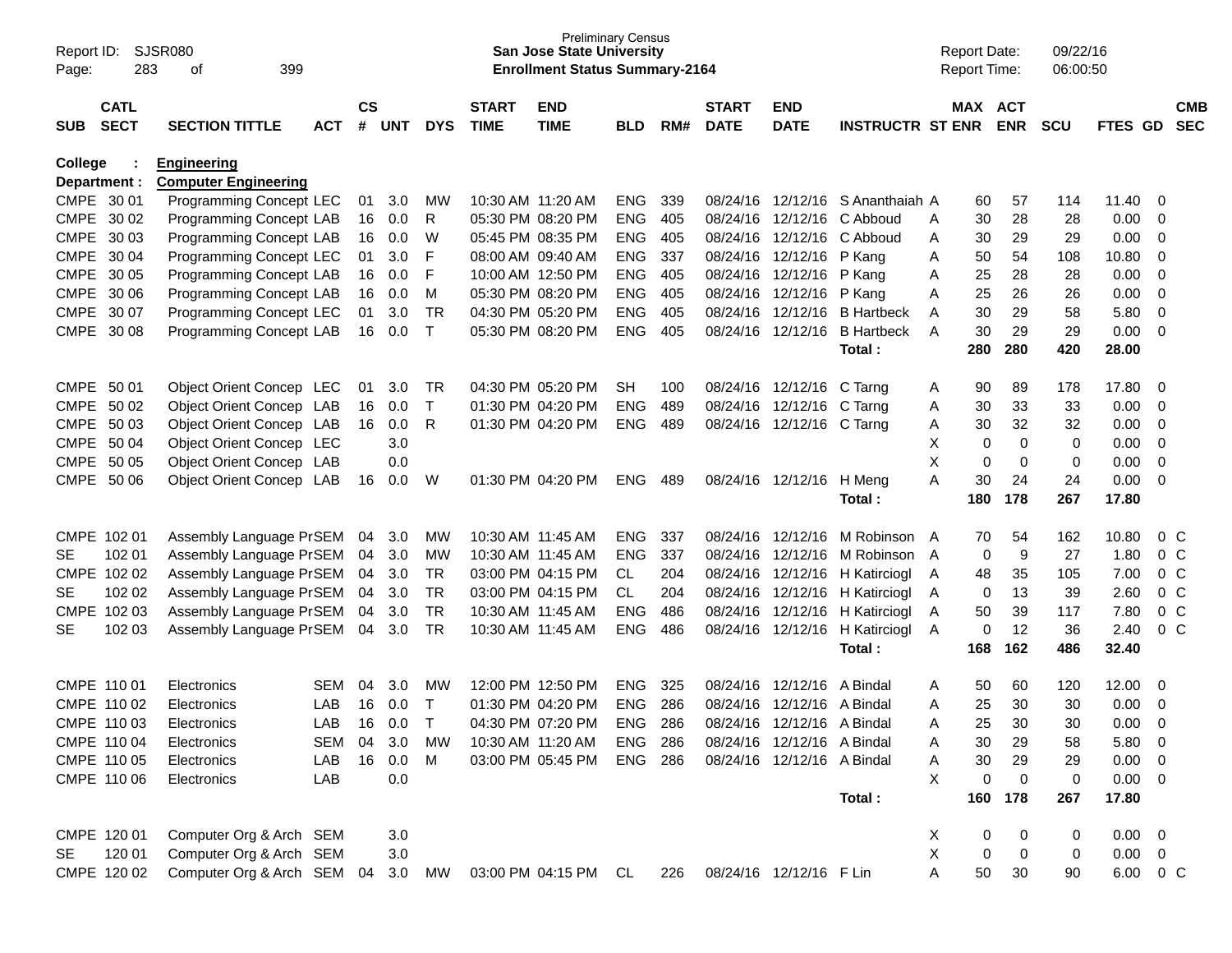| Report ID:<br>Page:      |                  |                                                    |            |               |            | <b>Preliminary Census</b><br><b>San Jose State University</b><br><b>Enrollment Status Summary-2164</b> |                                        |                   |                          |            |                   | <b>Report Date:</b><br><b>Report Time:</b> |                         |        | 09/22/16<br>06:00:50 |                   |                    |              |                  |            |
|--------------------------|------------------|----------------------------------------------------|------------|---------------|------------|--------------------------------------------------------------------------------------------------------|----------------------------------------|-------------------|--------------------------|------------|-------------------|--------------------------------------------|-------------------------|--------|----------------------|-------------------|--------------------|--------------|------------------|------------|
|                          | <b>CATL</b>      |                                                    |            | $\mathsf{cs}$ |            |                                                                                                        | <b>START</b>                           | <b>END</b>        |                          |            | <b>START</b>      | <b>END</b>                                 |                         |        |                      | MAX ACT           |                    |              |                  | <b>CMB</b> |
| <b>SUB</b>               | <b>SECT</b>      | <b>SECTION TITTLE</b>                              | <b>ACT</b> | #             | <b>UNT</b> | <b>DYS</b>                                                                                             | <b>TIME</b>                            | <b>TIME</b>       | <b>BLD</b>               | RM#        | <b>DATE</b>       | <b>DATE</b>                                | <b>INSTRUCTR ST ENR</b> |        |                      | <b>ENR</b>        | <b>SCU</b>         | <b>FTES</b>  | <b>GD</b>        | <b>SEC</b> |
| <b>SE</b>                | 120 02           | Computer Org & Arch SEM                            |            | 04            | 3.0        | MW                                                                                                     |                                        | 03:00 PM 04:15 PM | CL                       | 226        | 08/24/16          | 12/12/16                                   | F Lin                   | A      | 0                    | 6                 | 18                 | 1.20         | $0\,$ C          |            |
| <b>CMPE</b><br><b>SE</b> | 120 03<br>120 03 | Computer Org & Arch SEM<br>Computer Org & Arch SEM |            | 04<br>04      | 3.0<br>3.0 | F<br>F                                                                                                 | 10:30 AM 11:45 AM<br>10:30 AM 11:45 AM |                   | <b>ENG</b><br><b>ENG</b> | 337<br>337 | 08/24/16          | 12/12/16<br>08/24/16 12/12/16              |                         | Α<br>Α | 50<br>0              | 41<br>$\mathbf 0$ | 123<br>$\mathbf 0$ | 8.20<br>0.00 | $0\,C$<br>$0\,C$ |            |
|                          |                  |                                                    |            |               |            |                                                                                                        |                                        |                   |                          |            |                   |                                            | <b>Total :</b>          |        | 100                  | 77                | 231                | 15.40        |                  |            |
|                          | CMPE 124 01      | Digital Design I                                   | <b>SEM</b> | 04            | 3.0        | МW                                                                                                     | 08:00 AM 08:50 AM                      |                   | <b>ENG</b>               | 337        |                   | 08/24/16 12/12/16                          | H Ozemek                | A      | 44                   | 35                | 70                 | 7.00         | - 0              |            |
|                          | CMPE 124 02      | Digital Design I                                   | LAB        | 16            | 0.0        | M                                                                                                      |                                        | 01:30 PM 04:20 PM | <b>ENG</b>               | 278        | 08/24/16          |                                            | 12/12/16 H Ozemek       | A      | 22                   | 16                | 16                 | 0.00         | -0               |            |
|                          | CMPE 124 03      | Digital Design I                                   | LAB        | 16            | 0.0        | W                                                                                                      |                                        | 01:30 PM 04:20 PM | <b>ENG</b>               | 278        | 08/24/16          |                                            | 12/12/16 H Ozemek       | A      | 22                   | 19                | 19                 | 0.00         | $\overline{0}$   |            |
|                          | CMPE 124 04      | Digital Design I                                   | <b>SEM</b> | 04            | 3.0        | <b>MW</b>                                                                                              |                                        | 11:00 AM 11:50 AM | <b>ENG</b>               | 325        | 08/24/16          |                                            | 12/12/16 H Ozemek       | A      | 40                   | 28                | 56                 | 5.60         | $\overline{0}$   |            |
|                          | CMPE 124 05      | Digital Design I                                   | LAB        | 16            | 0.0        | R                                                                                                      |                                        | 10:30 AM 01:30 PM | <b>ENG</b>               | 278        | 08/24/16          |                                            | 12/12/16 H Ozemek       | A      | 20                   | 19                | 19                 | 0.00         | $\overline{0}$   |            |
|                          | CMPE 124 06      | Digital Design I                                   | LAB        | 16            | 0.0        | т                                                                                                      | 09:00 AM 11:50 AM                      |                   | <b>ENG</b>               | 278        | 08/24/16          |                                            | 12/12/16 H Ozemek       | Α      | 20                   | 9                 | 9                  | 0.00         | $\overline{0}$   |            |
|                          | CMPE 124 07      | Digital Design I                                   | <b>SEM</b> | 04            | 3.0        | <b>TR</b>                                                                                              |                                        | 08:00 AM 08:50 AM | <b>ENG</b>               | 337        | 08/24/16          |                                            | 12/12/16 H Ozemek       | A      | 40                   | 34                | 68                 | 6.80         | $\overline{0}$   |            |
|                          | CMPE 124 08      | Digital Design I                                   | LAB        | 16            | 0.0        | R                                                                                                      |                                        | 01:30 PM 04:20 PM | <b>ENG</b>               | 278        | 08/24/16          |                                            | 12/12/16 H Ozemek       | A      | 20                   | 17                | 17                 | 0.00         | $\overline{0}$   |            |
|                          | CMPE 124 09      | Digital Design I                                   | LAB        | 16            | 0.0        | F                                                                                                      |                                        | 01:30 PM 04:20 PM | <b>ENG</b>               | 278        | 08/24/16          | 12/12/16                                   | H Ozemek                | A      | 20                   | 17                | 17                 | 0.00         | $\overline{0}$   |            |
|                          |                  |                                                    |            |               |            |                                                                                                        |                                        |                   |                          |            |                   |                                            | Total:                  |        | 248                  | 194               | 291                | 19.40        |                  |            |
|                          | CMPE 125 01      | Digital Design 2                                   | <b>SEM</b> | 04            | 3.0        | МW                                                                                                     |                                        | 12:00 PM 12:50 PM | <b>ENG</b>               | 337        | 08/24/16 12/12/16 |                                            | D Hung                  | A      | 50                   | 55                | 110                | 11.00        | - 0              |            |
|                          | CMPE 125 02      | Digital Design 2                                   | LAB        | 16            | 0.0        | М                                                                                                      |                                        | 02:30 PM 05:20 PM | <b>ENG</b>               | 288        |                   | 08/24/16 12/12/16                          | D Hung                  | Α      | 25                   | 30                | 30                 | 0.00         | -0               |            |
|                          | CMPE 125 03      | Digital Design 2                                   | LAB        | 16            | 0.0        | Τ                                                                                                      |                                        | 09:30 AM 12:20 PM | <b>ENG</b>               | 288        | 08/24/16          | 12/12/16                                   | D Hung                  | Α      | 25                   | 25                | 25                 | 0.00         | $\overline{0}$   |            |
|                          | CMPE 125 04      | Digital Design 2                                   | <b>SEM</b> |               | 3.0        |                                                                                                        |                                        |                   |                          |            |                   |                                            |                         | X      | 0                    | 0                 | $\mathbf 0$        | 0.00         | $\overline{0}$   |            |
|                          | CMPE 125 05      | Digital Design 2                                   | LAB        |               | 0.0        |                                                                                                        |                                        |                   |                          |            |                   |                                            |                         | Χ      | 0                    | 0                 | 0                  | 0.00         | $\overline{0}$   |            |
|                          | CMPE 125 06      | Digital Design 2                                   | LAB        |               | 0.0        |                                                                                                        |                                        |                   |                          |            |                   |                                            |                         | X      | 0                    | $\mathbf 0$       | $\mathbf 0$        | 0.00         | $\Omega$         |            |
|                          |                  |                                                    |            |               |            |                                                                                                        |                                        |                   |                          |            |                   |                                            | Total:                  |        | 100                  | 110               | 165                | 11.00        |                  |            |
|                          | CMPE 126 01      | Alg & Data Str Des                                 | <b>LEC</b> | 04            | 3.0        | <b>TR</b>                                                                                              |                                        | 01:30 PM 02:20 PM | <b>ENG</b>               | 325        | 08/24/16          | 12/12/16                                   | F Lin                   | Α      | 48                   | 51                | 102                | 10.20        | - 0              |            |
|                          | CMPE 126 02      | Alg & Data Str Des                                 | LAB        | 16            | 0.0        | Т                                                                                                      |                                        | 02:30 PM 05:20 PM | <b>ENG</b>               | 206        | 08/24/16          | 12/12/16                                   | F Lin                   | A      | 24                   | 23                | 23                 | 0.00         | -0               |            |
|                          | CMPE 126 03      | Alg & Data Str Des                                 | LAB        | 16            | 0.0        | R                                                                                                      |                                        | 02:30 PM 05:20 PM | <b>ENG</b>               | 206        | 08/24/16          | 12/12/16                                   | F Lin                   | A      | 24                   | 28                | 28                 | 0.00         | -0               |            |
|                          | CMPE 126 04      | Alg & Data Str Des                                 | <b>LEC</b> | 04            | 3.0        | <b>MW</b>                                                                                              |                                        | 01:30 PM 02:20 PM | <b>CL</b>                | 202        | 08/24/16          | 12/12/16                                   | G Saldamli              | A      | 48                   | 48                | 96                 | 9.60         | $\overline{0}$   |            |
|                          | CMPE 126 05      | Alg & Data Str Des                                 | LAB        | 16            | 0.0        | м                                                                                                      |                                        | 02:30 PM 05:20 PM | <b>ENG</b>               | 206        | 08/24/16          | 12/12/16                                   | G Saldamli              | A      | 24                   | 24                | 24                 | 0.00         | -0               |            |
|                          | CMPE 126 06      | Alg & Data Str Des                                 | LAB        | 16            | 0.0        | W                                                                                                      |                                        | 02:30 PM 05:20 PM | <b>ENG</b>               | 206        | 08/24/16          | 12/12/16                                   | G Saldamli              | A      | 24                   | 24                | 24                 | 0.00         | $\overline{0}$   |            |
|                          |                  |                                                    |            |               |            |                                                                                                        |                                        |                   |                          |            |                   |                                            | Total:                  |        | 192                  | 198               | 297                | 19.80        |                  |            |
|                          | CMPE 127 01      | Microproc Design 1                                 | SEM        | 04            | 3.0        | <b>MW</b>                                                                                              |                                        | 01:30 PM 02:20 PM | ENG                      | 337        |                   | 08/24/16 12/12/16 HLi                      |                         | A      | 72                   | 55                | 110                | 11.00        | - 0              |            |
|                          | CMPE 127 02      | Microproc Design 1                                 | LAB        | 16            | 0.0        | $\mathsf{T}$                                                                                           |                                        | 01:30 PM 04:20 PM | <b>ENG</b>               | 268        |                   | 08/24/16 12/12/16                          | H Li                    | A      | 24                   | 28                | 28                 | 0.00         | - 0              |            |
|                          | CMPE 127 03      | Microproc Design 1                                 | LAB        | 16            | 0.0        | $\top$                                                                                                 |                                        | 04:30 PM 07:20 PM | ENG 268                  |            |                   | 08/24/16 12/12/16 H Li                     |                         | Α      | 24                   | 27                | 27                 | 0.00         | - 0              |            |
|                          | CMPE 127 04      | Microproc Design 1                                 | LAB        |               | 0.0        |                                                                                                        |                                        |                   |                          |            |                   |                                            |                         | X      | 0                    | $\overline{0}$    | 0                  | 0.00         | $\overline{0}$   |            |
|                          |                  |                                                    |            |               |            |                                                                                                        |                                        |                   |                          |            |                   |                                            | Total:                  |        | 120                  | 110               | 165                | 11.00        |                  |            |
|                          | CMPE 130 01      | Adv Alg Des                                        | <b>LEC</b> |               | $3.0\,$    |                                                                                                        |                                        |                   |                          |            |                   |                                            |                         | X      | 0                    | $\mathbf 0$       | 0                  | $0.00 \t 0$  |                  |            |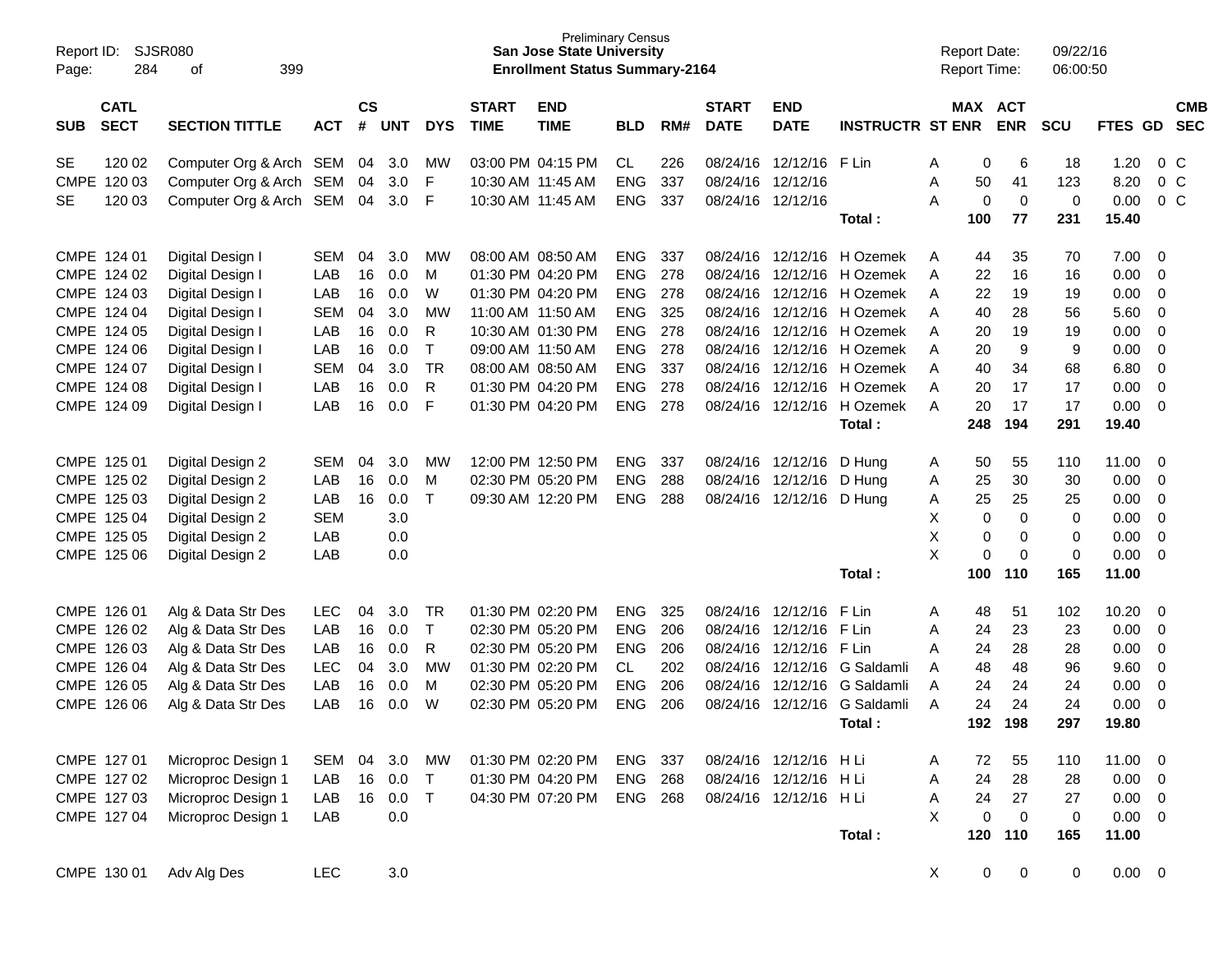| Report ID:<br>Page: | <b>SJSR080</b><br>285      |                          |              |           |            |              | <b>Preliminary Census</b><br><b>San Jose State University</b><br><b>Enrollment Status Summary-2164</b> |                           |            |     |              |                           | <b>Report Date:</b><br>Report Time: |   |          | 09/22/16<br>06:00:50  |             |                |                |                          |
|---------------------|----------------------------|--------------------------|--------------|-----------|------------|--------------|--------------------------------------------------------------------------------------------------------|---------------------------|------------|-----|--------------|---------------------------|-------------------------------------|---|----------|-----------------------|-------------|----------------|----------------|--------------------------|
|                     | <b>CATL</b><br><b>SECT</b> |                          |              | <b>CS</b> | <b>UNT</b> |              | <b>START</b>                                                                                           | <b>END</b><br><b>TIME</b> |            |     | <b>START</b> | <b>END</b><br><b>DATE</b> | <b>INSTRUCTR ST ENR</b>             |   |          | MAX ACT<br><b>ENR</b> |             |                |                | <b>CMB</b><br><b>SEC</b> |
| <b>SUB</b>          |                            | <b>SECTION TITTLE</b>    | <b>ACT</b>   | #         |            | <b>DYS</b>   | <b>TIME</b>                                                                                            |                           | <b>BLD</b> | RM# | <b>DATE</b>  |                           |                                     |   |          |                       | <b>SCU</b>  | FTES GD        |                |                          |
|                     | CMPE 130 02                | Adv Alg Des              | <b>LEC</b>   | 02        | 3.0        | TR           |                                                                                                        | 10:30 AM 11:45 AM         | <b>ENG</b> | 337 | 08/24/16     | 12/12/16                  | H Li<br>Total:                      | Α | 70<br>70 | 71<br>71              | 213<br>213  | 14.20<br>14.20 | $\overline{0}$ |                          |
| CMPE 131 01         |                            | Software Engr I          | SEM          | 04        | 3.0        | TR           |                                                                                                        | 03:00 PM 04:15 PM         | <b>BBC</b> | 204 | 08/24/16     | 12/12/16                  | R Mak                               | A | 70       | 57                    | 171         | 11.40          |                | $0\,$ C                  |
| <b>SE</b>           | 131 01                     | Software Engr I          | <b>SEM</b>   | 04        | 3.0        | <b>TR</b>    |                                                                                                        | 03:00 PM 04:15 PM         | <b>BBC</b> | 204 | 08/24/16     | 12/12/16                  | R Mak                               | Α | 0        | 13                    | 39          | 2.60           |                | 0 <sup>o</sup>           |
|                     | CMPE 131 02                | Software Engr I          | <b>SEM</b>   | 04        | 3.0        | <b>TR</b>    |                                                                                                        | 04:30 PM 05:45 PM         | DH         | 135 | 08/24/16     | 12/12/16                  | <b>B</b> Eswar                      | Α | 70       | 50                    | 150         | 10.00          |                | 0 <sup>o</sup>           |
| <b>SE</b>           | 131 02                     | Software Engr I          | <b>SEM</b>   | 04        | 3.0        | <b>TR</b>    |                                                                                                        | 04:30 PM 05:45 PM         | <b>DH</b>  | 135 | 08/24/16     | 12/12/16                  | <b>B</b> Eswar                      | Α | 0        | 8                     | 24          | 1.60           |                | 0 <sup>o</sup>           |
|                     | CMPE 131 03                | Software Engr I          | <b>SEM</b>   | 04        | 3.0        | <b>TR</b>    |                                                                                                        | 09:00 AM 10:15 AM         | <b>ENG</b> | 337 | 08/24/16     | 12/12/16                  | R Mak                               | A | 60       | 43                    | 129         | 8.60           |                | $0\,C$                   |
| <b>SE</b>           | 131 03                     | Software Engr I          | <b>SEM</b>   | 04        | 3.0        | <b>TR</b>    |                                                                                                        | 09:00 AM 10:15 AM         | <b>ENG</b> | 337 | 08/24/16     | 12/12/16                  | R Mak                               | A | 0        | 16                    | 48          | 3.20           |                | $0\,C$                   |
|                     |                            |                          |              |           |            |              |                                                                                                        |                           |            |     |              |                           | Total:                              |   | 200      | 187                   | 561         | 37.40          |                |                          |
| CMPE 133 01         |                            | Software Engr II         | <b>SEM</b>   | 04        | 3.0        | $\top$       |                                                                                                        | 02:30 PM 04:15 PM         | <b>ENG</b> | 325 | 08/24/16     | 12/12/16                  | H Mena                              | A | 50       | 18                    | 36          | 3.60           |                | $0\,$ C                  |
| <b>SE</b>           | 133 01                     | Software Engr II         | <b>SEM</b>   | 04        | 3.0        | $\mathsf{T}$ |                                                                                                        | 02:30 PM 04:15 PM         | <b>ENG</b> | 325 | 08/24/16     | 12/12/16                  | H Meng                              | Α | 0        | 27                    | 54          | 5.40           |                | $0\,C$                   |
|                     | CMPE 133 02                | Software Engr II         | LAB          |           | 0.0        |              |                                                                                                        |                           |            |     |              |                           |                                     | X | 0        | 0                     | 0           | 0.00           | $\mathbf 0$    |                          |
| <b>SE</b>           | 133 02                     | Software Engr II         | LAB          |           | 0.0        |              |                                                                                                        |                           |            |     |              |                           |                                     | X | 0        | 0                     | 0           | 0.00           | $\mathbf 0$    |                          |
|                     | CMPE 133 03                | Software Engr II         | LAB          | 16        | 0.0        | M            |                                                                                                        | 10:30 AM 01:20 PM         | <b>ENG</b> | 489 | 08/24/16     | 12/12/16                  | H Meng                              | Α | 25       | 10                    | 10          | 0.00           |                | 0 <sup>o</sup>           |
| <b>SE</b>           | 133 03                     | Software Engr II         | LAB          | 16        | 0.0        | M            |                                                                                                        | 10:30 AM 01:20 PM         | <b>ENG</b> | 489 | 08/24/16     | 12/12/16                  | H Meng                              | Α | 0        | 13                    | 13          | 0.00           |                | 0 <sup>o</sup>           |
|                     | CMPE 133 04                | Software Engr II         | LAB          | 16        | 0.0        | W            |                                                                                                        | 10:30 AM 01:20 PM         | <b>ENG</b> | 489 | 08/24/16     | 12/12/16                  | H Meng                              | Α | 25       | 8                     | 8           | 0.00           |                | 0 <sup>o</sup>           |
| <b>SE</b>           | 133 04                     | Software Engr II         | LAB          | 16        | 0.0        | W            |                                                                                                        | 10:30 AM 01:20 PM         | <b>ENG</b> | 489 | 08/24/16     | 12/12/16                  | H Meng                              | A | 0        | 14                    | 14          | 0.00           |                | $0\,C$                   |
|                     |                            |                          |              |           |            |              |                                                                                                        |                           |            |     |              |                           | Total:                              |   | 100      | 90                    | 135         | 9.00           |                |                          |
| CMPE 135 01         |                            | Obj Orient Anl Des       | <b>SEM</b>   |           | 3.0        |              |                                                                                                        |                           |            |     |              |                           |                                     | X | 0        | 0                     | 0           | 0.00           | $\mathbf 0$    |                          |
| <b>SE</b>           | 135 01                     | Obj Orient Anl Des       | <b>SEM</b>   |           | 3.0        |              |                                                                                                        |                           |            |     |              |                           |                                     | X | 0        | 0                     | 0           | 0.00           | $\mathbf 0$    |                          |
|                     |                            |                          |              |           |            |              |                                                                                                        |                           |            |     |              |                           | Total:                              |   | $\bf{0}$ | $\bf{0}$              | $\mathbf 0$ | 0.00           |                |                          |
| CMPE 137 01         |                            | Mobile Software Engi     | SEM          | 05        | 3.0        | F            |                                                                                                        | 03:00 PM 05:45 PM         | <b>ENG</b> | 337 | 08/24/16     | 12/12/16                  | K Perry                             | A | 50       | 42                    | 126         | 8.40           |                | 0 <sup>o</sup>           |
| <b>SE</b>           | 137 01                     | Mobile Software Engi     | SEM          | 05        | 3.0        | F            |                                                                                                        | 03:00 PM 05:45 PM         | <b>ENG</b> | 337 | 08/24/16     | 12/12/16                  | K Perry                             | Α | 0        | 8                     | 24          | 1.60           |                | $0\,C$                   |
|                     |                            |                          |              |           |            |              |                                                                                                        |                           |            |     |              |                           | Total:                              |   | 50       | 50                    | 150         | 10.00          |                |                          |
| CMPE 138 01         |                            | Database Systems I       | SEM          | 04        | 3.0        | МW           |                                                                                                        | 01:30 PM 02:45 PM         | <b>ENG</b> | 325 | 08/24/16     | 12/12/16                  | K Li                                | Α | 30       | 30                    | 90          | 6.00           | $\mathbf 0$    |                          |
|                     |                            |                          |              |           |            |              |                                                                                                        |                           |            |     |              |                           | Total:                              |   | 30       | 30                    | 90          | 6.00           |                |                          |
|                     | CMPE 140 01                | Comp Arch & Design       | SEM          | 04        | 3.0        | МW           |                                                                                                        | 10:30 AM 11:20 AM         | <b>ENG</b> | 486 |              | 08/24/16 12/12/16 X Guan  |                                     | Α | 50       | 46                    | 92          | 9.20           | 0              |                          |
|                     | CMPE 140 02                | Comp Arch & Design       | LAB          | 16        | 0.0        | W            |                                                                                                        | 02:30 PM 05:20 PM         | <b>ENG</b> | 288 |              | 08/24/16 12/12/16 X Guan  |                                     | Α | 25       | 24                    | 24          | 0.00           | $\mathbf 0$    |                          |
|                     | CMPE 140 03                | Comp Arch & Design       | LAB          | 16        | 0.0        | W            |                                                                                                        | 06:00 PM 08:50 PM         | <b>ENG</b> | 288 |              | 08/24/16 12/12/16 X Guan  |                                     | Α | 25       | 22                    | 22          | 0.00           | $\overline{0}$ |                          |
|                     |                            |                          |              |           |            |              |                                                                                                        |                           |            |     |              |                           | Total:                              |   | 100      | 92                    | 138         | 9.20           |                |                          |
|                     | CMPE 142 01                | <b>Operating Systems</b> | SEM 04 3.0 R |           |            |              |                                                                                                        | 06:00 PM 08:45 PM         | ENG 337    |     |              | 08/24/16 12/12/16         | J Gomez<br>Total:                   | Α | 50<br>50 | 61<br>61              | 183<br>183  | 12.20<br>12.20 | $\overline{0}$ |                          |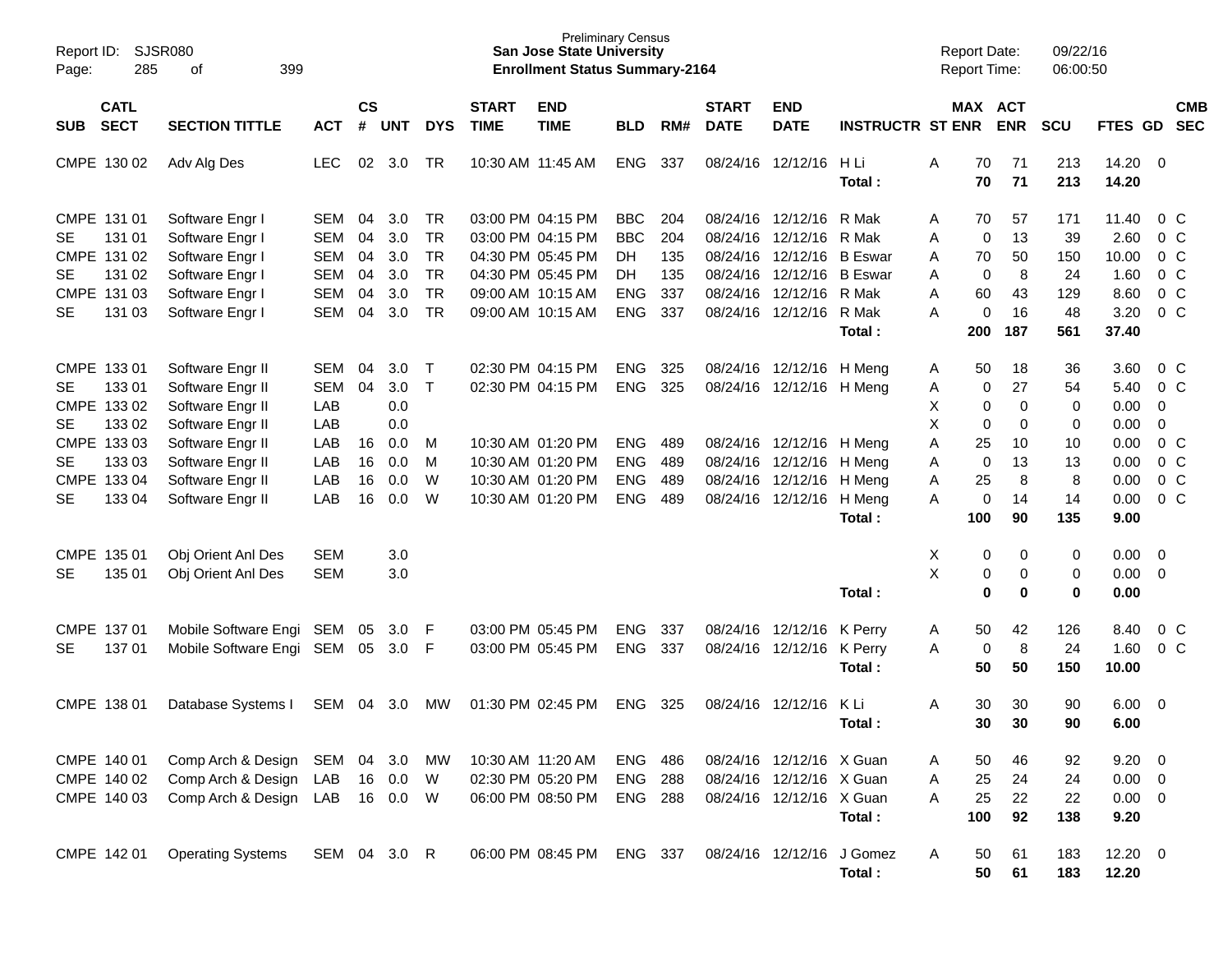| Report ID:<br>Page:               | 286                                                                                                                                                | <b>SJSR080</b><br>399<br>οf                                                                                                                                                                                                                                                                                                                              |                                                                                                                                                                      |                                              |                                                                                        |                                                                         |                             | <b>Preliminary Census</b><br><b>San Jose State University</b><br><b>Enrollment Status Summary-2164</b>                                                               |                                                                                                      |                          |                                              |                                                                                                                                                                |                                                                                                           | <b>Report Date:</b><br><b>Report Time:</b>                                                                                |                                                                                                     | 09/22/16<br>06:00:50                                                    |                                                                                                                                                    |                                                                           |                          |
|-----------------------------------|----------------------------------------------------------------------------------------------------------------------------------------------------|----------------------------------------------------------------------------------------------------------------------------------------------------------------------------------------------------------------------------------------------------------------------------------------------------------------------------------------------------------|----------------------------------------------------------------------------------------------------------------------------------------------------------------------|----------------------------------------------|----------------------------------------------------------------------------------------|-------------------------------------------------------------------------|-----------------------------|----------------------------------------------------------------------------------------------------------------------------------------------------------------------|------------------------------------------------------------------------------------------------------|--------------------------|----------------------------------------------|----------------------------------------------------------------------------------------------------------------------------------------------------------------|-----------------------------------------------------------------------------------------------------------|---------------------------------------------------------------------------------------------------------------------------|-----------------------------------------------------------------------------------------------------|-------------------------------------------------------------------------|----------------------------------------------------------------------------------------------------------------------------------------------------|---------------------------------------------------------------------------|--------------------------|
| <b>SUB</b>                        | <b>CATL</b><br><b>SECT</b>                                                                                                                         | <b>SECTION TITTLE</b>                                                                                                                                                                                                                                                                                                                                    | <b>ACT</b>                                                                                                                                                           | <b>CS</b><br>#                               | UNT                                                                                    | <b>DYS</b>                                                              | <b>START</b><br><b>TIME</b> | <b>END</b><br><b>TIME</b>                                                                                                                                            | <b>BLD</b>                                                                                           | RM#                      | <b>START</b><br><b>DATE</b>                  | <b>END</b><br><b>DATE</b>                                                                                                                                      | <b>INSTRUCTR ST ENR</b>                                                                                   | MAX ACT                                                                                                                   | <b>ENR</b>                                                                                          | <b>SCU</b>                                                              | FTES GD                                                                                                                                            |                                                                           | <b>CMB</b><br><b>SEC</b> |
|                                   | CMPE 146 01<br>CMPE 146 02                                                                                                                         | RT Embedded CoDes SEM<br>RT Embedded CoDes LAB                                                                                                                                                                                                                                                                                                           |                                                                                                                                                                      | 04<br>16                                     | 3.0<br>0.0                                                                             | <b>MW</b><br>F                                                          | 08:30 AM 11:20 AM           | 09:00 AM 09:50 AM                                                                                                                                                    | <b>ENG</b><br><b>ENG</b>                                                                             | 325<br>278               |                                              | 08/24/16 12/12/16                                                                                                                                              | 08/24/16 12/12/16 H Ozemek<br>H Ozemek<br>Total:                                                          | 30<br>Α<br>30<br>A<br>60                                                                                                  | 31<br>31<br>62                                                                                      | 62<br>31<br>93                                                          | 6.25<br>0.00<br>6.25                                                                                                                               | - 1<br>- 1                                                                |                          |
| <b>SE</b><br>SE                   | CMPE 148 01<br>148 01<br>CMPE 148 02<br>148 02                                                                                                     | <b>Comptr Networks I</b><br><b>Comptr Networks I</b><br><b>Comptr Networks I</b><br><b>Comptr Networks I</b>                                                                                                                                                                                                                                             | SEM<br><b>SEM</b><br><b>SEM</b><br><b>SEM</b>                                                                                                                        | 04<br>04<br>04<br>04                         | 3.0<br>3.0<br>3.0<br>3.0                                                               | TR<br>TR<br>W<br>W                                                      |                             | 10:30 AM 11:45 AM<br>10:30 AM 11:45 AM<br>06:00 PM 08:45 PM<br>06:00 PM 08:45 PM                                                                                     | <b>ENG</b><br><b>ENG</b><br><b>ENG</b><br><b>ENG</b>                                                 | 325<br>325<br>337<br>337 |                                              | 08/24/16 12/12/16<br>08/24/16 12/12/16<br>08/24/16 12/12/16<br>08/24/16 12/12/16 R Cartelli                                                                    | K Liu<br>K Liu<br>R Cartelli<br>Total:                                                                    | 50<br>Α<br>0<br>Α<br>50<br>Α<br>0<br>Α<br>100                                                                             | 34<br>16<br>46<br>16<br>112                                                                         | 102<br>48<br>138<br>48<br>336                                           | 6.80<br>3.20<br>9.20<br>3.20<br>22.40                                                                                                              | $0\,$ C<br>0 <sup>o</sup><br>0 <sup>o</sup><br>0 <sup>o</sup>             |                          |
|                                   | CMPE 152 01<br>CMPE 152 02<br>CMPE 152 03                                                                                                          | <b>Compiler Design</b><br><b>Compiler Design</b><br><b>Compiler Design</b>                                                                                                                                                                                                                                                                               | SEM<br>LAB<br>LAB                                                                                                                                                    | 04<br>16<br>16                               | 3.0<br>0.0<br>0.0                                                                      | TR<br>TR<br>TR                                                          |                             | 03:00 PM 03:50 PM<br>04:00 PM 05:30 PM<br>10:30 AM 12:00 PM                                                                                                          | <b>ENG</b><br><b>ENG</b><br><b>ENG</b>                                                               | 337<br>492<br>492        | 08/24/16                                     | 08/24/16 12/12/16<br>12/12/16<br>08/24/16 12/12/16                                                                                                             | M Robinson A<br>M Robinson A<br>M Robinson A<br>Total:                                                    | 60<br>30<br>30<br>120                                                                                                     | 53<br>30<br>23<br>106                                                                               | 106<br>30<br>23<br>159                                                  | 10.65<br>0.00<br>0.00<br>10.65                                                                                                                     | -1<br>- 1<br>$\overline{0}$                                               |                          |
| <b>SE</b>                         | CMPE 165 01<br>165 01                                                                                                                              | SW Engl Process Mgt SEM<br>SW Engl Process Mgt SEM                                                                                                                                                                                                                                                                                                       |                                                                                                                                                                      | 04<br>04                                     | 3.0<br>3.0                                                                             | МW<br>MW                                                                |                             | 04:30 PM 05:45 PM<br>04:30 PM 05:45 PM                                                                                                                               | <b>ENG</b><br><b>ENG</b>                                                                             | 329<br>329               |                                              | 08/24/16 12/12/16<br>08/24/16 12/12/16                                                                                                                         | H Mena<br>H Meng<br>Total:                                                                                | 45<br>A<br>0<br>A<br>45                                                                                                   | 14<br>26<br>40                                                                                      | 42<br>78<br>120                                                         | 2.80<br>5.20<br>8.00                                                                                                                               | $0\,$ C<br>0 <sup>o</sup>                                                 |                          |
| SE                                | CMPE 172 01<br>172 01                                                                                                                              | <b>Enterprise Software</b><br><b>Enterprise Software</b>                                                                                                                                                                                                                                                                                                 | <b>LEC</b><br><b>LEC</b>                                                                                                                                             | 02<br>02                                     | 3.0<br>3.0                                                                             | TR<br>TR                                                                |                             | 01:30 PM 02:45 PM<br>01:30 PM 02:45 PM                                                                                                                               | <b>ENG</b><br><b>ENG</b>                                                                             | 327<br>327               | 08/24/16                                     | 12/12/16<br>08/24/16 12/12/16                                                                                                                                  | S Ananthaiah A<br>S Ananthaiah A<br>Total:                                                                | 30<br>0<br>30                                                                                                             | 21<br>9<br>30                                                                                       | 63<br>27<br>90                                                          | 4.20<br>1.80<br>6.00                                                                                                                               | 0 <sup>o</sup><br>0 <sup>o</sup>                                          |                          |
| SE<br>SE<br>SE<br>SE<br>SE.<br>SE | CMPE 180 01<br>180 01<br>CMPE 180 02<br>180 02<br>CMPE 180 38<br>180 38<br>CMPE 180 90<br>180 90<br>CMPE 180 92<br>180 92<br>CMPE 180 94<br>180 94 | <b>Individual Studies</b><br><b>Individual Studies</b><br><b>Individual Studies</b><br><b>Individual Studies</b><br><b>Individual Studies</b><br><b>Individual Studies</b><br><b>Individual Studies</b><br><b>Individual Studies</b><br><b>Individual Studies</b><br><b>Individual Studies</b><br><b>Individual Studies</b><br><b>Individual Studies</b> | <b>SUP</b><br><b>SUP</b><br><b>SUP</b><br><b>SUP</b><br><b>SUP</b><br><b>SUP</b><br><b>SUP</b><br><b>SUP</b><br><b>SUP</b><br><b>SUP</b><br><b>SUP</b><br><b>SUP</b> | 36<br>36<br>36<br>36<br>36<br>36<br>36<br>36 | 1.0<br>1.0<br>3.0<br>3.0<br>3.0<br>3.0<br>3.0<br>3.0<br>3.0<br>36 3.0<br>3.0<br>36 3.0 | TBA<br><b>TBA</b><br>MW<br>MW<br><b>MW</b><br>МW<br>F<br>F<br>-F<br>- F |                             | 01:30 PM 02:45 PM<br>01:30 PM 02:45 PM<br>03:00 PM 04:15 PM<br>03:00 PM 04:15 PM<br>07:30 AM 10:20 AM<br>07:30 AM 10:20 AM<br>03:00 PM 05:45 PM<br>03:00 PM 05:45 PM | <b>ENG</b><br><b>ENG</b><br><b>ENG</b><br>ENG 337<br><b>ENG 189</b><br>ENG 189<br>ENG 189<br>ENG 189 | 325<br>325<br>337        | 08/24/16<br>08/24/16<br>08/24/16<br>08/24/16 | 08/24/16 12/12/16<br>12/12/16<br>12/12/16<br>12/12/16<br>08/24/16 12/12/16 R Mak<br>08/24/16 12/12/16 R Mak<br>08/24/16 12/12/16 H Li<br>08/24/16 12/12/16 HLi | S Meldal<br>S Meldal<br>K Li<br>K Li<br>12/12/16 H Katirciogl<br>08/24/16 12/12/16 H Katirciogl<br>Total: | 0<br>х<br>X<br>0<br>15<br>Α<br>0<br>Α<br>Α<br>50<br>0<br>Α<br>50<br>A<br>0<br>A<br>90<br>Α<br>0<br>A<br>90<br>Α<br>Α<br>0 | 0<br>0<br>8<br>0<br>33<br>0<br>48<br>0<br>120<br>$\overline{1}$<br>106<br>$\overline{0}$<br>295 316 | 0<br>0<br>24<br>0<br>99<br>0<br>144<br>0<br>360<br>3<br>318<br>0<br>948 | 0.00<br>0.00<br>1.60<br>0.00<br>8.25 33 C<br>0.00<br>12.00 48 C<br>$0.00 \t 0 C$<br>30.00120 C<br>0.25 1 C<br>26.50106 C<br>$0.00 \t 0 C$<br>78.60 | $\overline{0}$<br>0<br>0 <sup>o</sup><br>0 <sup>o</sup><br>0 <sup>o</sup> |                          |
|                                   | CMPE 187 01                                                                                                                                        | <b>Soft Quality Engr</b>                                                                                                                                                                                                                                                                                                                                 | SEM 04 3.0 R                                                                                                                                                         |                                              |                                                                                        |                                                                         |                             | 06:00 PM 08:45 PM CL                                                                                                                                                 |                                                                                                      | 226                      |                                              | 08/24/16 12/12/16 B Eswar                                                                                                                                      |                                                                                                           | 70<br>A                                                                                                                   | 24                                                                                                  | 72                                                                      | 4.80 0 C                                                                                                                                           |                                                                           |                          |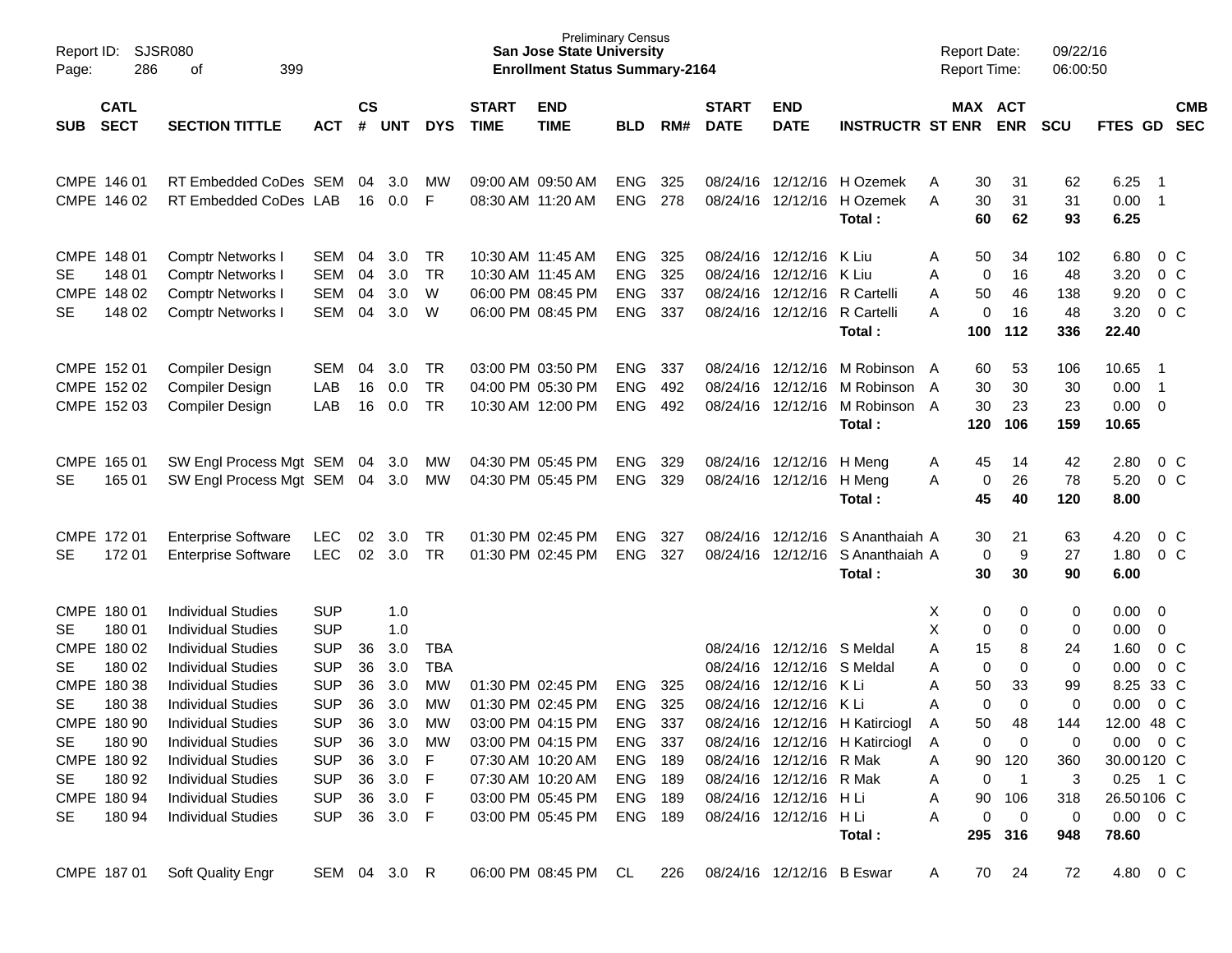| Report ID:<br>Page: | SJSR080<br>287             | 399<br>of                         |            |                    |                  |            |                             | <b>Preliminary Census</b><br><b>San Jose State University</b><br><b>Enrollment Status Summary-2164</b> |            |     |                             |                           |                             |   | <b>Report Date:</b><br><b>Report Time:</b> |                       | 09/22/16<br>06:00:50 |              |                         |                |
|---------------------|----------------------------|-----------------------------------|------------|--------------------|------------------|------------|-----------------------------|--------------------------------------------------------------------------------------------------------|------------|-----|-----------------------------|---------------------------|-----------------------------|---|--------------------------------------------|-----------------------|----------------------|--------------|-------------------------|----------------|
| <b>SUB</b>          | <b>CATL</b><br><b>SECT</b> | <b>SECTION TITTLE</b>             | <b>ACT</b> | $\mathsf{cs}$<br># | <b>UNT</b>       | <b>DYS</b> | <b>START</b><br><b>TIME</b> | <b>END</b><br><b>TIME</b>                                                                              | <b>BLD</b> | RM# | <b>START</b><br><b>DATE</b> | <b>END</b><br><b>DATE</b> | <b>INSTRUCTR ST ENR</b>     |   |                                            | MAX ACT<br><b>ENR</b> | <b>SCU</b>           | FTES GD SEC  |                         | <b>CMB</b>     |
| <b>SE</b>           | 18701                      | Soft Quality Engr                 | SEM        | 04                 | 3.0              | R          |                             | 06:00 PM 08:45 PM                                                                                      | CL         | 226 |                             | 08/24/16 12/12/16         | <b>B</b> Eswar<br>Total:    | Α | 0<br>70                                    | 19<br>43              | 57<br>129            | 3.80<br>8.60 |                         | 0 <sup>o</sup> |
|                     | CMPE 188 01                | Mach Learning/BD                  | <b>LEC</b> |                    | 3.0              |            |                             |                                                                                                        |            |     |                             |                           |                             | Χ | 0                                          | 0                     | 0                    | 0.00         | $\overline{0}$          |                |
| <b>SE</b>           | 18801                      | Mach Learning/BD                  | <b>LEC</b> |                    | 3.0              |            |                             |                                                                                                        |            |     |                             |                           | Total:                      | Χ | 0<br>0                                     | 0<br>0                | 0<br>$\mathbf 0$     | 0.00<br>0.00 | $\overline{0}$          |                |
|                     |                            |                                   |            |                    |                  |            |                             |                                                                                                        |            |     |                             |                           |                             |   |                                            |                       |                      |              |                         |                |
|                     | CMPE 189 01                | Spcl Topics in CmpE               | SEM 04     |                    | 3.0              | W          |                             | 06:00 PM 08:45 PM                                                                                      | <b>BBC</b> | 220 |                             | 08/24/16 12/12/16         | W Yu<br>Total:              | A | 50<br>50                                   | 24<br>24              | 72<br>72             | 4.80<br>4.80 | $\overline{0}$          |                |
|                     |                            | CMPE 195A 01 Sr Design Project I  | LAB        | 16                 | 1.0              | F          |                             | 06:00 PM 08:45 PM                                                                                      | <b>ENG</b> | 337 |                             | 08/24/16 12/12/16         | K Perry                     | A | 60                                         | 18                    | 18                   | 1.20         |                         | 0 <sup>o</sup> |
| <b>SE</b>           |                            | 195A 01 Sr Design Project I       | LAB        | 16                 | 1.0              | F          |                             | 06:00 PM 08:45 PM                                                                                      | <b>ENG</b> | 337 |                             | 08/24/16 12/12/16         | K Perry                     | Α | 0                                          | 5                     | 5                    | 0.33         |                         | 0 <sup>o</sup> |
| <b>CMPE</b>         |                            | 195A 02 Sr Design Project I       | LAB        | 16                 | 2.0              | F          |                             | 06:00 PM 08:45 PM                                                                                      | <b>ENG</b> | 337 |                             | 08/24/16 12/12/16         | K Perry                     | Α | 60                                         | 67                    | 67                   | 8.93         |                         | 0 <sup>C</sup> |
| <b>SE</b>           |                            | 195A 02 Sr Design Project I       | LAB        | 16                 | 2.0              | F          |                             | 06:00 PM 08:45 PM                                                                                      | <b>ENG</b> | 337 |                             | 08/24/16 12/12/16 K Perry |                             | A | 0                                          | $\mathbf 0$           | 0                    | 0.00         |                         | $0\,C$         |
|                     |                            |                                   |            |                    |                  |            |                             |                                                                                                        |            |     |                             |                           | Total:                      |   | 120                                        | 90                    | 90                   | 10.47        |                         |                |
|                     |                            | CMPE 195B 01 Sr Design Project II | LAB        | 16                 | 3.0 <sub>2</sub> | F          | 06:00 PM 09:30 PM           |                                                                                                        |            |     | 08/24/16 12/12/16           |                           |                             | Α | 45                                         | 31                    | 93                   | 6.20         |                         | $0\,C$         |
| <b>SE</b>           |                            | 195B 01 Sr Design Project II      | LAB        | 16                 | 3.0              | F          |                             | 06:00 PM 09:30 PM                                                                                      |            |     | 08/24/16 12/12/16           |                           |                             | Α | 0                                          | $\overline{4}$        | 12                   | 0.80         |                         | 0 <sup>o</sup> |
| <b>CMPE</b>         |                            | 195B 02 Sr Design Project II      | LAB        | 16                 | 3.0              | F          | 06:00 PM 09:30 PM           |                                                                                                        |            |     | 08/24/16 12/12/16           |                           |                             | Α | 45                                         | 28                    | 84                   | 5.60         |                         | 0 <sup>o</sup> |
| <b>SE</b>           |                            | 195B 02 Sr Design Project II      | LAB        | 16                 | 3.0              | F          |                             | 06:00 PM 09:30 PM                                                                                      |            |     | 08/24/16 12/12/16           |                           |                             | A | $\mathbf 0$                                | $\overline{c}$        | 6                    | 0.40         |                         | $0\,C$         |
|                     |                            |                                   |            |                    |                  |            |                             |                                                                                                        |            |     |                             |                           | Total:                      |   | 90                                         | 65                    | 195                  | 13.00        |                         |                |
|                     | CMPE 200 01                | Comp Architecture                 | <b>SEM</b> | 05                 | 3.0              | M          |                             | 06:00 PM 08:45 PM                                                                                      | <b>ENG</b> | 343 |                             | 08/24/16 12/12/16         | H Jeon                      | Α | 90                                         | 60                    | 180                  | 15.00 60     |                         |                |
|                     | CMPE 200 02                | Comp Architecture                 | <b>SEM</b> | 05                 | 3.0              | W          |                             | 06:00 PM 08:45 PM                                                                                      | <b>ENG</b> | 343 |                             | 08/24/16 12/12/16         | L Guo                       | A | 70                                         | 23                    | 69                   | 5.75 23      |                         |                |
|                     |                            |                                   |            |                    |                  |            |                             |                                                                                                        |            |     |                             |                           | Total:                      |   | 160                                        | 83                    | 249                  | 20.75        |                         |                |
|                     | CMPE 202 01                | SW Systems Engr                   | <b>LEC</b> |                    | 3.0              |            |                             |                                                                                                        |            |     |                             |                           |                             | х | 0                                          | 0                     | 0                    | 0.00         | $\overline{\mathbf{0}}$ |                |
|                     | CMPE 202 02                | SW Systems Engr                   | <b>LEC</b> |                    | 3.0              |            |                             |                                                                                                        |            |     |                             |                           |                             | X | 0                                          | $\mathbf 0$           | 0                    | 0.00         | $\overline{0}$          |                |
|                     | CMPE 202 03                | SW Systems Engr                   | <b>LEC</b> | 01                 | 3.0              | S          |                             | 12:00 PM 02:45 PM                                                                                      | <b>ENG</b> | 189 |                             | 08/24/16 12/12/16         | P Nguyen                    | Α | 50                                         | 68                    | 204                  | 17.00 68     |                         |                |
|                     | CMPE 202 04                | SW Systems Engr                   | <b>LEC</b> | 01                 | 3.0              | S          | 09:00 AM 11:45 AM           |                                                                                                        | <b>ENG</b> | 189 |                             | 08/24/16 12/12/16         | P Nguyen                    | A | 90                                         | 66                    | 198                  | 16.50 66     |                         |                |
|                     |                            |                                   |            |                    |                  |            |                             |                                                                                                        |            |     |                             |                           | Total:                      |   | 140                                        | 134                   | 402                  | 33.50        |                         |                |
|                     |                            |                                   |            |                    |                  |            |                             |                                                                                                        |            |     |                             |                           |                             |   |                                            |                       |                      |              |                         |                |
|                     | CMPE 206 01                | Comp Netwrk Design SEM 05         |            |                    | 3.0              | M          |                             | 06:00 PM 08:45 PM                                                                                      | BBC        | 204 |                             | 08/24/16 12/12/16 J Gomez |                             | Α | 80                                         | 65                    | 195                  | 16.25 65     |                         |                |
|                     | CMPE 206 02                | Comp Netwrk Design SEM            |            |                    | 3.0              |            |                             |                                                                                                        |            |     |                             |                           |                             | X | 0                                          | $\mathbf 0$           | 0                    | $0.00 \t 0$  |                         |                |
|                     |                            |                                   |            |                    |                  |            |                             |                                                                                                        |            |     |                             |                           | Total:                      |   | 80                                         | 65                    | 195                  | 16.25        |                         |                |
|                     | CMPE 207 01                | Net Prog & Appl                   | LEC        | 04                 | 3.0              | <b>TR</b>  |                             | 04:30 PM 05:45 PM                                                                                      | ENG 337    |     |                             |                           | 08/24/16 12/12/16 R Fatoohi | Α | 80                                         | 40                    | 120                  | 10.00 40     |                         |                |
|                     | CMPE 207 02                | Net Prog & Appl                   | LEC        |                    | $3.0\,$          |            |                             |                                                                                                        |            |     |                             |                           |                             | X | 0                                          | $\mathbf 0$           | 0                    | $0.00 \t 0$  |                         |                |
|                     |                            |                                   |            |                    |                  |            |                             |                                                                                                        |            |     |                             |                           | Total:                      |   | 80                                         | 40                    | 120                  | 10.00        |                         |                |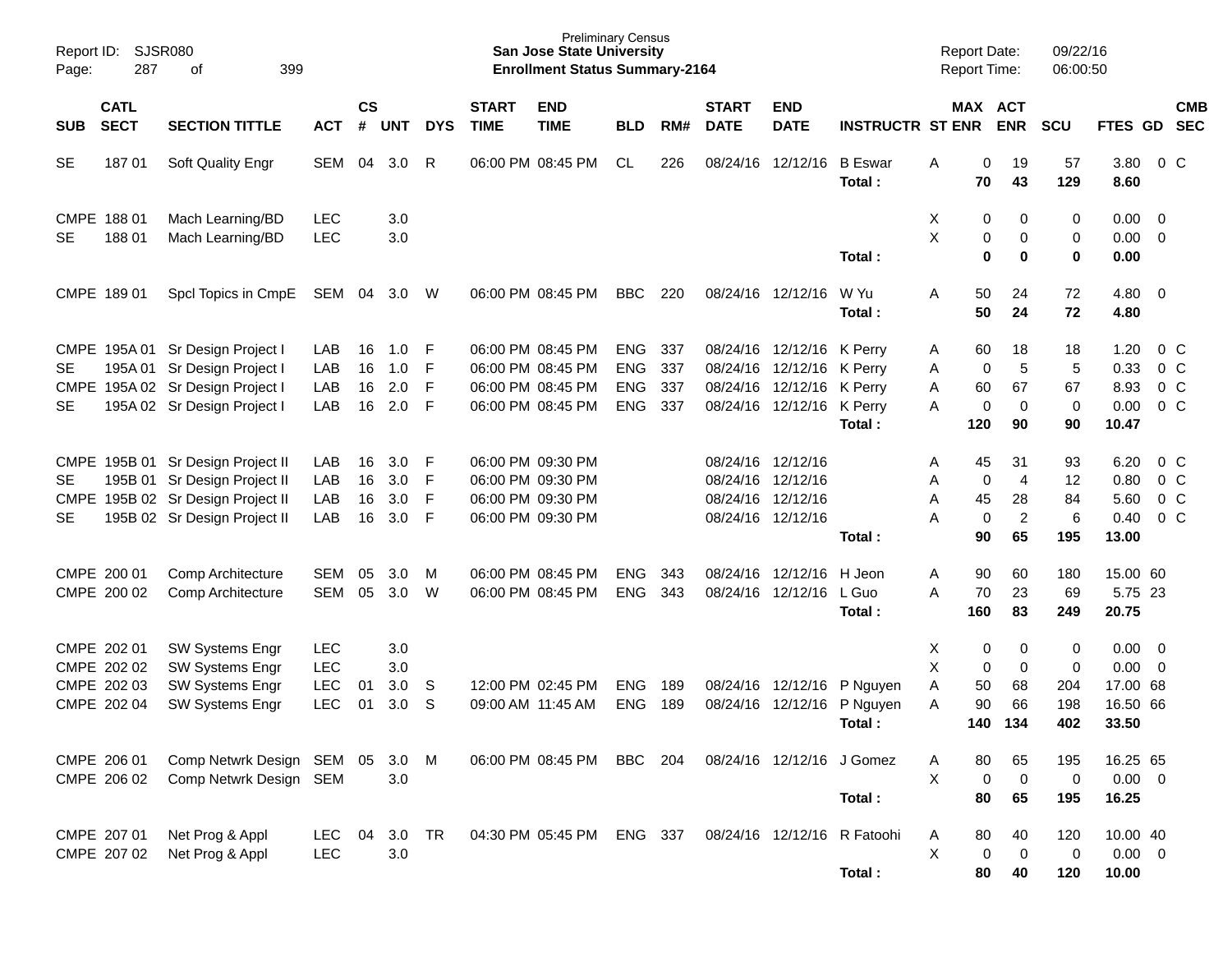| Report ID:<br>Page:                                         | <b>SJSR080</b><br>288<br>399<br>of                                                                       |                                                      |                             |                          |                     |                             | <b>Preliminary Census</b><br><b>San Jose State University</b><br><b>Enrollment Status Summary-2164</b> |                          |            |                             |                                               |                                           | <b>Report Date:</b><br>Report Time:                     |                                  | 09/22/16<br>06:00:50    |                                               |                |                          |
|-------------------------------------------------------------|----------------------------------------------------------------------------------------------------------|------------------------------------------------------|-----------------------------|--------------------------|---------------------|-----------------------------|--------------------------------------------------------------------------------------------------------|--------------------------|------------|-----------------------------|-----------------------------------------------|-------------------------------------------|---------------------------------------------------------|----------------------------------|-------------------------|-----------------------------------------------|----------------|--------------------------|
| <b>CATL</b><br><b>SECT</b><br>SUB                           | <b>SECTION TITTLE</b>                                                                                    | <b>ACT</b>                                           | $\mathsf{cs}$<br>$\pmb{\#}$ | <b>UNT</b>               | <b>DYS</b>          | <b>START</b><br><b>TIME</b> | <b>END</b><br><b>TIME</b>                                                                              | <b>BLD</b>               | RM#        | <b>START</b><br><b>DATE</b> | <b>END</b><br><b>DATE</b>                     | <b>INSTRUCTR ST ENR</b>                   | MAX ACT                                                 | <b>ENR</b>                       | <b>SCU</b>              | <b>FTES GD</b>                                |                | <b>CMB</b><br><b>SEC</b> |
| CMPE 208 01                                                 | Net Arch & Proto                                                                                         | <b>LEC</b>                                           | 04                          | 3.0                      | W                   |                             | 06:00 PM 08:45 PM                                                                                      | <b>BBC</b>               | 202        |                             |                                               | 08/24/16 12/12/16 S Silberman A<br>Total: | 60<br>60                                                | 64<br>64                         | 192<br>192              | 16.00 64<br>16.00                             |                |                          |
| CMPE 209 01<br>209 01<br>EE.<br>CMPE 209 02<br>209 02<br>EE | <b>Network Security</b><br><b>Network Security</b><br><b>Network Security</b><br><b>Network Security</b> | <b>LEC</b><br><b>LEC</b><br><b>LEC</b><br><b>LEC</b> | 01<br>01                    | 3.0<br>3.0<br>3.0<br>3.0 | MW<br><b>MW</b>     |                             | 04:30 PM 05:45 PM<br>04:30 PM 05:45 PM                                                                 | <b>ENG</b><br><b>ENG</b> | 337<br>337 | 08/24/16                    | 08/24/16 12/12/16 C Tarng<br>12/12/16 C Tarng |                                           | 60<br>A<br>Α<br>0<br>X<br>$\pmb{0}$<br>X<br>$\mathbf 0$ | 35<br>26<br>0<br>0               | 105<br>78<br>0<br>0     | 8.75 35 C<br>6.50 26 C<br>$0.00 \t 0$<br>0.00 | $\overline{0}$ |                          |
| CMPE 209 04<br>209 04<br>EE                                 | <b>Network Security</b><br><b>Network Security</b>                                                       | <b>LEC</b><br><b>LEC</b>                             | 01<br>01                    | 3.0<br>3.0               | $\top$<br>$\top$    |                             | 12:00 PM 02:45 PM<br>12:00 PM 02:45 PM                                                                 | <b>ENG</b><br><b>ENG</b> | 189<br>189 |                             | 08/24/16 12/12/16<br>08/24/16 12/12/16        | J Rejeb<br>J Rejeb<br>Total:              | 60<br>Α<br>Α<br>0<br>120                                | 0<br>54<br>115                   | 0<br>162<br>345         | 0.00<br>13.50 54 C<br>28.75                   | $0\,$ C        |                          |
| CMPE 210 01                                                 | SDN and NFV                                                                                              | <b>LEC</b>                                           | 01                          | 3.0                      | MW                  |                             | 12:00 PM 01:15 PM                                                                                      | <b>ENG</b>               | 339        |                             | 08/24/16 12/12/16                             | Y Park<br>Total:                          | 45<br>A<br>45                                           | 33<br>33                         | 99<br>99                | 8.25 33<br>8.25                               |                |                          |
| CMPE 212 01                                                 | Soc Systems                                                                                              | <b>SEM</b>                                           | 05                          | 3.0 <sub>2</sub>         | $\top$              |                             | 06:00 PM 08:45 PM                                                                                      | <b>CL</b>                | 310        |                             | 08/24/16 12/12/16                             | H Alexanian A<br>Total:                   | 45<br>45                                                | $\overline{7}$<br>$\overline{7}$ | 21<br>21                | $1.70\ 6$<br>1.70                             |                |                          |
| CMPE 220 01<br>CMPE 220 02                                  | <b>System Software</b><br><b>System Software</b>                                                         | <b>SEM</b><br><b>SEM</b>                             | 05<br>05                    | 3.0<br>3.0               | R<br>$\top$         |                             | 06:00 PM 08:45 PM<br>06:00 PM 08:45 PM                                                                 | <b>BBC</b><br>SCI        | 202<br>142 | 08/24/16<br>08/24/16        | 12/12/16<br>12/12/16                          | H Li<br><b>B</b> Eswar<br>Total:          | Α<br>70<br>90<br>A<br>160                               | 41<br>83<br>124                  | 123<br>249<br>372       | 10.20 40<br>20.75 83<br>30.95                 |                |                          |
| CMPE 226 01<br>CMPE 226 02                                  | Database Design<br>Database Design                                                                       | <b>LEC</b><br><b>LEC</b>                             | 01                          | 3.0<br>3.0               | $\top$              |                             | 06:00 PM 08:45 PM                                                                                      | <b>ENG</b>               | 331        |                             | 08/24/16 12/12/16                             | R Mak<br>Total:                           | х<br>0<br>A<br>80<br>80                                 | 0<br>76<br>76                    | $\pmb{0}$<br>228<br>228 | $0.00 \t 0$<br>19.00 76<br>19.00              |                |                          |
| CMPE 235 01                                                 | Mobile SW Design                                                                                         | <b>LEC</b>                                           |                             | 3.0                      |                     |                             |                                                                                                        |                          |            |                             |                                               | Total:                                    | X<br>0<br>$\mathbf 0$                                   | 0<br>0                           | 0<br>0                  | $0.00 \t 0$<br>0.00                           |                |                          |
| CMPE 239 01<br>CMPE 239 02                                  | Web & Data Mining<br>Web & Data Mining                                                                   | <b>LEC</b><br><b>LEC</b>                             | 02<br>02                    | 3.0<br>3.0               | $\top$<br><b>TR</b> |                             | 06:00 PM 08:45 PM<br>04:30 PM 05:45 PM                                                                 | CL<br><b>BBC</b>         | 303<br>004 | 08/24/16<br>08/24/16        | 12/12/16<br>12/12/16                          | C Vuppalapat A<br>D Anastasiu A<br>Total: | 45<br>78<br>123                                         | 47<br>41<br>88                   | 141<br>123<br>264       | 11.75 47<br>10.25 41<br>22.00                 |                |                          |
| CMPE 240 01<br>CMPE 240 02<br>CMPE 240 03                   | Adv Comp Design<br>Adv Comp Design<br>Adv Comp Design                                                    | SEM<br><b>SEM</b><br><b>SEM</b>                      | 05                          | 3.0<br>3.0<br>$3.0\,$    | W                   |                             | 03:00 PM 05:45 PM                                                                                      | CL                       | 202        |                             | 08/24/16 12/12/16 A Bindal                    |                                           | 40<br>A<br>х<br>0<br>X<br>$\pmb{0}$                     | 29<br>0<br>0                     | 87<br>0<br>0            | 7.15 27<br>$0.00 \t 0$<br>$0.00 \t 0$         |                |                          |
| CMPE 240 04                                                 | Adv Comp Design                                                                                          | SEM                                                  | 05                          | 3.0                      | $\mathsf{R}$        |                             | 03:00 PM 05:45 PM                                                                                      | ENG 325                  |            |                             | 08/24/16 12/12/16                             | H Li<br>Total:                            | 50<br>Α<br>90                                           | 54<br>83                         | 162<br>249              | 13.50 54<br>20.65                             |                |                          |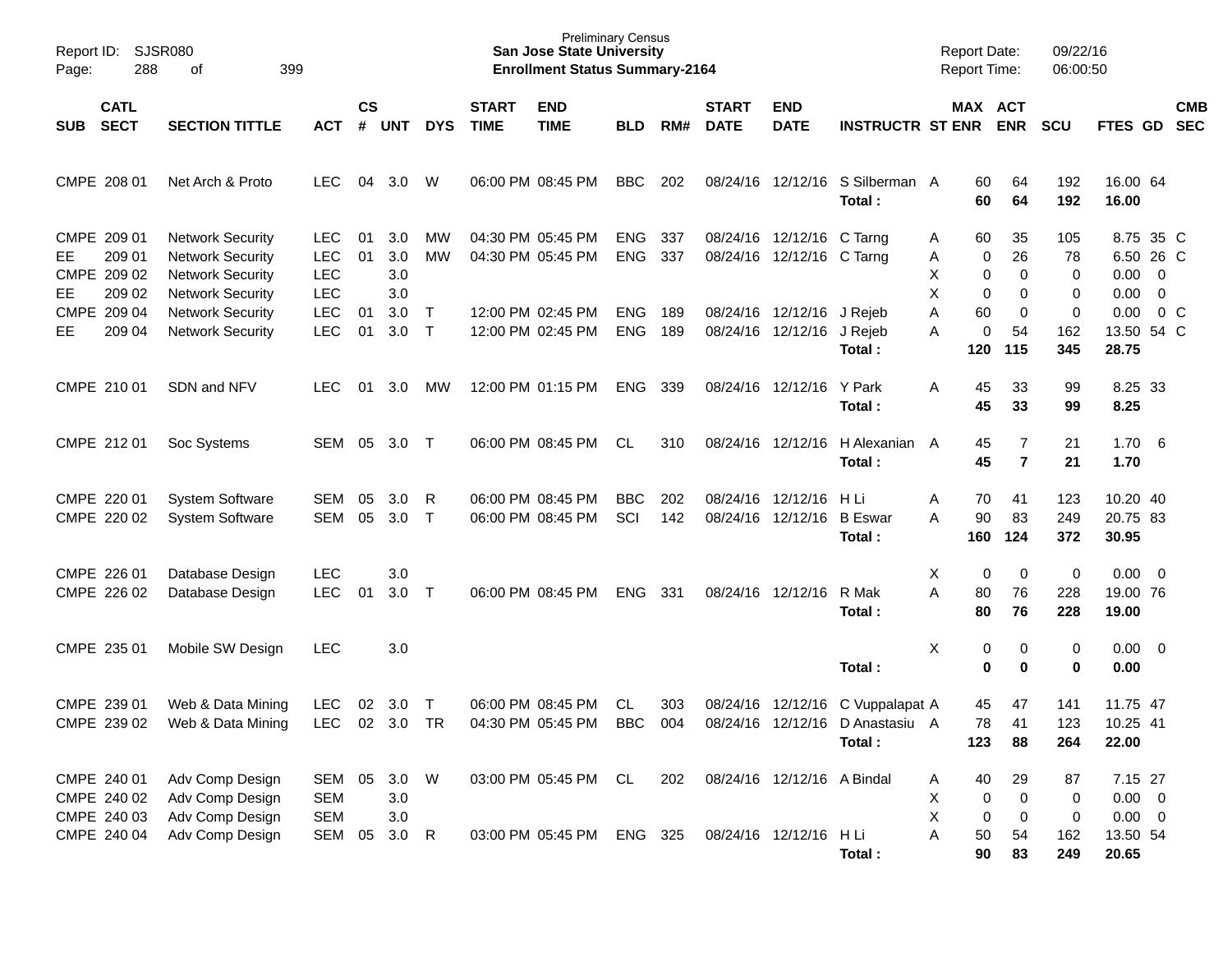| Report ID:<br>289<br>Page:                | <b>SJSR080</b><br>399<br>οf                                     |                                        |                |                           |            |                             | <b>Preliminary Census</b><br><b>San Jose State University</b><br><b>Enrollment Status Summary-2164</b> |                          |            |                             |                                                  |                                            | <b>Report Date:</b><br><b>Report Time:</b> |                              | 09/22/16<br>06:00:50   |                                              |                          |
|-------------------------------------------|-----------------------------------------------------------------|----------------------------------------|----------------|---------------------------|------------|-----------------------------|--------------------------------------------------------------------------------------------------------|--------------------------|------------|-----------------------------|--------------------------------------------------|--------------------------------------------|--------------------------------------------|------------------------------|------------------------|----------------------------------------------|--------------------------|
| <b>CATL</b><br><b>SECT</b><br><b>SUB</b>  | <b>SECTION TITTLE</b>                                           | <b>ACT</b>                             | <b>CS</b><br># | <b>UNT</b>                | <b>DYS</b> | <b>START</b><br><b>TIME</b> | <b>END</b><br><b>TIME</b>                                                                              | <b>BLD</b>               | RM#        | <b>START</b><br><b>DATE</b> | <b>END</b><br><b>DATE</b>                        | <b>INSTRUCTR ST ENR</b>                    |                                            | MAX ACT<br><b>ENR</b>        | <b>SCU</b>             | FTES GD                                      | <b>CMB</b><br><b>SEC</b> |
| CMPE 243 01                               | Embed Sys Applicatio LEC                                        |                                        | 04             | 3.0                       | $\top$     |                             | 06:00 PM 08:45 PM                                                                                      | <b>ENG</b>               | 325        | 08/24/16                    | 12/12/16                                         | P Kang<br>Total:                           | Α<br>45<br>45                              | 56<br>56                     | 168<br>168             | 13.55 47<br>13.55                            |                          |
| CMPE 245 01                               | Embed Wireless Archi LEC                                        |                                        | 04             | 3.0                       | МW         |                             | 03:00 PM 04:15 PM                                                                                      | <b>ENG</b>               | 325        | 08/24/16                    | 12/12/16                                         | H Li<br>Total:                             | 45<br>Α<br>45                              | 41<br>41                     | 123<br>123             | 10.25 41<br>10.25                            |                          |
| CMPE 264 01                               | Adv Dig/Cmp System SEM                                          |                                        | 04             | 3.0                       | M          |                             | 06:00 PM 08:45 PM                                                                                      | <b>ENG</b>               | 325        | 08/24/16                    | 12/12/16                                         | D Hung<br>Total:                           | Α<br>40<br>40                              | 6<br>6                       | 18<br>18               | $1.45$ 5<br>1.45                             |                          |
| CMPE 265 01                               | Hi Speed Dig Des                                                | <b>LEC</b>                             | 04             | 3.0                       | R          |                             | 06:00 PM 08:45 PM                                                                                      | <b>ENG</b>               | 325        | 08/24/16                    | 12/12/16                                         | H Katirciogl<br>Total:                     | Α<br>30<br>30                              | 28<br>28                     | 84<br>84               | 6.80 24<br>6.80                              |                          |
| CMPE 272 01<br>CMPE 272 02<br>CMPE 272 03 | <b>Ent SW Platforms</b><br>Ent SW Platforms<br>Ent SW Platforms | <b>LEC</b><br><b>LEC</b><br><b>LEC</b> | 01<br>01       | 3.0<br>3.0<br>3.0         | M<br>S     |                             | 06:00 PM 08:45 PM<br>09:15 AM 12:00 PM                                                                 | <b>ENG</b><br><b>ENG</b> | 189<br>337 | 08/24/16                    | 12/12/16<br>08/24/16 12/12/16                    | R Ranjan<br>R Sinn<br>Total:               | 90<br>A<br>х<br>A<br>90<br>180             | 121<br>0<br>0<br>72<br>193   | 363<br>0<br>216<br>579 | 30.25121<br>$0.00 \t 0$<br>18.00 72<br>48.25 |                          |
| CMPE 273 01<br>CMPE 273 02                | <b>Ent Dist Systems</b><br><b>Ent Dist Systems</b>              | <b>LEC</b><br><b>LEC</b>               | 01<br>01       | 3.0<br>3.0                | W<br>МW    |                             | 06:00 PM 08:45 PM<br>04:30 PM 05:45 PM                                                                 | <b>ENG</b><br><b>ENG</b> | 331<br>331 | 08/24/16<br>08/24/16        | 12/12/16<br>12/12/16                             | S Aung<br>S Shim<br>Total:                 | 90<br>Α<br>90<br>A<br>180                  | 90<br>82<br>172              | 270<br>246<br>516      | 22.50 90<br>20.50 82<br>43.00                |                          |
| CMPE 274 01                               | <b>Bus Intel Tech</b>                                           | <b>LEC</b>                             | 04             | 3.0                       | $\top$     |                             | 06:00 PM 08:45 PM                                                                                      | <b>ENG</b>               | 337        |                             | 08/24/16 12/12/16                                | W Yu<br>Total:                             | Α<br>90<br>90                              | 83<br>83                     | 249<br>249             | 20.75 83<br>20.75                            |                          |
| CMPE 275 01<br>CMPE 275 02                | Enterprise App Dev<br>Enterprise App Dev                        | <b>LEC</b><br><b>LEC</b>               | 01<br>01       | 3.0<br>3.0                | M<br>W     |                             | 06:00 PM 08:45 PM<br>06:00 PM 08:45 PM                                                                 | <b>CL</b><br><b>CL</b>   | 202<br>310 | 08/24/16<br>08/24/16        | 12/12/16<br>12/12/16                             | J Gash<br>C Zhang<br>Total:                | Α<br>48<br>60<br>A<br>108                  | 25<br>56<br>81               | 75<br>168<br>243       | 6.25 25<br>14.00 56<br>20.25                 |                          |
| CMPE 277 01<br>CMPE 277 02                | Smartphone App Dev<br>Smartphone App Dev LEC                    | LEC                                    | 01             | 3.0<br>3.0                | R          |                             | 06:00 PM 08:45 PM                                                                                      | <b>CL</b>                | 310        | 08/24/16                    | 12/12/16                                         | C Zhang<br>Total:                          | Α<br>60<br>X<br>60                         | 58<br>0<br>0<br>58           | 174<br>0<br>174        | 14.50 58<br>0.00<br>14.50                    | $\overline{\mathbf{0}}$  |
| CMPE 280 01<br>CMPE 280 02                | Web UI Design<br>Web UI Design                                  | LEC<br>LEC                             |                | 01 3.0 R<br>01 3.0        | M          |                             | 06:00 PM 08:45 PM<br>06:00 PM 08:45 PM                                                                 | DH<br>BBC                | 135<br>326 |                             | 08/24/16 12/12/16 D Doan                         | 08/24/16 12/12/16 C Vuppalapat A<br>Total: | 60<br>A<br>60<br>120                       | 83<br>38<br>121              | 249<br>114<br>363      | 20.75 83<br>9.50 38<br>30.25                 |                          |
| CMPE 281 01<br>CMPE 281 02<br>CMPE 281 03 | Cloud Technologies<br>Cloud Technologies<br>Cloud Technologies  | LEC<br><b>LEC</b><br><b>LEC</b>        | 01<br>01       | $3.0$ T<br>3.0<br>$3.0$ R |            |                             | 06:00 PM 08:45 PM<br>06:00 PM 08:45 PM                                                                 | <b>BBC</b><br>CL         | 004<br>222 |                             | 08/24/16 12/12/16 Z Gao<br>08/24/16 12/12/16 KLi |                                            | 90<br>A<br>х<br>Α<br>80                    | 76<br>$\mathbf 0$<br>0<br>56 | 228<br>0<br>168        | 19.00 76<br>$0.00 \t 0$<br>14.00 56          |                          |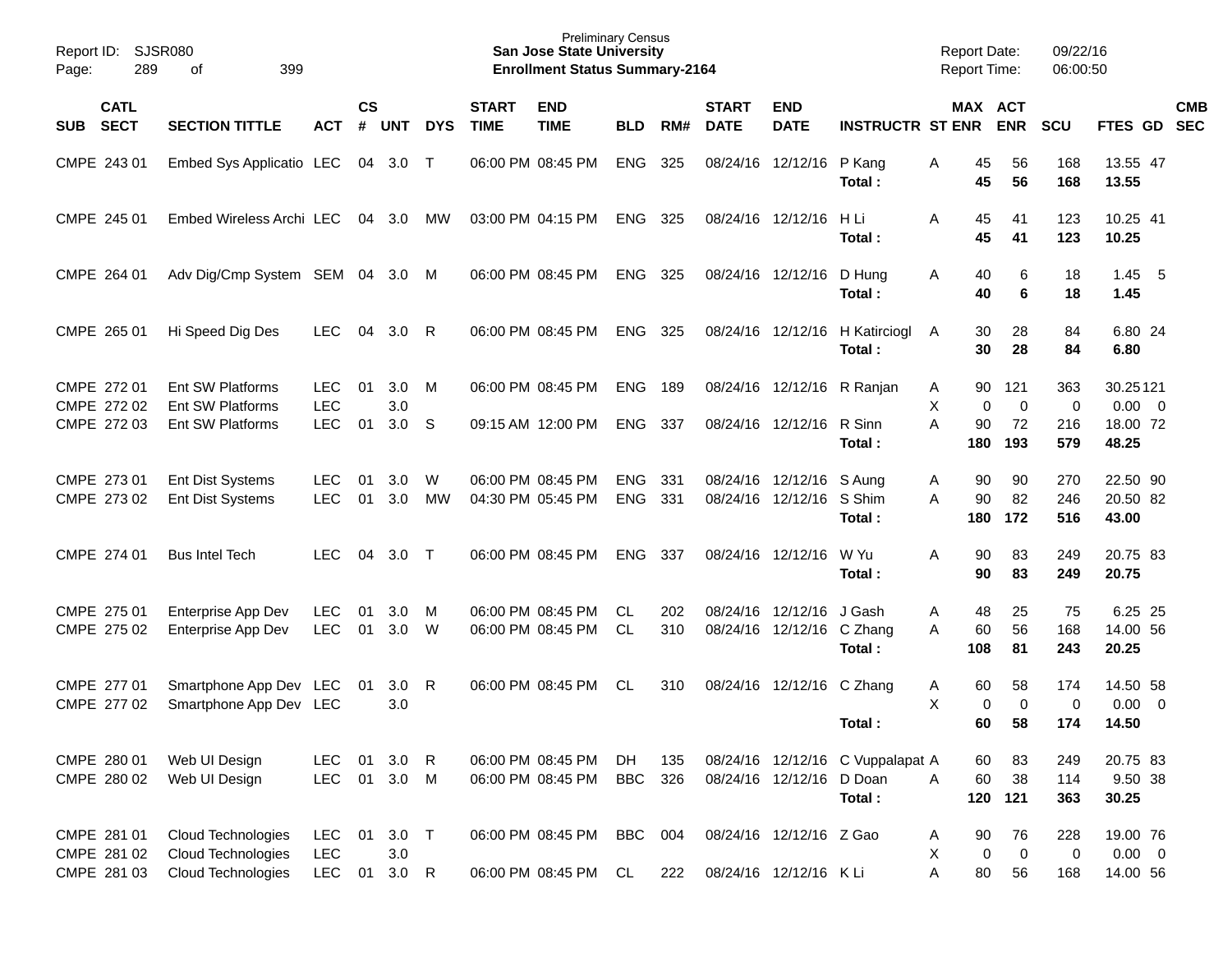| Report ID:<br>Page:               | <b>SJSR080</b><br>290<br>399<br>of |            |                    |            |              |                             | <b>San Jose State University</b><br><b>Enrollment Status Summary-2164</b> | <b>Preliminary Census</b> |     |                             |                             |                                  | <b>Report Date:</b><br>Report Time: |             | 09/22/16<br>06:00:50 |             |                         |            |
|-----------------------------------|------------------------------------|------------|--------------------|------------|--------------|-----------------------------|---------------------------------------------------------------------------|---------------------------|-----|-----------------------------|-----------------------------|----------------------------------|-------------------------------------|-------------|----------------------|-------------|-------------------------|------------|
| <b>CATL</b><br><b>SECT</b><br>SUB | <b>SECTION TITTLE</b>              | <b>ACT</b> | $\mathsf{cs}$<br># | <b>UNT</b> | <b>DYS</b>   | <b>START</b><br><b>TIME</b> | <b>END</b><br><b>TIME</b>                                                 | <b>BLD</b>                | RM# | <b>START</b><br><b>DATE</b> | <b>END</b><br><b>DATE</b>   | <b>INSTRUCTR ST ENR</b>          | MAX ACT                             | <b>ENR</b>  | <b>SCU</b>           | FTES GD SEC |                         | <b>CMB</b> |
|                                   |                                    |            |                    |            |              |                             |                                                                           |                           |     |                             |                             | Total:                           |                                     | 170 132     | 396                  | 33.00       |                         |            |
| CMPE 283 01                       | Virtualization Tec                 | LEC.       | 01                 | 3.0        | M            |                             | 06:00 PM 08:45 PM                                                         | CL                        | 117 |                             | 08/24/16 12/12/16           | M Larkin                         | 60<br>Α                             | 48          | 144                  | 12.00 48    |                         |            |
| CMPE 283 02                       | Virtualization Tec                 | <b>LEC</b> | 01                 | 3.0        | T            |                             | 06:00 PM 08:45 PM                                                         | <b>CL</b>                 | 117 |                             | 08/24/16 12/12/16           | M Larkin                         | A<br>60                             | 20          | 60                   | 5.00 20     |                         |            |
| CMPE 283 03                       | <b>Virtualization Tec</b>          | <b>LEC</b> | 01                 | 3.0        | <b>TR</b>    |                             | 04:30 PM 05:45 PM                                                         | <b>BBC</b>                | 322 |                             | 08/24/16 12/12/16           | K Li                             | A<br>60                             | 14          | 42                   | 3.50 14     |                         |            |
|                                   |                                    |            |                    |            |              |                             |                                                                           |                           |     |                             |                             | Total:                           | 180                                 | 82          | 246                  | 20.50       |                         |            |
| CMPE 284 01                       | Storage & Nwk Virt                 | <b>LEC</b> |                    | 3.0        |              |                             |                                                                           |                           |     |                             |                             |                                  | X<br>0                              | 0           | 0                    | 0.00        | $\overline{\mathbf{0}}$ |            |
|                                   |                                    |            |                    |            |              |                             |                                                                           |                           |     |                             |                             | Total:                           | $\bf{0}$                            | 0           | $\mathbf 0$          | 0.00        |                         |            |
| CMPE 285 01                       | Sw Engr Processes                  | <b>LEC</b> | 01                 | 3.0        | M            |                             | 06:00 PM 08:45 PM                                                         | CL                        | 303 |                             | 08/24/16 12/12/16           | R Sinn                           | 50<br>Α                             | 18          | 54                   | 4.50 18     |                         |            |
|                                   |                                    |            |                    |            |              |                             |                                                                           |                           |     |                             |                             | Total:                           | 50                                  | 18          | 54                   | 4.50        |                         |            |
| CMPE 287 01                       | <b>SW Qlty Assur</b>               | <b>LEC</b> | 01                 | 3.0        | R            |                             | 06:00 PM 08:45 PM                                                         | <b>ENG</b>                | 331 |                             | 08/24/16 12/12/16           | E Bari                           | A<br>70                             | 70          | 210                  | 17.50 70    |                         |            |
|                                   |                                    |            |                    |            |              |                             |                                                                           |                           |     |                             |                             | Total:                           | 70                                  | 70          | 210                  | 17.50       |                         |            |
| CMPE 294 01                       | <b>CMPE Seminar</b>                | <b>SEM</b> | 04                 | 3.0        | м            |                             | 01:30 PM 04:15 PM                                                         | <b>ENG</b>                | 492 |                             | 08/24/16 12/12/16 V Parrish |                                  | 30<br>Α                             | 32          | 96                   | 8.00 32     |                         |            |
| CMPE 294 02                       | <b>CMPE Seminar</b>                | <b>SEM</b> | 04                 | 3.0        | W            |                             | 01:30 PM 04:15 PM                                                         | <b>ENG</b>                | 492 |                             | 08/24/16 12/12/16 V Parrish |                                  | 30<br>A                             | 34          | 102                  | 8.50 34     |                         |            |
| CMPE 294 03                       | <b>CMPE Seminar</b>                | <b>SEM</b> | 04                 | 3.0        | M            |                             | 06:00 PM 08:45 PM                                                         | ENG                       | 492 |                             |                             | 08/24/16 12/12/16 M Robinson     | 30<br>A                             | 34          | 102                  | 8.50 34     |                         |            |
| CMPE 294 04                       | <b>CMPE Seminar</b>                | <b>SEM</b> |                    | 3.0        |              |                             |                                                                           |                           |     |                             |                             |                                  | X<br>$\mathbf 0$                    | $\mathbf 0$ | 0                    | 0.00        | $\overline{\mathbf{0}}$ |            |
| CMPE 294 05                       | <b>CMPE Seminar</b>                | <b>SEM</b> | 04                 | 3.0        | R            |                             | 12:00 PM 02:45 PM                                                         | <b>ENG</b>                | 492 |                             | 08/24/16 12/12/16 V Parrish |                                  | 30<br>A                             | 32          | 96                   | 8.00 32     |                         |            |
| CMPE 294 06                       | <b>CMPE Seminar</b>                | <b>SEM</b> | 04                 | 3.0        | W            |                             | 06:30 PM 09:15 PM                                                         | <b>ENG</b>                | 492 |                             | 08/24/16 12/12/16           | V Parrish                        | 30<br>Α                             | 33          | 99                   | 8.25 33     |                         |            |
| CMPE 294 07                       | <b>CMPE Seminar</b>                | <b>SEM</b> | 04                 | 3.0        | $\mathsf{T}$ |                             | 06:30 PM 09:15 PM                                                         | <b>ENG</b>                | 492 |                             | 08/24/16 12/12/16           | R Bruce                          | 30<br>Α                             | 28          | 84                   | 7.00 28     |                         |            |
| CMPE 294 08                       | <b>CMPE Seminar</b>                | <b>SEM</b> | 04                 | 3.0        | F            |                             | 02:00 PM 04:45 PM                                                         | <b>ENG</b>                | 492 |                             |                             | 08/24/16 12/12/16 M Gangireddy A | 30                                  | 31          | 93                   | 7.75 31     |                         |            |
| CMPE 294 09                       | <b>CMPE Seminar</b>                | <b>SEM</b> | 04                 | 3.0        | R            |                             | 06:00 PM 08:45 PM                                                         | <b>ENG</b>                | 492 |                             |                             | 08/24/16 12/12/16 M Gangireddy A | 30                                  | 16          | 48                   | 4.00 16     |                         |            |
|                                   |                                    |            |                    |            |              |                             |                                                                           |                           |     |                             |                             | Total:                           | 240                                 | 240         | 720                  | 60.00       |                         |            |
| CMPE 295A 01                      | Master Project I                   | LAB        | 16                 | 3.0        | МW           |                             | 09:00 AM 12:00 PM                                                         |                           |     |                             | 08/24/16 12/12/16           |                                  | 20<br>A                             | 22          | 66                   | 5.50 22     |                         |            |
| CMPE 295A 02                      | Master Project I                   | LAB        | 16                 | 3.0        | MW           |                             | 12:00 PM 03:00 PM                                                         |                           |     |                             | 08/24/16 12/12/16           |                                  | 20<br>Α                             | 19          | 57                   | 4.75 19     |                         |            |
| 295A03<br><b>CMPE</b>             | Master Project I                   | LAB        | 16                 | 3.0        | MW           |                             | 09:00 AM 12:00 PM                                                         |                           |     |                             | 08/24/16 12/12/16           |                                  | 20<br>Α                             | 20          | 60                   | 5.00 20     |                         |            |
|                                   | CMPE 295A 04 Master Project I      | LAB        | 16                 | 3.0        | <b>MW</b>    |                             | 09:00 AM 12:00 PM                                                         |                           |     |                             | 08/24/16 12/12/16           |                                  | 20<br>A                             | 20          | 60                   | 5.00 20     |                         |            |
|                                   | CMPE 295A 05 Master Project I      | LAB        | 16                 | 3.0        | TR           |                             | 12:00 PM 03:00 PM                                                         |                           |     |                             | 08/24/16 12/12/16           |                                  | 20<br>Α                             | 20          | 60                   | 5.00 20     |                         |            |
|                                   | CMPE 295A 06 Master Project I      | LAB        | 16                 | 3.0        | MW           |                             | 03:00 PM 06:00 PM                                                         |                           |     |                             | 08/24/16 12/12/16           |                                  | 20<br>A                             | 19          | 57                   | 4.75 19     |                         |            |
|                                   | CMPE 295A 07 Master Project I      | LAB        |                    | 16 3.0     | TR           |                             | 09:00 AM 12:00 PM                                                         |                           |     |                             | 08/24/16 12/12/16           |                                  | 20<br>A                             | 23          | 69                   | 5.75 23     |                         |            |
|                                   | CMPE 295A 08 Master Project I      | LAB        | 16                 | 3.0        | TR           |                             | 12:00 PM 03:00 PM                                                         |                           |     |                             | 08/24/16 12/12/16           |                                  | 20<br>A                             | 19          | 57                   | 4.75 19     |                         |            |
|                                   | CMPE 295A 09 Master Project I      | LAB        | 16                 | 3.0        | МW           |                             | 09:00 AM 12:00 PM                                                         |                           |     |                             | 08/24/16 12/12/16           |                                  | 20<br>A                             | 21          | 63                   | 5.25 21     |                         |            |
|                                   | CMPE 295A 10 Master Project I      | LAB        | 16                 | 3.0        | TR           |                             | 09:00 AM 12:00 PM                                                         |                           |     |                             | 08/24/16 12/12/16           |                                  | 20<br>A                             | 20          | 60                   | 5.00 20     |                         |            |
|                                   | CMPE 295A 11 Master Project I      | LAB        | 16                 | 3.0        | TR           |                             | 09:00 AM 12:00 PM                                                         |                           |     |                             | 08/24/16 12/12/16           |                                  | 20<br>A                             | 20          | 60                   | 5.00 20     |                         |            |
|                                   | CMPE 295A 12 Master Project I      | LAB        |                    | 16 3.0 TR  |              |                             | 12:00 PM 03:00 PM                                                         |                           |     |                             | 08/24/16 12/12/16           |                                  | 20<br>A                             | 22          | 66                   | 5.50 22     |                         |            |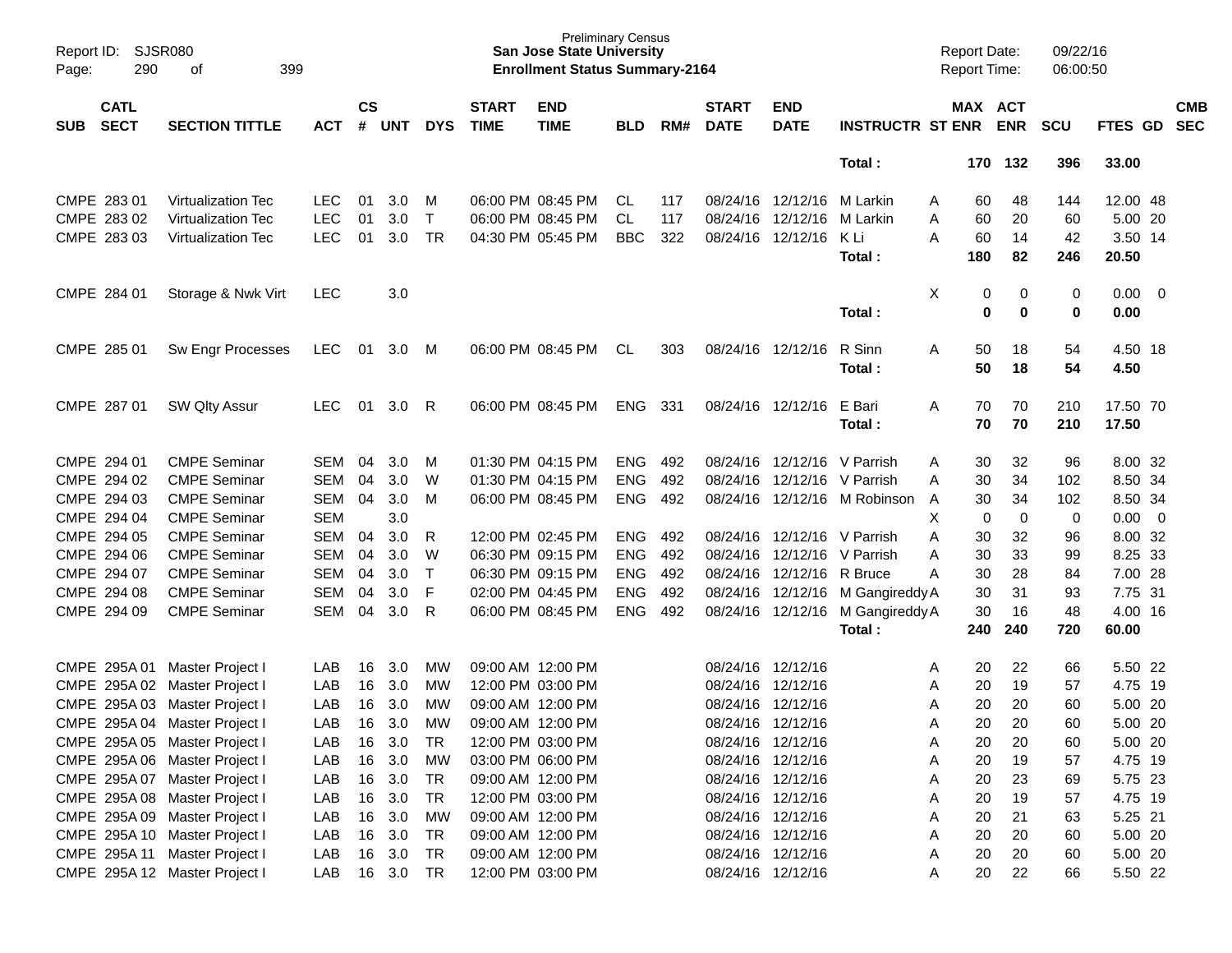| Report ID:<br>291<br>Page:               | SJSR080<br>399<br>οf                           |            |                    |            |              |                             | <b>Preliminary Census</b><br><b>San Jose State University</b><br><b>Enrollment Status Summary-2164</b> |            |     |                             |                           |                           | <b>Report Date:</b><br><b>Report Time:</b> |                          | 09/22/16<br>06:00:50 |          |                |                          |
|------------------------------------------|------------------------------------------------|------------|--------------------|------------|--------------|-----------------------------|--------------------------------------------------------------------------------------------------------|------------|-----|-----------------------------|---------------------------|---------------------------|--------------------------------------------|--------------------------|----------------------|----------|----------------|--------------------------|
| <b>CATL</b><br><b>SECT</b><br><b>SUB</b> | <b>SECTION TITTLE</b>                          | <b>ACT</b> | $\mathsf{cs}$<br># | <b>UNT</b> | <b>DYS</b>   | <b>START</b><br><b>TIME</b> | <b>END</b><br><b>TIME</b>                                                                              | <b>BLD</b> | RM# | <b>START</b><br><b>DATE</b> | <b>END</b><br><b>DATE</b> | <b>INSTRUCTR ST ENR</b>   | MAX                                        | <b>ACT</b><br><b>ENR</b> | <b>SCU</b>           | FTES GD  |                | <b>CMB</b><br><b>SEC</b> |
|                                          |                                                |            |                    |            |              |                             |                                                                                                        |            |     |                             |                           |                           |                                            |                          |                      |          |                |                          |
|                                          | CMPE 295A 13 Master Project I                  | LAB        | 16                 | 3.0        | MW           |                             | 09:00 AM 12:00 PM                                                                                      |            |     |                             | 08/24/16 12/12/16         |                           | Α                                          | 21<br>20                 | 63                   | 5.25 21  |                |                          |
|                                          | CMPE 295A 14 Master Project I                  | LAB        | 16                 | 3.0        | МW           |                             | 03:00 PM 06:00 PM                                                                                      |            |     |                             | 08/24/16 12/12/16         |                           | Α                                          | 20<br>20                 | 60                   | 5.00 20  |                |                          |
|                                          | CMPE 295A 15 Master Project I                  | LAB        | 16                 | 3.0        | <b>TR</b>    |                             | 09:00 AM 12:00 PM                                                                                      |            |     |                             | 08/24/16 12/12/16         |                           | Α                                          | 20<br>36                 | 108                  | 9.00 36  |                |                          |
|                                          |                                                |            |                    |            |              |                             |                                                                                                        |            |     |                             |                           | Total:                    | 300                                        | 322                      | 966                  | 80.50    |                |                          |
|                                          | CMPE 295B 01 Master Project II                 | LAB        | 16                 | 3.0        | F            |                             | 09:00 AM 03:15 PM                                                                                      |            |     |                             | 08/24/16 12/12/16         |                           | Α                                          | 20<br>20                 | 60                   | 5.00 20  |                |                          |
|                                          | CMPE 295B 02 Master Project II                 | LAB        | 16                 | 3.0        | MW           |                             | 03:00 PM 06:00 PM                                                                                      |            |     |                             | 08/24/16 12/12/16         |                           | Α                                          | 20                       | 20<br>60             | 5.00 20  |                |                          |
|                                          | CMPE 295B 03 Master Project II                 | LAB        | 16                 | 3.0        | <b>TR</b>    |                             | 12:00 PM 03:00 PM                                                                                      |            |     |                             | 08/24/16 12/12/16         |                           | Α                                          | 20<br>20                 | 60                   | 5.00 20  |                |                          |
|                                          | CMPE 295B 04 Master Project II                 | LAB        | 16                 | 3.0        | <b>TR</b>    |                             | 09:00 AM 12:00 PM                                                                                      |            |     |                             | 08/24/16 12/12/16         |                           | Α                                          | 20<br>20                 | 60                   | 5.00 20  |                |                          |
|                                          | CMPE 295B 05 Master Project II                 | LAB        | 16                 | 3.0        | <b>MW</b>    |                             | 12:00 PM 03:00 PM                                                                                      |            |     |                             | 08/24/16 12/12/16         |                           | Α                                          | 20<br>20                 | 60                   | 5.00 20  |                |                          |
|                                          | CMPE 295B 06 Master Project II                 | LAB        | 16                 | 3.0        | <b>TR</b>    |                             | 03:00 PM 06:00 PM                                                                                      |            |     |                             | 08/24/16 12/12/16         |                           | Α                                          | 20<br>20                 | 60                   | 5.00 20  |                |                          |
|                                          | CMPE 295B 07 Master Project II                 | LAB        | 16                 | 3.0        | <b>MW</b>    |                             | 09:00 AM 12:00 PM                                                                                      |            |     |                             | 08/24/16 12/12/16         |                           | Α                                          | 20<br>20                 | 60                   | 5.00 20  |                |                          |
|                                          | CMPE 295B 08 Master Project II                 | LAB        | 16                 | 3.0        | <b>TR</b>    |                             | 03:00 PM 06:00 PM                                                                                      |            |     |                             | 08/24/16 12/12/16         |                           | Α                                          | 21<br>20                 | 63                   | 5.25 21  |                |                          |
|                                          | CMPE 295B 09 Master Project II                 | LAB        | 16                 | 3.0        | <b>TR</b>    |                             | 09:00 AM 12:00 PM                                                                                      |            |     |                             | 08/24/16 12/12/16         |                           | Α                                          | 20                       | 10<br>30             | 2.50 10  |                |                          |
|                                          | CMPE 295B 10 Master Project II                 | LAB        | 16                 | 3.0        | <b>TR</b>    |                             | 09:00 AM 12:00 PM                                                                                      |            |     |                             | 08/24/16 12/12/16         |                           | Α                                          | 20                       | 5<br>15              | 1.25     | -5             |                          |
|                                          | CMPE 295B 11 Master Project II                 | LAB        | 16                 | 3.0        | <b>MW</b>    |                             | 09:00 AM 12:00 PM                                                                                      |            |     |                             | 08/24/16 12/12/16         |                           | Α                                          | 20                       | 5<br>15              | 1.25     | 5              |                          |
|                                          | CMPE 295B 12 Master Project II                 | LAB        | 16                 | 3.0        | <b>MW</b>    |                             | 12:00 PM 03:00 PM                                                                                      |            |     |                             | 08/24/16 12/12/16         |                           | А                                          | 20                       | 5<br>15              | 1.25     | 5              |                          |
|                                          |                                                |            |                    |            |              |                             |                                                                                                        |            |     |                             |                           | Total:                    | 240                                        | 186                      | 558                  | 46.50    |                |                          |
| CMPE 297 01                              | <b>Special Topics</b>                          | <b>SEM</b> |                    | 3.0        |              |                             |                                                                                                        |            |     |                             |                           |                           | Χ                                          | 0                        | 0<br>0               | 0.00     | $\overline{0}$ |                          |
| CMPE 297 02                              | <b>Special Topics</b>                          | <b>SEM</b> | 02                 | 3.0        | $\mathsf{T}$ |                             | 06:00 PM 08:45 PM                                                                                      | DH.        | 135 |                             | 08/24/16 12/12/16         | R Tsou                    | A                                          | 70                       | 32<br>96             | 8.00     | -32            |                          |
| CMPE 297 03                              | <b>Special Topics</b>                          | <b>SEM</b> | 02                 | 3.0        | <b>MW</b>    |                             | 04:30 PM 05:45 PM                                                                                      | <b>ENG</b> | 325 |                             | 08/24/16 12/12/16         | Y Park                    | A                                          | 45                       | 28<br>84             | 7.00 28  |                |                          |
| CMPE 297 04                              | <b>Special Topics</b>                          | SEM        | 02                 | 3.0        | R            |                             | 06:00 PM 08:45 PM                                                                                      | <b>BBC</b> | 103 |                             | 08/24/16 12/12/16         | W Yu                      | Α                                          | 50<br>48                 | 144                  | 12.00 48 |                |                          |
| CMPE 297 05                              | <b>Special Topics</b>                          | <b>SEM</b> |                    | 3.0        |              |                             |                                                                                                        |            |     |                             |                           |                           | X                                          | 0                        | $\mathbf 0$<br>0     | 0.00     | $\overline{0}$ |                          |
| CMPE 297 06                              | <b>Special Topics</b>                          | <b>SEM</b> | 02                 | 3.0        | F            |                             | 02:30 PM 05:15 PM                                                                                      | <b>ENG</b> | 288 |                             | 08/24/16 12/12/16         | H Jeon                    | A                                          | 30<br>30                 | 90                   | 7.50 30  |                |                          |
|                                          |                                                |            |                    |            |              |                             |                                                                                                        |            |     |                             |                           | Total:                    | 195                                        | 138                      | 414                  | 34.50    |                |                          |
| CMPE 298 01                              | <b>Special Problems</b>                        | <b>SUP</b> | 25                 | 1.0        | TBA          |                             |                                                                                                        |            |     |                             | 08/24/16 12/12/16         | D Harkey                  | A                                          | 20                       | 6<br>6               | 0.50     | -6             |                          |
|                                          |                                                |            |                    |            |              |                             |                                                                                                        |            |     |                             |                           | Total:                    |                                            | 20                       | 6<br>6               | 0.50     |                |                          |
|                                          | CMPE 298I 31 CMPE/SE Internship SUP 48 3.0 TBA |            |                    |            |              |                             |                                                                                                        |            |     |                             |                           | 08/24/16 12/12/16 B Eswar | A                                          | 25<br>24                 | 72                   | 6.00 24  |                |                          |
|                                          | CMPE 298I 32 CMPE/SE Internship                | <b>SUP</b> | 48                 | 3.0        | TBA          |                             |                                                                                                        |            |     |                             | 08/24/16 12/12/16 B Eswar |                           | Α                                          | 25<br>24                 | 72                   | 6.00 24  |                |                          |
| CMPE 2981 33                             | CMPE/SE Internship                             | SUP        | 48                 | 3.0        | TBA          |                             |                                                                                                        |            |     |                             | 08/24/16 12/12/16 B Eswar |                           | A                                          | 25<br>23                 | 69                   | 5.75 23  |                |                          |
| CMPE 298I 34                             | CMPE/SE Internship                             | SUP        | 48                 | 3.0        | TBA          |                             |                                                                                                        |            |     |                             | 08/24/16 12/12/16 B Eswar |                           | A                                          | 25<br>24                 | 72                   | 6.00 24  |                |                          |
| CMPE 2981 35                             | CMPE/SE Internship                             | SUP        | 48                 | 3.0        | TBA          |                             |                                                                                                        |            |     |                             | 08/24/16 12/12/16 B Eswar |                           | A                                          | 24<br>25                 | 72                   | 6.00 24  |                |                          |
| CMPE 298136                              | CMPE/SE Internship                             | SUP        | 48                 | 3.0        | TBA          |                             |                                                                                                        |            |     |                             | 08/24/16 12/12/16 B Eswar |                           | A                                          | 22<br>25                 | 66                   | 5.50 22  |                |                          |
| CMPE 298137                              | CMPE/SE Internship                             | SUP        | 48                 | 3.0        | TBA          |                             |                                                                                                        |            |     |                             | 08/24/16 12/12/16 B Eswar |                           | A                                          | 24<br>25                 | 72                   | 6.00 24  |                |                          |
| CMPE 298138                              | CMPE/SE Internship                             | SUP        | 48                 | 3.0        | TBA          |                             |                                                                                                        |            |     |                             | 08/24/16 12/12/16 B Eswar |                           | A                                          | 23<br>25                 | 69                   | 5.75 23  |                |                          |
| CMPE 2981 39                             | <b>CMPE/SE Internship</b>                      | SUP        |                    | 48 3.0     | TBA          |                             |                                                                                                        |            |     |                             | 08/24/16 12/12/16 B Eswar |                           | A                                          | 13<br>25                 | 39                   | 3.25 13  |                |                          |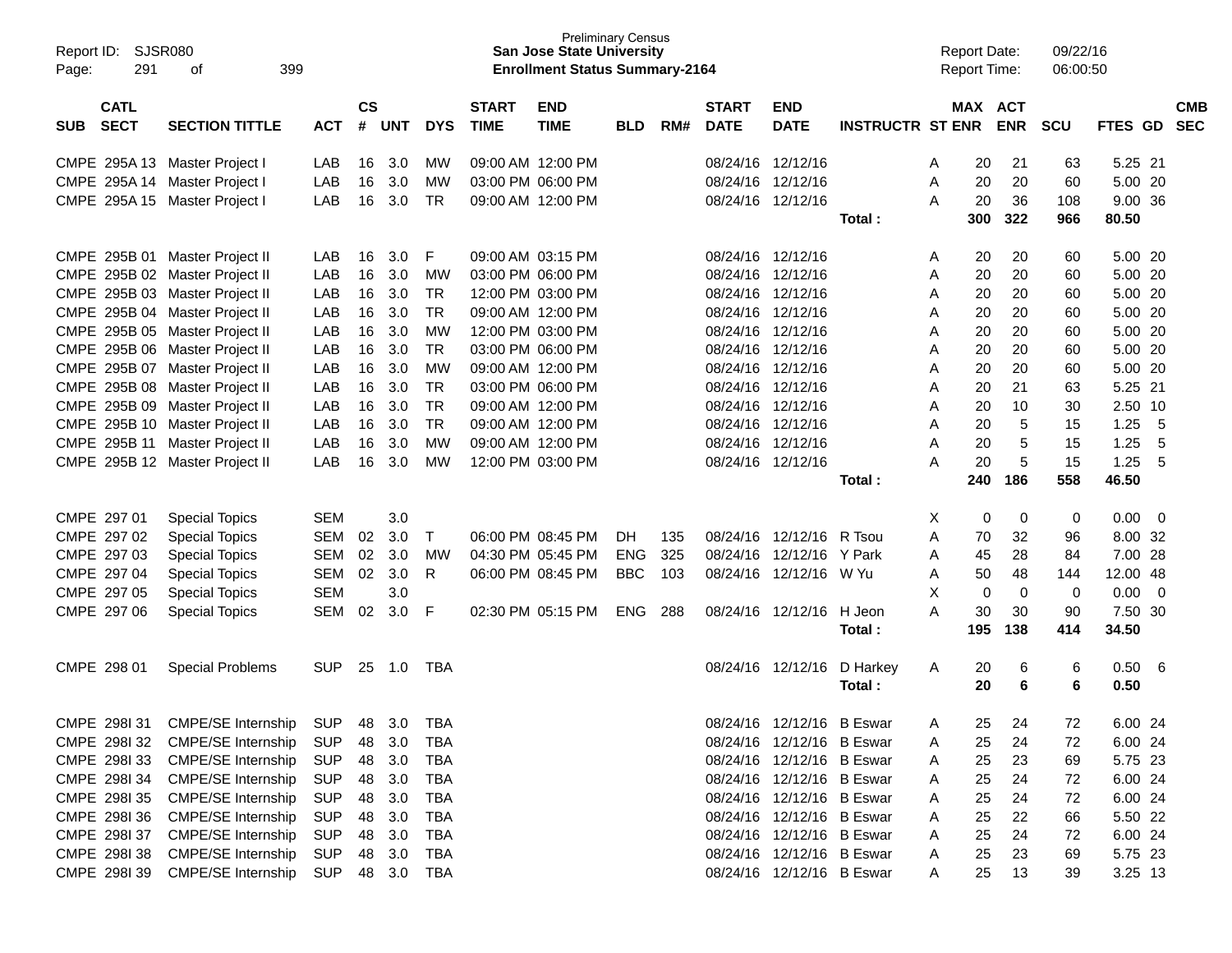| Report ID:<br>Page: | 292                        | SJSR080<br>399<br>οf        |            |                |            |            |                             | <b>San Jose State University</b><br><b>Enrollment Status Summary-2164</b> | <b>Preliminary Census</b> |     |                             |                                                  |                           |              | <b>Report Date:</b><br><b>Report Time:</b> |                          | 09/22/16<br>06:00:50      |                            |     |                          |
|---------------------|----------------------------|-----------------------------|------------|----------------|------------|------------|-----------------------------|---------------------------------------------------------------------------|---------------------------|-----|-----------------------------|--------------------------------------------------|---------------------------|--------------|--------------------------------------------|--------------------------|---------------------------|----------------------------|-----|--------------------------|
| <b>SUB</b>          | <b>CATL</b><br><b>SECT</b> | <b>SECTION TITTLE</b>       | <b>ACT</b> | <b>CS</b><br># | <b>UNT</b> | <b>DYS</b> | <b>START</b><br><b>TIME</b> | <b>END</b><br><b>TIME</b>                                                 | <b>BLD</b>                | RM# | <b>START</b><br><b>DATE</b> | <b>END</b><br><b>DATE</b>                        | <b>INSTRUCTR ST ENR</b>   |              | <b>MAX</b>                                 | <b>ACT</b><br><b>ENR</b> | <b>SCU</b>                | FTES GD                    |     | <b>CMB</b><br><b>SEC</b> |
|                     | CMPE 298140                | CMPE/SE Internship          | <b>SUP</b> |                | 3.0        |            |                             |                                                                           |                           |     |                             |                                                  | Total:                    | X            | $\mathbf{0}$<br>225                        | $\overline{0}$<br>201    | 0<br>603                  | 0.00<br>50.25              | - 0 |                          |
|                     | CMPE 299A 01               | Master Thesis I             | <b>SUP</b> | 25             | 3.0        | TBA        |                             |                                                                           |                           |     | 08/24/16                    | 12/12/16                                         | D Harkey<br>Total:        | A            | 15<br>15                                   | 3<br>3                   | 9<br>9                    | 0.75<br>0.75               | -3  |                          |
|                     | CMPE 299B 01               | <b>Master Thesis II</b>     | <b>SUP</b> | 25             | 3.0        | TBA        |                             |                                                                           |                           |     | 08/24/16                    | 12/12/16                                         | D Harkey<br>Total:        | $\mathsf{A}$ | 10<br>10                                   | 3<br>3                   | 9<br>9                    | 0.75<br>0.75               | - 3 |                          |
|                     | Department :               | <b>Computer Engineering</b> |            |                |            |            |                             |                                                                           |                           |     |                             | <b>Lower Division:</b><br><b>Upper Division:</b> | Department Total:         |              | 6924<br>460<br>2828                        | 458<br>2581              | 6108 15735<br>687<br>5853 | 1225.47<br>45.80<br>414.32 |     |                          |
|                     |                            |                             |            |                |            |            |                             |                                                                           |                           |     |                             |                                                  | <b>Graduate Division:</b> |              | 3636                                       | 3069                     | 9195                      | 765.35                     |     |                          |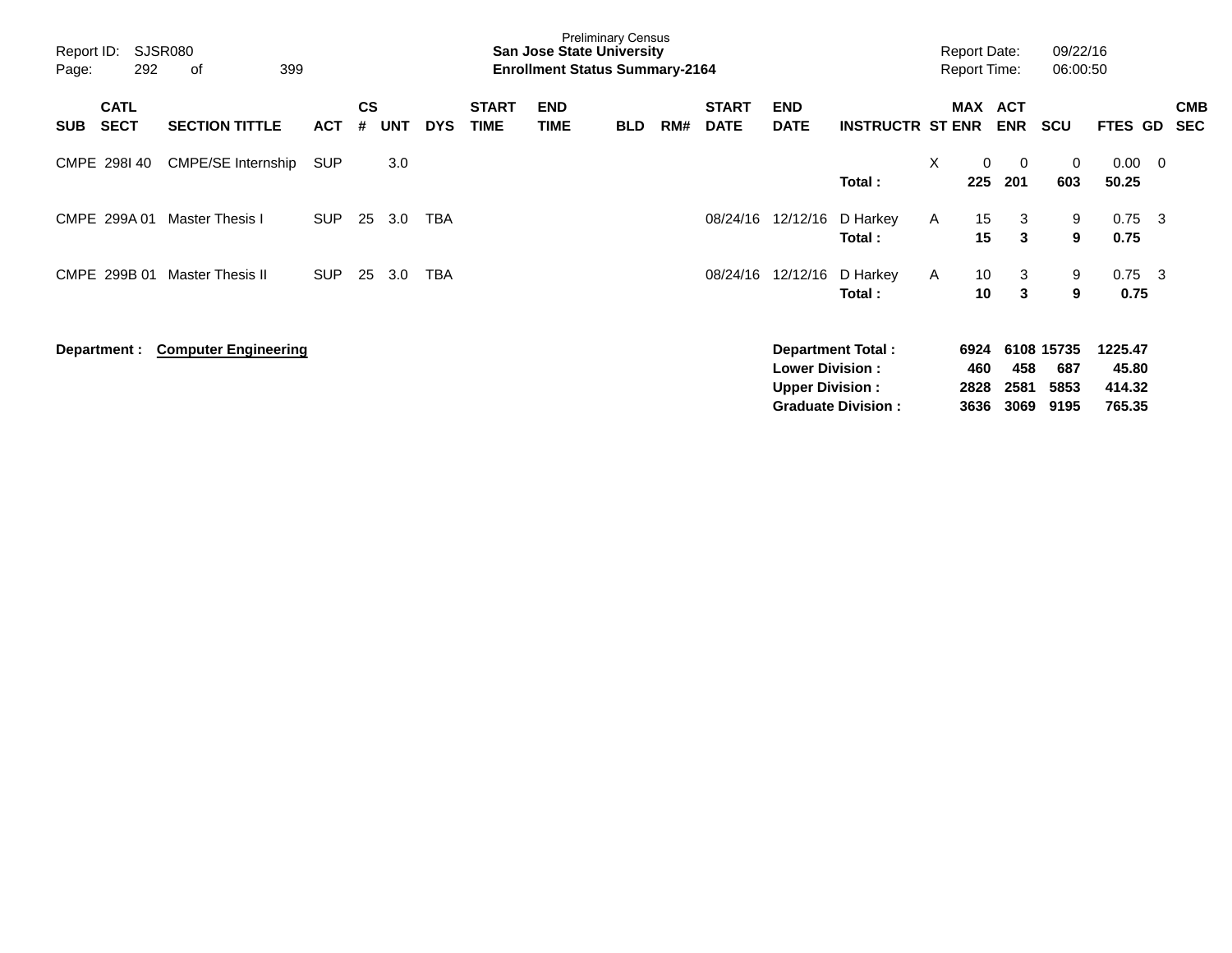| Page:       | SJSR080<br>Report ID:<br>293<br>399<br>οf<br><b>CATL</b> |                                                     |              |                    |            |              |                             | <b>San Jose State University</b><br><b>Enrollment Status Summary-2164</b> | <b>Preliminary Census</b> |     |                             |                           |                                                           | <b>Report Date:</b><br><b>Report Time:</b> |          |                       | 09/22/16<br>06:00:50 |             |                          |                          |
|-------------|----------------------------------------------------------|-----------------------------------------------------|--------------|--------------------|------------|--------------|-----------------------------|---------------------------------------------------------------------------|---------------------------|-----|-----------------------------|---------------------------|-----------------------------------------------------------|--------------------------------------------|----------|-----------------------|----------------------|-------------|--------------------------|--------------------------|
| <b>SUB</b>  | <b>SECT</b>                                              | <b>SECTION TITTLE</b>                               | <b>ACT</b>   | $\mathsf{cs}$<br># | <b>UNT</b> | <b>DYS</b>   | <b>START</b><br><b>TIME</b> | <b>END</b><br><b>TIME</b>                                                 | <b>BLD</b>                | RM# | <b>START</b><br><b>DATE</b> | <b>END</b><br><b>DATE</b> | <b>INSTRUCTR ST ENR</b>                                   |                                            |          | MAX ACT<br><b>ENR</b> | <b>SCU</b>           | FTES GD     |                          | <b>CMB</b><br><b>SEC</b> |
| College     | Department :                                             | <b>Engineering</b><br><b>Biomedical Engineering</b> |              |                    |            |              |                             |                                                                           |                           |     |                             |                           |                                                           |                                            |          |                       |                      |             |                          |                          |
| <b>BME</b>  | 115 01                                                   | Fndtns Biomed Engr                                  | <b>LEC</b>   | 04                 | 4.0        | TR           |                             | 03:00 PM 04:15 PM                                                         | <b>ENG</b>                | 329 |                             |                           | 08/24/16 12/12/16 A Bellofiore                            | A                                          | 60       | 58                    | 174                  | 16.13 10    |                          |                          |
| BME         | 115 02                                                   | <b>Fndtns Biomed Engr</b>                           | LAB          | 16                 | 0.0        | F            |                             | 09:00 AM 11:45 AM                                                         | <b>ENG</b>                | 221 | 08/24/16                    | 12/12/16                  | A Riaz                                                    | A                                          | 15       | 15                    | 15                   | 0.00        | $\overline{2}$           |                          |
| BME         | 115 03                                                   | Fndtns Biomed Engr                                  | LAB          | 16                 | 0.0        | R            |                             | 09:00 AM 11:45 AM                                                         | <b>ENG</b>                | 221 |                             | 08/24/16 12/12/16         | R Thenuwara A                                             |                                            | 15       | 15                    | 15                   | 0.00        | $\overline{0}$           |                          |
| BME         | 115 04                                                   | Fndtns Biomed Engr                                  | LAB          | 16                 | 0.0        | F            |                             | 01:30 PM 04:15 PM                                                         | <b>ENG</b>                | 221 |                             | 08/24/16 12/12/16         | D Lopez                                                   | A                                          | 15       | 13                    | 13                   | 0.00        | 6                        |                          |
| BME         | 115 05                                                   | <b>Fndtns Biomed Engr</b>                           | LAB          | 16                 | 0.0        | $\mathsf{T}$ |                             | 09:00 AM 11:45 AM                                                         | <b>ENG</b>                | 221 |                             | 08/24/16 12/12/16         | J Tam                                                     | A                                          | 30       | 15                    | 15                   | 0.00        | $\overline{2}$           |                          |
|             |                                                          |                                                     |              |                    |            |              |                             |                                                                           |                           |     |                             |                           | Total:                                                    |                                            | 135      | 116                   | 232                  | 16.13       |                          |                          |
| BME         | 11701                                                    | <b>Biotransport Phen</b>                            | <b>LEC</b>   |                    | 3.0        |              |                             |                                                                           |                           |     |                             |                           |                                                           | X                                          | 0        | 0                     | 0                    | 0.00        | - 0                      |                          |
| BME         | 117 02                                                   | <b>Biotransport Phen</b>                            | <b>LEC</b>   | 02                 | 3.0        | TR           |                             | 01:30 PM 02:45 PM                                                         | <b>ENG</b>                | 329 |                             | 08/24/16 12/12/16         | A Bellofiore                                              | A                                          | 45       | 20                    | 60                   | 4.20        | $\overline{4}$           |                          |
|             |                                                          |                                                     |              |                    |            |              |                             |                                                                           |                           |     |                             |                           | Total:                                                    |                                            | 45       | 20                    | 60                   | 4.20        |                          |                          |
| BME         | 130 01                                                   | Num. Methods BME                                    | <b>LEC</b>   | 01                 | 3.0        | MW           |                             | 12:00 PM 12:50 PM                                                         | CL                        | 117 |                             | 08/24/16 12/12/16         | M El Demery A                                             |                                            | 60       | 39                    | 78                   | 7.80        | - 0                      |                          |
| <b>BME</b>  | 130 02                                                   | Num. Methods BME                                    | LAB          | 16                 | 0.0        | W            |                             | 01:30 PM 04:15 PM                                                         | <b>ENG</b>                | 333 |                             | 08/24/16 12/12/16         | M El Demery A                                             |                                            | 60       | 39                    | 39                   | 0.00        | $\overline{0}$           |                          |
|             |                                                          |                                                     |              |                    |            |              |                             |                                                                           |                           |     |                             |                           | Total:                                                    |                                            | 120      | 78                    | 117                  | 7.80        |                          |                          |
| BME.        | 14701                                                    | Stat BioMed Engr                                    | <b>LEC</b>   |                    | 3.0        |              |                             |                                                                           |                           |     |                             |                           |                                                           | X                                          | 0        | 0                     | 0                    | 0.00        | - 0                      |                          |
| BME         | 147 02                                                   | Stat BioMed Engr                                    | <b>LEC</b>   | 01                 | 3.0        | TR           |                             | 03:00 PM 04:15 PM                                                         | IS.                       | 216 |                             | 08/24/16 12/12/16         | T Holsclaw                                                | A                                          | 60       | 31                    | 93                   | 6.40        | -4                       |                          |
|             |                                                          |                                                     |              |                    |            |              |                             |                                                                           |                           |     |                             |                           | Total:                                                    |                                            | 60       | 31                    | 93                   | 6.40        |                          |                          |
| BME.        | 17701                                                    | Physiol for Engr                                    | <b>LEC</b>   | 01                 | 3.0        | MW           |                             | 04:30 PM 05:20 PM                                                         | CL                        | 117 |                             |                           | 08/24/16 12/12/16 F Erogbogbo A                           |                                            | 60       | 49                    | 98                   | 10.45       | 13 C                     |                          |
| <b>BIOL</b> | 17701                                                    | Physiol for Engr                                    | <b>LEC</b>   | 01                 | 3.0        | МW           |                             | 04:30 PM 05:20 PM                                                         | CL.                       | 117 |                             |                           | 08/24/16 12/12/16 F Erogbogbo A                           |                                            | 0        | $\overline{1}$        | $\overline{2}$       | 0.20        | 0 <sup>o</sup>           |                          |
| <b>BME</b>  | 17702                                                    | Physiol for Engr                                    | LAB          | 16                 | 0.0        | M            |                             | 06:00 PM 08:45 PM                                                         | <b>ENG</b>                | 233 |                             |                           | 08/24/16 12/12/16 F Erogbogbo A                           |                                            | 20       | 17                    | 17                   | 0.00        | 3 <sup>C</sup>           |                          |
| <b>BIOL</b> | 17702                                                    | Physiol for Engr                                    | LAB          | 16                 | 0.0        | M            |                             | 06:00 PM 08:45 PM                                                         | <b>ENG</b>                | 233 |                             |                           | 08/24/16 12/12/16 F Erogbogbo A                           |                                            | 0        | $\mathbf 0$           | 0                    | 0.00        | 0 <sup>o</sup>           |                          |
| BME         | 17703                                                    | Physiol for Engr                                    | LAB          | 16                 | 0.0        | W            |                             | 06:00 PM 08:45 PM                                                         | <b>ENG</b>                | 233 | 08/24/16                    | 12/12/16                  | P Nimbalkar A                                             |                                            | 20       | 13                    | 13                   | 0.00        | 6 C                      |                          |
| <b>BIOL</b> | 17703                                                    | Physiol for Engr                                    | LAB          | 16                 | 0.0        | W            |                             | 06:00 PM 08:45 PM                                                         | <b>ENG</b>                | 233 | 08/24/16                    | 12/12/16                  | P Nimbalkar A                                             |                                            | 0        | $\overline{1}$        | $\mathbf{1}$         | 0.00        | 0 <sup>o</sup>           |                          |
| BME         | 17704                                                    | Physiol for Engr                                    | LAB          | 16                 | 0.0        | $\mathsf T$  |                             | 12:00 PM 02:45 PM                                                         | <b>ENG</b>                | 233 | 08/24/16                    | 12/12/16                  | P Tabada                                                  | A                                          | 20       | 19                    | 19                   | 0.00        | 4 C                      |                          |
| <b>BIOL</b> | 17704                                                    | Physiol for Engr                                    | LAB          | 16                 | 0.0        | $\mathsf{T}$ |                             | 12:00 PM 02:45 PM                                                         | <b>ENG</b>                | 233 | 08/24/16                    |                           | 12/12/16 P Tabada                                         | Α                                          | 0        | $\mathbf 0$           | 0                    | 0.00        | 0 <sup>o</sup>           |                          |
| BME         | 177 05                                                   | Physiol for Engr                                    | LAB          | 16                 | 0.0        | R            |                             | 06:00 PM 08:45 PM                                                         | <b>ENG</b>                | 233 | 08/24/16                    | 12/12/16                  |                                                           | A                                          | 15       | 0                     | 0                    | 0.00        | 0 <sup>o</sup>           |                          |
| <b>BIOL</b> | 17705                                                    | Physiol for Engr                                    | LAB          | 16                 | 0.0        | R            |                             | 06:00 PM 08:45 PM                                                         | <b>ENG</b>                | 233 |                             | 08/24/16 12/12/16         |                                                           | A                                          | $\Omega$ | $\Omega$              | 0                    | 0.00        | 0 <sup>o</sup>           |                          |
|             |                                                          |                                                     |              |                    |            |              |                             |                                                                           |                           |     |                             |                           | Total:                                                    |                                            |          | 135 100               | 150                  | 10.65       |                          |                          |
| BME         |                                                          | 198A 01 Senior Project I                            | LEC 02 2.0 F |                    |            |              |                             | 09:00 AM 09:50 AM                                                         | ENG 339                   |     |                             |                           | 08/24/16 12/12/16 F Erogbogbo A                           |                                            | 50       | 36                    | 36                   | 4.80        | $\overline{\phantom{0}}$ |                          |
| BME         |                                                          | 198A 02 Senior Project I                            | LAB 16 0.0 F |                    |            |              |                             | 10:00 AM 12:45 PM                                                         | ENG 339                   |     |                             |                           | 08/24/16 12/12/16 F Erogbogbo A                           |                                            | 50       | 36                    | 36                   | $0.00 \t 0$ |                          |                          |
|             |                                                          |                                                     |              |                    |            |              |                             |                                                                           |                           |     |                             |                           | Total:                                                    |                                            | 100      | 72                    | 72                   | 4.80        |                          |                          |
| BME         | 21001                                                    | Mathematics in BME LEC 02 3.0 R                     |              |                    |            |              |                             |                                                                           |                           |     |                             |                           | 06:00 PM 08:45 PM ENG 339 08/24/16 12/12/16 M El Demery A |                                            | 43       | 28                    | 84                   | 6.95 27     |                          |                          |
|             |                                                          |                                                     |              |                    |            |              |                             |                                                                           |                           |     |                             |                           | Total:                                                    |                                            | 43       | 28                    | 84                   | 6.95        |                          |                          |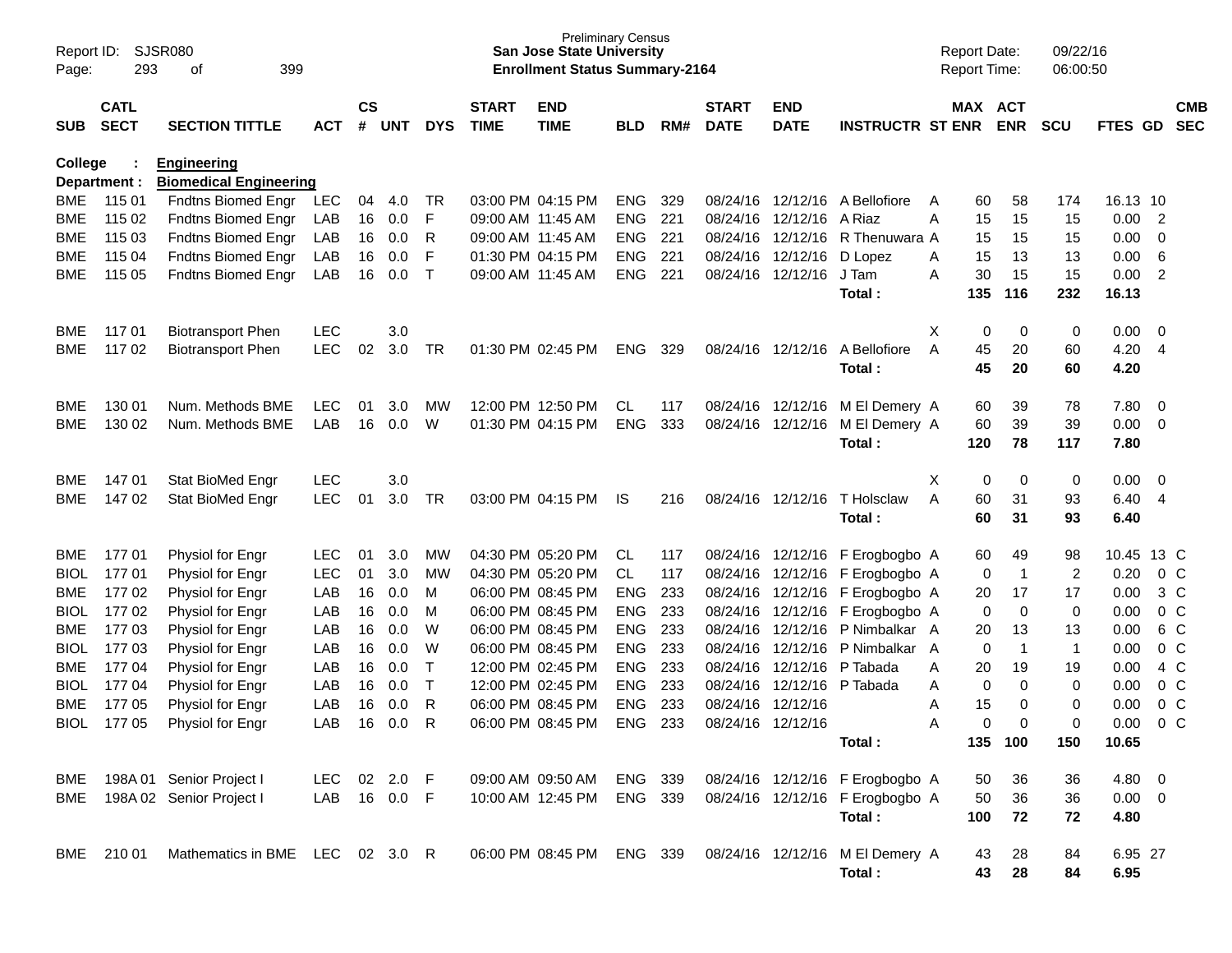| Report ID:<br>Page: | 294                        | SJSR080<br>399<br>оf          |            |                |            |            |                      | <b>Preliminary Census</b><br><b>San Jose State University</b><br><b>Enrollment Status Summary-2164</b> |            |     |                             |                                                  |                                                | <b>Report Date:</b><br><b>Report Time:</b> |                        |                              | 09/22/16<br>06:00:50   |                                 |                          |
|---------------------|----------------------------|-------------------------------|------------|----------------|------------|------------|----------------------|--------------------------------------------------------------------------------------------------------|------------|-----|-----------------------------|--------------------------------------------------|------------------------------------------------|--------------------------------------------|------------------------|------------------------------|------------------------|---------------------------------|--------------------------|
| <b>SUB</b>          | <b>CATL</b><br><b>SECT</b> | <b>SECTION TITTLE</b>         | <b>ACT</b> | <b>CS</b><br># | <b>UNT</b> | <b>DYS</b> | <b>START</b><br>TIME | <b>END</b><br><b>TIME</b>                                                                              | <b>BLD</b> | RM# | <b>START</b><br><b>DATE</b> | <b>END</b><br><b>DATE</b>                        | <b>INSTRUCTR ST ENR</b>                        | MAX                                        |                        | <b>ACT</b><br><b>ENR</b>     | <b>SCU</b>             | FTES GD                         | <b>CMB</b><br><b>SEC</b> |
| BME                 | 256 01                     | Nanoplatforms                 | LEC.       | 02             | 3.0        | $\top$     |                      | 06:00 PM 08:45 PM                                                                                      | <b>ENG</b> | 333 | 08/24/16                    | 12/12/16                                         | F Erogbogbo A<br>Total:                        |                                            | 43<br>43               | 19<br>19                     | 57<br>57               | 4.55 15<br>4.55                 |                          |
| BME                 | 272 01                     | Med Dev Desg & PrncpSEM       |            | 04             | 3.0        | M          |                      | 06:00 PM 08:45 PM                                                                                      | <b>ENG</b> | 339 | 08/24/16                    | 12/12/16                                         | C Rappleye A<br>Total:                         |                                            | 60<br>60               | 28<br>28                     | 84<br>84               | 6.70 22<br>6.70                 |                          |
|                     | Department :               | <b>Biomedical Engineering</b> |            |                |            |            |                      |                                                                                                        |            |     |                             | <b>Lower Division:</b><br><b>Upper Division:</b> | Department Total:<br><b>Graduate Division:</b> |                                            | 741<br>0<br>595<br>146 | 492<br>$\bf{0}$<br>417<br>75 | 949<br>0<br>724<br>225 | 68.18<br>0.00<br>49.98<br>18.20 |                          |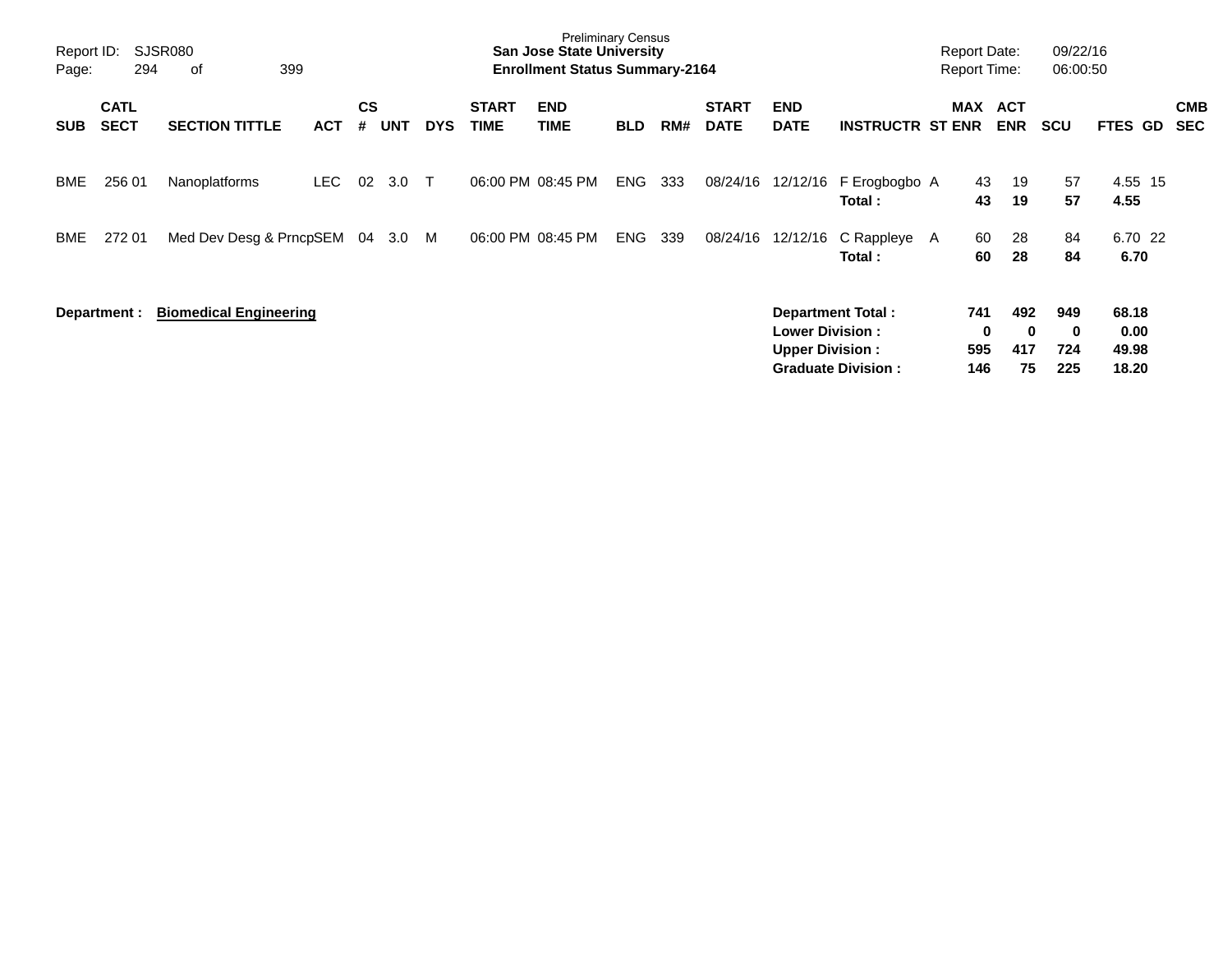| Page:      | Report ID:<br><b>SJSR080</b><br>295<br>399<br>of<br><b>CATL</b> |                                                     |            |                |            |              |                             | <b>Preliminary Census</b><br><b>San Jose State University</b><br><b>Enrollment Status Summary-2164</b> |                |     |                             |                           |                                  | <b>Report Date:</b><br>Report Time: |     |                       | 09/22/16<br>06:00:50 |              |                         |            |
|------------|-----------------------------------------------------------------|-----------------------------------------------------|------------|----------------|------------|--------------|-----------------------------|--------------------------------------------------------------------------------------------------------|----------------|-----|-----------------------------|---------------------------|----------------------------------|-------------------------------------|-----|-----------------------|----------------------|--------------|-------------------------|------------|
| <b>SUB</b> | <b>SECT</b>                                                     | <b>SECTION TITTLE</b>                               | <b>ACT</b> | <b>CS</b><br># | <b>UNT</b> | <b>DYS</b>   | <b>START</b><br><b>TIME</b> | <b>END</b><br><b>TIME</b>                                                                              | <b>BLD</b>     | RM# | <b>START</b><br><b>DATE</b> | <b>END</b><br><b>DATE</b> | <b>INSTRUCTR ST ENR</b>          |                                     |     | MAX ACT<br><b>ENR</b> | <b>SCU</b>           | FTES GD SEC  |                         | <b>CMB</b> |
| College    | Department :                                                    | <b>Engineering</b><br><b>Electrical Engineering</b> |            |                |            |              |                             |                                                                                                        |                |     |                             |                           |                                  |                                     |     |                       |                      |              |                         |            |
| EE         | 30 01                                                           | Intr PRGM MC EE                                     | <b>LEC</b> | 01             | 3.0        | MW           |                             | 01:30 PM 02:20 PM                                                                                      | <b>ENG</b>     | 331 |                             | 08/24/16 12/12/16 F Lin   |                                  | A                                   | 80  | 64                    | 128                  | 12.80        | - 0                     |            |
| EE         | 30 02                                                           | Intr PRGM MC EE                                     | LAB        | 16             | 0.0        | M            |                             | 02:30 PM 05:20 PM                                                                                      | <b>ENG</b>     | 258 |                             | 08/24/16 12/12/16         | F Lin                            | A                                   | 30  | 29                    | 29                   | 0.00         | $\overline{0}$          |            |
| EE         | 30 03                                                           | Intr PRGM MC EE                                     | LAB        | 16             | 0.0        | W            |                             | 02:30 PM 05:20 PM                                                                                      | <b>ENG</b>     | 290 |                             | 08/24/16 12/12/16 F Lin   |                                  | A                                   | 30  | 20                    | 20                   | 0.00         | $\overline{\mathbf{0}}$ |            |
| EE.        | 30 04                                                           | Intr PRGM MC EE                                     | LAB        | 16             | 0.0        | $\mathsf{T}$ |                             | 04:30 PM 07:20 PM                                                                                      |                |     |                             | 08/24/16 12/12/16 F Lin   |                                  | A                                   | 30  | 15                    | 15                   | 0.00         | $\overline{\mathbf{0}}$ |            |
|            |                                                                 |                                                     |            |                |            |              |                             |                                                                                                        |                |     |                             |                           | Total:                           |                                     | 170 | 128                   | 192                  | 12.80        |                         |            |
| EE         | 97 01                                                           | Intro EE Lab                                        | LAB        | 17             | 1.0        | $\top$       | 09:00 AM 11:45 AM           |                                                                                                        |                |     | 08/24/16 12/12/16           |                           |                                  | A                                   | 20  | 17                    | 17                   | 1.13         | - 0                     |            |
| EE         | 97 02                                                           | Intro EE Lab                                        | LAB        | 17             | 1.0        | $\top$       |                             | 01:30 PM 04:15 PM                                                                                      | <b>ENG</b>     | 249 |                             | 08/24/16 12/12/16 C Jones |                                  | A                                   | 20  | 22                    | 22                   | 1.47         | $\overline{0}$          |            |
| EE         | 97 03                                                           | Intro EE Lab                                        | LAB        | 17             | 1.0        | R            | 09:00 AM 11:45 AM           |                                                                                                        | <b>ENG</b>     | 249 |                             | 08/24/16 12/12/16 C Jones |                                  | A                                   | 20  | 18                    | 18                   | 1.20         | 0                       |            |
| EE         | 97 04                                                           | Intro EE Lab                                        | LAB        | 17             | 1.0        | R            |                             | 01:30 PM 04:15 PM                                                                                      | <b>ENG</b>     | 249 |                             | 08/24/16 12/12/16 A Garg  |                                  | A                                   | 20  | 23                    | 23                   | 1.53         | $\overline{0}$          |            |
| EE         | 97 05                                                           | Intro EE Lab                                        | LAB        | 17             | 1.0        | R            |                             | 06:00 PM 08:45 PM                                                                                      | <b>ENG</b>     | 249 |                             | 08/24/16 12/12/16 A Singh |                                  | A                                   | 20  | 22                    | 22                   | 1.47         | $\overline{0}$          |            |
| EE         | 97 06                                                           | Intro EE Lab                                        | LAB        | 17             | 1.0        | F            | 09:00 AM 11:45 AM           |                                                                                                        | <b>ENG</b>     | 249 |                             | 08/24/16 12/12/16 P Sane  |                                  | A                                   | 20  | 19                    | 19                   | 1.27         | $\overline{0}$          |            |
| EE         | 97 07                                                           | Intro EE Lab                                        | LAB        | 17             | 1.0        | F            |                             | 01:30 PM 04:15 PM                                                                                      | <b>ENG</b>     | 249 |                             |                           | 08/24/16 12/12/16 P Neelakrish A |                                     | 20  | 21                    | 21                   | 1.40         | $\overline{0}$          |            |
|            |                                                                 |                                                     |            |                |            |              |                             |                                                                                                        |                |     |                             |                           | Total:                           |                                     | 140 | 142                   | 142                  | 9.47         |                         |            |
| EE         | 98 01                                                           | Intro Ckt Analysis                                  | SEM        | 04             | 3.0        | <b>TR</b>    | 10:30 AM 11:45 AM           |                                                                                                        | <b>ENG</b>     | 345 |                             |                           | 08/24/16 12/12/16 E Ayme Belle A |                                     | 80  | 75                    | 225                  | 15.00        | - 0                     |            |
| EE         | 98 02                                                           | Intro Ckt Analysis                                  | <b>SEM</b> | 04             | 3.0        | <b>MW</b>    | 10:30 AM 11:45 AM           |                                                                                                        | <b>ENG</b>     | 345 |                             | 08/24/16 12/12/16         | T Madapushi A                    |                                     | 80  | 70                    | 210                  | 14.15        | 3                       |            |
| EE.        | 98 03                                                           | Intro Ckt Analysis                                  | SEM        | 04             | 3.0        | MW           |                             | 01:30 PM 02:45 PM                                                                                      | <b>ENG</b>     | 345 |                             | 08/24/16 12/12/16         | J Rejeb                          | A                                   | 80  | 76                    | 228                  | 15.25        | $\overline{1}$          |            |
|            |                                                                 |                                                     |            |                |            |              |                             |                                                                                                        |                |     |                             |                           | Total:                           |                                     | 240 | 221                   | 663                  | 44.40        |                         |            |
| EE.        | 101 01                                                          | Cir/Conc & Prob So                                  | <b>ACT</b> |                | 13 1.0     | R            |                             | 02:00 PM 04:00 PM                                                                                      | <b>ENG</b>     | 339 |                             | 08/24/16 12/12/16         | C Jones                          | A                                   | 175 | 41                    | 41                   | 2.73         | $\overline{\mathbf{0}}$ |            |
|            |                                                                 |                                                     |            |                |            |              |                             |                                                                                                        |                |     |                             |                           | Total:                           |                                     | 175 | 41                    | 41                   | 2.73         |                         |            |
| EE.        | 102 01                                                          | Prob/Stat in EE                                     | SEM        | 04             | 3.0        | MW           | 10:30 AM 11:45 AM           |                                                                                                        | <b>ENG</b>     | 331 |                             | 08/24/16 12/12/16         | K Ghadiri                        | A                                   | 65  | 55                    | 165                  | $11.00 \t 0$ |                         |            |
|            |                                                                 |                                                     |            |                |            |              |                             |                                                                                                        |                |     |                             |                           | Total:                           |                                     | 65  | 55                    | 165                  | 11.00        |                         |            |
| EE         | 110 01                                                          | Circuits and Systems SEM                            |            |                | 04 3.0     | MW           |                             | 04:30 PM 05:45 PM                                                                                      | ENG            | 189 | 08/24/16 12/12/16           |                           | D Parent                         | A                                   | 110 | 81                    | 243                  | 16.50        | - 6                     |            |
|            |                                                                 |                                                     |            |                |            |              |                             |                                                                                                        |                |     |                             |                           | Total:                           |                                     | 110 | 81                    | 243                  | 16.50        |                         |            |
| EE         |                                                                 | 110L 01 C and D Sys Lab                             | LAB        | 16             | 1.0        | F            | 09:00 AM 11:45 AM           |                                                                                                        | ENG 290        |     |                             | 08/24/16 12/12/16 M Jain  |                                  | Α                                   | 20  | 17                    | 17                   | $1.13 \ 0$   |                         |            |
| EE         |                                                                 | 110L 02 C and D Sys Lab                             | LAB        |                | 16 1.0     | F            | 09:00 AM 11:45 AM           |                                                                                                        | <b>ENG 258</b> |     |                             | 08/24/16 12/12/16 D Patel |                                  | Α                                   | 20  | 15                    | 15                   | $1.00 \t 0$  |                         |            |
| EE         |                                                                 | 110L 03 C and D Sys Lab                             | LAB        |                | 16 1.0     | -F           |                             | 01:30 PM 04:15 PM                                                                                      | ENG 290        |     |                             | 08/24/16 12/12/16 D Shah  |                                  | Α                                   | 20  | 16                    | 16                   | $1.07 \t 0$  |                         |            |
| EE         |                                                                 | 110L 04 C and D Sys Lab                             | LAB        |                | 16 1.0     | -F           |                             | 01:30 PM 04:15 PM                                                                                      | <b>ENG 258</b> |     |                             |                           | 08/24/16 12/12/16 K Puramwar A   |                                     | 20  | 18                    | 18                   | $1.20 \t 0$  |                         |            |
|            |                                                                 |                                                     |            |                |            |              |                             |                                                                                                        |                |     |                             |                           | Total:                           |                                     | 80  | 66                    | 66                   | 4.40         |                         |            |
| EE         | 112 01                                                          | Signal Processing                                   | SEM 04 3.0 |                |            | MW           |                             | 03:00 PM 04:15 PM                                                                                      | ENG 341        |     |                             |                           | 08/24/16 12/12/16 P Santacruz A  |                                     | 55  | 79                    | 237                  | 16.20 8      |                         |            |
|            |                                                                 |                                                     |            |                |            |              |                             |                                                                                                        |                |     |                             |                           | Total:                           |                                     | 55  | 79                    | 237                  | 16.20        |                         |            |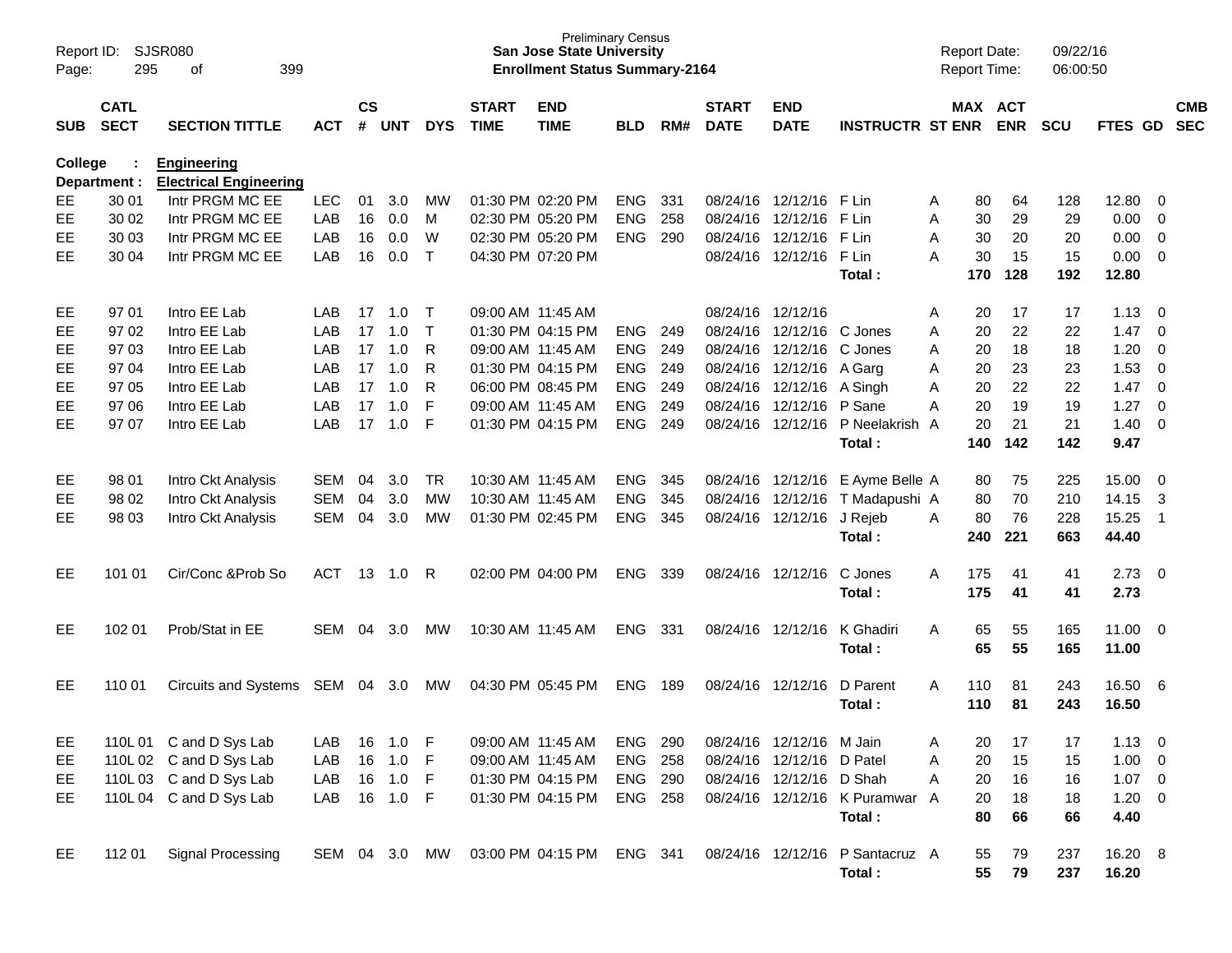| Report ID:<br>Page: | 296         | <b>SJSR080</b><br>399<br>οf |            |               |            |              |                   | <b>San Jose State University</b><br><b>Enrollment Status Summary-2164</b> | <b>Preliminary Census</b> |     |              |                          |                               |   | <b>Report Date:</b><br><b>Report Time:</b> |                | 09/22/16<br>06:00:50 |             |                |            |
|---------------------|-------------|-----------------------------|------------|---------------|------------|--------------|-------------------|---------------------------------------------------------------------------|---------------------------|-----|--------------|--------------------------|-------------------------------|---|--------------------------------------------|----------------|----------------------|-------------|----------------|------------|
|                     |             |                             |            |               |            |              |                   |                                                                           |                           |     |              |                          |                               |   |                                            |                |                      |             |                |            |
|                     | <b>CATL</b> |                             |            | $\mathsf{cs}$ |            |              | <b>START</b>      | <b>END</b>                                                                |                           |     | <b>START</b> | <b>END</b>               |                               |   | MAX ACT                                    |                |                      |             |                | <b>CMB</b> |
| <b>SUB</b>          | <b>SECT</b> | <b>SECTION TITTLE</b>       | <b>ACT</b> | #             | <b>UNT</b> | <b>DYS</b>   | <b>TIME</b>       | <b>TIME</b>                                                               | <b>BLD</b>                | RM# | <b>DATE</b>  | <b>DATE</b>              | <b>INSTRUCTR ST ENR</b>       |   |                                            | <b>ENR</b>     | <b>SCU</b>           | FTES GD     |                | <b>SEC</b> |
|                     |             |                             |            |               |            |              |                   |                                                                           |                           |     |              |                          |                               |   |                                            |                |                      |             |                |            |
| EE                  | 11801       | Dig Lgc Crt Dsgn            | <b>SEM</b> | 04            | 4.0        | МW           | 10:30 AM 11:45 AM |                                                                           | <b>ENG</b>                | 341 |              | 08/24/16 12/12/16        | T Caohuu                      | A | 80                                         | 82             | 246                  | 22.07       | -3             |            |
| EE                  | 118 02      | Dig Lgc Crt Dsgn            | LAB        | 16            | 0.0        | T            | 09:00 AM 11:45 AM |                                                                           | <b>ENG</b>                | 305 |              | 08/24/16 12/12/16        | R Dhage                       | Α | 20                                         | 21             | 21                   | 0.00        | $\overline{1}$ |            |
| EE                  | 118 03      | Dig Lgc Crt Dsgn            | LAB        | 16            | 0.0        | $\mathsf{T}$ |                   | 01:30 PM 04:15 PM                                                         | <b>ENG</b>                | 305 | 08/24/16     | 12/12/16                 | K Venkatesan A                |   | 20                                         | 21             | 21                   | 0.00        | $\overline{0}$ |            |
| EE                  | 118 04      | Dig Lgc Crt Dsgn            | LAB        | 16            | 0.0        | R            | 09:00 AM 11:45 AM |                                                                           | <b>ENG</b>                | 305 | 08/24/16     | 12/12/16                 | D Thakkar                     | A | 20                                         | 22             | 22                   | 0.00        | $\mathbf 0$    |            |
| EE                  | 118 05      | Dig Lgc Crt Dsgn            | LAB        | 16            | 0.0        | R            |                   | 06:00 PM 08:45 PM                                                         | <b>ENG</b>                | 305 | 08/24/16     | 12/12/16                 | R Pednekar                    | A | 20                                         | 23             | 23                   | 0.00        | 3              |            |
| EE                  | 118 06      | Dig Lgc Crt Dsgn            | LAB        | 16            | 0.0        | W            |                   | 06:00 PM 08:45 PM                                                         | <b>ENG</b>                | 305 | 08/24/16     | 12/12/16                 | R Vora                        | A | 20                                         | 21             | 21                   | 0.00        | $\overline{1}$ |            |
| EE                  | 118 07      | Dig Lgc Crt Dsgn            | <b>SEM</b> | 04            | 4.0        | <b>TR</b>    |                   | 01:30 PM 02:45 PM                                                         | SН                        | 345 | 08/24/16     | 12/12/16                 | C Choo                        | A | 35                                         | 30             | 90                   | 8.13        | $\overline{2}$ |            |
| EE                  | 118 08      | Dig Lgc Crt Dsgn            | LAB        | 16            | 0.0        | $\mathsf{T}$ |                   | 06:00 PM 08:45 PM                                                         | <b>ENG</b>                | 305 |              | 08/24/16 12/12/16        | S Sawant                      | A | 20                                         | $\overline{4}$ | $\overline{4}$       | 0.00        | $\overline{0}$ |            |
|                     |             |                             |            |               |            |              |                   |                                                                           |                           |     |              |                          | Total:                        |   | 235                                        | 224            | 448                  | 30.20       |                |            |
| EE                  | 120 01      | Microp Sys Design           | <b>SEM</b> | 04            | 4.0        | MW           |                   | 01:30 PM 02:45 PM                                                         | <b>ENG</b>                | 341 |              | 08/24/16 12/12/16 M Zand |                               | A | 55                                         | 52             | 156                  | 14.27       | 6              |            |
| EE                  | 120 02      | Microp Sys Design           | LAB        |               | 0.0        |              |                   |                                                                           |                           |     |              |                          |                               | X | 0                                          | $\mathbf 0$    | 0                    | 0.00        | $\mathbf 0$    |            |
| EE                  | 120 03      | Microp Sys Design           | LAB        | 16            | 0.0        | R            |                   | 10:30 AM 01:15 PM                                                         | <b>ENG</b>                | 307 |              | 08/24/16 12/12/16        | A Gupta                       | A | 16                                         | 16             | 16                   | 0.00        | $\overline{2}$ |            |
| EE                  | 120 04      | Microp Sys Design           | LAB        | 16            | 0.0        | W            |                   | 06:00 PM 08:45 PM                                                         | <b>ENG</b>                | 307 |              | 08/24/16 12/12/16        | S Ullah                       | A | 16                                         | 19             | 19                   | 0.00        | $\overline{1}$ |            |
| EE                  | 120 05      | Microp Sys Design           | LAB        | 16            | 0.0        | F            | 09:00 AM 11:45 AM |                                                                           | <b>ENG</b>                | 307 |              |                          | 08/24/16 12/12/16 V Gondaliya | A | 16                                         | 17             | 17                   | 0.00        | -3             |            |
|                     |             |                             |            |               |            |              |                   |                                                                           |                           |     |              |                          | Total:                        |   | 103                                        | 104            | 208                  | 14.27       |                |            |
| EE                  | 122 01      | Electr Design I             | <b>SEM</b> | 04            | 4.0        | TR.          |                   | 09:00 AM 10:15 AM                                                         | <b>ENG</b>                | 345 |              | 08/24/16 12/12/16        | S Hamedi-HagA                 |   | 65                                         | 77             | 231                  | 20.87       | -5             |            |
| EE                  | 122 02      | Electr Design I             | LAB        | 16            | 0.0        | $\mathsf{T}$ |                   | 06:00 PM 08:45 PM                                                         | <b>ENG</b>                | 290 |              | 08/24/16 12/12/16        | K Shah                        | A | 18                                         | 21             | 21                   | 0.00        | $\overline{1}$ |            |
| EE                  | 122 03      | Electr Design I             | LAB        | 16            | 0.0        | $\mathsf{T}$ |                   | 01:30 PM 04:15 PM                                                         | <b>ENG</b>                | 290 |              | 08/24/16 12/12/16        | S Yu                          | A | 18                                         | 22             | 22                   | 0.00        | $\overline{1}$ |            |
| EE                  | 122 04      | Electr Design I             | LAB        | 16            | 0.0        | $\mathsf{T}$ |                   | 10:30 AM 01:15 PM                                                         | <b>ENG</b>                | 290 |              | 08/24/16 12/12/16        | J Joshi                       | A | 18                                         | 22             | 22                   | 0.00        | $\overline{2}$ |            |
| EE                  | 122 05      | Electr Design I             | LAB        | 16            | 0.0        | R            |                   | 06:00 PM 08:45 PM                                                         | <b>ENG</b>                | 290 |              | 08/24/16 12/12/16        | J Jiang                       | A | 16                                         | 12             | 12                   | 0.00        | $\overline{1}$ |            |
|                     |             |                             |            |               |            |              |                   |                                                                           |                           |     |              |                          | Total:                        |   | 135                                        | 154            | 308                  | 20.87       |                |            |
| EE                  | 124 01      | Electr Design II            | <b>SEM</b> | 04            | 4.0        | MW           |                   | 09:00 AM 10:15 AM                                                         | <b>ENG</b>                | 345 |              | 08/24/16 12/12/16        | S Ardalan                     | A | 65                                         | 70             | 210                  | 18.80       | $\overline{2}$ |            |
| EE                  | 124 02      | Electr Design II            | LAB        | 16            | 0.0        | R            |                   | 01:30 PM 04:15 PM                                                         | <b>ENG</b>                | 258 |              | 08/24/16 12/12/16        | F Hajilou                     | A | 16                                         | 19             | 19                   | 0.00        | $\overline{1}$ |            |
| EE                  | 124 03      | Electr Design II            | LAB        | 16            | 0.0        | R            |                   | 10:30 AM 01:15 PM                                                         | <b>ENG</b>                | 258 |              | 08/24/16 12/12/16        | M Nasrollahp A                |   | 16                                         | 16             | 16                   | 0.00        | $\overline{1}$ |            |
| EE                  | 124 04      | Electr Design II            | LAB        | 16            | 0.0        | R            |                   | 06:00 PM 08:45 PM                                                         | <b>ENG</b>                | 258 | 08/24/16     | 12/12/16                 | R Sreekumar A                 |   | 16                                         | 19             | 19                   | 0.00        | $\overline{0}$ |            |
| EE                  | 124 05      | Electr Design II            | LAB        | 16            | 0.0        | $\top$       |                   | 10:30 AM 01:15 PM                                                         | <b>ENG</b>                | 258 | 08/24/16     | 12/12/16                 | M Nasrollahp A                |   | 16                                         | 16             | 16                   | 0.00        | $\overline{0}$ |            |
|                     |             |                             |            |               |            |              |                   |                                                                           |                           |     |              |                          | Total:                        |   | 129                                        | 140            | 280                  | 18.80       |                |            |
|                     |             |                             |            |               |            |              |                   |                                                                           |                           |     |              |                          |                               |   |                                            |                |                      |             |                |            |
| EE                  | 127 01      | Elec Biomed Appl            | <b>LEC</b> |               | 3.0        |              |                   |                                                                           |                           |     |              |                          |                               | X | 0                                          | 0              | 0                    | 0.00        | - 0            |            |
| EE                  | 127 02      | Elec Biomed Appl            | <b>LEC</b> |               | 3.0        |              |                   |                                                                           |                           |     |              |                          |                               | X | 0                                          | $\mathbf 0$    | 0                    | $0.00 \t 0$ |                |            |
|                     |             |                             |            |               |            |              |                   |                                                                           |                           |     |              |                          | Total:                        |   | $\bf{0}$                                   | $\mathbf 0$    | $\bf{0}$             | 0.00        |                |            |
| EE                  | 128 01      | <b>Phys Electronics</b>     | <b>SEM</b> |               | $3.0\,$    |              |                   |                                                                           |                           |     |              |                          |                               | X | 0                                          | 0              | 0                    | $0.00 \t 0$ |                |            |
| EE                  | 128 02      | <b>Phys Electronics</b>     | SEM        | 04            | 3.0        | <b>TR</b>    | 10:30 AM 11:45 AM |                                                                           | <b>BBC</b>                | 202 |              | 08/24/16 12/12/16        | L He                          | A | 55                                         | 58             | 174                  | 11.60 0     |                |            |
|                     |             |                             |            |               |            |              |                   |                                                                           |                           |     |              |                          | Total:                        |   | 55                                         | 58             | 174                  | 11.60       |                |            |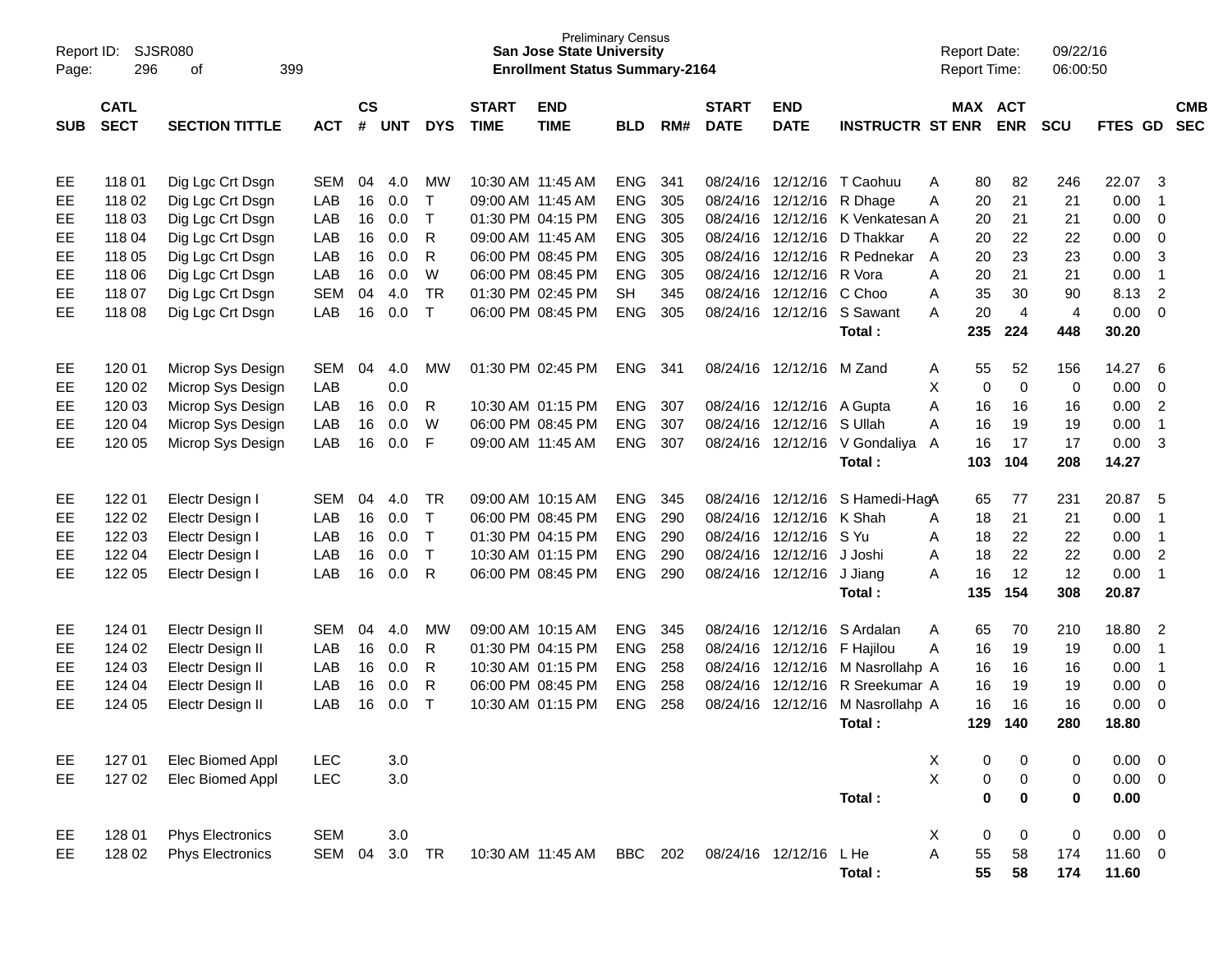| Page:                | Report ID: SJSR080<br>297            |                                                                                                      |                   |           |                                |                    | <b>Preliminary Census</b><br><b>San Jose State University</b><br><b>Enrollment Status Summary-2164</b> |                                                                                  |                                                      |                          |                             |                                                                                        |                                                                            | <b>Report Date:</b><br><b>Report Time:</b> | 09/22/16<br>06:00:50                              |                            |                                                                  |            |
|----------------------|--------------------------------------|------------------------------------------------------------------------------------------------------|-------------------|-----------|--------------------------------|--------------------|--------------------------------------------------------------------------------------------------------|----------------------------------------------------------------------------------|------------------------------------------------------|--------------------------|-----------------------------|----------------------------------------------------------------------------------------|----------------------------------------------------------------------------|--------------------------------------------|---------------------------------------------------|----------------------------|------------------------------------------------------------------|------------|
| <b>SUB</b>           | <b>CATL</b><br><b>SECT</b>           | <b>SECTION TITTLE</b>                                                                                | ACT               | <b>CS</b> | # UNT                          | <b>DYS</b>         | <b>START</b><br><b>TIME</b>                                                                            | <b>END</b><br><b>TIME</b>                                                        | <b>BLD</b>                                           | RM#                      | <b>START</b><br><b>DATE</b> | <b>END</b><br><b>DATE</b>                                                              | <b>INSTRUCTR ST ENR ENR</b>                                                |                                            | MAX ACT                                           | <b>SCU</b>                 | FTES GD SEC                                                      | <b>CMB</b> |
| EE                   | 136 01                               | <b>Power Electronics</b>                                                                             | SEM 04 3.0        |           |                                | TR.                |                                                                                                        | 04:30 PM 05:45 PM                                                                | ENG 401                                              |                          |                             |                                                                                        | 08/24/16 12/12/16 M Badawy<br>Total:                                       | A                                          | 35<br>15<br>35<br>15                              | 45<br>45                   | $3.00 \ 0$<br>3.00                                               |            |
| EE                   | 138 01                               | Embd Cntrl Sys Des                                                                                   | SEM 05 3.0 MW     |           |                                |                    |                                                                                                        | 04:30 PM 05:45 PM                                                                | ENG 401                                              |                          |                             | 08/24/16 12/12/16                                                                      | Y Kim<br>Total:                                                            | A                                          | 35<br>36<br>35<br>36                              | 108<br>108                 | $7.20 \t 0$<br>7.20                                              |            |
| EE                   | 140 01                               | Prin of E & M Flds                                                                                   | SEM 04 3.0        |           |                                | <b>TR</b>          |                                                                                                        | 09:00 AM 10:15 AM                                                                | ENG 341                                              |                          |                             | 08/24/16 12/12/16 R Kwok                                                               | Total:                                                                     | A                                          | 65<br>75<br>65<br>75                              | 225<br>225                 | 15.00 0<br>15.00                                                 |            |
| EE                   | 153 01                               | Intro Dig Sig Proc                                                                                   | SEM               | 05        | 3.0                            | TR                 |                                                                                                        | 01:30 PM 02:45 PM                                                                | <b>ENG</b>                                           | - 345                    |                             | 08/24/16 12/12/16                                                                      | J Kim<br>Total:                                                            | A                                          | 35<br>17<br>35<br>17                              | 51<br>51                   | $3.40 \ 0$<br>3.40                                               |            |
| EE<br>EE<br>EE<br>EE | 160 01<br>160 02<br>160 03<br>160 04 | Princ Comm Systems LEC<br>Princ Comm Systems LAB<br>Princ Comm Systems LAB<br>Princ Comm Systems LAB |                   | 16<br>16  | 02 3.0<br>16 0.0<br>0.0<br>0.0 | TR<br>M<br>W<br>-F |                                                                                                        | 04:30 PM 05:20 PM<br>06:00 PM 08:45 PM<br>03:00 PM 05:45 PM<br>09:00 AM 11:45 AM | <b>ENG</b><br><b>ENG</b><br><b>ENG</b><br><b>ENG</b> | 329<br>238<br>238<br>238 |                             | 08/24/16 12/12/16 I Sridhar<br>08/24/16 12/12/16 A Singh                               | 08/24/16 12/12/16 R Morelos-Za A<br>08/24/16 12/12/16 S Kulkarni<br>Total: | A<br>A<br>A<br>103                         | 55<br>38<br>15<br>16<br>17<br>16<br>6<br>16<br>76 | 76<br>15<br>17<br>6<br>114 | $7.60 \t 0$<br>$0.00 \t 0$<br>$0.00 \t 0$<br>$0.00 \t 0$<br>7.60 |            |
| EE                   | 174 01                               | INT ALG PR EBD SYS SEM 04 3.0                                                                        |                   |           |                                | MW                 |                                                                                                        | 07:30 PM 08:45 PM                                                                | <b>ENG</b>                                           | 329                      |                             | 08/24/16 12/12/16                                                                      | T Nguyen<br>Total:                                                         | A                                          | 55<br>34<br>55<br>34                              | 102<br>102                 | $6.85$ 1<br>6.85                                                 |            |
| EE                   | 178 01                               | Dig Design w FPGAS SEM 04 3.0 TR                                                                     |                   |           |                                |                    |                                                                                                        | 07:30 PM 08:45 PM                                                                | <b>ENG</b>                                           | 345                      |                             | 08/24/16 12/12/16                                                                      | E Crabill<br>Total:                                                        | A                                          | 55<br>54<br>55<br>54                              | 162<br>162                 | 10.80 0<br>10.80                                                 |            |
| EE                   | 180 01                               | <b>Indiv Studies</b>                                                                                 | <b>SUP</b>        | 36        | 3.0                            | TBA                |                                                                                                        |                                                                                  |                                                      |                          |                             | 08/24/16 12/12/16 R Chen                                                               | Total:                                                                     | A                                          | 10<br>1<br>10<br>$\blacktriangleleft$             | 3<br>3                     | $0.20 \ 0$<br>0.20                                               |            |
| EE                   | 181 01                               | Fund-Internetwork                                                                                    | <b>LEC</b>        | 02        | 3.0                            | МW                 |                                                                                                        | 10:30 AM 11:45 AM                                                                | <b>ENG</b>                                           | 329                      |                             | 08/24/16 12/12/16                                                                      | N Mir<br>Total:                                                            | A                                          | 65<br>65<br>65<br>65                              | 195<br>195                 | 13.00 0<br>13.00                                                 |            |
| EE<br>EE<br>EE       |                                      | 198A 01 EE Sr Dsgn Proj I<br>198A 02 EE Sr Dsgn Proj I<br>198A 03 EE Sr Dsgn Proj I                  | LAB<br>LAB<br>LAB |           | 1.0<br>1.0<br>1.0              |                    |                                                                                                        |                                                                                  |                                                      |                          |                             |                                                                                        |                                                                            | Χ<br>Χ<br>X                                | 0<br>0<br>$\pmb{0}$<br>0<br>$\pmb{0}$<br>0        | 0<br>0<br>0                | $0.00 \t 0$<br>$0.00 \t 0$<br>$0.00 \t 0$                        |            |
| EE<br>EE<br>EE       |                                      | 198A 04 EE Sr Dsgn Proj I<br>198A 05 EE Sr Dsgn Proj I<br>198A 06 EE Sr Dsgn Proj I                  | LAB<br>LAB<br>LAB | 16<br>16  | 1.0<br>1.0<br>16  1.0  F       | $-F$<br>$-F$       |                                                                                                        | 10:00 AM 12:45 PM<br>10:00 AM 12:45 PM<br>10:00 AM 12:45 PM                      | ENG 244<br><b>ENG 244</b><br>ENG 376                 |                          |                             | 08/24/16 12/12/16 D Parent<br>08/24/16 12/12/16 D Parent<br>08/24/16 12/12/16 D Parent | Total:                                                                     | Α<br>Α<br>A                                | 20<br>23<br>20<br>19<br>20<br>20<br>60<br>62      | 23<br>19<br>20<br>62       | $1.53 \t 0$<br>$1.27 \t 0$<br>$1.33 \ 0$<br>4.13                 |            |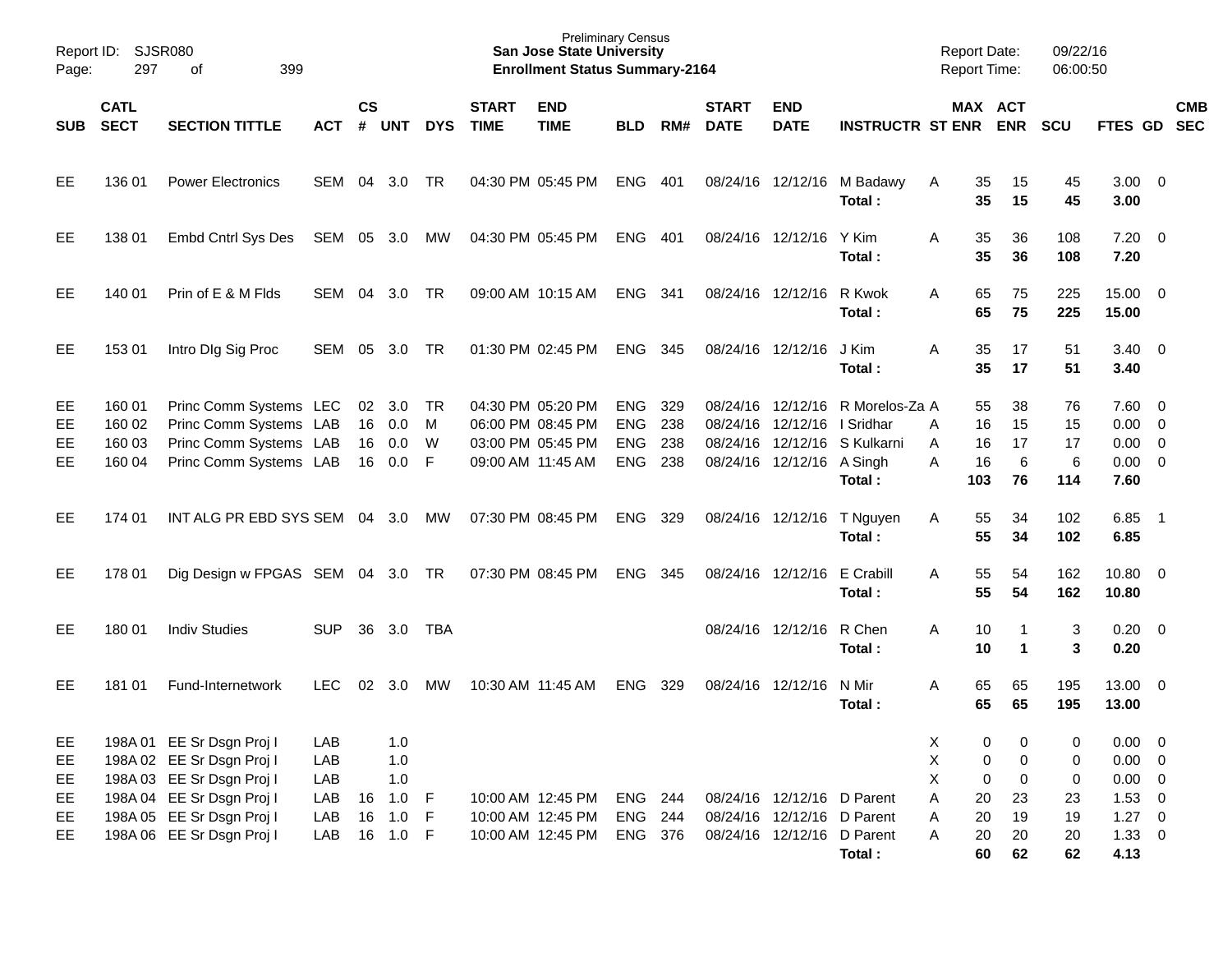| Report ID:<br>Page: | 298                        | <b>SJSR080</b><br>οf<br>399                                                            |                          |                |                   |                                     |                             | <b>Preliminary Census</b><br><b>San Jose State University</b><br><b>Enrollment Status Summary-2164</b> |                                        |                   |                             |                                                                               |                                                                      | <b>Report Date:</b> |                       | <b>Report Time:</b>       | 09/22/16<br>06:00:50     |                                           |                          |            |
|---------------------|----------------------------|----------------------------------------------------------------------------------------|--------------------------|----------------|-------------------|-------------------------------------|-----------------------------|--------------------------------------------------------------------------------------------------------|----------------------------------------|-------------------|-----------------------------|-------------------------------------------------------------------------------|----------------------------------------------------------------------|---------------------|-----------------------|---------------------------|--------------------------|-------------------------------------------|--------------------------|------------|
| <b>SUB</b>          | <b>CATL</b><br><b>SECT</b> | <b>SECTION TITTLE</b>                                                                  | <b>ACT</b>               | <b>CS</b><br># | <b>UNT</b>        | <b>DYS</b>                          | <b>START</b><br><b>TIME</b> | <b>END</b><br><b>TIME</b>                                                                              | <b>BLD</b>                             | RM#               | <b>START</b><br><b>DATE</b> | <b>END</b><br><b>DATE</b>                                                     | <b>INSTRUCTR ST ENR</b>                                              |                     |                       | MAX ACT<br><b>ENR</b>     | <b>SCU</b>               | FTES GD SEC                               |                          | <b>CMB</b> |
| EE<br>EE<br>EE      |                            | 198B 01 EE Sr Dsgn Proj II<br>198B 02 EE Sr Dsgn Proj II<br>198B 03 EE Sr Dsgn Proj II | LAB<br>LAB<br>LAB        | 16<br>16<br>16 | 3.0<br>3.0<br>3.0 | S<br>S<br>S                         |                             | 09:00 AM 06:00 PM<br>09:00 AM 06:00 PM<br>09:00 AM 06:00 PM                                            | <b>ENG</b><br><b>ENG</b><br><b>ENG</b> | 376<br>376<br>289 |                             | 08/24/16 12/12/16 D Parent<br>08/24/16 12/12/16<br>08/24/16 12/12/16 D Parent | D Parent<br>Total:                                                   | Α<br>A<br>A         | 15<br>15<br>15<br>45  | 20<br>15<br>15<br>50      | 60<br>45<br>45<br>150    | 4.00<br>3.00<br>3.00<br>10.00             | $\overline{0}$<br>0<br>0 |            |
| EE<br>EE<br>EЕ      | 210 01<br>210 02<br>210 03 | <b>Linear Systems</b><br><b>Linear Systems</b><br><b>Linear Systems</b>                | SEM<br><b>SEM</b><br>SEM | 05<br>05<br>05 | 3.0<br>3.0<br>3.0 | <b>TR</b><br><b>MW</b><br><b>TR</b> |                             | 04:30 PM 05:45 PM<br>06:00 PM 07:15 PM<br>07:30 PM 08:45 PM                                            | <b>ENG</b><br><b>ENG</b><br><b>ENG</b> | 345<br>329<br>329 |                             | 08/24/16 12/12/16<br>08/24/16 12/12/16<br>08/24/16 12/12/16                   | J Kim<br>T Nguyen<br>R Kwok<br>Total:                                | A<br>Α<br>A         | 60<br>60<br>60<br>180 | 55<br>27<br>40<br>122     | 165<br>81<br>120<br>366  | 13.75 55<br>6.75 27<br>10.00 40<br>30.50  |                          |            |
| EE                  | 220 01                     | RFIC Design I                                                                          | <b>LEC</b>               | 03             | 3.0               | TR                                  |                             | 06:00 PM 07:15 PM                                                                                      | <b>ENG</b>                             | 343               |                             | 08/24/16 12/12/16                                                             | M Wang<br>Total:                                                     | A                   | 35<br>35              | 30<br>30                  | 90<br>90                 | 7.50 30<br>7.50                           |                          |            |
| EE<br>EE<br>EЕ      | 221 01<br>221 02<br>221 03 | Prin of Semi Dev I<br>Prin of Semi Dev I<br>Prin of Semi Dev I                         | SEM<br><b>SEM</b><br>SEM | 05<br>05<br>05 | 3.0<br>3.0<br>3.0 | <b>TR</b><br><b>MW</b><br><b>TR</b> |                             | 03:00 PM 04:15 PM<br>04:30 PM 05:45 PM<br>04:30 PM 05:45 PM                                            | <b>ENG</b><br><b>ENG</b><br><b>ENG</b> | 345<br>339<br>343 |                             | 08/24/16 12/12/16<br>08/24/16 12/12/16<br>08/24/16 12/12/16                   | L He<br><b>B</b> Mantha<br><b>B</b> Mantha<br>Total:                 | Α<br>A<br>A         | 60<br>60<br>60<br>180 | 63<br>72<br>64<br>199     | 189<br>216<br>192<br>597 | 15.75 63<br>18.00 72<br>16.00 64<br>49.75 |                          |            |
| EE                  | 223 01                     | Analog Int Ckts                                                                        | SEM                      | 05             | 3.0               | TR                                  |                             | 04:30 PM 05:45 PM                                                                                      | <b>HGH 122</b>                         |                   |                             | 08/24/16 12/12/16                                                             | S Hamedi-HagA<br>Total:                                              |                     | 35<br>35              | 18<br>18                  | 54<br>54                 | 4.40 16<br>4.40                           |                          |            |
| EE                  | 224 01                     | Hi Speed CMOS Ckts SEM 05 3.0                                                          |                          |                |                   | MW                                  |                             | 07:30 PM 08:45 PM                                                                                      | <b>ENG</b>                             | 401               |                             | 08/24/16 12/12/16                                                             | K Ghadiri<br>Total:                                                  | A                   | 35<br>35              | 10<br>10                  | 30<br>30                 | 2.50 10<br>2.50                           |                          |            |
| EE                  | 227 01                     | Signal Integrity--AM                                                                   | SEM                      | 05             | 3.0               | MW                                  |                             | 06:00 PM 07:15 PM                                                                                      | <b>ENG</b>                             | 401               |                             | 08/24/16 12/12/16                                                             | D Tang<br>Total:                                                     | Α                   | 35<br>35              | 12<br>12                  | 36<br>36                 | 3.00 12<br>3.00                           |                          |            |
| EE<br>EE            | 231 01<br>231 02           | <b>Automat Contr Theo</b><br><b>Automat Contr Theo</b>                                 | <b>SEM</b><br>SEM        | 05             | 3.0<br>3.0        | MW                                  |                             | 03:00 PM 04:15 PM                                                                                      | <b>ENG</b>                             | 403               |                             | 08/24/16 12/12/16                                                             | M Badawy<br>Total:                                                   | Χ<br>A              | 0<br>35<br>35         | 0<br>21<br>21             | 0<br>63<br>63            | 0.00<br>5.20 20<br>5.20                   | $\overline{\mathbf{0}}$  |            |
| EE<br>EE<br>EE      | 250 01<br>250 02<br>250 03 | Prob Ran Vari & St P SEM 05<br>Prob Ran Vari & St P<br>Prob Ran Vari & St P SEM 05 3.0 | SEM                      | 05             | 3.0<br>3.0        | МW<br>TR<br>MW                      | 07:30 PM 08:45 PM           | 03:00 PM 04:15 PM<br>06:00 PM 07:15 PM                                                                 | ENG 345<br>ENG 345<br>ENG 345          |                   |                             | 08/24/16 12/12/16 J Kim                                                       | 08/24/16 12/12/16 K Ghadiri<br>08/24/16 12/12/16 K Ghadiri<br>Total: | A<br>Α<br>Α         | 60<br>60<br>60        | 50<br>45<br>69<br>180 164 | 150<br>135<br>207<br>492 | 12.50 50<br>11.25 45<br>17.25 69<br>41.00 |                          |            |
| EE                  | 252 01                     | Adv. Comm Systems LEC                                                                  |                          |                | 3.0               |                                     |                             |                                                                                                        |                                        |                   |                             |                                                                               | Total:                                                               | Χ                   | 0<br>$\mathbf 0$      | 0<br>$\bf{0}$             | 0<br>0                   | $0.00 \t 0$<br>0.00                       |                          |            |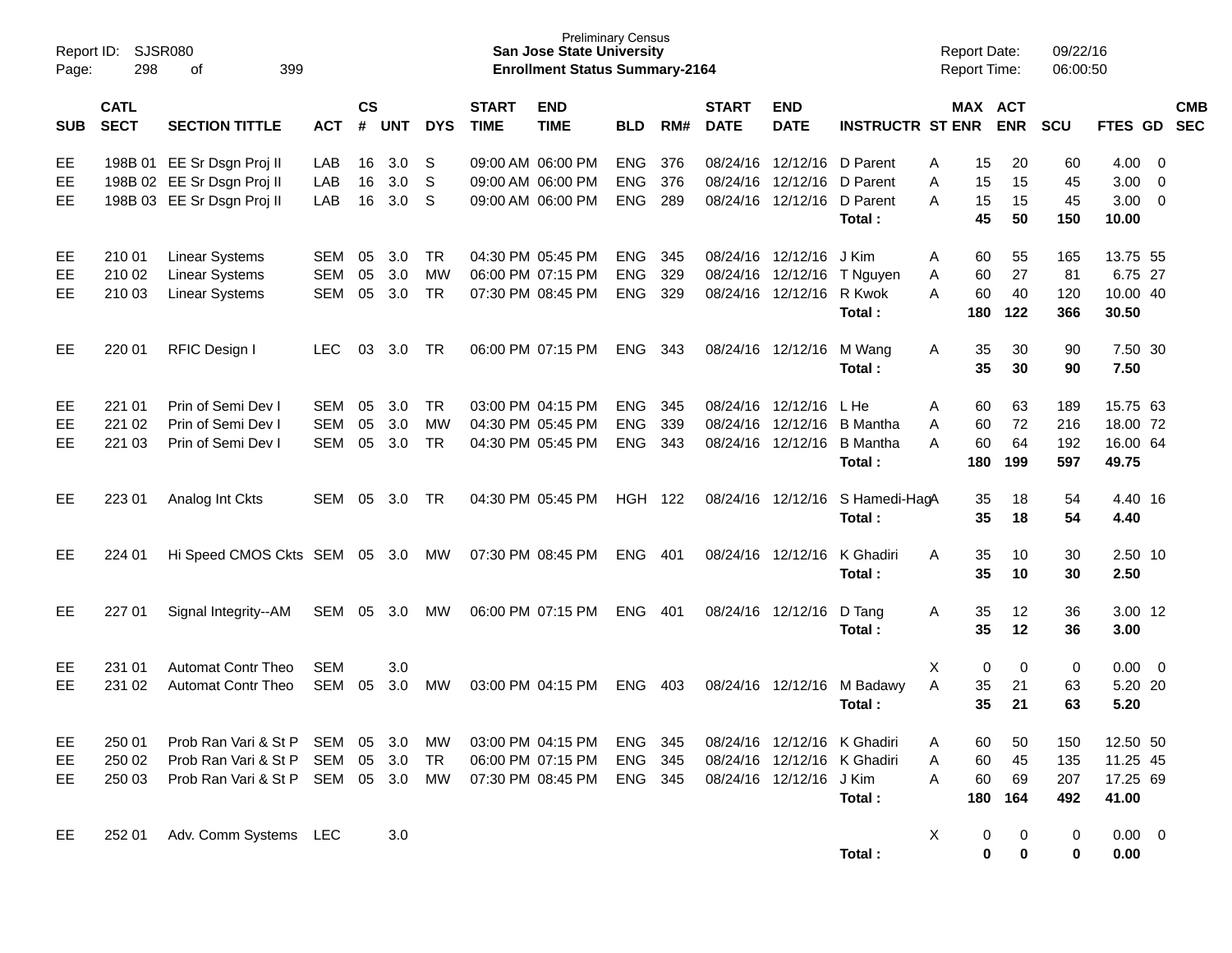| Report ID:<br>Page: | 299                        | <b>SJSR080</b><br>399<br>οf                              |                             |                    |            |                 |                             | <b>Preliminary Census</b><br><b>San Jose State University</b><br><b>Enrollment Status Summary-2164</b> |                         |            |                             |                           |                                                                     | <b>Report Date:</b><br>Report Time: |                     | 09/22/16<br>06:00:50    |                                   |                          |
|---------------------|----------------------------|----------------------------------------------------------|-----------------------------|--------------------|------------|-----------------|-----------------------------|--------------------------------------------------------------------------------------------------------|-------------------------|------------|-----------------------------|---------------------------|---------------------------------------------------------------------|-------------------------------------|---------------------|-------------------------|-----------------------------------|--------------------------|
| <b>SUB</b>          | <b>CATL</b><br><b>SECT</b> | <b>SECTION TITTLE</b>                                    | <b>ACT</b>                  | $\mathsf{cs}$<br># | <b>UNT</b> | <b>DYS</b>      | <b>START</b><br><b>TIME</b> | <b>END</b><br><b>TIME</b>                                                                              | <b>BLD</b>              | RM#        | <b>START</b><br><b>DATE</b> | <b>END</b><br><b>DATE</b> | <b>INSTRUCTR ST ENR</b>                                             | <b>MAX ACT</b>                      | <b>ENR</b>          | <b>SCU</b>              | FTES GD                           | <b>CMB</b><br><b>SEC</b> |
| EE                  | 253 01                     | Signal Processing                                        | <b>SEM</b>                  | 05                 | 3.0        | <b>TR</b>       |                             | 07:30 PM 08:45 PM                                                                                      | <b>ENG</b>              | 401        | 08/24/16                    | 12/12/16                  | J Kim<br>Total :                                                    | 35<br>Α<br>35                       | 15<br>15            | 45<br>45                | 3.75 15<br>3.75                   |                          |
| EE                  | 258 01                     | <b>Neural Networks</b>                                   | <b>SEM</b>                  |                    | 3.0        |                 |                             |                                                                                                        |                         |            |                             |                           | Total:                                                              | X<br>0<br>0                         | 0<br>0              | 0<br>0                  | $0.00 \quad 0$<br>0.00            |                          |
| EE                  | 265 01                     | Hands-onWire.Comm. LEC                                   |                             | 04                 | 3.0        | MW              |                             | 04:30 PM 05:45 PM                                                                                      | <b>ENG</b>              | 232        | 08/24/16                    | 12/12/16                  | R Morelos-Za A<br>Total :                                           | 35<br>35                            | 15<br>15            | 45<br>45                | 3.70 14<br>3.70                   |                          |
| EE                  | 270 01                     | Adv Logic Design                                         | SEM                         | 05                 | 3.0        | МW              |                             | 06:00 PM 07:15 PM                                                                                      | <b>ENG</b>              | 345        | 08/24/16                    | 12/12/16                  | T Caohuu<br>Total :                                                 | A<br>40<br>40                       | 6<br>6              | 18<br>18                | 1.506<br>1.50                     |                          |
| EE                  | 271 01                     | Digital Sys Design                                       | SEM                         | 05                 | 3.0        | МW              |                             | 06:00 PM 07:15 PM                                                                                      | <b>ENG</b>              | 341        | 08/24/16                    | 12/12/16                  | T Le<br>Total :                                                     | A<br>55<br>55                       | 58<br>58            | 174<br>174              | 14.45 57<br>14.45                 |                          |
| EE                  | 272 01                     | <b>SOC DESIGN</b>                                        | <b>SEM</b>                  | 05                 | 3.0        | МW              |                             | 07:30 PM 08:45 PM                                                                                      | <b>ENG</b>              | 341        |                             | 08/24/16 12/12/16         | M Jones<br>Total :                                                  | A<br>65<br>65                       | 53<br>53            | 159<br>159              | 13.25 53<br>13.25                 |                          |
| EE                  | 275 01                     | Adv Comp Architect                                       | SEM                         | 05                 | 3.0        | TR              |                             | 06:00 PM 07:15 PM                                                                                      | <b>ENG</b>              | 329        |                             | 08/24/16 12/12/16         | C Choo<br>Total :                                                   | A<br>55<br>55                       | 60<br>60            | 180<br>180              | 15.00 60<br>15.00                 |                          |
| EE                  | 278 01                     | Dig Des DSP/Comm                                         | SEM 04                      |                    | 3.0        | TR              |                             | 04:30 PM 05:45 PM                                                                                      | <b>ENG</b>              | 331        |                             | 08/24/16 12/12/16         | C Choo<br>Total :                                                   | A<br>60<br>60                       | 33<br>33            | 99<br>99                | 8.25 33<br>8.25                   |                          |
| EE<br>EE            | 279 01<br>279 02           | Topics in Digital<br>Topics in Digital                   | SEM<br>SEM                  | 05<br>05           | 3.0<br>3.0 | -F              |                             | 01:00 PM 04:00 PM                                                                                      | <b>ENG</b>              | 345        | 08/24/16<br>08/24/16        | 12/12/16<br>12/12/16      | M Jones<br>Total :                                                  | X<br>0<br>A<br>60<br>60             | 0<br>27<br>27       | $\mathbf 0$<br>81<br>81 | $0.00 \quad 0$<br>6.75 27<br>6.75 |                          |
| EE<br>EE            | 281 01<br>281 02           | Internetworking<br>Internetworking                       | SEM<br><b>SEM</b>           | 04<br>04           | 3.0<br>3.0 | МW<br><b>TR</b> |                             | 06:00 PM 07:15 PM<br>03:00 PM 04:15 PM                                                                 | <b>CL</b><br><b>ENG</b> | 226<br>331 | 08/24/16<br>08/24/16        | 12/12/16<br>12/12/16      | N Ghazisaidi A<br>C Tarng<br>Total:                                 | 60<br>60<br>Α                       | 61<br>62<br>120 123 | 183<br>186<br>369       | 15.25 61<br>15.50 62<br>30.75     |                          |
| EE<br><b>EE</b>     | 283 01<br>283 02           | Broadband Comm Nt SEM<br>Broadband Comm Nt SEM 04 3.0 MW |                             |                    | 3.0        |                 |                             |                                                                                                        |                         |            |                             |                           | 09:00 AM 10:15 AM BBC 004 08/24/16 12/12/16 G Bernstein A<br>Total: | X<br>0<br>65<br>65                  | 0<br>14<br>14       | 0<br>42<br>42           | $0.00 \t 0$<br>3.50 14<br>3.50    |                          |
| EE<br>EE            | 284 01<br>284 02           | Voice & Data Net<br>Voice & Data Net                     | SEM 05 3.0<br>SEM 05 3.0 TR |                    |            | MW              |                             | 04:30 PM 05:45 PM<br>07:30 PM 08:45 PM                                                                 | ENG 345<br>ENG 341      |            |                             | 08/24/16 12/12/16 N Mir   | 08/24/16 12/12/16 B Venkatrama A<br>Total:                          | A<br>80<br>65                       | 73<br>54<br>145 127 | 219<br>162<br>381       | 18.25 73<br>13.50 54<br>31.75     |                          |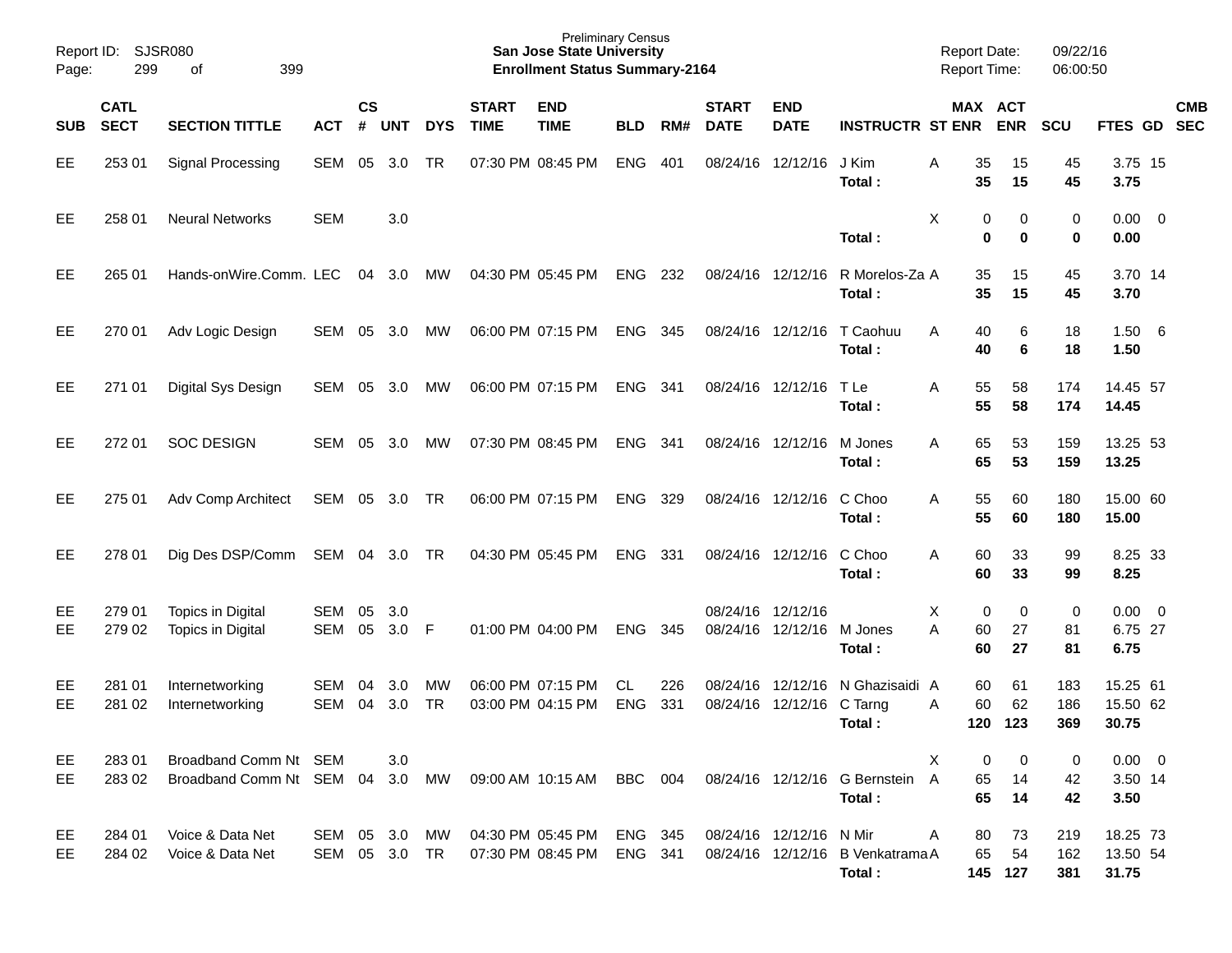| Page:      | Report ID: SJSR080<br>300  | 399<br>of                                            |                          |               |            |            |                             | <b>Preliminary Census</b><br><b>San Jose State University</b><br><b>Enrollment Status Summary-2164</b> |            |       |                             |                           |                         | <b>Report Date:</b><br>Report Time: |                       | 09/22/16<br>06:00:50 |                                  |                          |            |
|------------|----------------------------|------------------------------------------------------|--------------------------|---------------|------------|------------|-----------------------------|--------------------------------------------------------------------------------------------------------|------------|-------|-----------------------------|---------------------------|-------------------------|-------------------------------------|-----------------------|----------------------|----------------------------------|--------------------------|------------|
| <b>SUB</b> | <b>CATL</b><br><b>SECT</b> | <b>SECTION TITTLE</b>                                | <b>ACT</b>               | $\mathsf{cs}$ | # UNT      | <b>DYS</b> | <b>START</b><br><b>TIME</b> | <b>END</b><br><b>TIME</b>                                                                              | <b>BLD</b> | RM#   | <b>START</b><br><b>DATE</b> | <b>END</b><br><b>DATE</b> | <b>INSTRUCTR ST ENR</b> |                                     | MAX ACT<br><b>ENR</b> | <b>SCU</b>           | FTES GD SEC                      |                          | <b>CMB</b> |
| EE         | 287 01                     | ASIC CMOS Design                                     | SEM 05 3.0               |               |            | TR         |                             | 07:30 PM 08:45 PM                                                                                      | ENG        | 343   |                             | 08/24/16 12/12/16         | M Jones<br>Total:       | A                                   | 65<br>31<br>65<br>31  | 93<br>93             | 7.75 31<br>7.75                  |                          |            |
| EE         | 289 01                     | Topics in Networkg                                   | SEM                      | 05            | 3.0        | TR         |                             | 06:00 PM 07:15 PM                                                                                      | ENG        | - 341 |                             | 08/24/16 12/12/16         | P Santacruz A<br>Total: |                                     | 65<br>56<br>65<br>56  | 168<br>168           | 14.00 56<br>14.00                |                          |            |
| EE<br>EE   | 295 01<br>295 02           | <b>Technical Writing</b><br><b>Technical Writing</b> | <b>LEC</b><br><b>LEC</b> | 03            | 3.0<br>3.0 | МW         |                             | 03:00 PM 04:15 PM                                                                                      | ENG        | 189   | 08/24/16 12/12/16           |                           | M Jones<br>Total:       | X<br>A<br>120<br>120                | 0<br>0<br>100<br>100  | 0<br>300<br>300      | $0.00 \t 0$<br>25.00100<br>25.00 |                          |            |
| EE         | 296A 01                    | Embedded SoC Des. SEM 05 3.0                         |                          |               |            | TR         |                             | 03:00 PM 04:15 PM                                                                                      | <b>BBC</b> | 106   |                             | 08/24/16 12/12/16         | Y Kim<br>Total:         | Α                                   | 35<br>14<br>35<br>14  | 42<br>42             | 3.50 14<br>3.50                  |                          |            |
| EE         |                            | 297A 01 MSEE Project Proposa LAB                     |                          | 16            | 3.0        |            |                             |                                                                                                        |            |       | 08/24/16 12/12/16           |                           |                         | X                                   | 0<br>0                | 0                    | 0.00                             | $\overline{\phantom{0}}$ |            |
| EE         |                            | 297A 02 MSEE Project Proposa LAB                     |                          | 16            | 3.0        |            |                             |                                                                                                        |            |       | 08/24/16 12/12/16           |                           |                         | Χ                                   | 0<br>0                | 0                    | 0.00                             | $\overline{\mathbf{0}}$  |            |
| EE         |                            | 297A 03 MSEE Project Proposa LAB                     |                          |               | 16 3.0     |            |                             |                                                                                                        |            |       | 08/24/16 12/12/16           |                           |                         | Χ                                   | 0<br>0                | 0                    | 0.00                             | $\overline{0}$           |            |
| EE         |                            | 297A 04 MSEE Project Proposa LAB                     |                          | 16            | 3.0        |            |                             |                                                                                                        |            |       | 08/24/16 12/12/16           |                           |                         | Χ                                   | 0<br>0                | 0                    | 0.00                             | $\overline{0}$           |            |
| EE         |                            | 297A 05 MSEE Project Proposa LAB                     |                          |               | 16 3.0     |            |                             |                                                                                                        |            |       | 08/24/16 12/12/16           |                           |                         | Χ                                   | 0<br>0                | 0                    | 0.00                             | $\overline{0}$           |            |
| EE         |                            | 297A 06 MSEE Project Proposa LAB                     |                          |               | 16 3.0     |            |                             |                                                                                                        |            |       | 08/24/16 12/12/16           |                           |                         | Χ                                   | 0<br>0                | 0                    | 0.00                             | $\overline{0}$           |            |
| EE         |                            | 297A 07 MSEE Project Proposa LAB                     |                          | 16            | 3.0        |            |                             |                                                                                                        |            |       | 08/24/16 12/12/16           |                           |                         | Χ                                   | 0<br>0                | 0                    | 0.00                             | $\overline{0}$           |            |
| EE         |                            | 297A 08 MSEE Project Proposa LAB                     |                          |               | 16 3.0     |            |                             |                                                                                                        |            |       | 08/24/16 12/12/16           |                           |                         | Χ                                   | 0<br>0                | 0                    | 0.00                             | $\overline{0}$           |            |
| EE         |                            | 297A 09 MSEE Project Proposa LAB                     |                          | 16            | 3.0        |            |                             |                                                                                                        |            |       | 08/24/16 12/12/16           |                           |                         | Χ                                   | 0<br>0                | 0                    | 0.00                             | $\overline{0}$           |            |
| EE         |                            | 297A 10 MSEE Project Proposa LAB                     |                          |               | 16 3.0     |            |                             |                                                                                                        |            |       | 08/24/16 12/12/16           |                           |                         | Χ                                   | 0<br>0                | 0                    | 0.00                             | $\overline{0}$           |            |
| EE         |                            | 297A 11 MSEE Project Proposa LAB                     |                          |               | 3.0        |            |                             |                                                                                                        |            |       |                             |                           |                         | Χ                                   | 0<br>0                | 0                    | 0.00                             | 0                        |            |
| EE         |                            | 297A 12 MSEE Project Proposa LAB                     |                          | 16            | 3.0        |            |                             |                                                                                                        |            |       | 08/24/16 12/12/16           |                           |                         | Χ                                   | 0<br>0                | 0                    | 0.00                             | $\overline{0}$           |            |
| EE         |                            | 297A 13 MSEE Project Proposa LAB                     |                          | 16            | 3.0        |            |                             |                                                                                                        |            |       | 08/24/16 12/12/16           |                           |                         | Χ                                   | 0<br>0                | 0                    | 0.00                             | $\overline{\mathbf{0}}$  |            |
| EE         |                            | 297A 14 MSEE Project Proposa LAB                     |                          | 16            | 3.0        |            |                             |                                                                                                        |            |       | 08/24/16 12/12/16           |                           |                         | X                                   | 0<br>0                | 0                    | 0.00                             | $\overline{\mathbf{0}}$  |            |
| EE         |                            | 297A 15 MSEE Project Proposa LAB                     |                          | 16            | 3.0        |            |                             |                                                                                                        |            |       | 08/24/16 12/12/16           |                           |                         | Χ                                   | 0<br>0                | 0                    | 0.00                             | $\overline{\phantom{0}}$ |            |
| EE         |                            | 297A 16 MSEE Project Proposa LAB                     |                          | 16            | 3.0        | S          |                             | 12:30 PM 09:30 PM                                                                                      | <b>ENG</b> | 386   | 08/24/16 12/12/16           |                           | T Le                    | Α<br>10                             | 11                    | 33                   | 2.75 11                          |                          |            |
| EE         |                            | 297A 17 MSEE Project Proposa LAB                     |                          | 16            | 3.0        | S          |                             | 12:30 PM 09:30 PM                                                                                      | <b>ENG</b> | 291   |                             | 08/24/16 12/12/16 TLe     |                         | Α                                   | 10<br>11              | 33                   | 2.75 11                          |                          |            |
| EE         |                            | 297A 18 MSEE Project Proposa LAB                     |                          | 16            | 3.0        | S          |                             | 12:30 PM 09:30 PM                                                                                      | ENG 295    |       |                             | 08/24/16 12/12/16 TLe     |                         | Α                                   | 10<br>11              | 33                   | 2.75 11                          |                          |            |
| EE.        |                            | 297A 19 MSEE Project Proposa LAB                     |                          |               | 16 3.0     | S          |                             | 12:30 PM 09:30 PM                                                                                      | ENG 317    |       |                             | 08/24/16 12/12/16 TLe     |                         | Α                                   | 10<br>11              | 33                   | 2.75 11                          |                          |            |
| EE.        |                            | 297A 20 MSEE Project Proposa LAB                     |                          |               | 16 3.0     | S          |                             | 12:30 PM 09:30 PM                                                                                      | ENG 319    |       |                             | 08/24/16 12/12/16 TLe     |                         | Α                                   | 11<br>10              | 33                   | 2.75 11                          |                          |            |
| EE.        |                            | 297A 21 MSEE Project Proposa LAB                     |                          |               | 16 3.0     | S          |                             | 12:30 PM 09:30 PM                                                                                      | ENG 321    |       |                             | 08/24/16 12/12/16 TLe     |                         | Α                                   | 11<br>10              | 33                   | 2.75 11                          |                          |            |
| EE.        |                            | 297A 22 MSEE Project Proposa LAB                     |                          |               | 16 3.0     | S          |                             | 12:30 PM 09:30 PM                                                                                      | ENG 386    |       |                             | 08/24/16 12/12/16 TLe     |                         | Α                                   | 11<br>10              | 33                   | 2.75 11                          |                          |            |
| EE.        |                            | 297A 23 MSEE Project Proposa LAB                     |                          |               | 16 3.0     | S          |                             | 12:30 PM 09:30 PM                                                                                      | ENG 386    |       |                             | 08/24/16 12/12/16 TLe     |                         | Α                                   | 10<br>10              | 30                   | 2.50 10                          |                          |            |
| EE.        |                            | 297A 24 MSEE Project Proposa LAB                     |                          |               | 16 3.0     | S          |                             | 12:30 PM 09:30 PM                                                                                      | ENG 387    |       |                             | 08/24/16 12/12/16 TLe     |                         | Α                                   | 10<br>10              | 30                   | 2.50 10                          |                          |            |
| EE.        |                            | 297A 25 MSEE Project Proposa LAB                     |                          |               | 16 3.0 S   |            |                             | 12:30 PM 09:30 PM                                                                                      | ENG 387    |       |                             | 08/24/16 12/12/16 TLe     |                         | Α                                   | 10<br>10              | 30                   | 2.50 10                          |                          |            |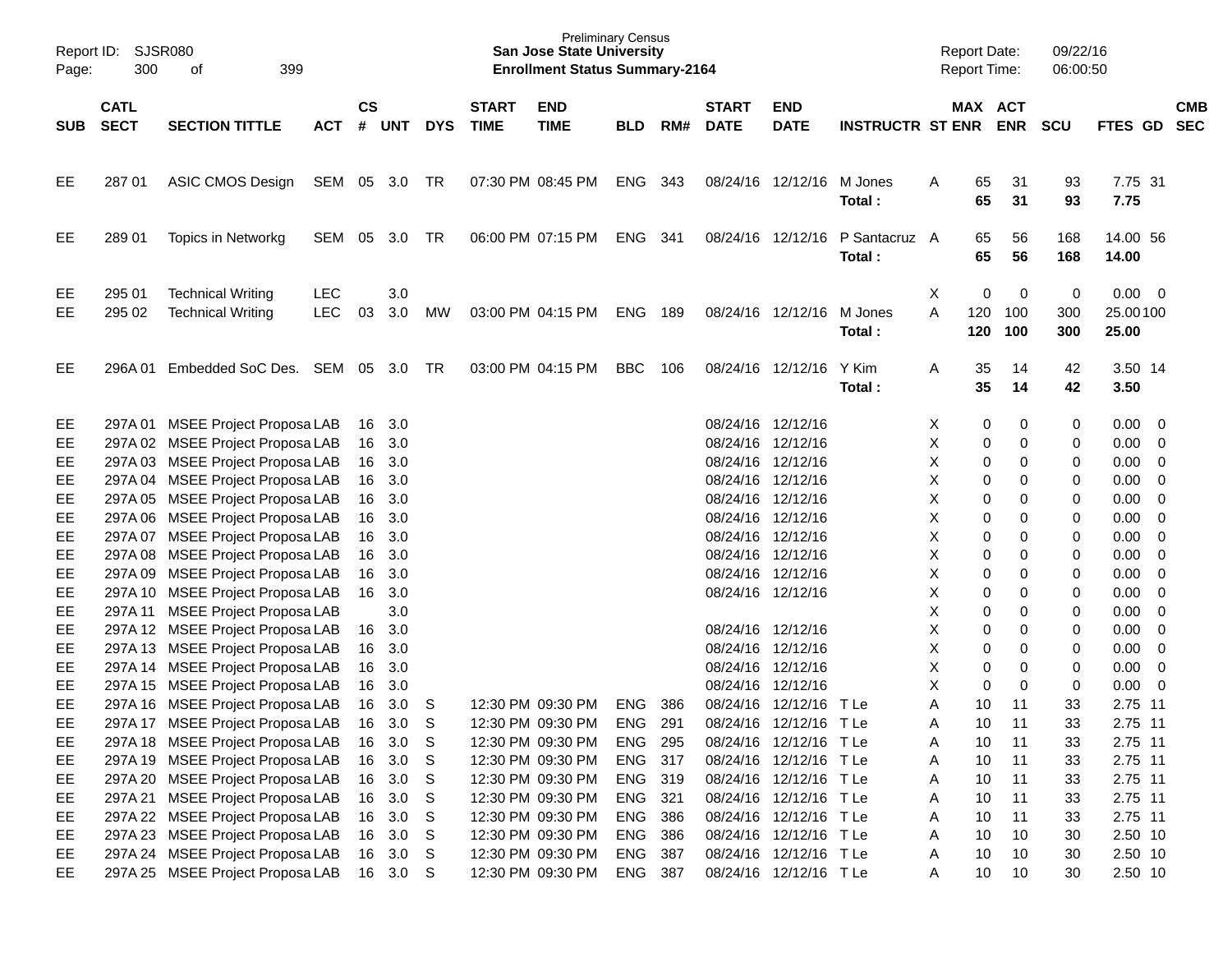| Report ID:<br>Page: | <b>SJSR080</b><br>301      | 399<br>οf                                  |                |                    |            |            |                             | <b>Preliminary Census</b><br><b>San Jose State University</b><br><b>Enrollment Status Summary-2164</b> |            |     |                             |                                                    |                         |   | <b>Report Date:</b><br>Report Time: |                  | 09/22/16<br>06:00:50 |                 |     |                          |
|---------------------|----------------------------|--------------------------------------------|----------------|--------------------|------------|------------|-----------------------------|--------------------------------------------------------------------------------------------------------|------------|-----|-----------------------------|----------------------------------------------------|-------------------------|---|-------------------------------------|------------------|----------------------|-----------------|-----|--------------------------|
| <b>SUB</b>          | <b>CATL</b><br><b>SECT</b> | <b>SECTION TITTLE</b>                      | <b>ACT</b>     | $\mathsf{cs}$<br># | <b>UNT</b> | <b>DYS</b> | <b>START</b><br><b>TIME</b> | <b>END</b><br><b>TIME</b>                                                                              | <b>BLD</b> | RM# | <b>START</b><br><b>DATE</b> | <b>END</b><br><b>DATE</b>                          | <b>INSTRUCTR ST ENR</b> |   | MAX ACT                             | <b>ENR</b>       | <b>SCU</b>           | <b>FTES GD</b>  |     | <b>CMB</b><br><b>SEC</b> |
| EE                  | 297A 26                    | <b>MSEE Project Proposa LAB</b>            |                | 16                 | 3.0        | S          | 12:30 PM 09:30 PM           |                                                                                                        | <b>ENG</b> | 387 | 08/24/16                    | 12/12/16                                           | T Le                    | A | 10                                  | 10               | 30                   | 2.50 10         |     |                          |
| EE                  | 297A 27                    | <b>MSEE Project Proposa LAB</b>            |                | 16                 | 3.0        | S          | 12:30 PM 09:30 PM           |                                                                                                        | <b>ENG</b> | 387 | 08/24/16                    | 12/12/16                                           | T Le                    | Α | 10                                  | 10               | 30                   | 2.50 10         |     |                          |
| EE                  | 297A 28                    | <b>MSEE Project Proposa LAB</b>            |                | 16                 | 3.0        | S          | 12:30 PM 09:30 PM           |                                                                                                        | <b>ENG</b> | 387 | 08/24/16                    | 12/12/16                                           | T Le                    | A | 10                                  | 10               | 30                   | 2.50 10         |     |                          |
| EE                  | 297A 29                    | <b>MSEE Project Proposa LAB</b>            |                | 16                 | 3.0        | S          | 12:30 PM 09:30 PM           |                                                                                                        | <b>ENG</b> | 387 | 08/24/16                    | 12/12/16                                           | T Le                    | A | 10                                  | 10               | 30                   | 2.50 10         |     |                          |
| EE                  | 297A 30                    | <b>MSEE Project Proposa LAB</b>            |                | 16                 | 3.0        | S          | 12:30 PM 09:30 PM           |                                                                                                        | <b>ENG</b> | 387 | 08/24/16                    | 12/12/16                                           | T Le                    | Α | 10                                  | 10               | 30                   | 2.50 10         |     |                          |
|                     |                            |                                            |                |                    |            |            |                             |                                                                                                        |            |     |                             |                                                    | Total:                  |   | 150                                 | 157              | 471                  | 39.25           |     |                          |
| EE                  | 297B 01                    | <b>MSEE Project</b>                        | LAB            |                    | 3.0        |            |                             |                                                                                                        |            |     |                             |                                                    |                         | X | 0                                   | 0                | 0                    | 0.00            | 0   |                          |
| EE                  |                            | 297B 02 MSEE Project                       | LAB            |                    | 3.0        |            |                             |                                                                                                        |            |     |                             |                                                    |                         | х | 0                                   | 0                | 0                    | 0.00            | 0   |                          |
| EE                  |                            | 297B 03 MSEE Project                       | LAB            |                    | 3.0        |            |                             |                                                                                                        |            |     |                             |                                                    |                         | х | 0                                   | 0                | 0                    | 0.00            | 0   |                          |
| EE                  |                            | 297B 04 MSEE Project                       | LAB            |                    | 3.0        |            |                             |                                                                                                        |            |     |                             |                                                    |                         | х | 0                                   | 0                | 0                    | 0.00            | 0   |                          |
| EE                  |                            | 297B 05 MSEE Project                       | LAB            |                    | 3.0        |            |                             |                                                                                                        |            |     |                             |                                                    |                         | х | 0                                   | 0                | 0                    | 0.00            | 0   |                          |
| EE                  |                            | 297B 06 MSEE Project                       | LAB            |                    | 3.0        |            |                             |                                                                                                        |            |     |                             |                                                    |                         | х | 0                                   | 0                | 0                    | 0.00            | 0   |                          |
| EE                  |                            | 297B 07 MSEE Project                       | LAB            |                    | 3.0        |            |                             |                                                                                                        |            |     |                             |                                                    |                         | X | 0                                   | 0                | 0                    | 0.00            | 0   |                          |
| EE                  |                            | 297B 08 MSEE Project                       | LAB            | 16                 | 3.0        | S          | 12:30 PM 09:30 PM           |                                                                                                        | <b>ENG</b> | 490 | 08/24/16                    | 12/12/16                                           | T Le                    | Α | 10                                  | 13               | 39                   | 3.25            | -13 |                          |
| EE                  |                            | 297B 09 MSEE Project                       | LAB            | 16                 | 3.0        | S          | 12:30 PM 09:30 PM           |                                                                                                        | <b>ENG</b> | 490 | 08/24/16                    | 12/12/16                                           | T Le                    | Α | 10                                  | 11               | 33                   | 2.75 11         |     |                          |
| EE                  |                            | 297B 10 MSEE Project                       | LAB            | 16                 | 3.0        | S          | 12:30 PM 09:30 PM           |                                                                                                        | <b>ENG</b> | 490 | 08/24/16                    | 12/12/16                                           | T Le                    | A | 10                                  | 10               | 30                   | 2.50 10         |     |                          |
| EE                  | 297B 11                    | <b>MSEE Project</b>                        | LAB            | 16                 | 3.0        | S          | 12:30 PM 09:30 PM           |                                                                                                        | <b>ENG</b> | 490 | 08/24/16                    | 12/12/16                                           | T Le                    | A | 10                                  | 10               | 30                   | 2.50            | 10  |                          |
| EE                  |                            | 297B 12 MSEE Project                       | LAB            | 16                 | 3.0        | S          | 12:30 PM 09:30 PM           |                                                                                                        | <b>ENG</b> | 490 | 08/24/16                    | 12/12/16                                           | T Le                    | A | 10                                  | 9                | 27                   | 2.25            | 9   |                          |
| EE                  |                            | 297B 13 MSEE Project                       | LAB            | 16                 | 3.0        | S          | 12:30 PM 09:30 PM           |                                                                                                        | <b>ENG</b> | 490 | 08/24/16                    | 12/12/16                                           | T Le                    | Α | 10                                  | 7                | 21                   | 1.75            | 7   |                          |
|                     |                            |                                            |                |                    |            |            |                             |                                                                                                        |            |     |                             |                                                    | Total:                  |   | 60                                  | 60               | 180                  | 15.00           |     |                          |
| EE                  | 298 01                     | Spec Prob                                  | <b>SUP</b>     | 25                 | 1.0        | TBA        |                             |                                                                                                        |            |     | 08/24/16 12/12/16           |                                                    |                         | Α | 5                                   | 0                | 0                    | 0.00            | 0   |                          |
|                     |                            |                                            |                |                    |            |            |                             |                                                                                                        |            |     |                             |                                                    | Total:                  |   | $5\phantom{a}$                      | 0                | 0                    | 0.00            |     |                          |
| EE                  | 298101                     | EE Internship Experi                       | <b>SUP</b>     | 48                 | 1.0        | <b>TBA</b> |                             |                                                                                                        |            |     | 08/24/16 12/12/16           |                                                    |                         | A | 5                                   | 0                | 0                    | 0.00            | 0   |                          |
| EE                  | 298102                     | EE Internship Experi                       | <b>SUP</b>     | 48                 | 2.0        | <b>TBA</b> |                             |                                                                                                        |            |     | 08/24/16                    | 12/12/16                                           |                         | A | 5                                   | 0                | 0                    | 0.00            | 0   |                          |
| EЕ                  | 298103                     | <b>EE Internship Experi</b>                | <b>SUP</b>     | 48                 | 3.0        | TBA        |                             |                                                                                                        |            |     |                             | 08/24/16 12/12/16                                  | R Chen                  | Α | 100                                 | 52               | 156                  | 13.00 52        |     |                          |
|                     |                            |                                            |                |                    |            |            |                             |                                                                                                        |            |     |                             |                                                    | Total :                 |   | 110                                 | 52               | 156                  | 13.00           |     |                          |
| EE                  |                            | 299A 01 MSEE Thesis Proposal SUP           |                |                    | 25 3.0     | TBA        |                             |                                                                                                        |            |     |                             | 08/24/16 12/12/16 TLe                              |                         | A | 5.                                  | 3                | 9                    | 0.75            | 3   |                          |
|                     |                            |                                            |                |                    |            |            |                             |                                                                                                        |            |     |                             |                                                    | Total:                  |   | 5                                   | 3                | 9                    | 0.75            |     |                          |
| EE                  |                            | 299B 01 MSEE Thesis                        | SUP 25 3.0 TBA |                    |            |            |                             |                                                                                                        |            |     |                             | 08/24/16 12/12/16 TLe                              |                         | A | 5                                   | $\overline{2}$   | 6                    | $0.50$ 2        |     |                          |
|                     |                            |                                            |                |                    |            |            |                             |                                                                                                        |            |     |                             |                                                    | Total:                  |   | 5                                   | $\mathbf{2}$     | 6                    | 0.50            |     |                          |
|                     |                            | <b>Department : Electrical Engineering</b> |                |                    |            |            |                             |                                                                                                        |            |     |                             | <b>Department Total:</b><br><b>Lower Division:</b> |                         |   | 550                                 | 4325 3560<br>491 | 9130<br>997          | 689.67<br>66.67 |     |                          |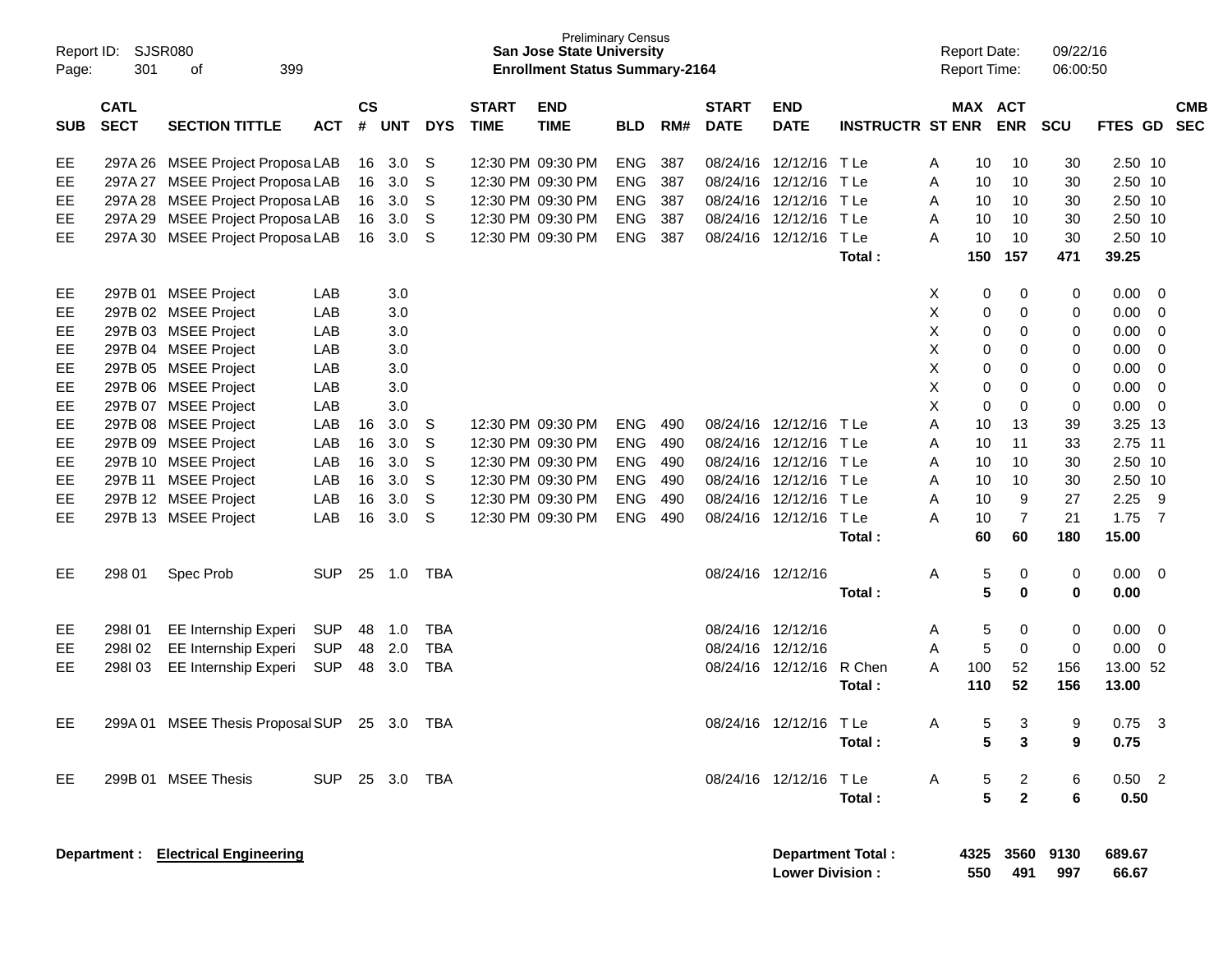| Report ID:<br>Page: | 302                        | SJSR080<br>399<br>of  |            |                |            |                             | <b>San Jose State University</b><br><b>Enrollment Status Summary-2164</b> | <b>Preliminary Census</b> |     |                             |                           |                           | <b>Report Date:</b><br><b>Report Time:</b> |                   | 09/22/16<br>06:00:50 |                  |            |
|---------------------|----------------------------|-----------------------|------------|----------------|------------|-----------------------------|---------------------------------------------------------------------------|---------------------------|-----|-----------------------------|---------------------------|---------------------------|--------------------------------------------|-------------------|----------------------|------------------|------------|
| <b>SUB</b>          | <b>CATL</b><br><b>SECT</b> | <b>SECTION TITTLE</b> | <b>ACT</b> | СS<br>UNT<br># | <b>DYS</b> | <b>START</b><br><b>TIME</b> | <b>END</b><br><b>TIME</b>                                                 | <b>BLD</b>                | RM# | <b>START</b><br><b>DATE</b> | <b>END</b><br><b>DATE</b> | <b>INSTRUCTR ST ENR</b>   | MAX                                        | ACT<br><b>ENR</b> | <b>SCU</b>           | FTES GD SEC      | <b>CMB</b> |
|                     |                            |                       |            |                |            |                             |                                                                           |                           |     |                             | <b>Upper Division:</b>    | <b>Graduate Division:</b> | 1705<br>2070                               | 1487<br>1582      | 3387<br>4746         | 227.75<br>395.25 |            |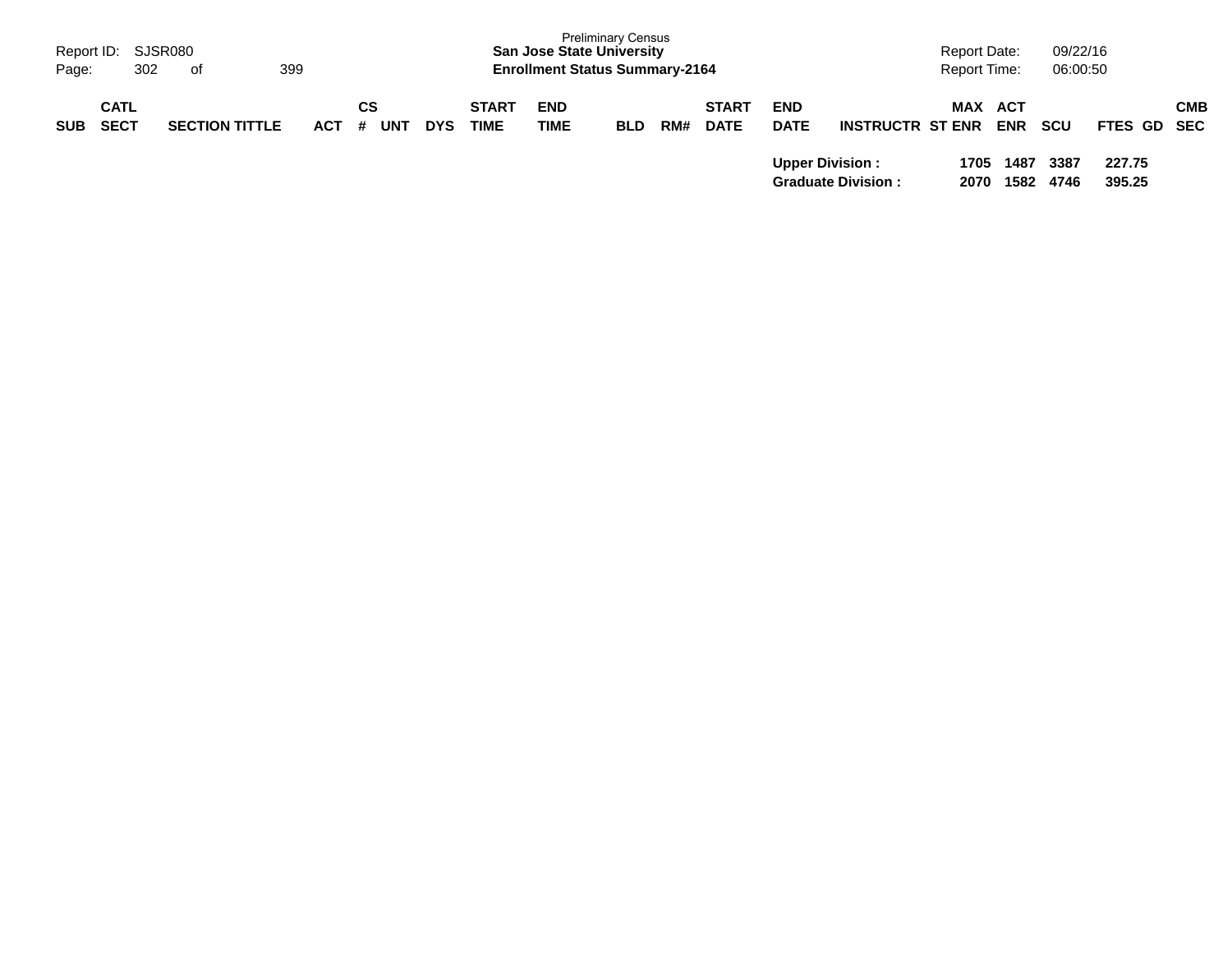| Report ID:<br>Page:     | SJSR080<br>303             | 399<br>of                                        |              |                    |            |              |                             | <b>Preliminary Census</b><br><b>San Jose State University</b><br><b>Enrollment Status Summary-2164</b> |                          |            |                             |                            |                                 |        | <b>Report Date:</b><br>Report Time: |                | 09/22/16<br>06:00:50 |              |                            |                          |
|-------------------------|----------------------------|--------------------------------------------------|--------------|--------------------|------------|--------------|-----------------------------|--------------------------------------------------------------------------------------------------------|--------------------------|------------|-----------------------------|----------------------------|---------------------------------|--------|-------------------------------------|----------------|----------------------|--------------|----------------------------|--------------------------|
| <b>SUB</b>              | <b>CATL</b><br><b>SECT</b> | <b>SECTION TITTLE</b>                            | <b>ACT</b>   | $\mathsf{cs}$<br># | <b>UNT</b> | <b>DYS</b>   | <b>START</b><br><b>TIME</b> | <b>END</b><br><b>TIME</b>                                                                              | <b>BLD</b>               | RM#        | <b>START</b><br><b>DATE</b> | <b>END</b><br><b>DATE</b>  | <b>INSTRUCTR ST ENR</b>         |        | MAX ACT                             | <b>ENR</b>     | <b>SCU</b>           | FTES GD      |                            | <b>CMB</b><br><b>SEC</b> |
| College<br>Department : |                            | <b>Engineering</b><br><b>General Engineering</b> |              |                    |            |              |                             |                                                                                                        |                          |            |                             |                            |                                 |        |                                     |                |                      |              |                            |                          |
|                         | ENGR 8Q 01                 | <b>Engineering Success</b>                       | ACT          |                    | 1.0        |              |                             |                                                                                                        |                          |            |                             |                            |                                 | X      | 0                                   | 0              | 0                    | 0.00         | - 0                        |                          |
| <b>ENGR</b>             | 8Q 02                      | <b>Engineering Success</b>                       | <b>ACT</b>   |                    | 1.0        |              |                             |                                                                                                        |                          |            |                             |                            |                                 | X      | 0                                   | 0              | 0                    | 0.00         | $\overline{0}$             |                          |
|                         |                            |                                                  |              |                    |            |              |                             |                                                                                                        |                          |            |                             |                            | Total:                          |        | 0                                   | $\mathbf 0$    | $\mathbf 0$          | 0.00         |                            |                          |
| ENGR 1001               |                            | Intro to Engr                                    | <b>SEM</b>   | 05                 | 3.0        | <b>MW</b>    |                             | 08:00 AM 08:50 AM                                                                                      | MD                       | 101        | 08/24/16                    | 12/12/16                   | J Warecki                       | A      | 250                                 | 215            | 430                  | 43.00        | 0                          |                          |
| ENGR 1002               |                            | Intro to Engr                                    | <b>SEM</b>   | 05                 | 3.0        | <b>MW</b>    |                             | 01:30 PM 02:20 PM                                                                                      | MD                       | 101        | 08/24/16                    | 12/12/16                   | K Youssefi                      | Α      | 250                                 | 273            | 546                  | 54.60        | 0                          |                          |
| ENGR 1003               |                            | Intro to Engr                                    | LAB          | 16                 | 0.0        | R            |                             | 09:00 AM 11:45 AM                                                                                      | <b>ENG</b>               | 391        | 08/24/16                    | 12/12/16                   | <b>B</b> Wei                    | A      | 22                                  | 25             | 25                   | 0.00         | $\mathbf 0$                |                          |
| ENGR 1004               |                            | Intro to Engr                                    | LAB          | 16                 | 0.0        | т            |                             | 03:00 PM 05:45 PM                                                                                      | <b>ENG</b>               | 391        | 08/24/16                    | 12/12/16                   | F Marbouti                      | A      | 22                                  | 23             | 23                   | 0.00         | $\mathbf 0$                |                          |
| ENGR 1005               |                            | Intro to Engr                                    | LAB          | 16                 | 0.0        | R            |                             | 03:00 PM 05:45 PM                                                                                      | <b>ENG</b>               | 391        | 08/24/16                    | 12/12/16                   |                                 | A      | 22                                  | 23             | 23                   | 0.00         | $\mathbf 0$                |                          |
| ENGR 1006<br>ENGR 1007  |                            | Intro to Engr                                    | LAB          | 16<br>16           | 0.0        | W<br>W       |                             | 09:00 AM 11:45 AM<br>03:00 PM 05:45 PM                                                                 | <b>ENG</b>               | 391        | 08/24/16                    | 12/12/16                   | F Marbouti                      | A      | 22                                  | 24<br>24       | 24                   | 0.00         | $\mathbf 0$<br>$\mathbf 0$ |                          |
| ENGR 1008               |                            | Intro to Engr<br>Intro to Engr                   | LAB<br>LAB   | 16                 | 0.0<br>0.0 | F            |                             | 09:00 AM 11:45 AM                                                                                      | <b>ENG</b><br><b>ENG</b> | 391<br>391 | 08/24/16<br>08/24/16        | 12/12/16<br>12/12/16       | A Banafa<br>K Youssefi          | A<br>A | 22<br>22                            | 22             | 24<br>22             | 0.00<br>0.00 | $\mathbf 0$                |                          |
| ENGR 10 09              |                            | Intro to Engr                                    | LAB          | 16                 | 0.0        | F            |                             | 12:30 PM 03:15 PM                                                                                      | <b>ENG</b>               | 391        | 08/24/16                    | 12/12/16                   | K Youssefi                      | A      | 22                                  | 23             | 23                   | 0.00         | $\mathbf 0$                |                          |
| ENGR 10 10              |                            | Intro to Engr                                    | LAB          | 16                 | 0.0        | $\mathsf T$  |                             | 12:00 PM 02:45 PM                                                                                      | <b>ENG</b>               | 391        | 08/24/16                    | 12/12/16                   | S Duorah                        | Α      | 22                                  | 25             | 25                   | 0.00         | $\mathbf 0$                |                          |
| ENGR 10 11              |                            | Intro to Engr                                    | LAB          | 16                 | 0.0        | $\mathsf T$  |                             | 06:00 PM 08:45 PM                                                                                      | <b>ENG</b>               | 391        | 08/24/16                    | 12/12/16 S Sepka           |                                 | Α      | 22                                  | 25             | 25                   | 0.00         | $\mathbf 0$                |                          |
| ENGR 1012               |                            | Intro to Engr                                    | LAB          | 16                 | 0.0        | R            |                             | 12:00 PM 02:45 PM                                                                                      | <b>ENG</b>               | 391        | 08/24/16                    | 12/12/16                   | S Duorah                        | A      | 22                                  | 24             | 24                   | 0.00         | $\mathbf 0$                |                          |
| ENGR 1013               |                            | Intro to Engr                                    | LAB          | 16                 | 0.0        | F            |                             | 09:00 AM 11:45 AM                                                                                      | <b>ENG</b>               | 393        | 08/24/16                    | 12/12/16 S Sepka           |                                 | Α      | 22                                  | 20             | 20                   | 0.00         | $\mathbf 0$                |                          |
| ENGR 1014               |                            | Intro to Engr                                    | LAB          | 16                 | 0.0        | W            |                             | 03:00 PM 05:45 PM                                                                                      | <b>ENG</b>               | 393        | 08/24/16                    | 12/12/16                   | C Foster                        | A      | 22                                  | 22             | 22                   | 0.00         | $\mathbf 0$                |                          |
| ENGR 1015               |                            | Intro to Engr                                    | LAB          | 16                 | 0.0        | F            |                             | 12:30 PM 03:15 PM                                                                                      | <b>ENG</b>               | 393        | 08/24/16                    | 12/12/16                   | J Valencia                      | A      | 22                                  | 21             | 21                   | 0.00         | $\mathbf 0$                |                          |
| ENGR 1016               |                            | Intro to Engr                                    | LAB          | 16                 | 0.0        | Т            |                             | 09:00 AM 11:45 AM                                                                                      | <b>ENG</b>               | 393        | 08/24/16                    | 12/12/16                   | S Duorah                        | A      | 22                                  | 24             | 24                   | 0.00         | $\mathbf 0$                |                          |
| ENGR 1017               |                            | Intro to Engr                                    | LAB          | 16                 | 0.0        | Т            |                             | 03:00 PM 05:45 PM                                                                                      | <b>ENG</b>               | 393        | 08/24/16                    | 12/12/16                   | C Foster                        | A      | 22                                  | 24             | 24                   | 0.00         | $\mathbf 0$                |                          |
| ENGR 1018               |                            | Intro to Engr                                    | LAB          | 16                 | 0.0        | R            |                             | 06:00 PM 08:45 PM                                                                                      | <b>ENG</b>               | 393        | 08/24/16                    | 12/12/16                   | J Valencia                      | A      | 22                                  | 23             | 23                   | 0.00         | $\mathbf 0$                |                          |
| ENGR 10 19              |                            | Intro to Engr                                    | LAB          | 16                 | 0.0        | R            |                             | 12:00 PM 02:45 PM                                                                                      | <b>ENG</b>               | 393        | 08/24/16                    |                            | 12/12/16 J Warecki              | A      | 22                                  | 24             | 24                   | 0.00         | $\mathbf 0$                |                          |
| ENGR 10 20              |                            | Intro to Engr                                    | LAB          | 16                 | 0.0        | W            |                             | 09:00 AM 11:45 AM                                                                                      | <b>ENG</b>               | 393        | 08/24/16                    | 12/12/16                   | A Banafa                        | A      | 22                                  | 23             | 23                   | 0.00         | $\mathbf 0$                |                          |
| ENGR 1021               |                            | Intro to Engr                                    | LAB          | 16                 | 0.0        | R            |                             | 03:00 PM 05:45 PM                                                                                      | <b>ENG</b>               | 393        | 08/24/16                    | 12/12/16                   | A Banafa                        | A      | 22                                  | 23             | 23                   | 0.00         | $\mathbf 0$                |                          |
| ENGR 10 22              |                            | Intro to Engr                                    | LAB          | 16                 | 0.0        | $\mathsf{T}$ |                             | 12:00 PM 02:45 PM                                                                                      | <b>ENG</b>               | 393        | 08/24/16                    | 12/12/16                   | F Marbouti                      | Α      | 22                                  | 25             | 25                   | 0.00         | $\mathbf 0$                |                          |
| ENGR 10 23              |                            | Intro to Engr                                    | LAB          | 16                 | 0.0        | W            |                             | 06:00 PM 08:45 PM                                                                                      | <b>ENG</b>               | 393        |                             | 08/24/16 12/12/16          |                                 | A      | 22                                  | 21             | 21                   | 0.00         | 0                          |                          |
|                         |                            |                                                  |              |                    |            |              |                             |                                                                                                        |                          |            |                             |                            | Total:                          |        | 962                                 | 976            | 1464                 | 97.60        |                            |                          |
| ENGR 11 01              |                            | Intro Eng Transfer                               | ACT          |                    | 13 1.0     | MW           |                             | 08:00 AM 08:50 AM                                                                                      | ENG 339                  |            |                             | 08/24/16 12/12/16 A Banafa |                                 | A      | 50                                  | 39             | 39                   | 2.60 0       |                            |                          |
|                         |                            |                                                  |              |                    |            |              |                             |                                                                                                        |                          |            |                             |                            | Total:                          |        | 50                                  | 39             | 39                   | 2.60         |                            |                          |
|                         | ENGR 60SL 01 EPICS         |                                                  | LAB 15 1.0 W |                    |            |              |                             | 06:00 PM 08:45 PM                                                                                      | ENG 339                  |            |                             | 08/24/16 12/12/16 K Perry  |                                 | A      | 10                                  | $\overline{1}$ | $\mathbf{1}$         | $0.08$ 1     |                            |                          |
|                         |                            |                                                  |              |                    |            |              |                             |                                                                                                        |                          |            |                             |                            | Total:                          |        | 10                                  | $\overline{1}$ | $\mathbf 1$          | 0.08         |                            |                          |
|                         |                            | ENGR 100W 01 Engr Reports                        | SEM 05 3.0   |                    |            | MW           |                             | 07:30 AM 08:20 AM                                                                                      | ENG 392                  |            |                             |                            | 08/24/16 12/12/16 B Murphy-WesA |        | 22                                  | 27             | 54                   | $5.40 \ 0$   |                            |                          |
|                         |                            | ENGR 100W 02 Engr Reports                        | LAB 16 0.0   |                    |            | MW           |                             | 08:20 AM 09:20 AM                                                                                      | ENG 392                  |            |                             |                            | 08/24/16 12/12/16 B Murphy-WesA |        | 22                                  | 27             | 27                   | $0.00 \t 0$  |                            |                          |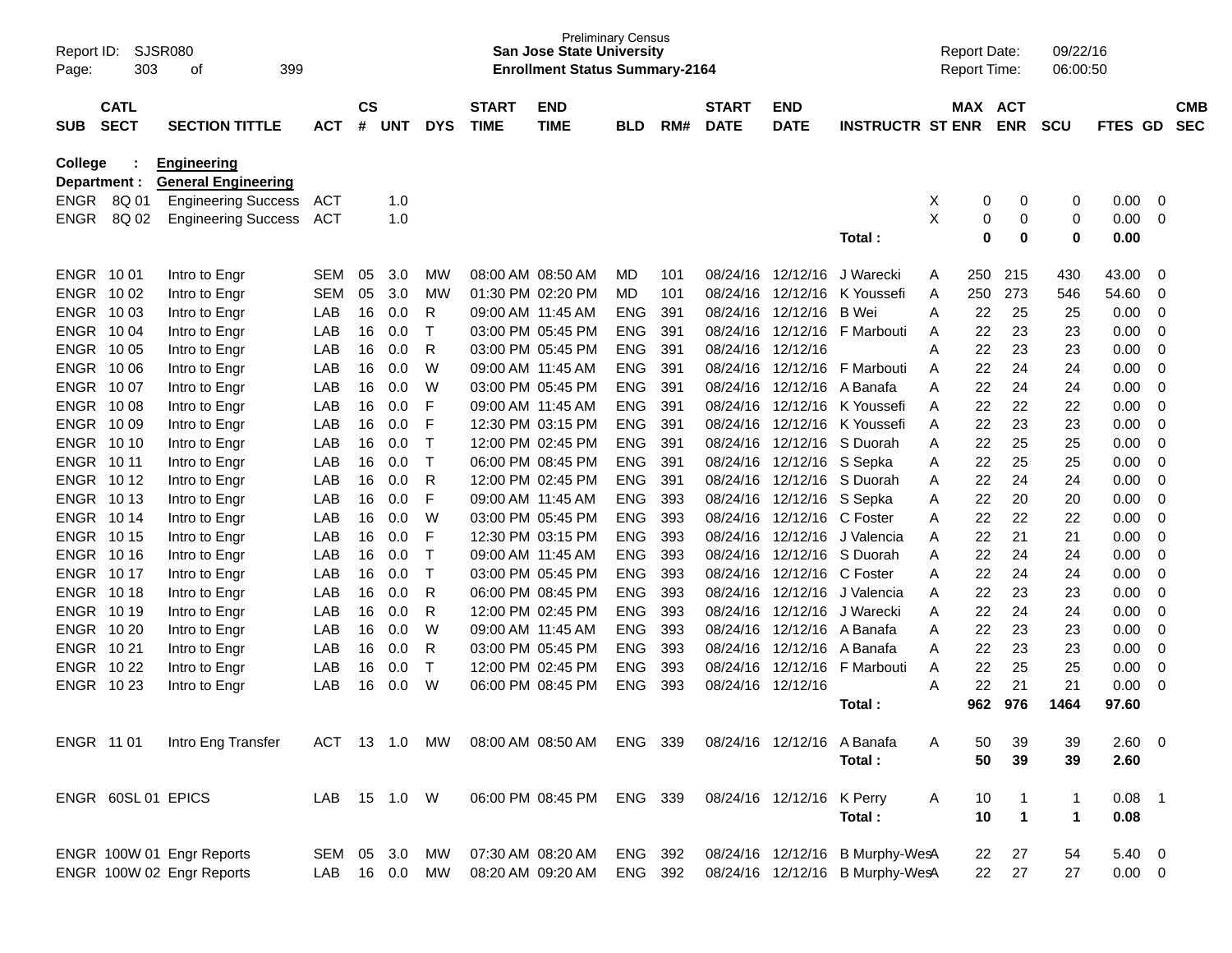| Report ID:<br>Page: | SJSR080<br>304 | οf                                                     | 399        |               |            |              |                   | <b>Preliminary Census</b><br>San Jose State University<br><b>Enrollment Status Summary-2164</b> |            |     |              |                           |                                 | <b>Report Date:</b><br><b>Report Time:</b> |    |            | 09/22/16<br>06:00:50 |         |                |            |
|---------------------|----------------|--------------------------------------------------------|------------|---------------|------------|--------------|-------------------|-------------------------------------------------------------------------------------------------|------------|-----|--------------|---------------------------|---------------------------------|--------------------------------------------|----|------------|----------------------|---------|----------------|------------|
|                     | <b>CATL</b>    |                                                        |            | $\mathsf{cs}$ |            |              | <b>START</b>      | <b>END</b>                                                                                      |            |     | <b>START</b> | <b>END</b>                |                                 | MAX                                        |    | <b>ACT</b> |                      |         |                | <b>CMB</b> |
| <b>SUB</b>          | <b>SECT</b>    | <b>SECTION TITTLE</b>                                  | <b>ACT</b> | #             | <b>UNT</b> | <b>DYS</b>   | <b>TIME</b>       | <b>TIME</b>                                                                                     | <b>BLD</b> | RM# | <b>DATE</b>  | <b>DATE</b>               | <b>INSTRUCTR ST ENR</b>         |                                            |    | <b>ENR</b> | <b>SCU</b>           | FTES GD |                | <b>SEC</b> |
|                     |                | ENGR 100W 03 Engr Reports                              | <b>SEM</b> | 05            | 3.0        | МW           | 07:30 AM 08:20 AM |                                                                                                 | ENG.       | 388 | 08/24/16     | 12/12/16                  | S Tran                          | A                                          | 22 | 23         | 46                   | 4.60    | 0              |            |
|                     |                | ENGR 100W 04 Engr Reports                              | LAB        | 16            | 0.0        | W            |                   | 12:00 PM 01:15 PM                                                                               | <b>ENG</b> | 189 | 08/24/16     | 12/12/16                  | S Tran                          | A                                          | 22 | 23         | 23                   | 0.00    | 0              |            |
|                     |                | ENGR 100W 05 Engr Reports                              | <b>SEM</b> | 05            | 3.0        | МW           | 07:30 AM 08:20 AM |                                                                                                 | <b>ENG</b> | 394 | 08/24/16     | 12/12/16                  | <b>B</b> Hsia                   | Α                                          | 22 | 22         | 44                   | 4.40    | 0              |            |
|                     |                | ENGR 100W 06 Engr Reports                              | LAB        | 16            | 0.0        | W            |                   | 12:00 PM 01:15 PM                                                                               | <b>ENG</b> | 189 | 08/24/16     | 12/12/16                  | B Hsia                          | Α                                          | 22 | 22         | 22                   | 0.00    | 0              |            |
|                     |                | ENGR 100W 07 Engr Reports                              | <b>SEM</b> | 05            | 3.0        | МW           | 09:30 AM 10:20 AM |                                                                                                 | <b>ENG</b> | 392 | 08/24/16     | 12/12/16                  | J Leih                          | Α                                          | 22 | 23         | 46                   | 4.60    | 0              |            |
|                     |                | ENGR 100W 08 Engr Reports                              | LAB        | 16            | 0.0        | W            |                   | 12:00 PM 01:15 PM                                                                               | <b>ENG</b> | 189 | 08/24/16     | 12/12/16                  | J Leih                          | Α                                          | 22 | 23         | 23                   | 0.00    | 0              |            |
|                     |                | ENGR 100W 09 Engr Reports                              | <b>SEM</b> | 05            | 3.0        | МW           | 09:30 AM 10:20 AM |                                                                                                 | <b>ENG</b> | 388 | 08/24/16     | 12/12/16                  | C Cordero                       | A                                          | 22 | 24         | 48                   | 4.80    | 0              |            |
|                     |                | ENGR 100W 10 Engr Reports                              | LAB        | 16            | 0.0        | W            |                   | 12:00 PM 01:15 PM                                                                               | <b>ENG</b> | 189 | 08/24/16     | 12/12/16                  | C Cordero                       | A                                          | 22 | 24         | 24                   | 0.00    | 0              |            |
|                     |                | ENGR 100W 11 Engr Reports                              | <b>SEM</b> | 05            | 3.0        | МW           | 09:30 AM 10:20 AM |                                                                                                 | <b>ENG</b> | 394 | 08/24/16     | 12/12/16                  | V Sansome                       | A                                          | 22 | 22         | 44                   | 4.40    | $\mathbf 0$    |            |
|                     |                | ENGR 100W 12 Engr Reports                              | LAB        | 16            | 0.0        | W            |                   | 12:00 PM 01:15 PM                                                                               | <b>ENG</b> | 189 | 08/24/16     | 12/12/16                  | V Sansome                       | A                                          | 22 | 22         | 22                   | 0.00    | 0              |            |
|                     |                | ENGR 100W 13 Engr Reports                              | <b>SEM</b> | 05            | 3.0        | МW           | 01:30 PM 02:20 PM |                                                                                                 | <b>ENG</b> | 392 | 08/24/16     | 12/12/16                  | C Cordero                       | A                                          | 22 | 22         | 44                   | 4.40    | 0              |            |
|                     |                | ENGR 100W 14 Engr Reports                              | LAB        | 16            | 0.0        | W            |                   | 12:00 PM 01:15 PM                                                                               | <b>ENG</b> | 189 | 08/24/16     | 12/12/16                  | C Cordero                       | A                                          | 22 | 22         | 22                   | 0.00    | 0              |            |
|                     |                | ENGR 100W 15 Engr Reports                              | <b>SEM</b> | 05            | 3.0        | МW           | 01:30 PM 02:20 PM |                                                                                                 | <b>ENG</b> | 388 | 08/24/16     | 12/12/16                  | J Melvin                        | Α                                          | 22 | 25         | 50                   | 5.00    | $\mathbf 0$    |            |
|                     |                | ENGR 100W 16 Engr Reports                              | LAB        | 16            | 0.0        | W            |                   | 12:00 PM 01:15 PM                                                                               | <b>ENG</b> | 189 | 08/24/16     | 12/12/16                  | J Melvin                        | Α                                          | 22 | 25         | 25                   | 0.00    | 0              |            |
|                     |                | ENGR 100W 17 Engr Reports                              | <b>SEM</b> | 05            | 3.0        | МW           | 01:30 PM 02:20 PM |                                                                                                 | <b>ENG</b> | 394 | 08/24/16     | 12/12/16                  | V Sansome                       | A                                          | 22 | 24         | 48                   | 4.80    | 0              |            |
|                     |                | ENGR 100W 18 Engr Reports                              | LAB        | 16            | 0.0        | W            |                   | 12:00 PM 01:15 PM                                                                               | <b>ENG</b> | 189 | 08/24/16     | 12/12/16                  |                                 | Α                                          | 22 | 24         | 24                   | 0.00    | 0              |            |
|                     |                | ENGR 100W 19 Engr Reports                              | <b>SEM</b> | 05            | 3.0        | МW           | 03:30 PM 04:20 PM |                                                                                                 | <b>ENG</b> | 392 | 08/24/16     | 12/12/16                  | J Melvin                        | Α                                          | 22 | 25         | 50                   | 5.00    | 0              |            |
|                     |                | ENGR 100W 20 Engr Reports                              | LAB        | 16            | 0.0        | W            |                   | 12:00 PM 01:15 PM                                                                               | <b>ENG</b> | 189 | 08/24/16     | 12/12/16                  | J Melvin                        | А                                          | 22 | 25         | 25                   | 0.00    | 0              |            |
|                     |                | ENGR 100W 21 Engr Reports                              | <b>SEM</b> | 05            | 3.0        | МW           | 03:30 PM 04:20 PM |                                                                                                 | <b>ENG</b> | 394 | 08/24/16     | 12/12/16                  | V Sansome                       | A                                          | 22 | 22         | 44                   | 4.40    | $\mathbf 0$    |            |
|                     |                | ENGR 100W 22 Engr Reports                              | LAB        | 16            | 0.0        | W            |                   | 12:00 PM 01:15 PM                                                                               | <b>ENG</b> | 189 | 08/24/16     | 12/12/16                  | V Sansome                       | A                                          | 22 | 22         | 22                   | 0.00    | 0              |            |
|                     |                | ENGR 100W 23 Engr Reports                              | <b>SEM</b> | 05            | 3.0        | МW           |                   | 06:00 PM 06:50 PM                                                                               | <b>ENG</b> | 392 | 08/24/16     | 12/12/16                  | S Evans-WemA                    |                                            | 22 | 24         | 48                   | 4.80    | 0              |            |
|                     |                | ENGR 100W 24 Engr Reports                              | LAB        | 16            | 0.0        | МW           |                   | 06:50 PM 08:20 PM                                                                               | <b>ENG</b> | 392 | 08/24/16     | 12/12/16                  | S Evans-WemA                    |                                            | 22 | 24         | 24                   | 0.00    | 0              |            |
|                     |                | ENGR 100W 25 Engr Reports                              | <b>SEM</b> | 05            | 3.0        | МW           |                   | 06:00 PM 06:50 PM                                                                               | <b>ENG</b> | 388 | 08/24/16     | 12/12/16                  | J Melvin                        | A                                          | 22 | 23         | 46                   | 4.60    | 0              |            |
|                     |                | ENGR 100W 26 Engr Reports                              | LAB        | 16            | 0.0        | МW           |                   | 06:50 PM 08:20 PM                                                                               | <b>ENG</b> | 388 | 08/24/16     | 12/12/16                  | J Melvin                        | Α                                          | 22 | 23         | 23                   | 0.00    | 0              |            |
|                     |                | ENGR 100W 27 Engr Reports                              | <b>SEM</b> | 05            | 3.0        | TR.          |                   | 08:00 AM 08:50 AM                                                                               | <b>ENG</b> | 392 | 08/24/16     | 12/12/16                  | B Hsia                          | Α                                          | 22 | 17         | 34                   | 3.40    | 0              |            |
|                     |                | ENGR 100W 28 Engr Reports                              | LAB        | 16            | 0.0        | <b>TR</b>    |                   | 08:50 AM 10:20 AM                                                                               | <b>ENG</b> | 392 | 08/24/16     | 12/12/16                  | B Hsia                          | Α                                          | 22 | 17         | 17                   | 0.00    | 0              |            |
|                     |                | ENGR 100W 29 Engr Reports                              | <b>SEM</b> | 05            | 3.0        | <b>TR</b>    |                   | 08:00 AM 08:50 AM                                                                               | <b>ENG</b> | 388 | 08/24/16     | 12/12/16                  | S Tran                          | Α                                          | 22 | 21         | 42                   | 4.20    | 0              |            |
|                     |                | ENGR 100W 30 Engr Reports                              | LAB        | 16            | 0.0        | <b>TR</b>    |                   | 08:50 AM 10:20 AM                                                                               | <b>ENG</b> | 388 | 08/24/16     | 12/12/16                  | S Tran                          | Α                                          | 22 | 21         | 21                   | 0.00    | 0              |            |
|                     |                | ENGR 100W 31 Engr Reports                              | <b>SEM</b> | 05            | 3.0        | TR.          | 11:00 AM 11:50 AM |                                                                                                 | <b>ENG</b> | 388 | 08/24/16     | 12/12/16                  | L Zou                           | Α                                          | 22 | 22         | 44                   | 4.40    | 0              |            |
|                     |                | ENGR 100W 32 Engr Reports                              | LAB        | 16            | 0.0        | <b>TR</b>    |                   | 11:50 AM 01:20 PM                                                                               | ENG.       | 388 | 08/24/16     | 12/12/16                  | L Zou                           | Α                                          | 22 | 22         | 22                   | 0.00    | $\mathbf 0$    |            |
|                     |                | ENGR 100W 33 Engr Reports                              | <b>SEM</b> |               | 05 3.0     | $\mathsf{T}$ |                   | 11:00 AM 12:50 PM                                                                               |            |     |              | 08/24/16 12/12/16 S Knapp |                                 |                                            | 22 | 23         | 46                   | 4.60    | $\mathbf 0$    |            |
|                     |                | ENGR 100W 34 Engr Reports                              | LAB        |               | 16  0.0    | R            |                   | 11:00 AM 01:50 PM                                                                               | ENG 392    |     |              | 08/24/16 12/12/16 S Knapp |                                 | A                                          | 22 | 23         | 23                   | 0.00    | 0              |            |
|                     |                |                                                        |            | 05            | 3.0        |              |                   |                                                                                                 |            |     |              |                           | 08/24/16 12/12/16 B Murphy-WesA |                                            |    |            |                      |         |                |            |
|                     |                | ENGR 100W 35 Engr Reports<br>ENGR 100W 36 Engr Reports | SEM        |               | 16 0.0     | R            |                   | 11:00 AM 12:50 PM                                                                               |            |     |              |                           |                                 |                                            | 22 | 24         | 48                   | 4.80    | $\mathbf 0$    |            |
|                     |                |                                                        | LAB        |               |            | $\top$       |                   | 11:00 AM 01:50 PM                                                                               | ENG 392    |     |              |                           | 08/24/16 12/12/16 B Murphy-WesA |                                            | 22 | 24         | 24                   | 0.00    | $\mathbf 0$    |            |
|                     |                | ENGR 100W 37 Engr Reports                              | <b>SEM</b> | 05            | 3.0        | $\top$       |                   | 02:00 PM 03:50 PM                                                                               |            |     |              | 08/24/16 12/12/16 S Knapp |                                 | A                                          | 22 | 24         | 48                   | 4.80    | 0              |            |
|                     |                | ENGR 100W 38 Engr Reports                              | LAB        | 16            | 0.0        | R            |                   | 02:00 PM 04:50 PM                                                                               | ENG 392    |     |              | 08/24/16 12/12/16 S Knapp |                                 | A                                          | 22 | 24         | 24                   | 0.00    | $\mathbf 0$    |            |
|                     |                | ENGR 100W 39 Engr Reports                              | <b>SEM</b> | 05            | 3.0        | R            |                   | 02:00 PM 03:50 PM                                                                               |            |     |              | 08/24/16 12/12/16 L Zou   |                                 | A                                          | 22 | 24         | 48                   | 4.80    | $\mathbf 0$    |            |
|                     |                | ENGR 100W 40 Engr Reports                              | LAB        |               | 16 0.0     | T            |                   | 02:00 PM 04:50 PM                                                                               | ENG 392    |     |              | 08/24/16 12/12/16 L Zou   |                                 | A                                          | 22 | 24         | 24                   | 0.00    | $\overline{0}$ |            |
|                     |                | ENGR 100W 41 Engr Reports                              | SEM 05 3.0 |               |            | TR           |                   | 05:00 PM 05:50 PM                                                                               | ENG 392    |     |              |                           | 08/24/16 12/12/16 B Murphy-WesA |                                            | 22 | 24         | 48                   | 4.80 0  |                |            |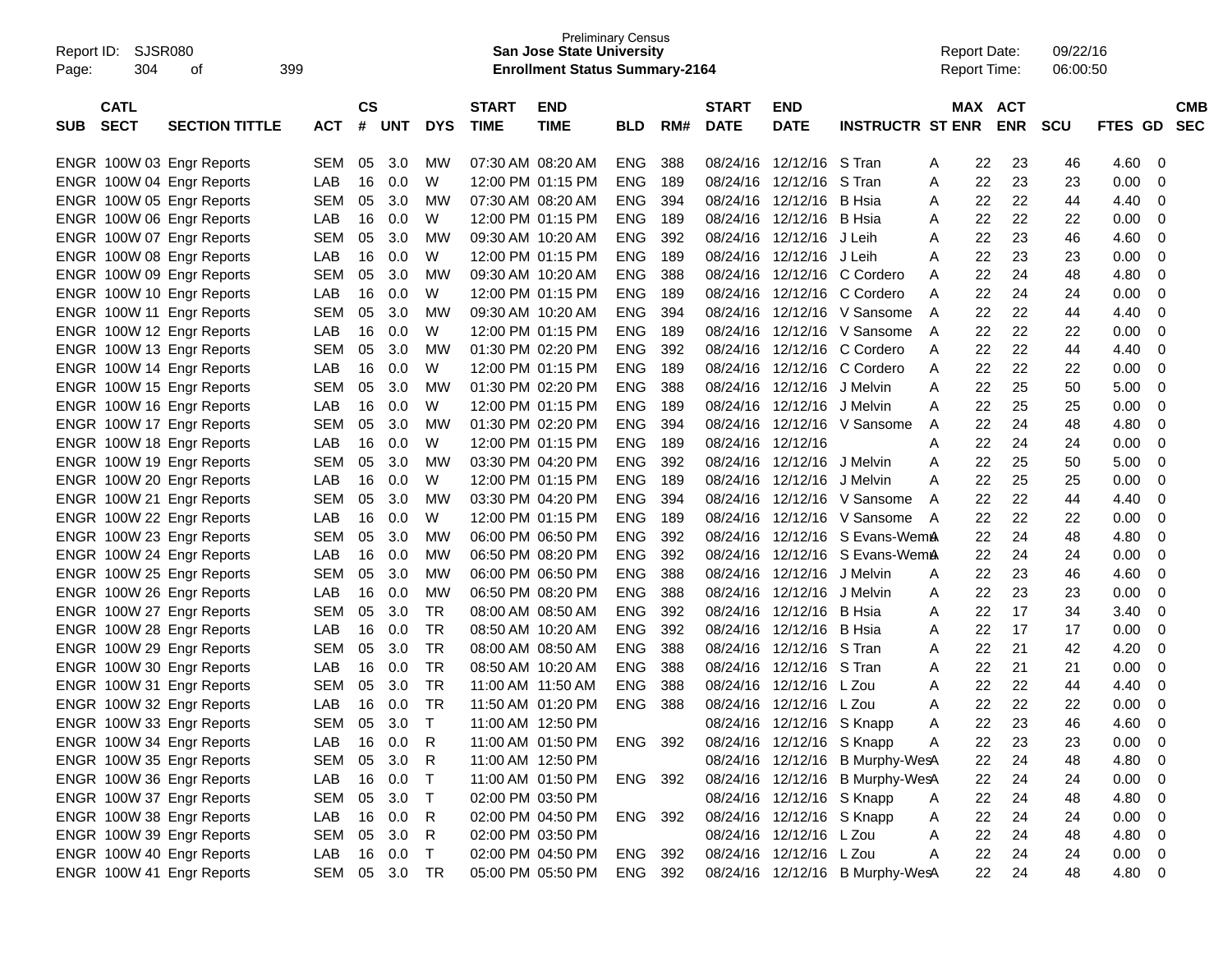| Report ID:<br>Page: | <b>SJSR080</b><br>305      | 399<br>οf                      |              |                    |            |            |                             | <b>Preliminary Census</b><br><b>San Jose State University</b><br><b>Enrollment Status Summary-2164</b> |            |     |                             |                            |                                 | <b>Report Date:</b><br><b>Report Time:</b> |            | 09/22/16<br>06:00:50 |               |                         |                          |
|---------------------|----------------------------|--------------------------------|--------------|--------------------|------------|------------|-----------------------------|--------------------------------------------------------------------------------------------------------|------------|-----|-----------------------------|----------------------------|---------------------------------|--------------------------------------------|------------|----------------------|---------------|-------------------------|--------------------------|
| <b>SUB</b>          | <b>CATL</b><br><b>SECT</b> | <b>SECTION TITTLE</b>          | <b>ACT</b>   | $\mathsf{cs}$<br># | <b>UNT</b> | <b>DYS</b> | <b>START</b><br><b>TIME</b> | <b>END</b><br><b>TIME</b>                                                                              | <b>BLD</b> | RM# | <b>START</b><br><b>DATE</b> | <b>END</b><br><b>DATE</b>  | <b>INSTRUCTR ST ENR</b>         | MAX ACT                                    | <b>ENR</b> | <b>SCU</b>           | FTES GD       |                         | <b>CMB</b><br><b>SEC</b> |
|                     |                            | ENGR 100W 42 Engr Reports      | LAB          | 16                 | 0.0        | TR         |                             | 05:50 PM 07:20 PM                                                                                      | ENG        | 392 |                             |                            | 08/24/16 12/12/16 B Murphy-WesA | 22                                         | 24         | 24                   | 0.00          | 0                       |                          |
|                     |                            | ENGR 100W 43 Engr Reports      | <b>SEM</b>   | 05                 | 3.0        | F          | 09:30 AM 11:10 AM           |                                                                                                        | <b>ENG</b> | 392 |                             | 08/24/16 12/12/16          | J Leih                          | 22<br>A                                    | 22         | 44                   | 4.40          | 0                       |                          |
|                     |                            | ENGR 100W 44 Engr Reports      | LAB          | 16                 | 0.0        | F          |                             | 01:00 PM 02:40 PM                                                                                      | <b>ENG</b> | 392 |                             | 08/24/16 12/12/16          | J Leih                          | 22<br>A                                    | 22         | 22                   | 0.00          | 0                       |                          |
|                     |                            | ENGR 100W 45 Engr Reports      | <b>SEM</b>   | 05                 | 3.0        | F          |                             | 09:30 AM 11:10 AM                                                                                      | <b>ENG</b> | 388 |                             | 08/24/16 12/12/16          | L Jacoby                        | 22<br>A                                    | 22         | 44                   | 4.40          | 0                       |                          |
|                     |                            | ENGR 100W 46 Engr Reports      | LAB          | 16                 | 0.0        | F          |                             | 01:00 PM 02:40 PM                                                                                      | <b>ENG</b> | 388 |                             | 08/24/16 12/12/16 L Jacoby |                                 | 22<br>A                                    | 22         | 22                   | 0.00          | 0                       |                          |
|                     |                            | ENGR 100W 47 Engr Reports      | <b>SEM</b>   | 05                 | 3.0        | F          |                             | 09:30 AM 11:10 AM                                                                                      | <b>ENG</b> | 394 |                             | 08/24/16 12/12/16 J Mackie |                                 | 22<br>A                                    | 23         | 46                   | 4.60          | 0                       |                          |
|                     |                            | ENGR 100W 48 Engr Reports      | LAB          | 16                 | 0.0        | F          |                             | 01:00 PM 02:40 PM                                                                                      | <b>ENG</b> | 394 | 08/24/16 12/12/16           |                            | J Mackie                        | 22<br>A                                    | 23         | 23                   | 0.00          | 0                       |                          |
|                     |                            |                                |              |                    |            |            |                             |                                                                                                        |            |     |                             |                            | Total :                         |                                            | 1056 1104  | 1656                 | 110.40        |                         |                          |
|                     | ENGR 108 02                | <b>Green Electronics</b>       | <b>LEC</b>   | 02                 | 3.0        | $\top$     |                             | 06:00 PM 08:45 PM                                                                                      | <b>ENG</b> | 336 | 08/24/16 12/12/16           |                            | R Venkatesh A                   | 30                                         | 20         | 60                   | 4.05          | - 1                     |                          |
|                     |                            |                                |              |                    |            |            |                             |                                                                                                        |            |     |                             |                            | Total :                         | 30                                         | 20         | 60                   | 4.05          |                         |                          |
|                     | ENGR 120 01                | Prog for Soc Sci               | <b>LEC</b>   | 02                 | 3.0        | TR         |                             | 12:00 PM 01:15 PM                                                                                      | <b>ENG</b> | 339 | 08/24/16 12/12/16           |                            | C Tarng                         | 40<br>A                                    | 33         | 99                   | 7.00 8        |                         |                          |
|                     |                            |                                |              |                    |            |            |                             |                                                                                                        |            |     |                             |                            | Total :                         | 40                                         | 33         | 99                   | 7.00          |                         |                          |
|                     |                            | ENGR 160SL 01 EPICS UD         | LAB          | 15                 | 1.0        | W          |                             | 06:00 PM 08:45 PM                                                                                      | <b>ENG</b> | 339 | 08/24/16 12/12/16           |                            | K Perry                         | 10<br>A                                    | 4          | 4                    | $0.27 \ 0$    |                         |                          |
|                     |                            |                                |              |                    |            |            |                             |                                                                                                        |            |     |                             |                            | Total :                         | 10                                         | 4          | 4                    | 0.27          |                         |                          |
|                     | ENGR 180 01                | <b>Indiv Studies</b>           | <b>SUP</b>   | 36                 | 3.0        | <b>TBA</b> |                             |                                                                                                        |            |     | 08/24/16 12/12/16           |                            |                                 | 36<br>A                                    | 0          | 0                    | 0.00          | - 0                     |                          |
|                     | ENGR 180 02                | <b>Indiv Studies</b>           | <b>SUP</b>   | 36                 | 2.0        | <b>TBA</b> |                             |                                                                                                        |            |     | 08/24/16 12/12/16           |                            |                                 | 20<br>Α                                    | 0          | 0                    | 0.00          | 0                       |                          |
|                     | ENGR 180 03                | <b>Indiv Studies</b>           | <b>SUP</b>   | 36                 | 1.0        | F          |                             | 01:00 PM 03:00 PM                                                                                      |            |     | 08/24/16 12/12/16           |                            |                                 | 35<br>Α                                    | 0          | 0                    | 0.00          | 0                       |                          |
|                     | ENGR 180 04                | <b>Indiv Studies</b>           | <b>SUP</b>   | 36                 | 1.0        | F          |                             | 01:00 PM 03:00 PM                                                                                      |            |     | 08/24/16 12/12/16           |                            |                                 | 10<br>A                                    | 0          | 0                    | 0.00          | 0                       |                          |
|                     | ENGR 180 05                | <b>Indiv Studies</b>           | <b>SUP</b>   | 36                 | 1.0        | F          |                             | 01:00 PM 03:00 PM                                                                                      |            |     | 08/24/16 12/12/16           |                            |                                 | A<br>10                                    | 0          | 0                    | 0.00          | 0                       |                          |
|                     | ENGR 180 06                | <b>Indiv Studies</b>           | <b>SUP</b>   | 36                 | 1.0        | F          |                             | 01:00 PM 03:00 PM                                                                                      |            |     | 08/24/16 12/12/16           |                            |                                 | 35<br>A                                    | 0          | 0                    | 0.00          | - 0                     |                          |
|                     |                            |                                |              |                    |            |            |                             |                                                                                                        |            |     |                             |                            | Total :                         | 146                                        | 0          | 0                    | 0.00          |                         |                          |
|                     | ENGR 195A 01               | Glob/Soc Iss Engr              | SEM          | 01                 | 1.0        | F          |                             | 12:00 PM 01:15 PM                                                                                      | <b>ENG</b> | 189 |                             | 08/24/16 12/12/16 M Thiele |                                 | 175<br>A                                   | 191        | 191                  | 12.73         | $\overline{\mathbf{0}}$ |                          |
|                     |                            | ENGR 195A 02 Glob/Soc Iss Engr | SEM          | 01                 | 1.0        | -F         |                             | 01:30 PM 02:45 PM                                                                                      | <b>ENG</b> | 189 |                             | 08/24/16 12/12/16          | M Thiele                        | 175<br>A                                   | 193        | 193                  | 12.87 0       |                         |                          |
|                     |                            |                                |              |                    |            |            |                             |                                                                                                        |            |     |                             |                            | Total :                         | 350                                        | 384        | 384                  | 25.60         |                         |                          |
|                     |                            | ENGR 195B 01 Glob/Soc Iss Engr | LEC 01 1.0 F |                    |            |            |                             | 01:30 PM 02:45 PM                                                                                      | ENG        | 341 |                             |                            | 08/24/16 12/12/16 K Yrigoyen    | 70<br>A                                    | 52         | 52                   | 3.47          | - 0                     |                          |
|                     |                            |                                |              |                    |            |            |                             |                                                                                                        |            |     |                             |                            | Total:                          | 70                                         | 52         | 52                   | 3.47          |                         |                          |
|                     |                            | ENGR 195C 01 Inter Sr Proj I   | LAB 16 3.0 W |                    |            |            |                             | 06:00 PM 08:45 PM                                                                                      | ENG 339    |     |                             | 08/24/16 12/12/16 K Perry  |                                 | 20<br>A                                    | 12         | 36                   | 2.40 0 C      |                         |                          |
|                     |                            | AVIA 195C 01 Inter Sr Proj I   | LAB          |                    | 16 3.0     | W          |                             | 06:00 PM 08:45 PM                                                                                      | ENG 339    |     |                             | 08/24/16 12/12/16 K Perry  |                                 | 0<br>A                                     | 0          | 0                    | $0.00 \t 0 C$ |                         |                          |
|                     |                            | TECH 195C 01 Inter Sr Proj I   | LAB          |                    | 16 3.0     | W          |                             | 06:00 PM 08:45 PM                                                                                      | ENG 339    |     |                             | 08/24/16 12/12/16 K Perry  |                                 | 0<br>A                                     | 0          | 0                    | $0.00 \t 0 C$ |                         |                          |
|                     |                            | CMPE 195C 01 Inter Sr Proj I   | LAB          |                    | 16 3.0     | W          |                             | 06:00 PM 08:45 PM                                                                                      | ENG 339    |     |                             | 08/24/16 12/12/16 K Perry  |                                 | 0<br>A                                     | $\Omega$   | 0                    | $0.00 \t 0 C$ |                         |                          |
| ISE.                |                            | 195C 01 Inter Sr Proj I        | LAB          |                    | 16 3.0     | W          |                             | 06:00 PM 08:45 PM                                                                                      | ENG 339    |     |                             | 08/24/16 12/12/16 K Perry  |                                 | 0<br>A                                     | 0          | 0                    | $0.00 \t 0 C$ |                         |                          |
| EE                  |                            | 195C 01 Inter Sr Proj I        | LAB 16 3.0 W |                    |            |            |                             | 06:00 PM 08:45 PM                                                                                      | ENG 339    |     |                             | 08/24/16 12/12/16 K Perry  |                                 | A                                          | 0<br>0     | 0                    |               | $0.00 \t 0 C$           |                          |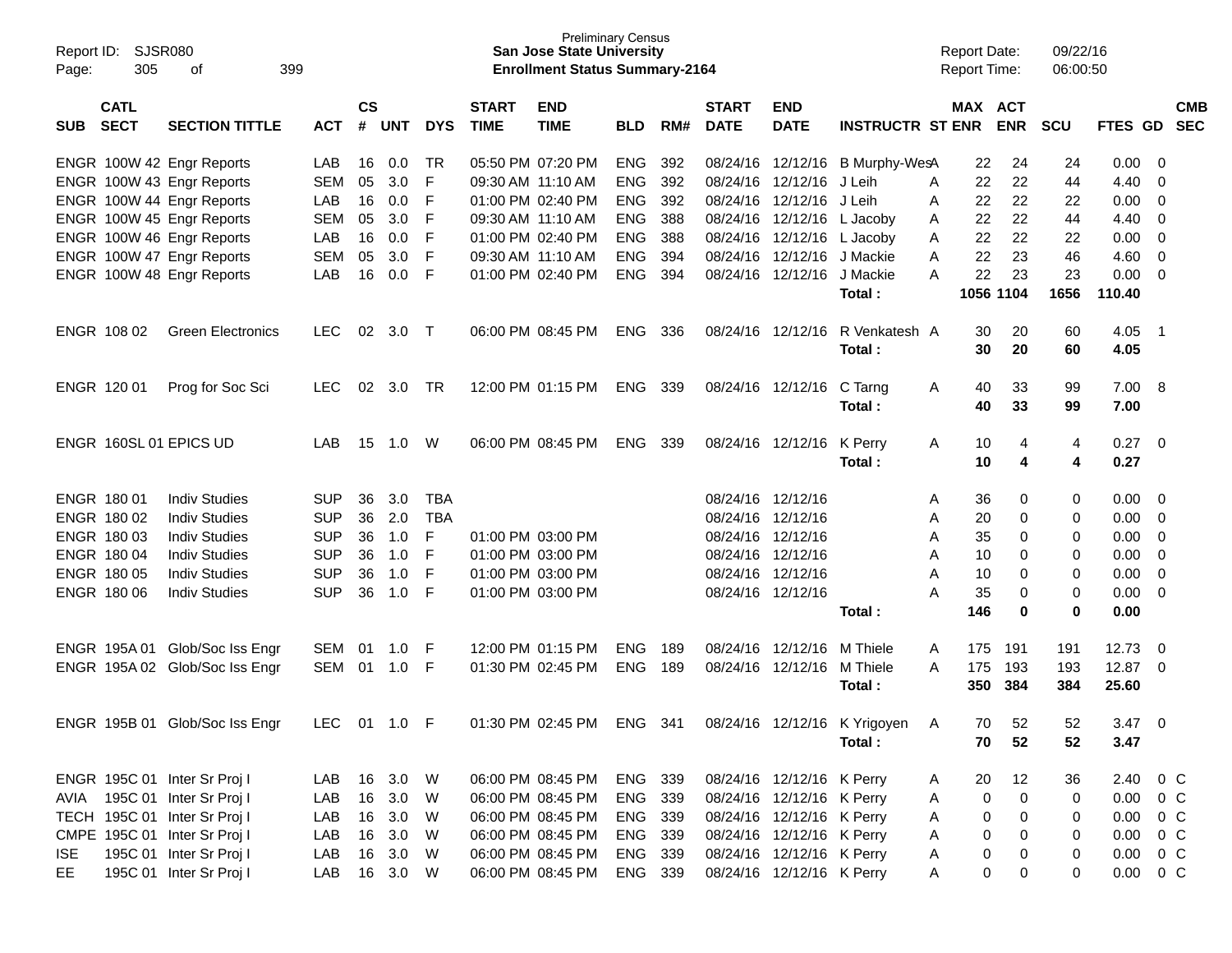| Report ID:<br>306<br>Page:                | SJSR080<br>399<br>οf                                                                                  |                                        |                    |                                |                                        |                             | <b>Preliminary Census</b><br><b>San Jose State University</b><br><b>Enrollment Status Summary-2164</b> |                                        |                   |                             |                                                             |                                           | <b>Report Date:</b><br><b>Report Time:</b> |                                                       | 09/22/16<br>06:00:50  |                                                   |                                  |            |
|-------------------------------------------|-------------------------------------------------------------------------------------------------------|----------------------------------------|--------------------|--------------------------------|----------------------------------------|-----------------------------|--------------------------------------------------------------------------------------------------------|----------------------------------------|-------------------|-----------------------------|-------------------------------------------------------------|-------------------------------------------|--------------------------------------------|-------------------------------------------------------|-----------------------|---------------------------------------------------|----------------------------------|------------|
| <b>CATL</b><br><b>SECT</b><br><b>SUB</b>  | <b>SECTION TITTLE</b>                                                                                 | <b>ACT</b>                             | $\mathsf{cs}$<br># | <b>UNT</b>                     | <b>DYS</b>                             | <b>START</b><br><b>TIME</b> | <b>END</b><br><b>TIME</b>                                                                              | <b>BLD</b>                             | RM#               | <b>START</b><br><b>DATE</b> | <b>END</b><br><b>DATE</b>                                   | <b>INSTRUCTR ST ENR</b>                   |                                            | MAX ACT<br><b>ENR</b>                                 | <b>SCU</b>            | FTES GD SEC                                       |                                  | <b>CMB</b> |
| <b>CHE</b><br>MATE                        | 195C 01 Inter Sr Proj I<br>195C 01 Inter Sr Proj I                                                    | LAB<br>LAB                             | 16<br>16           | 3.0<br>3.0                     | W<br>W                                 |                             | 06:00 PM 08:45 PM<br>06:00 PM 08:45 PM                                                                 | <b>ENG</b><br><b>ENG</b>               | 339<br>339        | 08/24/16                    | 12/12/16 K Perry<br>08/24/16 12/12/16 K Perry               | Total:                                    | A<br>A                                     | 0<br>0<br>0<br>0<br>12<br>20                          | 0<br>0<br>36          | 0.00<br>0.00<br>2.40                              | 0 <sup>o</sup><br>0 <sup>o</sup> |            |
|                                           | ENGR 200W 01 Engr Grad Reports<br>ENGR 200W 02 Engr Grad Reports<br>ENGR 200W 03 Engr Grad Reports    | LEC<br><b>LEC</b><br><b>LEC</b>        | 02<br>02           | 3.0<br>3.0<br>02 3.0           | M<br>M<br>$\top$                       | 07:30 AM 10:15 AM           | 07:00 PM 09:45 PM<br>07:00 PM 09:45 PM                                                                 | <b>ENG</b><br><b>ENG</b><br><b>ENG</b> | 333<br>394<br>394 | 08/24/16                    | 08/24/16 12/12/16 M Highby<br>12/12/16 J Mackie             | 08/24/16 12/12/16 M Highby<br>Total:      | A<br>22<br>A<br>22<br>A                    | 22<br>12<br>16<br>12<br>66<br>40                      | 36<br>48<br>36<br>120 | 3.00 12<br>4.00 16<br>3.00 12<br>10.00            |                                  |            |
| ENGR 201 01                               | <b>Engr Analysis</b>                                                                                  | SEM                                    |                    | 05 3.0                         | M                                      |                             | 06:00 PM 08:45 PM                                                                                      | <b>ENG</b>                             | 327               |                             | 08/24/16 12/12/16                                           | M Khosravi<br>Total:                      | A                                          | 25<br>$\overline{7}$<br>$\overline{\mathbf{r}}$<br>25 | 21<br>21              | $1.75$ 7<br>1.75                                  |                                  |            |
| ENGR 203 01                               | <b>Engr Management</b>                                                                                | SEM                                    |                    | 05 3.0                         | W                                      |                             | 06:00 PM 08:45 PM                                                                                      | <b>ENG</b>                             | 336               |                             |                                                             | 08/24/16 12/12/16 R Venkatesh A<br>Total: |                                            | 25<br>3<br>3<br>25                                    | 9<br>9                | $0.75$ 3<br>0.75                                  |                                  |            |
| ENGR 281 01                               | Master's Project                                                                                      | LAB                                    | 16                 | 1.0                            | -F                                     |                             | 06:00 PM 08:45 PM                                                                                      | <b>ENG</b>                             | 388               |                             |                                                             | 08/24/16 12/12/16 R Venkatesh A<br>Total: |                                            | 20<br>6<br>20<br>6                                    | 6<br>6                | 0.50 6<br>0.50                                    |                                  |            |
|                                           | ENGR 297B 01 Spc Topics Bioinfo<br>ENGR 297B 02 Spc Topics Bioinfo<br>ENGR 297B 03 Spc Topics Bioinfo | <b>SUP</b><br><b>SUP</b><br><b>SUP</b> | 25<br>25<br>25     | 1.0<br>2.0<br>3.0              | <b>TBA</b><br><b>TBA</b><br><b>TBA</b> |                             |                                                                                                        |                                        |                   | 08/24/16<br>08/24/16        | 12/12/16<br>12/12/16<br>08/24/16 12/12/16                   | Total :                                   | Α<br>30<br>Α<br>A<br>30                    | 25<br>0<br>0<br>0<br>85<br>$\bf{0}$                   | 0<br>0<br>0<br>0      | $0.00 \t 0$<br>$0.00 \t 0$<br>$0.00 \t 0$<br>0.00 |                                  |            |
| ENGR 298 01                               | Master's Project                                                                                      | LAB                                    | 16                 | 2.0                            | TBA                                    |                             |                                                                                                        |                                        |                   |                             | 08/24/16 12/12/16                                           | Total :                                   | Α<br>30                                    | 30<br>6<br>6                                          | 12<br>12              | 1.00 6<br>1.00                                    |                                  |            |
| ENGR 298101<br>ENGR 298102<br>ENGR 298103 | MSE Internship Exper SUP<br>MSE Internship Exper SUP<br>MSE Internship Exper SUP                      |                                        | 48                 | 3.0<br>48 2.0<br>48 1.0        | <b>TBA</b><br><b>TBA</b><br><b>TBA</b> |                             |                                                                                                        |                                        |                   | 08/24/16<br>08/24/16        | 12/12/16<br>12/12/16<br>08/24/16 12/12/16                   | Total :                                   | A<br>20<br>Α<br>A<br>20<br>64              | 24<br>0<br>0<br>0<br>0                                | 0<br>0<br>0<br>0      | $0.00 \t 0$<br>0.00<br>$0.00 \t 0$<br>0.00        | $\overline{\phantom{0}}$         |            |
| ENGR 299 01<br>ENGR 299 02<br>ENGR 299 03 | <b>Masters Thesis</b><br><b>Masters Thesis</b><br><b>Masters Thesis</b>                               | <b>SUP</b><br><b>SUP</b><br><b>SUP</b> |                    | 25 1.0<br>25 2.0<br>25 3.0 TBA | TBA<br><b>TBA</b>                      |                             |                                                                                                        |                                        |                   |                             | 08/24/16 12/12/16<br>08/24/16 12/12/16<br>08/24/16 12/12/16 | Total:                                    | Α<br>Α<br>25<br>Α<br>80                    | 30<br>0<br>25<br>0<br>0<br>0                          | 0<br>0<br>0<br>0      | $0.00 \t 0$<br>$0.00 \t 0$<br>$0.00 \t 0$<br>0.00 |                                  |            |
|                                           | ENGR 1081W 03 Basic Writ Wrkshp                                                                       | LAB                                    |                    | 16 1.0 TBA                     |                                        |                             |                                                                                                        |                                        |                   |                             | 08/24/16 12/12/16                                           | Total:                                    | 25<br>A                                    | 0<br>25<br>0                                          | 0<br>0                | $0.00 \t 0$<br>0.00                               |                                  |            |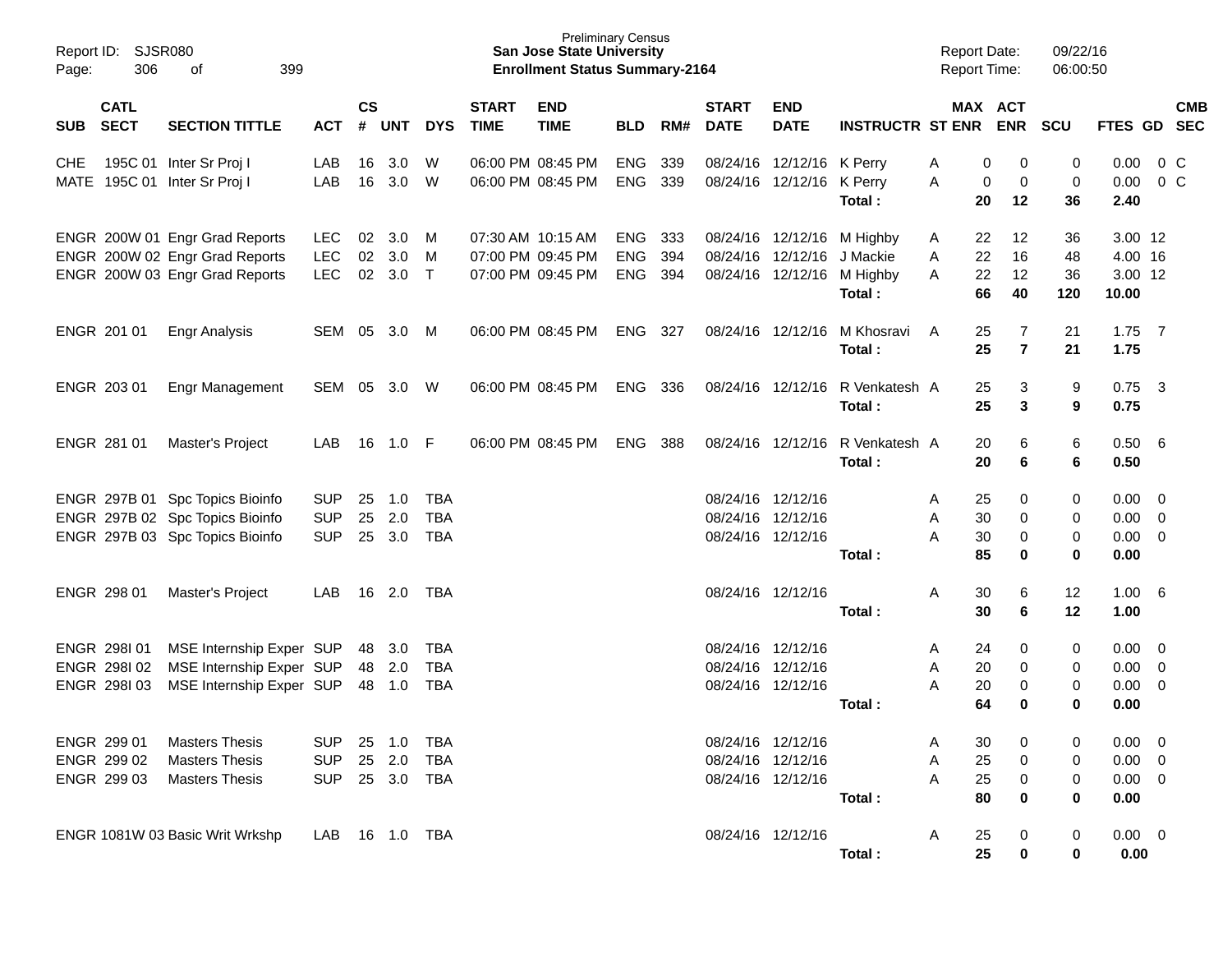| Report ID:<br>Page:                      | SJSR080<br>399<br>307<br>of |                            |  |            |         |     |            |                             | <b>San Jose State University</b><br><b>Enrollment Status Summary-2164</b> | <b>Preliminary Census</b> |     |                             |                           |                                                                              | <b>Report Date:</b><br>Report Time: |                          | 09/22/16<br>06:00:50 |                            |            |
|------------------------------------------|-----------------------------|----------------------------|--|------------|---------|-----|------------|-----------------------------|---------------------------------------------------------------------------|---------------------------|-----|-----------------------------|---------------------------|------------------------------------------------------------------------------|-------------------------------------|--------------------------|----------------------|----------------------------|------------|
| <b>CATL</b><br><b>SECT</b><br><b>SUB</b> |                             | <b>SECTION TITTLE</b>      |  | <b>ACT</b> | СS<br># | UNT | <b>DYS</b> | <b>START</b><br><b>TIME</b> | <b>END</b><br>TIME                                                        | <b>BLD</b>                | RM# | <b>START</b><br><b>DATE</b> | <b>END</b><br><b>DATE</b> | <b>INSTRUCTR ST ENR</b>                                                      | <b>MAX</b>                          | <b>ACT</b><br><b>ENR</b> | scu                  | <b>FTES GD SEC</b>         | <b>CMB</b> |
| Department :                             |                             | <b>General Engineering</b> |  |            |         |     |            |                             |                                                                           |                           |     |                             |                           | <b>Department Total:</b><br><b>Lower Division:</b><br><b>Upper Division:</b> | 3164<br>1022<br>1788                | 2687<br>1016<br>1649     | 3963<br>1504<br>2411 | 267.47<br>100.28<br>163.18 |            |

**Graduate Division : 354 22 48 4.00**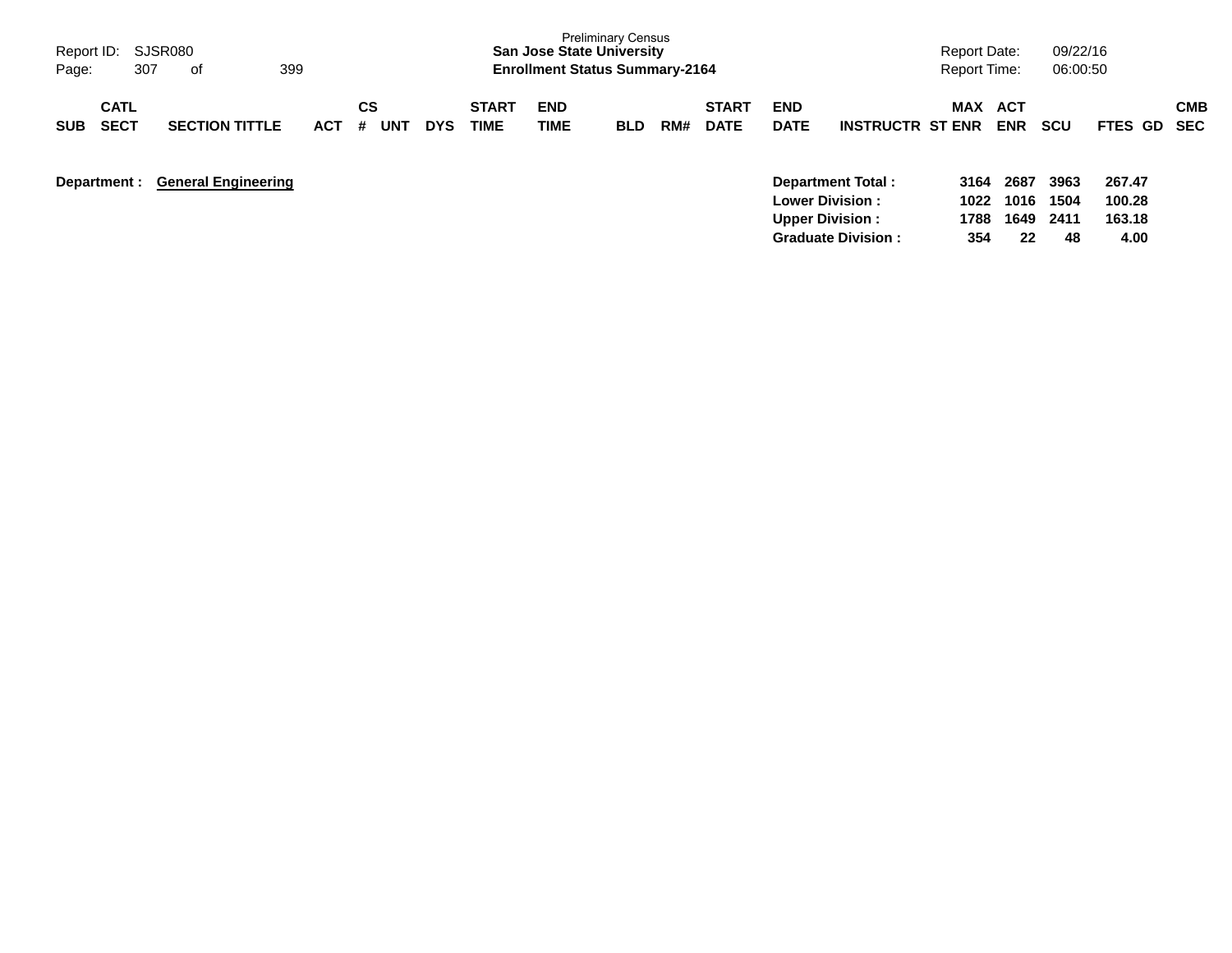| Page:                                  | Report ID:<br><b>SJSR080</b><br>308<br>of<br>399 |                                                                            |                                        |                    |                              |             |                             | <b>Preliminary Census</b><br><b>San Jose State University</b><br><b>Enrollment Status Summary-2164</b> |                                 |                   |                             |                           |                                                                                   | <b>Report Date:</b><br>Report Time: |                       |                       | 09/22/16<br>06:00:50       |                                                |            |
|----------------------------------------|--------------------------------------------------|----------------------------------------------------------------------------|----------------------------------------|--------------------|------------------------------|-------------|-----------------------------|--------------------------------------------------------------------------------------------------------|---------------------------------|-------------------|-----------------------------|---------------------------|-----------------------------------------------------------------------------------|-------------------------------------|-----------------------|-----------------------|----------------------------|------------------------------------------------|------------|
| <b>SUB</b>                             | <b>CATL</b><br><b>SECT</b>                       | <b>SECTION TITTLE</b>                                                      | <b>ACT</b>                             | $\mathsf{cs}$<br># | <b>UNT</b>                   | <b>DYS</b>  | <b>START</b><br><b>TIME</b> | <b>END</b><br><b>TIME</b>                                                                              | <b>BLD</b>                      | RM#               | <b>START</b><br><b>DATE</b> | <b>END</b><br><b>DATE</b> | <b>INSTRUCTR ST ENR ENR</b>                                                       |                                     | MAX ACT               |                       | <b>SCU</b>                 | FTES GD SEC                                    | <b>CMB</b> |
| College                                | Department :                                     | <b>Engineering</b><br><b>Industrial &amp; Systems Engineering</b>          |                                        |                    |                              |             |                             |                                                                                                        |                                 |                   |                             |                           |                                                                                   |                                     |                       |                       |                            |                                                |            |
| <b>ISE</b>                             | 102 01                                           | Engr Econ Systems                                                          | SEM 04 3.0                             |                    |                              | TR          |                             | 01:30 PM 02:45 PM                                                                                      | <b>BBC</b>                      | 004               |                             | 08/24/16 12/12/16         | D Nathan-RobA<br>Total:                                                           |                                     | 100<br>100            | 84<br>84              | 252<br>252                 | 16.80 0<br>16.80                               |            |
| <b>ISE</b>                             | 114 01                                           | Safety Engr                                                                | SEM 04                                 |                    | 3.0                          | $\top$      |                             | 06:00 PM 08:45 PM                                                                                      | <b>ENG</b>                      | 488               |                             | 08/24/16 12/12/16         | C Foster<br>Total:                                                                | Α                                   | 65<br>65              | 58<br>58              | 174<br>174                 | 11.95 7<br>11.95                               |            |
| <b>ISE</b>                             | 130 01                                           | <b>Engr Statistics</b>                                                     | <b>LEC</b>                             | 04                 | 3.0                          | TR.         |                             | 09:00 AM 10:15 AM                                                                                      | <b>ENG 189</b>                  |                   |                             | 08/24/16 12/12/16         | N Patel<br>Total:                                                                 | A                                   | 150<br>150            | 172<br>172            | 516<br>516                 | 35.25 17<br>35.25                              |            |
| <b>ISE</b>                             | 135 01                                           | Design of Expmts                                                           | SEM                                    | 04                 | 3.0                          | TR          |                             | 03:00 PM 04:15 PM                                                                                      | ENG                             | 189               |                             | 08/24/16 12/12/16         | S Amin<br>Total:                                                                  | A                                   | 100<br>100            | 78<br>78              | 234<br>234                 | 16.10 10<br>16.10                              |            |
| <b>ISE</b>                             | 140 01                                           | Oper Plan & Control                                                        | SEM 04 3.0                             |                    |                              | TR          |                             | 04:30 PM 05:45 PM                                                                                      | <b>ENG</b>                      | 189               |                             | 08/24/16 12/12/16         | A Kumar<br>Total:                                                                 | A                                   | 150<br>150            | 141<br>141            | 423<br>423                 | 31.70 70<br>31.70                              |            |
| <b>ISE</b>                             | 151 01                                           | Managing Engr                                                              | <b>SEM</b>                             | 04                 | 3.0                          | W           |                             | 03:00 PM 05:45 PM                                                                                      | <b>BBC</b>                      | 004               |                             | 08/24/16 12/12/16         | J Flahaux<br>Total:                                                               | A                                   | 80<br>80              | 75<br>75              | 225<br>225                 | 15.00 0<br>15.00                               |            |
| <b>ISE</b>                             | 161 01                                           | Med Err Sfty Engr                                                          | <b>LEC</b>                             | 02                 | 3.0                          | W           |                             | 06:00 PM 08:45 PM                                                                                      | <b>ENG</b>                      | 488               |                             | 08/24/16 12/12/16         | C Brown<br>Total:                                                                 | A                                   | 20<br>20              | 19<br>19              | 57<br>57                   | 3.80 0<br>3.80                                 |            |
| <b>ISE</b>                             | 164 01                                           | Comp & Hum Interact SEM 04 3.0                                             |                                        |                    |                              | M           |                             | 06:00 PM 08:45 PM                                                                                      | <b>BBC</b>                      | 003               |                             | 08/24/16 12/12/16         | A Moallem<br>Total:                                                               | A                                   | 50<br>50              | 47<br>47              | 141<br>141                 | $9.40 \quad 0$<br>9.40                         |            |
| <b>ISE</b><br><b>ISE</b><br><b>ISE</b> | 167 01<br>167 02<br>167 03                       | <b>Sys Simulation</b><br><b>Sys Simulation</b><br><b>Sys Simulation</b>    | <b>SEM</b><br>LAB<br>LAB               | 04<br>16<br>16     | 3.0<br>0.0<br>0.0            | M<br>M<br>M | 10:00 AM 11:45 AM           | 12:00 PM 02:45 PM<br>03:00 PM 05:45 PM                                                                 | <b>ENG</b><br>ENG<br><b>ENG</b> | 189<br>333<br>333 |                             | 08/24/16 12/12/16         | K Mabrouk<br>08/24/16 12/12/16 K Mabrouk<br>08/24/16 12/12/16 K Mabrouk<br>Total: | A<br>A<br>$\overline{A}$            | 90<br>45<br>45<br>180 | 90<br>47<br>43<br>180 | 180<br>47<br>43<br>270     | 19.75 35<br>$0.00$ 14<br>0.0021<br>19.75       |            |
| <b>ISE</b><br><b>ISE</b><br><b>ISE</b> | 18001<br>180 02<br>180 03                        | <b>Individ Studies</b><br><b>Individ Studies</b><br><b>Individ Studies</b> | <b>SUP</b><br><b>SUP</b><br><b>SUP</b> |                    | 36 1.0<br>36 2.0<br>36 3.0 F | - F<br>- F  |                             | 09:00 AM 11:45 AM<br>12:00 PM 02:45 PM<br>03:00 PM 05:45 PM                                            | ENG 194<br>ENG 194<br>ENG 194   |                   | 08/24/16 12/12/16           |                           | 08/24/16 12/12/16 Y Dessouky<br>08/24/16 12/12/16 Y Dessouky A<br>Total:          | A<br>Α                              | 30<br>30<br>30<br>90  | 0<br>0<br>1           | 1<br>0<br>0<br>$\mathbf 1$ | $0.07$ 0<br>$0.00 \t 0$<br>$0.00 \t 0$<br>0.07 |            |
| <b>ISE</b>                             |                                                  | 195A 01 Sr ISE Design I                                                    | LAB 16 1.0 F                           |                    |                              |             |                             | 09:30 AM 12:15 PM                                                                                      | ENG 486                         |                   |                             | 08/24/16 12/12/16 B Saeed | Total:                                                                            | A                                   | 40<br>40              | 35<br>35              | 35<br>35                   | 2.3300<br>2.33                                 |            |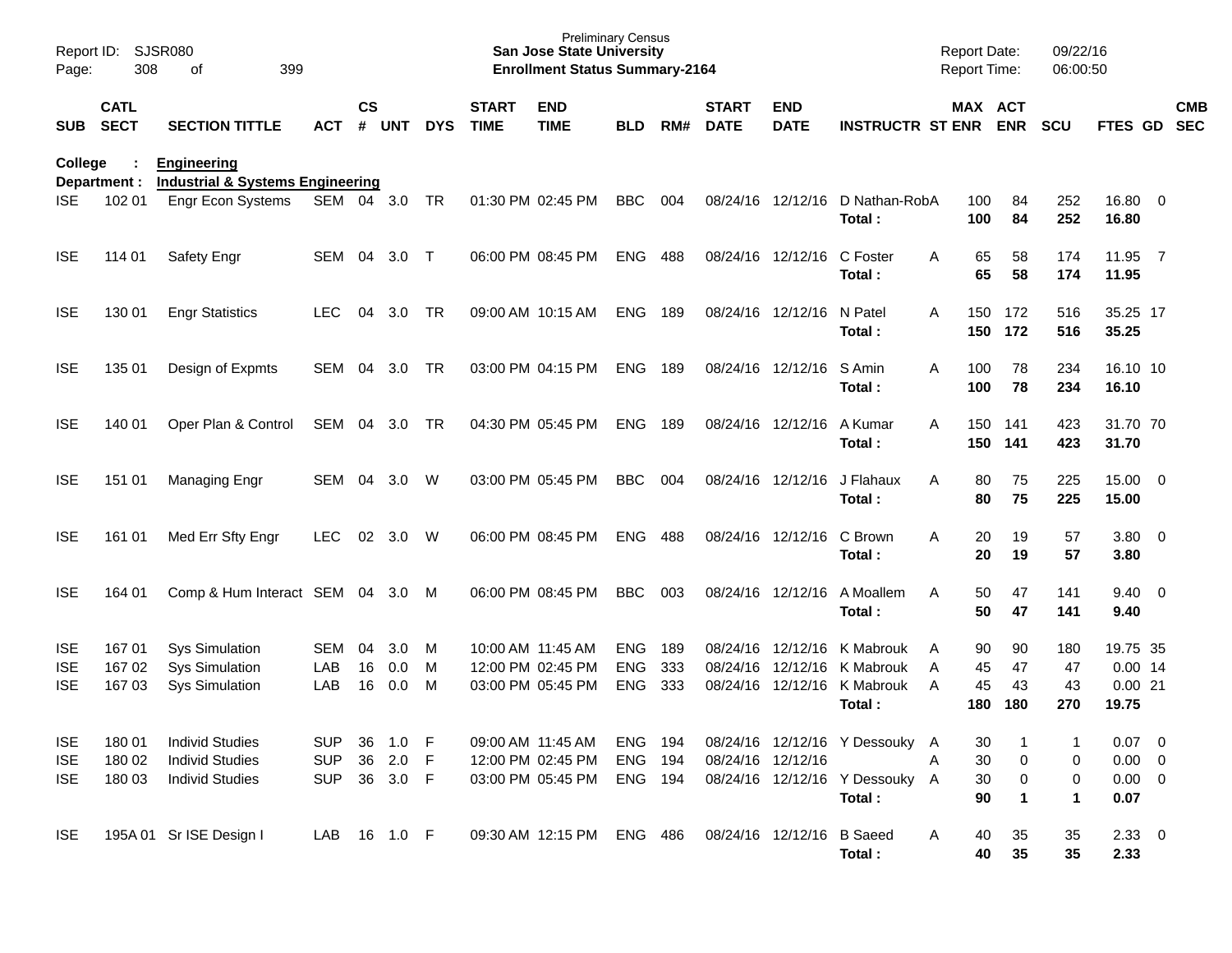| Report ID:<br>Page: | 309                        | SJSR080<br>399<br>of             |                   |                    |            |            |                             | <b>Preliminary Census</b><br><b>San Jose State University</b><br><b>Enrollment Status Summary-2164</b> |                  |            |                             |                            |                                                                      | <b>Report Date:</b><br><b>Report Time:</b> |                                           | 09/22/16<br>06:00:50 |                                |            |
|---------------------|----------------------------|----------------------------------|-------------------|--------------------|------------|------------|-----------------------------|--------------------------------------------------------------------------------------------------------|------------------|------------|-----------------------------|----------------------------|----------------------------------------------------------------------|--------------------------------------------|-------------------------------------------|----------------------|--------------------------------|------------|
| <b>SUB</b>          | <b>CATL</b><br><b>SECT</b> | <b>SECTION TITTLE</b>            | <b>ACT</b>        | $\mathsf{cs}$<br># | <b>UNT</b> | <b>DYS</b> | <b>START</b><br><b>TIME</b> | <b>END</b><br><b>TIME</b>                                                                              | <b>BLD</b>       | RM#        | <b>START</b><br><b>DATE</b> | <b>END</b><br><b>DATE</b>  | <b>INSTRUCTR ST ENR</b>                                              |                                            | MAX ACT<br><b>ENR</b>                     | <b>SCU</b>           | FTES GD SEC                    | <b>CMB</b> |
| <b>ISE</b>          |                            | 195B 01 Sr ISE Design II         | LAB               | 16                 | 3.0        | - F        |                             | 01:30 PM 04:15 PM                                                                                      | <b>ENG</b>       | 486        |                             | 08/24/16 12/12/16          | <b>B</b> Saeed<br>Total:                                             | A                                          | 30<br>25<br>30<br>25                      | 75<br>75             | $5.00 \t 0$<br>5.00            |            |
| <b>ISE</b>          | 201 01                     | <b>Engr Stat</b>                 | SEM               | 04                 | 3.0        | M          |                             | 03:00 PM 05:45 PM                                                                                      | <b>ENG 486</b>   |            |                             | 08/24/16 12/12/16          | S Amin<br>Total:                                                     | A                                          | 50<br>46<br>50<br>46                      | 138<br>138           | 11.50 46<br>11.50              |            |
| <b>ISE</b>          | 210 01                     | Hum Factors Des                  | <b>SEM</b>        | 05                 | 3.0        | $\top$     |                             | 06:00 PM 08:45 PM                                                                                      | <b>ENG 486</b>   |            |                             | 08/24/16 12/12/16          | D Nathan-RobA<br>Total:                                              |                                            | 50<br>33<br>50<br>33                      | 99<br>99             | 8.25 33<br>8.25                |            |
| <b>ISE</b>          | 214 01                     | <b>Enterp Engr</b>               | <b>LEC</b>        | 02                 | 3.0        | W          |                             | 03:00 PM 05:45 PM                                                                                      | ENG              | 486        |                             | 08/24/16 12/12/16          | J Barjis<br>Total :                                                  | A                                          | 40<br>19<br>40<br>19                      | 57<br>57             | 4.75 19<br>4.75                |            |
| <b>ISE</b>          | 21701<br>CMPE 217 01       | Hum Cmptr Int<br>Hum Cmptr Int   | SEM<br><b>SEM</b> | 04<br>04           | 3.0<br>3.0 | R<br>R     |                             | 06:00 PM 08:45 PM<br>06:00 PM 08:45 PM                                                                 | CL.<br><b>CL</b> | 117<br>117 |                             |                            | 08/24/16 12/12/16 A Moallem<br>08/24/16 12/12/16 A Moallem<br>Total: | A<br>A                                     | 60<br>17<br>$\mathbf 0$<br>19<br>36<br>60 | 51<br>57<br>108      | 4.25 17 C<br>4.75 19 C<br>9.00 |            |
| <b>ISE</b>          | 220 01                     | User Exp Design                  | <b>LEC</b>        | 02                 | 3.0        | M          |                             | 06:00 PM 08:45 PM                                                                                      | ENG              | 486        |                             |                            | 08/24/16 12/12/16 D Rosenberg A<br>Total:                            |                                            | 30<br>16<br>30<br>16                      | 48<br>48             | 4.00 16<br>4.00                |            |
| <b>ISE</b>          | 222 01                     | Adv Sys Engr                     | SEM               | 05                 | 3.0        | R          |                             | 06:00 PM 08:45 PM                                                                                      | ENG              | 488        |                             | 08/24/16 12/12/16          | A Kumar<br>Total:                                                    | A                                          | 50<br>40<br>50<br>40                      | 120<br>120           | 10.00 40<br>10.00              |            |
| <b>ISE</b>          | 230 01                     | Adv Oper Resrch                  | SEM               | 05                 | 3.0        | $\top$     |                             | 03:00 PM 05:45 PM                                                                                      | <b>ENG 486</b>   |            |                             |                            | 08/24/16 12/12/16 S Erdogan<br>Total:                                | A                                          | 65<br>40<br>65<br>40                      | 120<br>120           | 9.90 38<br>9.90                |            |
| <b>ISE</b>          | 235 01                     | Qual Assur & Relia               | <b>SEM</b>        | 05                 | 3.0        | W          |                             | 06:00 PM 08:45 PM                                                                                      | ENG              | 486        |                             | 08/24/16 12/12/16          | <b>B</b> Saeed<br>Total:                                             | A                                          | 70<br>48<br>70<br>48                      | 144<br>144           | 12.00 48<br>12.00              |            |
| <b>ISE</b>          | 245 01                     | Adv Sply Chain Engr LEC          |                   | 04                 | 3.0 M      |            |                             | 06:00 PM 08:45 PM                                                                                      | <b>ENG 488</b>   |            |                             | 08/24/16 12/12/16          | W Wei<br>Total:                                                      | A                                          | 50<br>34<br>50<br>34                      | 102<br>102           | 8.50 34<br>8.50                |            |
| <b>ISE</b>          | 251 01                     | Mang Lean Imprvmnt PSEM 04 3.0 T |                   |                    |            |            |                             | 06:00 PM 08:45 PM SH                                                                                   |                  | 100        |                             | 08/24/16 12/12/16 D Steele | Total:                                                               | 100<br>Α<br>100                            | 87<br>87                                  | 261<br>261           | 21.75 87<br>21.75              |            |
| <b>ISE</b>          | 261 01                     | Med Errors Reduct                | LEC 02 3.0 W      |                    |            |            |                             | 06:00 PM 08:45 PM ENG 488                                                                              |                  |            | 08/24/16 12/12/16 C Brown   |                            | Total:                                                               | A                                          | 18<br>45<br>45<br>18                      | 54<br>54             | 4.50 18<br>4.50                |            |
| ISE                 | 265 01                     | Adv Sys Simul                    | <b>SEM</b>        |                    | $3.0\,$    |            |                             |                                                                                                        |                  |            |                             |                            | Total:                                                               | X                                          | 0<br>0<br>$\pmb{0}$<br>$\pmb{0}$          | 0<br>$\bf{0}$        | $0.00 \t 0$<br>0.00            |            |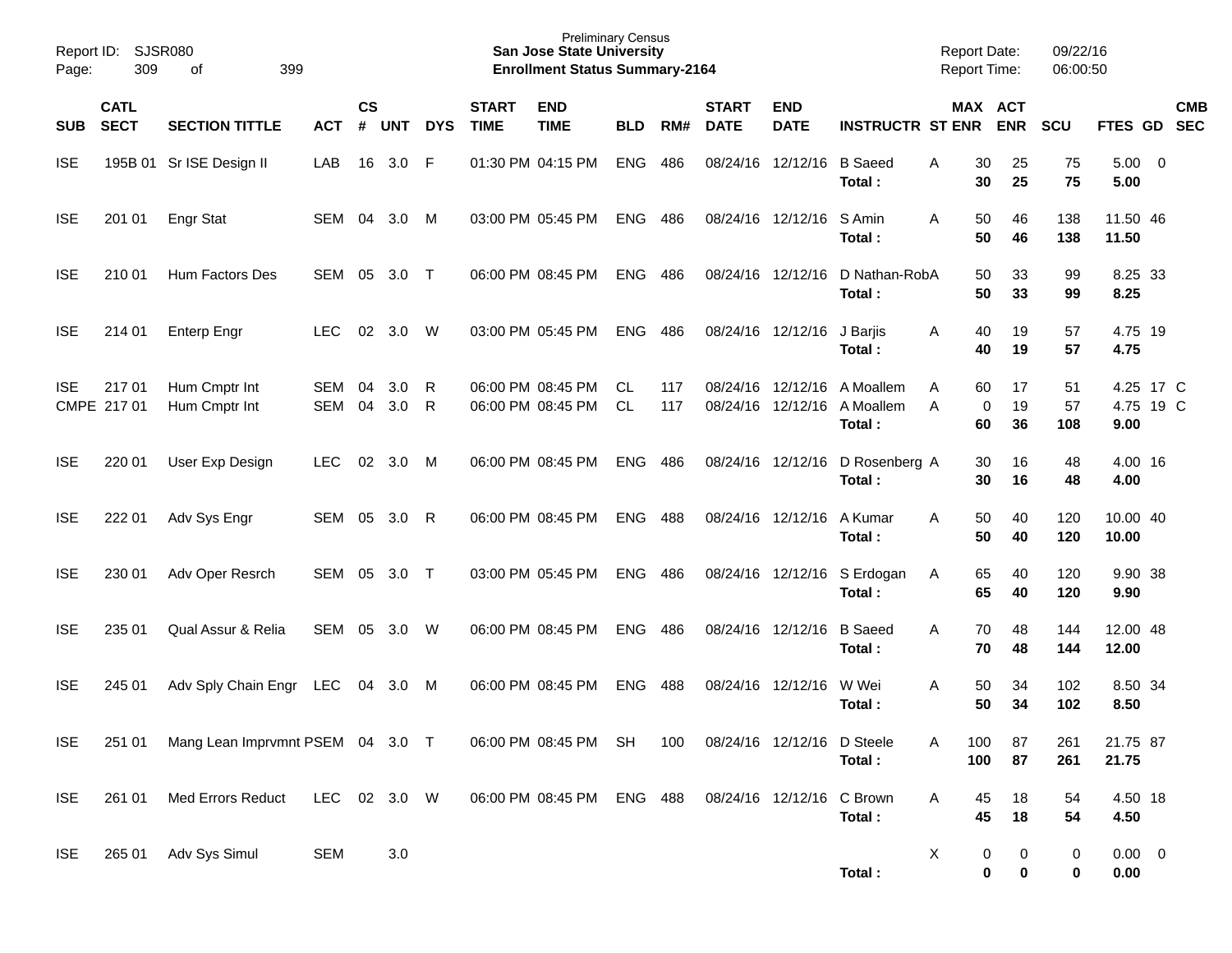| Report ID:<br>Page: | SJSR080<br>310             |                       |            |                    |            |            | <b>Preliminary Census</b><br><b>San Jose State University</b><br><b>Enrollment Status Summary-2164</b> |                           |            |     |                             |                           |                         | <b>Report Date:</b><br><b>Report Time:</b> |          | 09/22/16<br>06:00:50       |             |                 |                |                          |
|---------------------|----------------------------|-----------------------|------------|--------------------|------------|------------|--------------------------------------------------------------------------------------------------------|---------------------------|------------|-----|-----------------------------|---------------------------|-------------------------|--------------------------------------------|----------|----------------------------|-------------|-----------------|----------------|--------------------------|
| <b>SUB</b>          | <b>CATL</b><br><b>SECT</b> | <b>SECTION TITTLE</b> | <b>ACT</b> | $\mathsf{cs}$<br># | <b>UNT</b> | <b>DYS</b> | <b>START</b><br><b>TIME</b>                                                                            | <b>END</b><br><b>TIME</b> | <b>BLD</b> | RM# | <b>START</b><br><b>DATE</b> | <b>END</b><br><b>DATE</b> | <b>INSTRUCTR ST ENR</b> |                                            |          | MAX ACT<br><b>ENR</b>      | <b>SCU</b>  | <b>FTES GD</b>  |                | <b>CMB</b><br><b>SEC</b> |
| <b>ISE</b>          | 290 01                     | HF/Ergo Prof Sem      | SEM 05     |                    | 2.0        | R.         |                                                                                                        | 03:00 PM 04:40 PM         | <b>ENG</b> | 486 | 08/24/16                    | 12/12/16                  | A Andre<br>Total:       | A                                          | 45<br>45 | 36<br>36                   | 72<br>72    | 6.00 36<br>6.00 |                |                          |
| <b>ISE</b>          | 297 01                     | Sp Topics IE          | <b>SEM</b> | 05                 | 3.0        | <b>TBA</b> |                                                                                                        |                           |            |     | 08/24/16                    | 12/12/16                  | Y Dessouky A<br>Total:  |                                            | 35<br>35 | -1<br>$\blacktriangleleft$ | 1<br>1      | 0.25<br>0.25    | $\overline{1}$ |                          |
| <b>ISE</b>          | 298 01                     | Spec Prob             | <b>SUP</b> | 25                 | 1.0        | <b>TBA</b> |                                                                                                        |                           |            |     | 08/24/16                    | 12/12/16                  | D Rosenberg A           |                                            | 35       | 17                         | 17          | 1.42 17         |                |                          |
| <b>ISE</b>          | 298 02                     | Spec Prob             | <b>SUP</b> | 25                 | 2.0        | <b>TBA</b> |                                                                                                        |                           |            |     | 08/24/16                    |                           | 12/12/16 L Freund       | A                                          | 35       | 15                         | 30          | 2.50 15         |                |                          |
| <b>ISE</b>          | 298 03                     | Spec Prob             | <b>SUP</b> | 25                 | 3.0        | <b>TBA</b> |                                                                                                        |                           |            |     | 08/24/16                    |                           | 12/12/16 Y Dessouky A   |                                            | 35       | 33                         | 99          | 8.25 33         |                |                          |
| <b>ISE</b>          | 298 04                     | Spec Prob             | <b>SUP</b> | 25                 | 4.0        | TBA        |                                                                                                        |                           |            |     | 08/24/16                    |                           | 12/12/16 L Freund       | A                                          | 35       | $\overline{7}$             | 28          | 2.33            | $\overline{7}$ |                          |
| <b>ISE</b>          | 298 05                     | Spec Prob             | <b>SUP</b> | 25                 | 3.0        | <b>TBA</b> |                                                                                                        |                           |            |     | 08/24/16                    | 12/12/16 L Freund         |                         | A                                          | 35       | -1                         | 3           | 0.25            | $\overline{1}$ |                          |
|                     |                            |                       |            |                    |            |            |                                                                                                        |                           |            |     |                             |                           | Total:                  |                                            | 175      | 73                         | 177         | 14.75           |                |                          |
| <b>ISE</b>          | 299 01                     | <b>Masters Thesis</b> | <b>SUP</b> | 25                 | 1.0        | <b>TBA</b> |                                                                                                        |                           |            |     | 08/24/16                    | 12/12/16                  | Y Dessouky              | A                                          | 35       |                            | 1           | 0.08            | - 1            |                          |
| <b>ISE</b>          | 299 02                     | <b>Masters Thesis</b> | <b>SUP</b> | 25                 | 2.0        | <b>TBA</b> |                                                                                                        |                           |            |     | 08/24/16                    | 12/12/16                  |                         | A                                          | 35       | 0                          | $\mathbf 0$ | 0.00            | - 0            |                          |
| <b>ISE</b>          | 299 03                     | <b>Masters Thesis</b> | <b>SUP</b> | 25                 | 3.0        | <b>TBA</b> |                                                                                                        |                           |            |     | 08/24/16                    | 12/12/16                  | A Andre                 | A                                          | 35       | $\mathbf 1$                | 3           | 0.25            | -1             |                          |
| <b>ISE</b>          | 299 04                     | <b>Masters Thesis</b> | <b>SUP</b> | 25                 | 4.0        | TBA        |                                                                                                        |                           |            |     | 08/24/16                    | 12/12/16                  |                         | A                                          | 35       | 0                          | $\mathbf 0$ | 0.00            | - 0            |                          |
|                     |                            |                       |            |                    |            |            |                                                                                                        |                           |            |     |                             |                           | Total:                  |                                            | 140      | $\mathbf{2}$               | 4           | 0.33            |                |                          |
|                     |                            |                       |            |                    |            |            |                                                                                                        |                           |            |     |                             |                           |                         |                                            |          |                            |             |                 |                |                          |

**Department : Industrial & Systems Engineering** 

| <b>Department Total:</b>  | 2060 | 1444 3908 |          | 292.63 |
|---------------------------|------|-----------|----------|--------|
| <b>Lower Division:</b>    | n    | n         | 0        | 0.00   |
| <b>Upper Division:</b>    | 1055 |           | 915 2403 | 167.15 |
| <b>Graduate Division:</b> | 1005 |           | 529 1505 | 125.48 |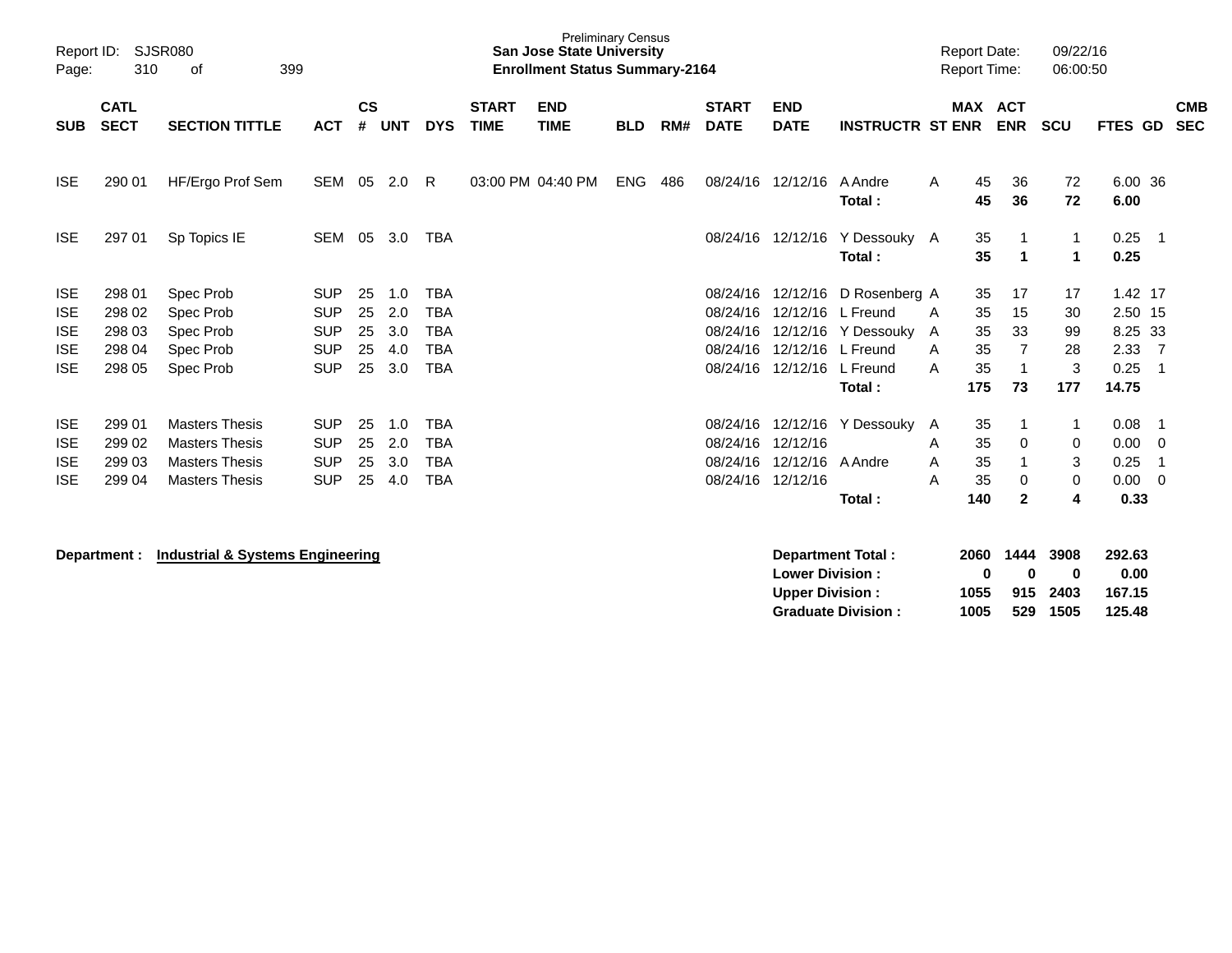| Page:          | SJSR080<br>Report ID:<br>311<br>399<br>οf |                                         |            |                    |            |              |                             | <b>Preliminary Census</b><br><b>San Jose State University</b><br><b>Enrollment Status Summary-2164</b> |            |     |                             |                           |                               |   | <b>Report Date:</b><br>Report Time: |                       | 09/22/16<br>06:00:50 |              |                          |                          |
|----------------|-------------------------------------------|-----------------------------------------|------------|--------------------|------------|--------------|-----------------------------|--------------------------------------------------------------------------------------------------------|------------|-----|-----------------------------|---------------------------|-------------------------------|---|-------------------------------------|-----------------------|----------------------|--------------|--------------------------|--------------------------|
| <b>SUB</b>     | <b>CATL</b><br><b>SECT</b>                | <b>SECTION TITTLE</b>                   | <b>ACT</b> | $\mathsf{cs}$<br># | UNT        | <b>DYS</b>   | <b>START</b><br><b>TIME</b> | <b>END</b><br><b>TIME</b>                                                                              | <b>BLD</b> | RM# | <b>START</b><br><b>DATE</b> | <b>END</b><br><b>DATE</b> | <b>INSTRUCTR ST ENR</b>       |   |                                     | MAX ACT<br><b>ENR</b> | <b>SCU</b>           | FTES GD      |                          | <b>CMB</b><br><b>SEC</b> |
| <b>College</b> | Department :                              | <b>Engineering</b><br><b>Technology</b> |            |                    |            |              |                             |                                                                                                        |            |     |                             |                           |                               |   |                                     |                       |                      |              |                          |                          |
|                | TECH 31 01                                | Qual Assur & Control                    | LEC        | 01                 | 3.0        | МW           |                             | 09:30 AM 10:45 AM                                                                                      | IS         | 216 | 08/24/16                    | 12/12/16                  | S Obi<br>Total:               | Α | 40<br>40                            | 43<br>43              | 129<br>129           | 8.60<br>8.60 | $\overline{\phantom{0}}$ |                          |
| <b>TECH</b>    | 41 11                                     | Mach Shop Safety                        | LAB        |                    | 1.0        |              |                             |                                                                                                        |            |     |                             |                           |                               | х | 0                                   | 0                     | 0                    | 0.00         | 0                        |                          |
| ME             | 41 11                                     | Mach Shop Safety                        | LAB        |                    | 1.0        |              |                             |                                                                                                        |            |     |                             |                           |                               | X | 0                                   | $\mathbf 0$           | 0                    | 0.00         | $\mathbf 0$              |                          |
| <b>TECH</b>    | 41 12                                     | Mach Shop Safety                        | LAB        | 16                 | 1.0        | M            |                             | 06:00 PM 08:45 PM                                                                                      | IS         | 119 | 08/24/16                    | 12/12/16                  | D Muntz                       | Α | 22                                  | $\overline{7}$        | $\overline{7}$       | 0.47         | $0\,C$                   |                          |
| ME             | 41 12                                     | Mach Shop Safety                        | LAB        | 16                 | 1.0        | M            |                             | 06:00 PM 08:45 PM                                                                                      | IS         | 119 | 08/24/16                    | 12/12/16                  | D Muntz                       | Α | 0                                   | 18                    | 18                   | 1.20         | 0 <sup>o</sup>           |                          |
| <b>TECH</b>    | 41 13                                     | Mach Shop Safety                        | LAB        |                    | 1.0        |              |                             |                                                                                                        |            |     |                             |                           |                               | Χ | 0                                   | $\mathbf 0$           | 0                    | 0.00         | $\overline{0}$           |                          |
| ME             | 41 13                                     | Mach Shop Safety                        | LAB        |                    | 1.0        |              |                             |                                                                                                        |            |     |                             |                           |                               | Χ | 0                                   | 0                     | 0                    | 0.00         | $\overline{0}$           |                          |
| <b>TECH</b>    | 41 14                                     | Mach Shop Safety                        | LAB        |                    | 1.0        |              |                             |                                                                                                        |            |     |                             |                           |                               | Χ | 0                                   | 0                     | 0                    | 0.00         | $\mathbf 0$              |                          |
| ME             | 41 14                                     | Mach Shop Safety                        | LAB        |                    | 1.0        |              |                             |                                                                                                        |            |     |                             |                           |                               | Χ | 0                                   | $\mathbf 0$           | 0                    | 0.00         | $\mathbf 0$              |                          |
| <b>TECH</b>    | 41 15                                     | Mach Shop Safety                        | LAB        |                    | 1.0        |              |                             |                                                                                                        |            |     |                             |                           |                               | Χ | 0                                   | 0                     | 0                    | 0.00         | $\mathbf 0$              |                          |
| ME             | 41 15                                     | Mach Shop Safety                        | LAB        |                    | 1.0        |              |                             |                                                                                                        |            |     |                             |                           |                               | Χ | 0                                   | 0                     | 0                    | 0.00         | $\mathbf 0$              |                          |
| <b>TECH</b>    | 41 16                                     | Mach Shop Safety                        | LAB        |                    | 1.0        |              |                             |                                                                                                        |            |     |                             |                           |                               | X | 0                                   | $\mathbf 0$           | 0                    | 0.00         | $\mathbf 0$              |                          |
| ME             | 41 16                                     | Mach Shop Safety                        | LAB        |                    | 1.0        |              |                             |                                                                                                        |            |     |                             |                           |                               | X | 0                                   | $\mathbf 0$           | 0                    | 0.00         | $\mathbf 0$              |                          |
| <b>TECH</b>    | 41 17                                     | Mach Shop Safety                        | LAB        | 16                 | 1.0        | R            |                             | 06:00 PM 08:45 PM                                                                                      | IS         | 119 | 08/24/16                    |                           | 12/12/16 V Hageman            | A | 22                                  | 3                     | 3                    | 0.20         | 0 <sup>o</sup>           |                          |
| ME             | 41 17                                     | Mach Shop Safety                        | LAB        | 16                 | 1.0        | R            |                             | 06:00 PM 08:45 PM                                                                                      | IS         | 119 | 08/24/16                    |                           | 12/12/16 V Hageman            | Α | 0                                   | 22                    | 22                   | 1.47         | 0 <sup>o</sup>           |                          |
| <b>TECH</b>    | 41 18                                     | Mach Shop Safety                        | LAB        |                    | 1.0        |              |                             |                                                                                                        |            |     |                             |                           |                               | Χ | 0                                   | $\mathbf 0$           | 0                    | 0.00         | $\overline{0}$           |                          |
| ME             | 41 18                                     | Mach Shop Safety                        | LAB        |                    | 1.0        |              |                             |                                                                                                        |            |     |                             |                           |                               | Χ | 0                                   | 0                     | 0                    | 0.00         | $\overline{0}$           |                          |
| <b>TECH</b>    | 41 19                                     | Mach Shop Safety                        | LAB        |                    | 1.0        |              |                             |                                                                                                        |            |     |                             |                           |                               | Χ | 0                                   | 0                     | 0                    | 0.00         | $\mathbf 0$              |                          |
| ME             | 41 19                                     | Mach Shop Safety                        | LAB        |                    | 1.0        |              |                             |                                                                                                        |            |     |                             |                           |                               | X | 0                                   | $\mathbf 0$           | 0                    | 0.00         | 0                        |                          |
| <b>TECH</b>    | 41 20                                     | Mach Shop Safety                        | LAB        | 16                 | 1.0        | T            |                             | 03:00 PM 05:45 PM                                                                                      | IS         | 119 | 08/24/16                    | 12/12/16                  | D Muntz                       | Α | 22                                  | $\overline{4}$        | 4                    | 0.27         | $0\,C$                   |                          |
| ME             | 41 20                                     | Mach Shop Safety                        | LAB        | 16                 | 1.0        | $\mathsf T$  |                             | 03:00 PM 05:45 PM                                                                                      | <b>IS</b>  | 119 | 08/24/16                    | 12/12/16                  | D Muntz                       | Α | 0                                   | 19                    | 19                   | 1.27         | 0 <sub>c</sub>           |                          |
| <b>TECH</b>    | 41 21                                     | Mach Shop Safety                        | LAB        | 16                 | 1.0        | $\mathsf T$  |                             | 12:00 PM 02:45 PM                                                                                      | IS         | 119 | 08/24/16                    | 12/12/16                  | D Muntz                       | Α | 22                                  | 5                     | 5                    | 0.33         | 0 <sup>o</sup>           |                          |
| ME             | 41 21                                     | Mach Shop Safety                        | LAB        | 16                 | 1.0        | $\mathsf{T}$ |                             | 12:00 PM 02:45 PM                                                                                      | IS         | 119 | 08/24/16                    | 12/12/16                  | D Muntz                       | A | 0                                   | 20                    | 20                   | 1.33         | 0 <sup>o</sup>           |                          |
| <b>TECH</b>    | 41 22                                     | Mach Shop Safety                        | LAB        | 16                 | 1.0        | F            |                             | 06:00 PM 08:45 PM                                                                                      | <b>IS</b>  | 119 | 08/24/16                    |                           | 12/12/16 V Hageman            | A | 22                                  | $\mathbf 0$           | 0                    | 0.00         | $0\,C$                   |                          |
| ME             | 41 22                                     | Mach Shop Safety                        | LAB        | 16                 | 1.0        | F            |                             | 06:00 PM 08:45 PM                                                                                      | IS         | 119 | 08/24/16                    |                           | 12/12/16 V Hageman            | Α | 0                                   | 0                     | 0                    | 0.00         | 0 <sup>o</sup>           |                          |
| <b>TECH</b>    | 41 23                                     | Mach Shop Safety                        | LAB        |                    | 1.0        |              |                             |                                                                                                        |            |     |                             |                           |                               | Χ | 0                                   | 0                     | 0                    | 0.00         | 0                        |                          |
| ME             | 41 23                                     | Mach Shop Safety                        | LAB        |                    | 1.0        |              |                             |                                                                                                        |            |     |                             |                           |                               | X | 0                                   | $\mathbf 0$           | 0                    | 0.00         | $\mathbf 0$              |                          |
|                | TECH 41 24                                | Mach Shop Safety                        | LAB        | 16                 | 1.0        | $\top$       |                             | 06:00 PM 08:45 PM                                                                                      | IS.        | 119 |                             |                           | 08/24/16 12/12/16 V Hageman A |   | 22                                  | 4                     | 4                    | 0.27         | $0\,C$                   |                          |
| ME             | 41 24                                     | Mach Shop Safety                        | LAB        |                    | 16  1.0  T |              |                             | 06:00 PM 08:45 PM                                                                                      | IS.        | 119 |                             |                           | 08/24/16 12/12/16 V Hageman A |   | 0                                   | 19                    | 19                   | 1.27         | $0\,$ C                  |                          |
|                |                                           |                                         |            |                    |            |              |                             |                                                                                                        |            |     |                             |                           | Total:                        |   | 132                                 | 121                   | 121                  | 8.07         |                          |                          |
| <b>TECH</b>    | 42 11                                     | Mfg Mach Shop Proj                      | LAB        |                    | 1.0        |              |                             |                                                                                                        |            |     |                             |                           |                               | X | 0                                   | $\boldsymbol{0}$      | 0                    | 0.00         | $\overline{\phantom{0}}$ |                          |
| ME             | 42 11                                     | Mfg Mach Shop Proj                      | LAB        |                    | 1.0        |              |                             |                                                                                                        |            |     |                             |                           |                               | Χ | 0                                   | $\pmb{0}$             | 0                    | $0.00 \t 0$  |                          |                          |
| <b>TECH</b>    | 42 13                                     | Mfg Mach Shop Proj                      | LAB        |                    | 1.0        |              |                             |                                                                                                        |            |     |                             |                           |                               | Χ | $\pmb{0}$                           | $\boldsymbol{0}$      | 0                    | 0.00         | $\overline{\phantom{0}}$ |                          |
| ME             | 42 13                                     | Mfg Mach Shop Proj                      | LAB        |                    | 1.0        |              |                             |                                                                                                        |            |     |                             |                           |                               | X | 0                                   | 0                     | 0                    | $0.00 \t 0$  |                          |                          |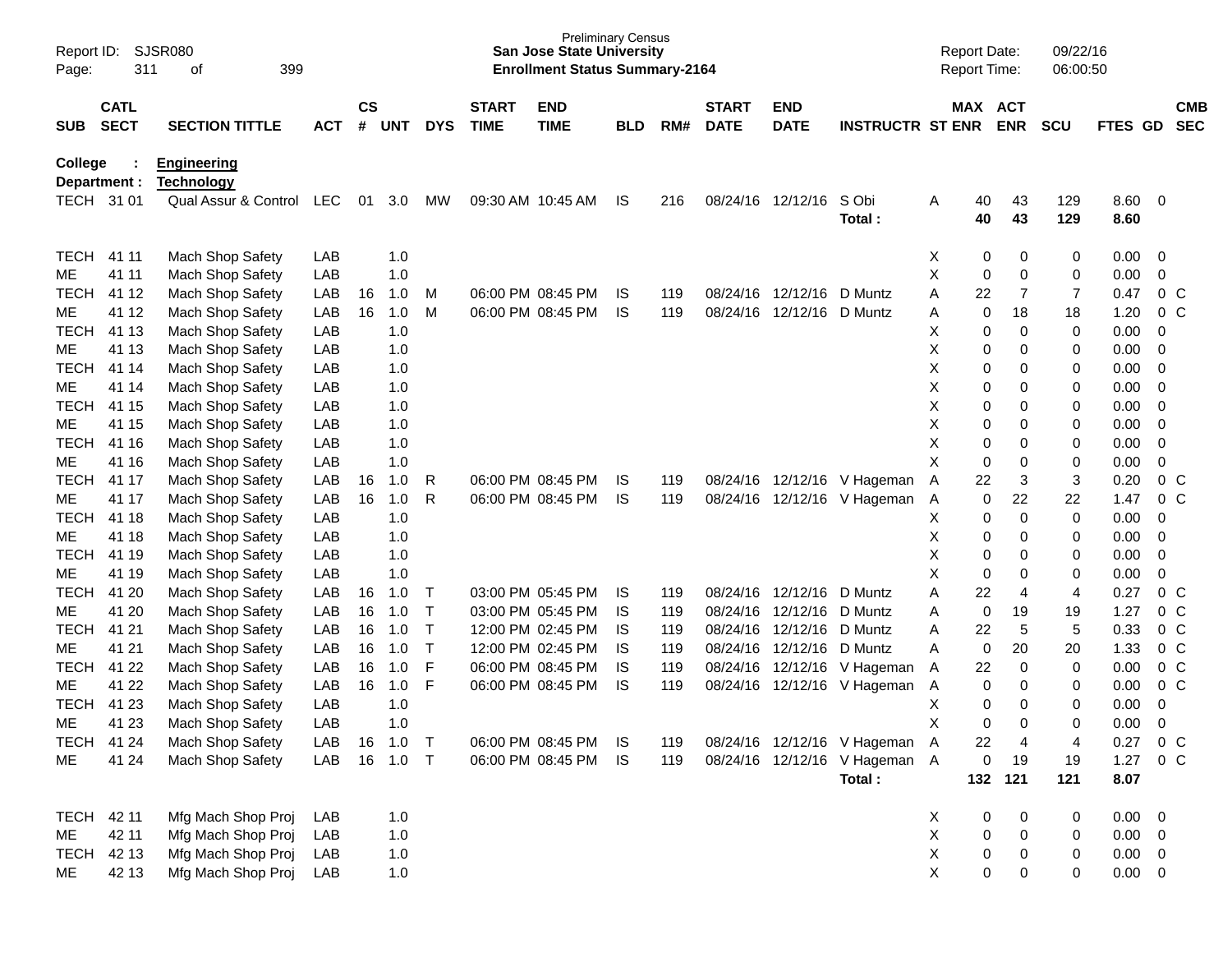| Page:             | SJSR080<br>Report ID:<br>312<br>399<br>οf                         |                                          |            |                |            |            |                             | <b>Preliminary Census</b><br><b>San Jose State University</b><br><b>Enrollment Status Summary-2164</b> |                 |            |                             |                            |                               |                | <b>Report Date:</b><br>Report Time: |                       | 09/22/16<br>06:00:50 |               |             |                          |
|-------------------|-------------------------------------------------------------------|------------------------------------------|------------|----------------|------------|------------|-----------------------------|--------------------------------------------------------------------------------------------------------|-----------------|------------|-----------------------------|----------------------------|-------------------------------|----------------|-------------------------------------|-----------------------|----------------------|---------------|-------------|--------------------------|
| <b>SUB</b>        | <b>CATL</b><br><b>SECT</b><br><b>SECTION TITTLE</b><br><b>ACT</b> |                                          |            | <b>CS</b><br># | <b>UNT</b> | <b>DYS</b> | <b>START</b><br><b>TIME</b> | <b>END</b><br><b>TIME</b>                                                                              | <b>BLD</b>      | RM#        | <b>START</b><br><b>DATE</b> | <b>END</b><br><b>DATE</b>  | <b>INSTRUCTR ST ENR</b>       |                |                                     | MAX ACT<br><b>ENR</b> | <b>SCU</b>           | FTES GD       |             | <b>CMB</b><br><b>SEC</b> |
| <b>TECH</b><br>ME | 42 14<br>42 14                                                    | Mfg Mach Shop Proj<br>Mfg Mach Shop Proj | LAB<br>LAB | 16<br>16       | 1.0<br>1.0 | F<br>F     |                             | 03:00 PM 05:45 PM<br>03:00 PM 05:45 PM                                                                 | IS<br><b>IS</b> | 119<br>119 | 08/24/16<br>08/24/16        | 12/12/16<br>12/12/16       | V Hageman A<br>V Hageman A    |                | 22<br>0                             | -1<br>17              | $\overline{1}$<br>17 | 0.07<br>1.13  | $0\,$ C     | $0\,C$                   |
|                   |                                                                   |                                          |            |                |            |            |                             |                                                                                                        |                 |            |                             |                            | Total:                        |                | 22                                  | 18                    | 18                   | 1.20          |             |                          |
| <b>TECH</b>       | 46 01                                                             | Mach Oper & Mgmt                         | LEC        |                | 3.0        |            |                             |                                                                                                        |                 |            |                             |                            |                               | X              | 0                                   | 0                     | 0                    | 0.00          | 0           |                          |
| <b>TECH</b>       | 46 02                                                             | Mach Oper & Mgmt                         | LEC        | 02             | 3.0        | M          |                             | 01:00 PM 02:45 PM                                                                                      | IS              | 121        | 08/24/16                    | 12/12/16                   | D Muntz                       | Α              | 24                                  | 23                    | 46                   | 4.60          | 0           |                          |
| <b>TECH</b>       | 46 11                                                             | Mach Oper & Mgmt                         | LAB        | 16             | 0.0        | M          |                             | 03:00 PM 05:45 PM                                                                                      | <b>IS</b>       | 119        | 08/24/16                    | 12/12/16                   | D Muntz                       | Α              | 24                                  | 23                    | 23                   | 0.00          | 0           |                          |
| <b>TECH</b>       | 46 12                                                             | Mach Oper & Mgmt                         | LAB        |                | 0.0        |            |                             |                                                                                                        |                 |            |                             |                            | Total:                        | X              | 0<br>48                             | 0<br>46               | 0<br>69              | 0.00<br>4.60  | 0           |                          |
| <b>TECH</b>       | 60 01                                                             | Intro Electronics                        | <b>LEC</b> |                | 3.0        |            |                             |                                                                                                        |                 |            |                             |                            |                               | х              | 0                                   | 0                     | 0                    | 0.00          | 0           |                          |
| <b>TECH</b>       | 60 02                                                             | Intro Electronics                        | LEC        | 02             | 3.0        | F          |                             | 12:30 PM 02:15 PM                                                                                      | IS              | 216        | 08/24/16                    | 12/12/16                   | M Zand                        | Α              | 60                                  | 62                    | 124                  | 12.40         | 0           |                          |
| <b>TECH</b>       | 60 03                                                             | Intro Electronics                        | <b>LEC</b> | 02             | 3.0        | R          |                             | 09:00 AM 11:15 AM                                                                                      | <b>IS</b>       | 121        | 08/24/16                    | 12/12/16 K Cole            |                               | Α              | 26                                  | 34                    | 68                   | 6.80          | 0           |                          |
| <b>TECH</b>       | 60 11                                                             | Intro Electronics                        | LAB        |                | 0.0        |            |                             |                                                                                                        |                 |            |                             |                            |                               | X              | 0                                   | 0                     | 0                    | 0.00          | 0           |                          |
| <b>TECH</b>       | 60 12                                                             | Intro Electronics                        | LAB        |                | 0.0        |            |                             |                                                                                                        |                 |            |                             |                            |                               | X              | 0                                   | 0                     | 0                    | 0.00          | 0           |                          |
| <b>TECH</b>       | 60 13                                                             | Intro Electronics                        | LAB        | 16             | 0.0        | F          |                             | 09:00 AM 11:45 AM                                                                                      | IS              | 117        | 08/24/16                    | 12/12/16                   | M Zand                        | Α              | 30                                  | 31                    | 31                   | 0.00          | 0           |                          |
| <b>TECH</b>       | 60 14                                                             | Intro Electronics                        | LAB        | 16             | 0.0        | F          |                             | 03:00 PM 05:45 PM                                                                                      | IS              | 117        | 08/24/16                    | 12/12/16                   | M Zand                        | Α              | 30                                  | 33                    | 33                   | 0.00          | 0           |                          |
| <b>TECH</b>       | 60 15                                                             | Intro Electronics                        | LAB        | 16             | 0.0        | R          |                             | 12:00 PM 02:45 PM                                                                                      | IS              | 117        | 08/24/16                    | 12/12/16                   | K Cole<br>Total:              | A              | 22<br>168                           | 32<br>192             | 32<br>288            | 0.00<br>19.20 | 0           |                          |
|                   |                                                                   |                                          |            |                |            |            |                             |                                                                                                        |                 |            |                             |                            |                               |                |                                     |                       |                      |               |             |                          |
| <b>TECH</b>       | 62 01                                                             | <b>Analog Circuits</b>                   | LEC        | 02             | 3.0        | МW         |                             | 01:30 PM 02:15 PM                                                                                      | <b>ENG</b>      | 329        | 08/24/16                    | 12/12/16                   | J Garcia                      | A              | 48                                  | 56                    | 112                  | 11.20         | 0           |                          |
| <b>TECH</b>       | 62 11                                                             | <b>Analog Circuits</b>                   | LAB        |                | 0.0        |            |                             |                                                                                                        |                 |            |                             |                            |                               | X              | 0                                   | 0                     | 0                    | 0.00          | $\mathbf 0$ |                          |
| <b>TECH</b>       | 62 12                                                             | <b>Analog Circuits</b>                   | LAB        | 16             | 0.0        | F          |                             | 12:00 PM 02:45 PM                                                                                      | IS              | 117        | 08/24/16                    | 12/12/16                   | O Rashel                      | Α              | 24                                  | 28                    | 28                   | 0.00          | 0           |                          |
| <b>TECH</b>       | 62 13                                                             | <b>Analog Circuits</b>                   | LAB        | 16             | 0.0        | W          |                             | 06:00 PM 08:45 PM                                                                                      | <b>IS</b>       | 117        | 08/24/16                    | 12/12/16                   | O Rashel                      | Α              | 24                                  | 28                    | 28                   | 0.00          | 0           |                          |
|                   |                                                                   |                                          |            |                |            |            |                             |                                                                                                        |                 |            |                             |                            | Total:                        |                | 96                                  | 112                   | 168                  | 11.20         |             |                          |
| <b>TECH</b>       | 65 01                                                             | Netwrk Theory/Appl                       | LEC        | 02             | 3.0        | МW         |                             | 11:00 AM 11:45 AM                                                                                      | IS              | 216        | 08/24/16                    | 12/12/16                   | J Garcia                      | Α              | 46                                  | 57                    | 114                  | 11.40         | 0           |                          |
| <b>TECH</b>       | 65 11                                                             | Netwrk Theory/Appl                       | LAB        |                | 0.0        |            |                             |                                                                                                        |                 |            |                             |                            |                               | Χ              | 0                                   | 0                     | 0                    | 0.00          | 0           |                          |
| <b>TECH</b>       | 65 12                                                             | Netwrk Theory/Appl                       | LAB        |                | 0.0        |            |                             |                                                                                                        |                 |            |                             |                            |                               | X              | 0                                   | 0                     | 0                    | 0.00          | 0           |                          |
| <b>TECH</b>       | 65 13                                                             | Netwrk Theory/Appl                       | LAB        | 16             | 0.0        | МW         |                             | 12:00 PM 01:15 PM                                                                                      | IS              | 117        | 08/24/16                    | 12/12/16                   | J Garcia                      | Α              | 23                                  | 28                    | 28                   | 0.00          | 0           |                          |
| <b>TECH</b>       | 65 14                                                             | Netwrk Theory/Appl                       | LAB        |                | 0.0        |            |                             |                                                                                                        |                 |            |                             |                            |                               | X              | 0                                   | $\Omega$              | 0                    | 0.00          | 0           |                          |
| <b>TECH 6515</b>  |                                                                   | Netwrk Theory/Appl                       | LAB        |                | 16  0.0  T |            |                             | 09:00 AM 11:45 AM ENG 103                                                                              |                 |            |                             | 08/24/16 12/12/16 J Garcia |                               | Α              | 24                                  | 29                    | 29                   | $0.00 \t 0$   |             |                          |
|                   |                                                                   |                                          |            |                |            |            |                             |                                                                                                        |                 |            |                             |                            | Total:                        |                |                                     | 93 114                | 171                  | 11.40         |             |                          |
|                   | TECH 115 01                                                       | Automation & Cntrl                       | LEC        | 02             | 3.0        | M          |                             | 06:00 PM 07:45 PM IS                                                                                   |                 | 216        |                             |                            | 08/24/16 12/12/16 R Werkman   | $\mathsf{A}$   | 46                                  | 57                    | 114                  | $11.40 \t 0$  |             |                          |
| TECH 115 11       |                                                                   | Automation & Cntrl                       | LAB        |                | 0.0        |            |                             |                                                                                                        |                 |            |                             |                            |                               | X              | 0                                   | 0                     | 0                    | $0.00 \t 0$   |             |                          |
|                   | TECH 115 12                                                       | <b>Automation &amp; Cntrl</b>            | LAB        |                | 0.0        |            |                             |                                                                                                        |                 |            |                             |                            |                               | X              | 0                                   | 0                     | 0                    | $0.00 \t 0$   |             |                          |
|                   | TECH 115 13                                                       | Automation & Cntrl                       | LAB        | 16             | 0.0        | $\top$     |                             | 06:00 PM 08:45 PM                                                                                      | IS              | 117        |                             |                            | 08/24/16 12/12/16 R Werkman   | $\overline{A}$ | 23                                  | 26                    | 26                   | $0.00 \t 0$   |             |                          |
|                   | TECH 115 14                                                       | Automation & Cntrl                       | LAB        | 16             | 0.0        | M          |                             | 03:00 PM 05:45 PM                                                                                      | IS.             | 117        |                             |                            | 08/24/16 12/12/16 R Werkman A |                | 23                                  | 31                    | 31                   | $0.00 \t 0$   |             |                          |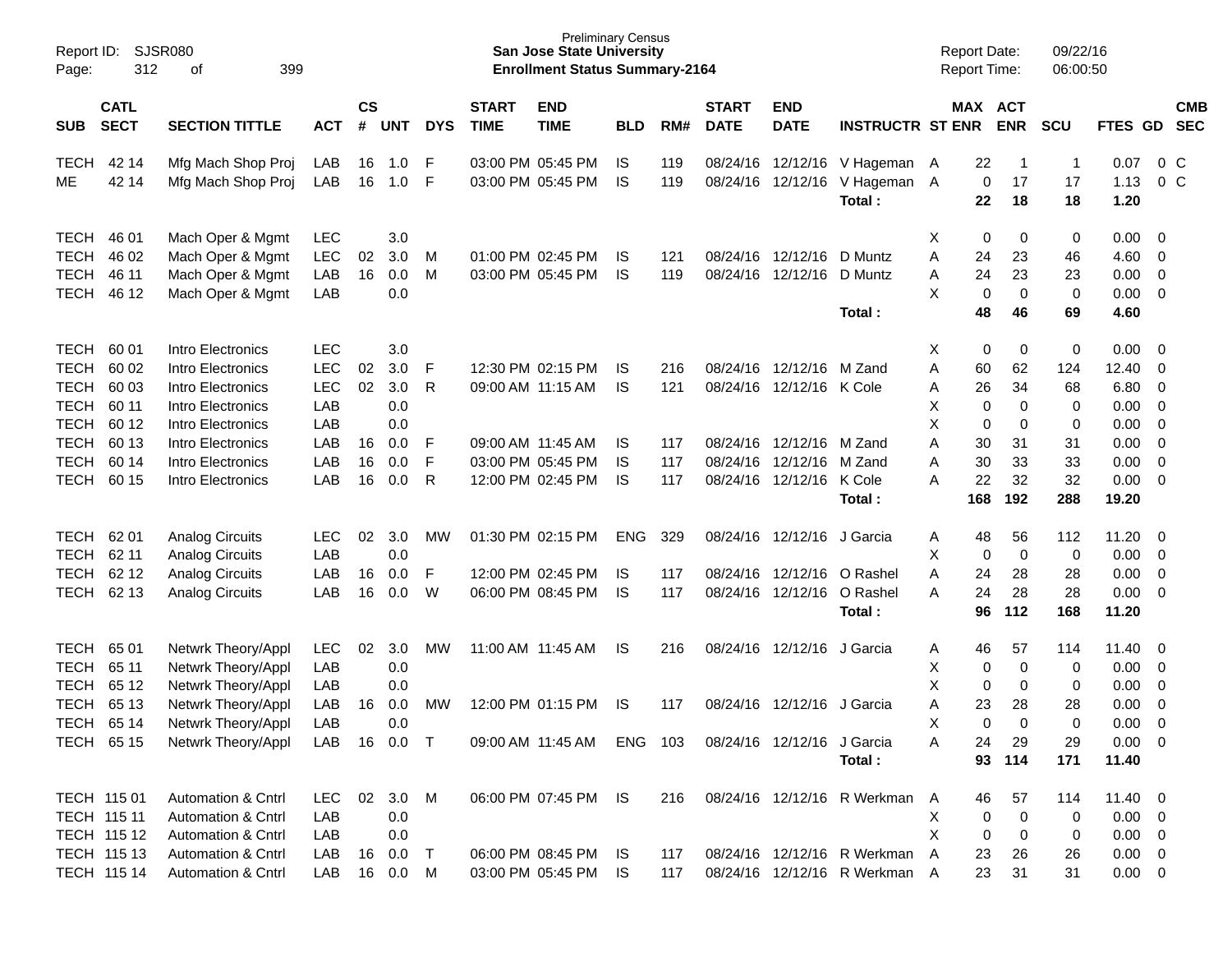| Page:       | <b>SJSR080</b><br>Report ID:<br>313<br>399<br>оf |                         |            |                |            |            |                             | Preliminary Census<br><b>San Jose State University</b><br><b>Enrollment Status Summary-2164</b> |            |     |                             |                           |                               | <b>Report Date:</b><br><b>Report Time:</b> |                       | 09/22/16<br>06:00:50 |             |                          |                          |
|-------------|--------------------------------------------------|-------------------------|------------|----------------|------------|------------|-----------------------------|-------------------------------------------------------------------------------------------------|------------|-----|-----------------------------|---------------------------|-------------------------------|--------------------------------------------|-----------------------|----------------------|-------------|--------------------------|--------------------------|
| <b>SUB</b>  | <b>CATL</b><br><b>SECT</b>                       | <b>SECTION TITTLE</b>   | <b>ACT</b> | <b>CS</b><br># | <b>UNT</b> | <b>DYS</b> | <b>START</b><br><b>TIME</b> | <b>END</b><br><b>TIME</b>                                                                       | <b>BLD</b> | RM# | <b>START</b><br><b>DATE</b> | <b>END</b><br><b>DATE</b> | <b>INSTRUCTR ST ENR</b>       |                                            | MAX ACT<br><b>ENR</b> | <b>SCU</b>           | FTES GD     |                          | <b>CMB</b><br><b>SEC</b> |
|             |                                                  |                         |            |                |            |            |                             |                                                                                                 |            |     |                             |                           | Total:                        |                                            | 92 114                | 171                  | 11.40       |                          |                          |
|             | TECH 140 01                                      | Green Prod Design       | <b>LEC</b> | 02             | 3.0        | Т          |                             | 06:00 PM 08:45 PM                                                                               | <b>ENG</b> | 103 |                             | 08/24/16 12/12/16         | S Obi                         | 40<br>A                                    | 30                    | 60                   | 6.00        | $0\,$ C                  |                          |
| ME          | 140 01                                           | Green Prod Design       | <b>LEC</b> | 02             | 3.0        | Т          |                             | 06:00 PM 08:45 PM                                                                               | <b>ENG</b> | 103 |                             | 08/24/16 12/12/16         | S Obi                         | Α                                          | 0<br>0                | 0                    | 0.00        | 0 <sup>o</sup>           |                          |
| <b>TECH</b> | 140 11                                           | Green Prod Design       | LAB        | 16             | 0.0        | R          |                             | 06:00 PM 08:45 PM                                                                               | <b>ENG</b> | 103 |                             | 08/24/16 12/12/16         | S Obi                         | 24<br>Α                                    | 30                    | 30                   | 0.00        | 0 <sup>o</sup>           |                          |
| MЕ          | 140 11                                           | Green Prod Design       | LAB        | 16             | 0.0        | R          |                             | 06:00 PM 08:45 PM                                                                               | <b>ENG</b> | 103 |                             | 08/24/16 12/12/16 SObi    |                               | Α                                          | 0<br>0                | 0                    | 0.00        | 0 <sup>o</sup>           |                          |
|             |                                                  |                         |            |                |            |            |                             |                                                                                                 |            |     |                             |                           | Total:                        | 64                                         | 60                    | 90                   | 6.00        |                          |                          |
|             | TECH 145 01                                      | Lean Manufacturing      | <b>LEC</b> | 03             | 3.0        | R          |                             | 06:00 PM 08:45 PM                                                                               | IS         | 216 |                             | 08/24/16 12/12/16         | D Steele                      | 60<br>Α                                    | 38                    | 114                  | 7.60        | $0\,$ C                  |                          |
| <b>ISE</b>  | 145 01                                           | Lean Manufacturing      | <b>LEC</b> | 03             | 3.0        | R          |                             | 06:00 PM 08:45 PM                                                                               | IS         | 216 |                             | 08/24/16 12/12/16         | D Steele                      | A                                          | 0<br>23               | 69                   | 4.60        | 0 <sup>o</sup>           |                          |
|             |                                                  |                         |            |                |            |            |                             |                                                                                                 |            |     |                             |                           | Total:                        | 60                                         | 61                    | 183                  | 12.20       |                          |                          |
|             | TECH 147 01                                      | Green Mfg Managemt LEC  |            |                | 3.0        |            |                             |                                                                                                 |            |     |                             |                           |                               | Х                                          | 0<br>0                | 0                    | 0.00        | $\overline{\mathbf{0}}$  |                          |
|             | TECH 147 02                                      | Green Mfg Managemt LEC  |            | 02             | 3.0        | м          |                             | 12:00 PM 01:45 PM                                                                               | <b>ENG</b> | 103 |                             | 08/24/16 12/12/16         | S Obi                         | Α<br>24                                    | 24                    | 48                   | 4.80        | 0                        |                          |
|             | TECH 147 11                                      | Green Mfg Managemt LAB  |            |                | 0.0        |            |                             |                                                                                                 |            |     |                             |                           |                               | X                                          | 0<br>0                | 0                    | 0.00        | 0                        |                          |
|             | TECH 147 12                                      | Green Mfg Managemt LAB  |            | 16             | 0.0        | W          |                             | 12:00 PM 02:45 PM                                                                               | ENG        | 103 |                             | 08/24/16 12/12/16         | S Obi                         | A<br>24                                    | 24                    | 24                   | 0.00        | $\overline{0}$           |                          |
|             |                                                  |                         |            |                |            |            |                             |                                                                                                 |            |     |                             |                           | Total:                        | 48                                         | 48                    | 72                   | 4.80        |                          |                          |
|             | TECH 160 01                                      | Mcropro Theory & AP LEC |            |                | 3.0        |            |                             |                                                                                                 |            |     |                             |                           |                               | Х                                          | 0<br>0                | 0                    | 0.00        | $\overline{\mathbf{0}}$  |                          |
|             | TECH 160 02                                      | Mcropro Theory & AP     | LEC        |                | 3.0        |            |                             |                                                                                                 |            |     |                             |                           |                               | X                                          | 0<br>0                | 0                    | 0.00        | 0                        |                          |
|             | TECH 160 03                                      | Mcropro Theory & AP     | LEC        | 02             | 3.0        | Т          |                             | 03:00 PM 04:45 PM                                                                               | <b>ENG</b> | 103 |                             | 08/24/16 12/12/16         | M Zand                        | 25<br>Α                                    | 8                     | 16                   | 1.60        | 0                        |                          |
|             | TECH 160 11                                      | Mcropro Theory & AP LAB |            |                | 0.0        |            |                             |                                                                                                 |            |     |                             |                           |                               | X                                          | 0<br>0                | 0                    | 0.00        | $\overline{0}$           |                          |
|             | TECH 160 12                                      | Mcropro Theory & AP     | LAB        |                | 0.0        |            |                             |                                                                                                 |            |     |                             |                           |                               | X                                          | 0<br>0                | 0                    | 0.00        | $\overline{0}$           |                          |
|             | TECH 160 13                                      | Mcropro Theory & AP     | LAB        | 16             | 0.0        | R          |                             | 03:00 PM 05:45 PM                                                                               | IS         | 117 |                             | 08/24/16 12/12/16         | M Zand                        | A<br>25                                    | 8                     | 8                    | 0.00        | $\overline{\mathbf{0}}$  |                          |
|             |                                                  |                         |            |                |            |            |                             |                                                                                                 |            |     |                             |                           | Total:                        | 50                                         | 16                    | 24                   | 1.60        |                          |                          |
|             | TECH 163 01                                      | <b>Telecomm Systems</b> | <b>LEC</b> |                | 3.0        |            |                             |                                                                                                 |            |     |                             |                           |                               | X                                          | 0<br>0                | 0                    | 0.00        | $\overline{\mathbf{0}}$  |                          |
|             | TECH 163 02                                      | <b>Telecomm Systems</b> | <b>LEC</b> | 02             | 3.0        | F          |                             | 03:00 PM 05:45 PM                                                                               | IS.        | 216 |                             | 08/24/16 12/12/16         | K Cole                        | A<br>40                                    | 31                    | 93                   | 6.20        | $\overline{\mathbf{0}}$  |                          |
|             |                                                  |                         |            |                |            |            |                             |                                                                                                 |            |     |                             |                           | Total:                        | 40                                         | 31                    | 93                   | 6.20        |                          |                          |
|             | TECH 165 01                                      | Wireless Comm Tech      | <b>LEC</b> | 02             | 3.0        | M          |                             | 09:00 AM 10:45 AM                                                                               | <b>ENG</b> | 103 |                             | 08/24/16 12/12/16         | J Garcia                      | 30<br>Α                                    | 31                    | 62                   | 6.20        | $\overline{\mathbf{0}}$  |                          |
|             | TECH 165 11                                      | Wireless Comm Tech LAB  |            | 16             | 0.0        | W          |                             | 09:00 AM 11:45 AM                                                                               | ENG 103    |     |                             | 08/24/16 12/12/16         | J Garcia                      | 30<br>Α                                    | 31                    | 31                   | 0.00        | $\overline{\phantom{0}}$ |                          |
|             |                                                  |                         |            |                |            |            |                             |                                                                                                 |            |     |                             |                           | Total:                        | 60                                         | 62                    | 93                   | 6.20        |                          |                          |
|             | TECH 167 01                                      | <b>Control Systems</b>  | <b>LEC</b> |                | 3.0        |            |                             |                                                                                                 |            |     |                             |                           |                               | Χ                                          | 0<br>0                | 0                    | 0.00        | $\overline{\phantom{0}}$ |                          |
|             | TECH 167 02                                      | <b>Control Systems</b>  | <b>LEC</b> | 02             | 3.0        | M          |                             | 03:00 PM 04:45 PM                                                                               | ENG 103    |     |                             |                           | 08/24/16 12/12/16 T Brown Jr. | 24<br>Α                                    | 28                    | 56                   | 5.60 0      |                          |                          |
|             | TECH 167 11                                      | <b>Control Systems</b>  | LAB        |                | 0.0        |            |                             |                                                                                                 |            |     |                             |                           |                               | X                                          | 0<br>$\mathbf 0$      | 0                    | $0.00 \t 0$ |                          |                          |
|             | TECH 167 12                                      | <b>Control Systems</b>  | LAB        | 16             | 0.0        | W          |                             | 03:00 PM 05:45 PM                                                                               | IS         | 117 |                             |                           | 08/24/16 12/12/16 T Brown Jr. | 24<br>A                                    | 28                    | 28                   | $0.00 \t 0$ |                          |                          |
|             |                                                  |                         |            |                |            |            |                             |                                                                                                 |            |     |                             |                           | Total:                        | 48                                         | 56                    | 84                   | 5.60        |                          |                          |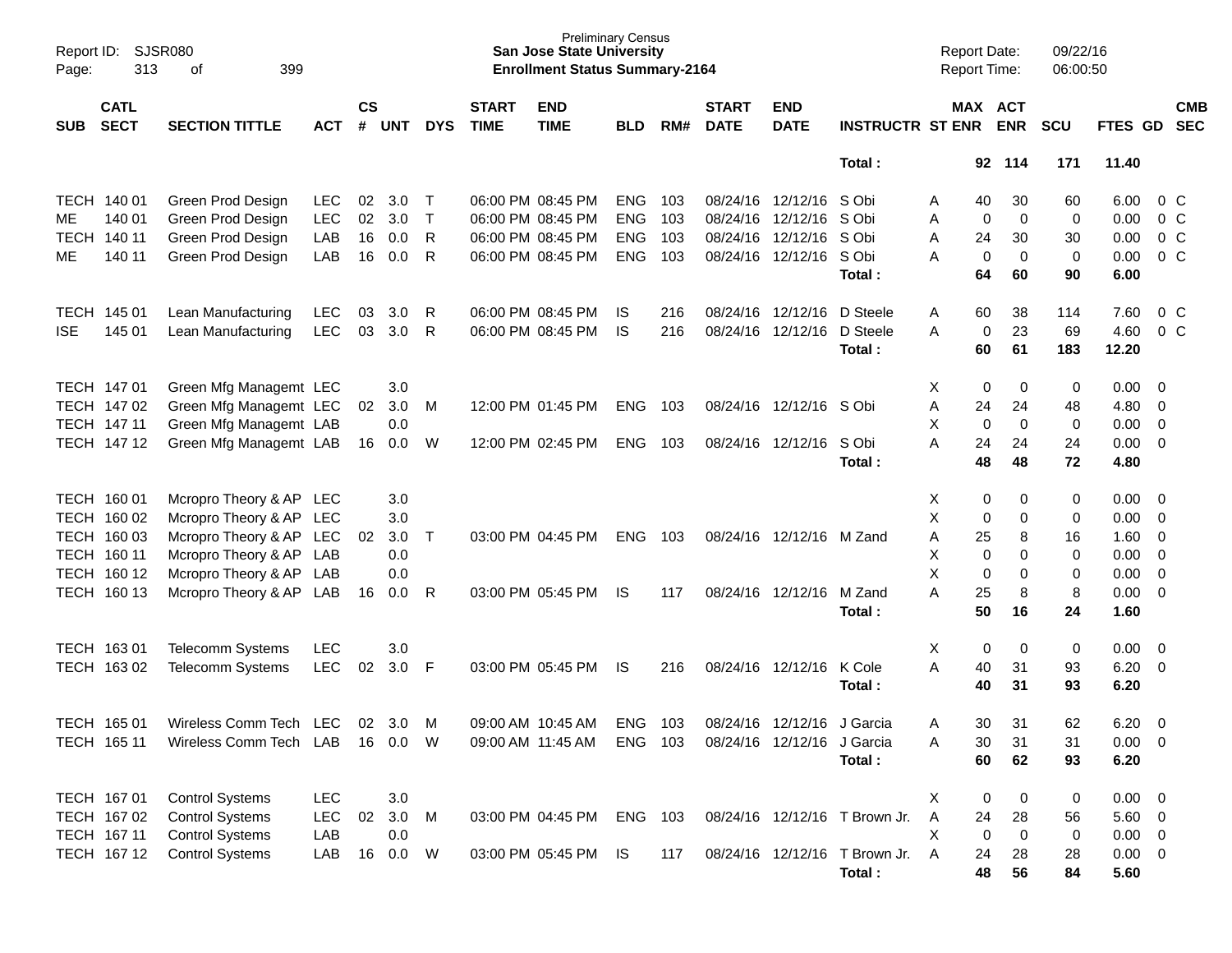| Page:    | Report ID: SJSR080<br>314<br>399<br>of |                                                                                                 |                          |               |                      |                                |                             | <b>Preliminary Census</b><br><b>San Jose State University</b><br><b>Enrollment Status Summary-2164</b> |                   |                   |                             |                            |                                                                        | <b>Report Date:</b><br><b>Report Time:</b> |                      |                                | 09/22/16<br>06:00:50 |                              |                                                                                |                          |
|----------|----------------------------------------|-------------------------------------------------------------------------------------------------|--------------------------|---------------|----------------------|--------------------------------|-----------------------------|--------------------------------------------------------------------------------------------------------|-------------------|-------------------|-----------------------------|----------------------------|------------------------------------------------------------------------|--------------------------------------------|----------------------|--------------------------------|----------------------|------------------------------|--------------------------------------------------------------------------------|--------------------------|
| SUB      | <b>CATL</b><br><b>SECT</b>             | <b>SECTION TITTLE</b>                                                                           | <b>ACT</b>               | $\mathsf{cs}$ | # UNT                | <b>DYS</b>                     | <b>START</b><br><b>TIME</b> | <b>END</b><br><b>TIME</b>                                                                              | <b>BLD</b>        | RM#               | <b>START</b><br><b>DATE</b> | <b>END</b><br><b>DATE</b>  | <b>INSTRUCTR ST ENR</b>                                                |                                            |                      | MAX ACT<br><b>ENR</b>          | <b>SCU</b>           | <b>FTES GD</b>               |                                                                                | <b>CMB</b><br><b>SEC</b> |
|          |                                        | TECH 180A 03 Indiv St El Comtec                                                                 | <b>SUP</b>               |               | 36 3.0               | TBA                            |                             |                                                                                                        |                   |                   |                             | 08/24/16 12/12/16 J Garcia | Total:                                                                 | Α                                          | 20<br>20             | 0<br>$\bf{0}$                  | 0<br>0               | $0.00 \quad 0$<br>0.00       |                                                                                |                          |
|          |                                        | TECH 180B 03 Indiv St Manufactg                                                                 | <b>SUP</b>               |               | 36 3.0               | TBA                            |                             |                                                                                                        |                   |                   |                             | 08/24/16 12/12/16          | S Obi<br>Total:                                                        | Α                                          | 20<br>20             | 0<br>$\bf{0}$                  | 0<br>0               | 0.00<br>0.00                 | $\overline{\phantom{0}}$                                                       |                          |
|          |                                        | TECH 180J 03 Indiv St Tech Issu                                                                 | <b>SUP</b>               | 36            | 3.0                  | TBA                            |                             |                                                                                                        |                   |                   |                             | 08/24/16 12/12/16          | S Bates<br>Total:                                                      | A                                          | 20<br>20             | 0<br>$\bf{0}$                  | 0<br>0               | 0.00<br>0.00                 | $\overline{\phantom{0}}$                                                       |                          |
|          |                                        | TECH 190A 01 Senior Project I<br>TECH 190A 11 Senior Project I<br>TECH 190A 12 Senior Project I | <b>LEC</b><br>LAB<br>LAB | 02<br>16      | 3.0<br>0.0<br>16 0.0 | <b>TR</b><br>$\mathsf{T}$<br>R |                             | 01:30 PM 02:45 PM<br>03:00 PM 05:45 PM<br>03:00 PM 05:45 PM                                            | IS.<br>IS.<br>IS. | 216<br>117<br>119 |                             | 08/24/16 12/12/16 S Bates  | 08/24/16 12/12/16 R Werkman<br>08/24/16 12/12/16 V Hageman A<br>Total: | A<br>A                                     | 40<br>20<br>20<br>80 | 28<br>11<br>17<br>56           | 56<br>11<br>17<br>84 | 5.60<br>0.00<br>0.00<br>5.60 | $\overline{\mathbf{0}}$<br>$\overline{\mathbf{0}}$<br>$\overline{\phantom{0}}$ |                          |
|          | TECH 195 03                            | Cooperative Intern                                                                              | <b>SUP</b>               | 36            | 3.0                  | TBA                            |                             |                                                                                                        |                   |                   |                             | 08/24/16 12/12/16          | J Garcia<br>Total:                                                     | Α                                          | 20<br>20             | 5<br>5                         | 15<br>15             | $1.00 \ 0$<br>1.00           |                                                                                |                          |
|          | TECH 198 01                            | Technology & Civil                                                                              | LEC.                     | 02            | 3.0                  | <b>TBA</b>                     |                             |                                                                                                        |                   |                   |                             | 08/24/16 12/12/16 L Zou    |                                                                        | A                                          | 40                   | 25                             | 75                   | 5.00                         | 0 <sup>o</sup>                                                                 |                          |
|          | CMPE 198 01                            | Technology & Civil                                                                              | LEC                      | 02            | 3.0                  | <b>TBA</b>                     |                             |                                                                                                        |                   |                   |                             | 08/24/16 12/12/16 L Zou    |                                                                        | Α                                          | 0                    | $\overline{4}$                 | 12                   | 0.80                         | 0 <sup>o</sup>                                                                 |                          |
| AE       | 198 01                                 | Technology & Civil                                                                              | <b>LEC</b>               | 02            | 3.0                  | <b>TBA</b>                     |                             |                                                                                                        |                   |                   |                             | 08/24/16 12/12/16 L Zou    |                                                                        | Α                                          | 0                    | 8                              | 24                   | 1.65                         | 1 C                                                                            |                          |
| ME       | 198 01                                 | Technology & Civil                                                                              | <b>LEC</b>               | 02            | 3.0                  | <b>TBA</b>                     |                             |                                                                                                        |                   |                   |                             | 08/24/16 12/12/16 L Zou    |                                                                        | Α                                          | 0                    | 0                              | 0                    | 0.00                         | 0 <sup>o</sup>                                                                 |                          |
|          | ENGR 198 01                            | Technology & Civil                                                                              | <b>LEC</b>               | 02            | 3.0                  | <b>TBA</b>                     |                             |                                                                                                        |                   |                   |                             | 08/24/16 12/12/16 L Zou    |                                                                        | A                                          | $\mathbf 0$          | $\mathbf{1}$                   | 3                    | 0.20                         | 0 <sup>o</sup>                                                                 |                          |
|          | TECH 198 02                            | Technology & Civil                                                                              | <b>LEC</b>               | 02            | 3.0                  | <b>TBA</b>                     |                             |                                                                                                        |                   |                   |                             | 08/24/16 12/12/16 L Zou    |                                                                        | Α                                          | 40                   | 24                             | 72                   | 4.80                         | 0 <sup>o</sup>                                                                 |                          |
|          | CMPE 198 02                            | Technology & Civil                                                                              | <b>LEC</b>               | 02            | 3.0                  | <b>TBA</b>                     |                             |                                                                                                        |                   |                   |                             | 08/24/16 12/12/16 L Zou    |                                                                        | Α                                          | 0                    | $\overline{1}$                 | 3                    | 0.20                         | 0 <sup>o</sup>                                                                 |                          |
| AE       | 198 02                                 | Technology & Civil                                                                              | <b>LEC</b>               | 02            | 3.0                  | <b>TBA</b>                     |                             |                                                                                                        |                   |                   |                             | 08/24/16 12/12/16 L Zou    |                                                                        | Α                                          | 0                    | 8                              | 24                   | 1.60                         | 0 <sup>o</sup>                                                                 |                          |
| МE       | 198 02                                 | Technology & Civil                                                                              | <b>LEC</b>               |               | 02 3.0               | <b>TBA</b>                     |                             |                                                                                                        |                   |                   |                             | 08/24/16 12/12/16 L Zou    |                                                                        | Α                                          | 0                    | 0                              | 0                    | 0.00                         | 0 <sup>o</sup>                                                                 |                          |
|          | ENGR 198 02                            | Technology & Civil                                                                              | <b>LEC</b>               | 02            | 3.0                  | <b>TBA</b>                     |                             |                                                                                                        |                   |                   |                             | 08/24/16 12/12/16 L Zou    |                                                                        | A                                          | 0                    | 4                              | 12                   | 0.80                         | 0 <sup>o</sup>                                                                 |                          |
|          | TECH 198 03                            | Technology & Civil                                                                              | <b>LEC</b>               | 02            | 3.0                  | <b>TBA</b>                     |                             |                                                                                                        |                   |                   |                             |                            | 08/24/16 12/12/16 K Harrison                                           | A                                          | 40                   | 22                             | 66                   | 4.40                         | 0 <sup>o</sup>                                                                 |                          |
|          | CMPE 198 03                            | Technology & Civil                                                                              | <b>LEC</b>               | 02            | 3.0                  | <b>TBA</b>                     |                             |                                                                                                        |                   |                   |                             |                            | 08/24/16 12/12/16 K Harrison                                           | A                                          | 0                    | 5                              | 15                   | 1.00                         | 0 <sup>C</sup>                                                                 |                          |
| AE       | 198 03                                 | Technology & Civil                                                                              | <b>LEC</b>               |               | 02 3.0               | <b>TBA</b>                     |                             |                                                                                                        |                   |                   |                             |                            | 08/24/16 12/12/16 K Harrison                                           | A                                          | 0                    | 5                              | 15                   | 1.00                         | 0 <sup>o</sup>                                                                 |                          |
| ME       | 198 03                                 | Technology & Civil                                                                              | <b>LEC</b>               | 02            | 3.0                  | <b>TBA</b>                     |                             |                                                                                                        |                   |                   |                             |                            | 08/24/16 12/12/16 K Harrison                                           | A                                          | 0                    | -1                             | 3                    | 0.20                         | 0 <sub>C</sub>                                                                 |                          |
|          | ENGR 198 03                            | Technology & Civil                                                                              | <b>LEC</b>               |               | 02 3.0               | <b>TBA</b>                     |                             |                                                                                                        |                   |                   |                             |                            | 08/24/16 12/12/16 K Harrison                                           | Α                                          | 0                    | 0                              | 0                    | 0.00                         | 0 <sup>o</sup>                                                                 |                          |
|          | TECH 198 04<br>CMPE 198 04             | Technology & Civil                                                                              | <b>LEC</b><br><b>LEC</b> |               | 02 3.0               | <b>TBA</b><br><b>TBA</b>       |                             |                                                                                                        |                   |                   |                             |                            | 08/24/16 12/12/16 K Harrison<br>08/24/16 12/12/16 K Harrison           | A                                          | 40                   | 31                             | 93                   | 6.20                         | $0\,C$<br>0 <sub>c</sub>                                                       |                          |
|          | 198 04                                 | Technology & Civil<br>Technology & Civil                                                        | <b>LEC</b>               |               | 02 3.0               |                                |                             |                                                                                                        |                   |                   |                             |                            | 08/24/16 12/12/16 K Harrison                                           | A                                          | 0                    | 5                              | 15                   | 1.00                         | $0\,C$                                                                         |                          |
| AE<br>ME | 198 04                                 | Technology & Civil                                                                              | <b>LEC</b>               |               | 02 3.0<br>02 3.0     | TBA<br><b>TBA</b>              |                             |                                                                                                        |                   |                   |                             |                            | 08/24/16 12/12/16 K Harrison                                           | A<br>Α                                     | 0                    | $\overline{c}$<br>$\mathbf{1}$ | 6                    | 0.40                         | 0 <sub>c</sub>                                                                 |                          |
|          | ENGR 198 04                            | Technology & Civil                                                                              | <b>LEC</b>               |               | 02 3.0               | TBA                            |                             |                                                                                                        |                   |                   |                             |                            | 08/24/16 12/12/16 K Harrison                                           | A                                          | 0<br>0               | $\overline{2}$                 | 3<br>6               | 0.20<br>0.40                 | $0\,C$                                                                         |                          |
|          |                                        |                                                                                                 |                          |               |                      |                                |                             |                                                                                                        |                   |                   |                             |                            | Total:                                                                 |                                            |                      | 160 149                        | 447                  | 29.85                        |                                                                                |                          |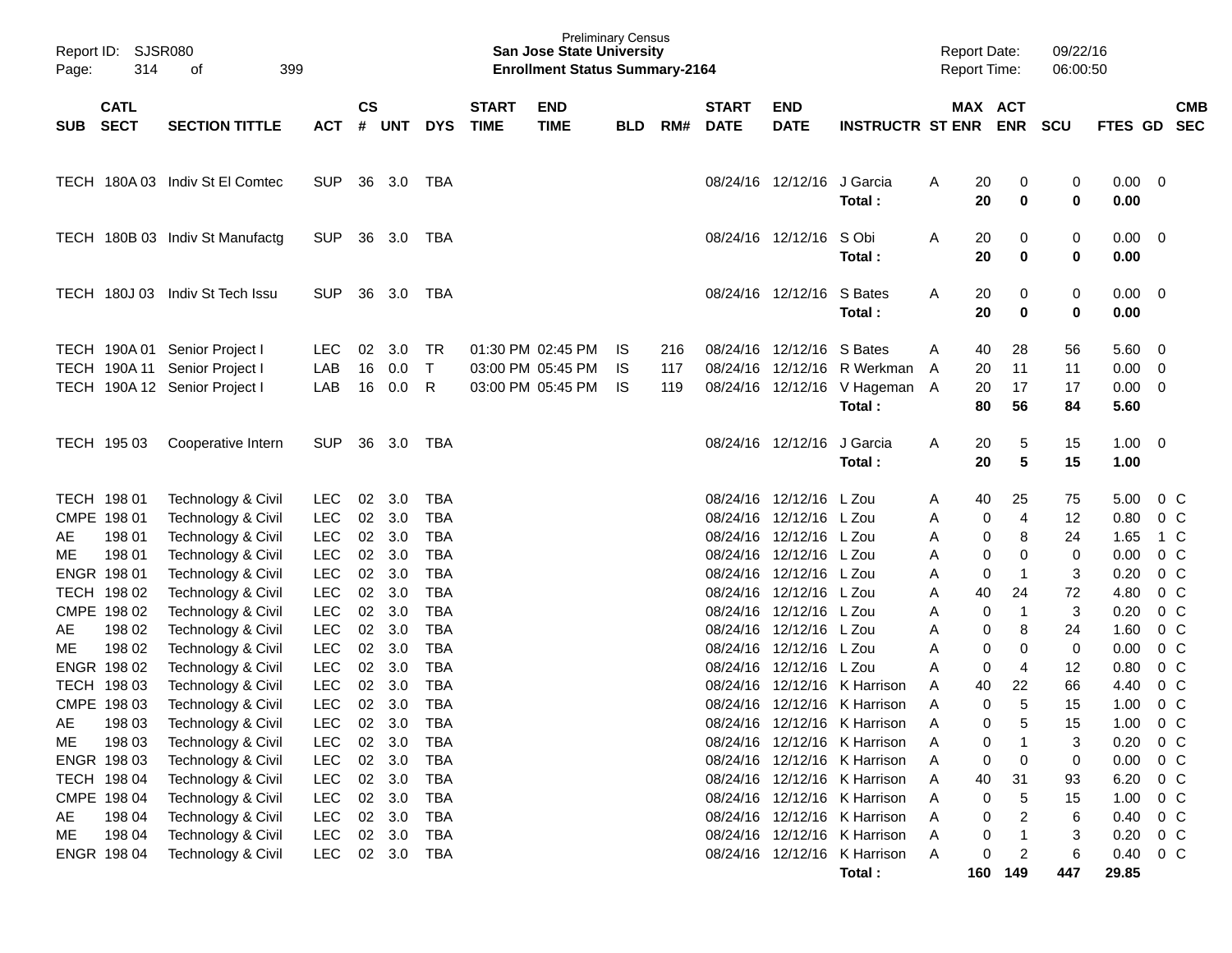| Page:       | Report ID:<br>SJSR080<br>315<br>399<br>οf |                        |            |                             |            |            |                             | <b>San Jose State University</b><br><b>Enrollment Status Summary-2164</b> | <b>Preliminary Census</b> |     |                             |                                                  |                                                       |              | <b>Report Date:</b><br><b>Report Time:</b> |                    | 09/22/16<br>06:00:50     |                                  |                          |                          |
|-------------|-------------------------------------------|------------------------|------------|-----------------------------|------------|------------|-----------------------------|---------------------------------------------------------------------------|---------------------------|-----|-----------------------------|--------------------------------------------------|-------------------------------------------------------|--------------|--------------------------------------------|--------------------|--------------------------|----------------------------------|--------------------------|--------------------------|
| <b>SUB</b>  | <b>CATL</b><br><b>SECT</b>                | <b>SECTION TITTLE</b>  | <b>ACT</b> | $\mathbf{c}\mathbf{s}$<br># | <b>UNT</b> | <b>DYS</b> | <b>START</b><br><b>TIME</b> | <b>END</b><br><b>TIME</b>                                                 | <b>BLD</b>                | RM# | <b>START</b><br><b>DATE</b> | <b>END</b><br><b>DATE</b>                        | <b>INSTRUCTR ST ENR</b>                               |              | MAX ACT                                    | <b>ENR</b>         | <b>SCU</b>               | FTES GD                          |                          | <b>CMB</b><br><b>SEC</b> |
| <b>TECH</b> | 290 03                                    | Grad Prob              | <b>SUP</b> | 25                          | 3.0        | TBA        |                             |                                                                           |                           |     | 08/24/16                    | 12/12/16                                         | J Garcia<br>Total:                                    | $\mathsf{A}$ | 10<br>10                                   | 0<br>$\mathbf 0$   | 0<br>0                   | 0.00<br>0.00                     | $\overline{\mathbf{0}}$  |                          |
| TECH        | 298 03                                    | <b>Grad Spec Study</b> | <b>SUP</b> | 25                          | 3.0        | <b>TBA</b> |                             |                                                                           |                           |     | 08/24/16                    | 12/12/16                                         | J Garcia<br>Total:                                    | A            | 10<br>10                                   | 1<br>1             | 3<br>3                   | 0.25<br>0.25                     | -1                       |                          |
| <b>TECH</b> | 299 01                                    | <b>Masters Thesis</b>  | <b>SUP</b> | 25                          | 3.0        | TBA        |                             |                                                                           |                           |     | 08/24/16                    | 12/12/16                                         | J Garcia<br>Total:                                    | A            | 10<br>10                                   | 0<br>0             | 0<br>0                   | 0.00<br>0.00                     | $\overline{\phantom{0}}$ |                          |
|             | Department :                              | <b>Technology</b>      |            |                             |            |            |                             |                                                                           |                           |     |                             | <b>Lower Division:</b><br><b>Upper Division:</b> | <b>Department Total:</b><br><b>Graduate Division:</b> |              | 1411<br>599<br>782<br>30                   | 1305<br>646<br>658 | 2323<br>964<br>1356<br>3 | 154.97<br>64.27<br>90.45<br>0.25 |                          |                          |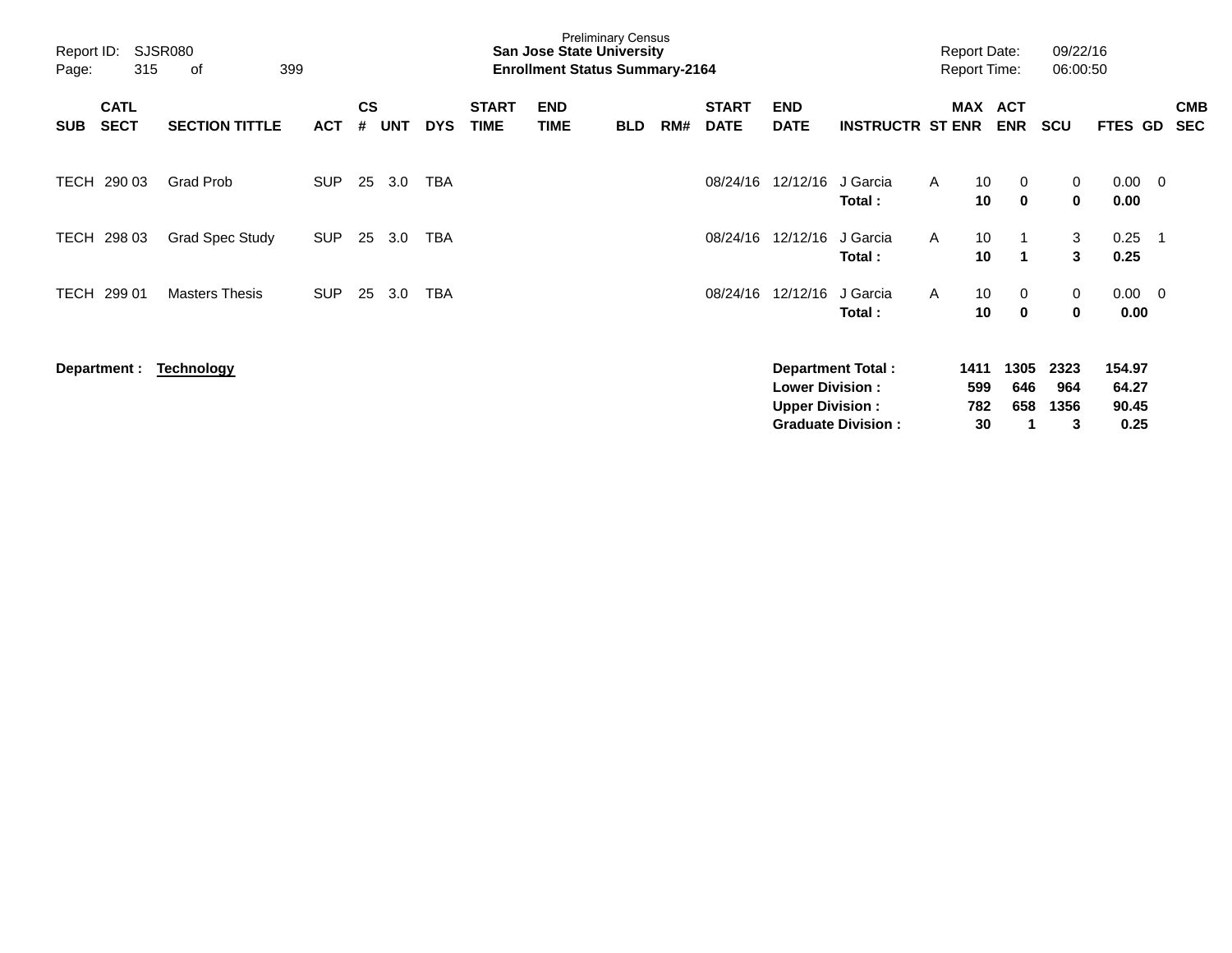| Page:                          | <b>SJSR080</b><br>Report ID:<br>316<br>399<br>οf                  |                                                    |            |    |                             |              |                             | <b>Preliminary Census</b><br><b>San Jose State University</b><br><b>Enrollment Status Summary-2164</b> |            |       |                             |                           |                             |   | <b>Report Date:</b><br>Report Time: |                       | 09/22/16<br>06:00:50 |             |                          |                          |
|--------------------------------|-------------------------------------------------------------------|----------------------------------------------------|------------|----|-----------------------------|--------------|-----------------------------|--------------------------------------------------------------------------------------------------------|------------|-------|-----------------------------|---------------------------|-----------------------------|---|-------------------------------------|-----------------------|----------------------|-------------|--------------------------|--------------------------|
| <b>SUB</b>                     | <b>CATL</b><br><b>SECT</b><br><b>SECTION TITTLE</b><br><b>ACT</b> |                                                    |            |    | $\mathsf{cs}$<br><b>UNT</b> | <b>DYS</b>   | <b>START</b><br><b>TIME</b> | <b>END</b><br><b>TIME</b>                                                                              | <b>BLD</b> | RM#   | <b>START</b><br><b>DATE</b> | <b>END</b><br><b>DATE</b> | <b>INSTRUCTR ST ENR</b>     |   |                                     | MAX ACT<br><b>ENR</b> | <b>SCU</b>           | FTES GD     |                          | <b>CMB</b><br><b>SEC</b> |
| <b>College</b><br>Department : |                                                                   | <b>Engineering</b><br><b>Materials Engineering</b> |            |    |                             |              |                             |                                                                                                        |            |       |                             |                           |                             |   |                                     |                       |                      |             |                          |                          |
| MATE 25 01                     |                                                                   | Intro to Materials                                 | LEC.       | 01 | 3.0                         | МW           |                             | 03:00 PM 04:15 PM                                                                                      | <b>ENG</b> | 331   |                             | 08/24/16 12/12/16         | T Pan                       | Α | 80                                  | 79                    | 237                  | 16.35 11    |                          |                          |
| <b>MATE</b>                    | 25 02                                                             | Intro to Materials                                 | <b>LEC</b> | 01 | 3.0                         | <b>TR</b>    |                             | 09:00 AM 10:15 AM                                                                                      | <b>ENG</b> | 325   |                             | 08/24/16 12/12/16         | C Peters                    | Α | 50                                  | 48                    | 144                  | 9.65        | $\overline{\phantom{1}}$ |                          |
| MATE                           | 25 03                                                             | Intro to Materials                                 | <b>LEC</b> | 01 | 3.0                         | MW           | 09:00 AM 10:15 AM           |                                                                                                        | <b>ENG</b> | 329   | 08/24/16                    | 12/12/16                  | O Keles                     | Α | 60                                  | 59                    | 177                  | 12.00 4     |                          |                          |
|                                | MATE 25 04                                                        | Intro to Materials                                 | <b>LEC</b> | 01 | 3.0                         | <b>TR</b>    |                             | 04:30 PM 05:45 PM                                                                                      | IS         | 216   |                             | 08/24/16 12/12/16         | M Oye                       | A | 60                                  | 57                    | 171                  | 11.60 4     |                          |                          |
|                                |                                                                   |                                                    |            |    |                             |              |                             |                                                                                                        |            |       |                             |                           | Total:                      |   | 250                                 | 243                   | 729                  | 49.60       |                          |                          |
|                                | MATE 115 01                                                       | Struc/Prop Solids                                  | LEC.       | 02 | 3.0                         | TR           | 09:00 AM 10:15 AM           |                                                                                                        | CL.        | 202   |                             | 08/24/16 12/12/16         | O Keles                     | Α | 40                                  | 29                    | 87                   | 6.15        | $\overline{7}$           |                          |
|                                |                                                                   |                                                    |            |    |                             |              |                             |                                                                                                        |            |       |                             |                           | Total:                      |   | 40                                  | 29                    | 87                   | 6.15        |                          |                          |
|                                | MATE 143 01                                                       | Prin Scng Micrscpy                                 | LAB        | 16 | 1.0                         | M            | 01:30 PM 04:15 PM           |                                                                                                        | <b>ENG</b> | 315   |                             | 08/24/16 12/12/16         | C Peters                    | Α | 13                                  | 11                    | 11                   | 0.78        | - 3                      |                          |
|                                | MATE 143 02                                                       | Prin Scng Micrscpy                                 | LAB        | 16 | 1.0                         | $\top$       | 01:30 PM 04:15 PM           |                                                                                                        | <b>ENG</b> | 315   |                             | 08/24/16 12/12/16         | C Peters                    | A | 13                                  | 10                    | 10                   | 0.75        | -5                       |                          |
|                                |                                                                   |                                                    |            |    |                             |              |                             |                                                                                                        |            |       |                             |                           | Total:                      |   | 26                                  | 21                    | 21                   | 1.53        |                          |                          |
|                                | MATE 144 01                                                       | <b>XRD Lab</b>                                     | LAB        |    | 1.0                         |              |                             |                                                                                                        |            |       |                             |                           |                             | Χ | 0                                   | 0                     | 0                    | $0.00 \t 0$ |                          |                          |
|                                |                                                                   |                                                    |            |    |                             |              |                             |                                                                                                        |            |       |                             |                           | Total:                      |   | 0                                   | 0                     | 0                    | 0.00        |                          |                          |
|                                | MATE 145 01                                                       | <b>Princ Scnng Probes</b>                          | LAB        | 16 | 1.0                         | R            | 09:00 AM 11:45 AM           |                                                                                                        | <b>ENG</b> | - 115 | 08/24/16 12/12/16           |                           | M Goedert                   | Α | 12                                  | 8                     | 8                    | 0.57        | $\overline{2}$           |                          |
|                                |                                                                   |                                                    |            |    |                             |              |                             |                                                                                                        |            |       |                             |                           | Total:                      |   | 12                                  | 8                     | 8                    | 0.57        |                          |                          |
|                                | MATE 153 01                                                       | <b>EO&amp;M Props Solids</b>                       | LEC.       | 02 | 3.0                         | MW           | 09:00 AM 09:50 AM           |                                                                                                        | <b>ENG</b> | 339   |                             | 08/24/16 12/12/16         | T Pan                       | Α | 60                                  | 60                    | 120                  | 12.00 0     |                          |                          |
|                                | MATE 153 02                                                       | <b>EO&amp;M Props Solids</b>                       | LAB        | 16 | 0.0                         | $\mathsf{T}$ |                             | 10:30 AM 01:15 PM                                                                                      | <b>ENG</b> | 315   |                             | 08/24/16 12/12/16         | E Ishida                    | A | 16                                  | 17                    | 17                   | $0.00 \t 0$ |                          |                          |
|                                | MATE 153 03                                                       | <b>EO&amp;M Props Solids</b>                       | LAB        | 16 | 0.0                         | R            |                             | 06:00 PM 08:45 PM                                                                                      | ENG        | 315   |                             |                           | 08/24/16 12/12/16 C England | A | 16                                  | 15                    | 15                   | $0.00 \t 0$ |                          |                          |
|                                | MATE 153 04                                                       | <b>EO&amp;M Props Solids</b>                       | LAB        |    | 0.0                         |              |                             |                                                                                                        |            |       |                             |                           |                             | Χ | 0                                   | $\mathbf 0$           | 0                    | $0.00 \t 0$ |                          |                          |
|                                | MATE 153 05                                                       | <b>EO&amp;M Props Solids</b>                       | LAB        | 16 | 0.0                         | W            | 01:30 PM 04:15 PM           |                                                                                                        | ENG        | 315   |                             | 08/24/16 12/12/16         | <b>B</b> Serrano            | Α | 16                                  | 16                    | 16                   | $0.00 \t 0$ |                          |                          |
|                                | MATE 153 06                                                       | <b>EO&amp;M Props Solids</b>                       | LAB        | 16 | 0.0                         | W            | 06:00 PM 08:45 PM           |                                                                                                        | <b>ENG</b> | 315   |                             | 08/24/16 12/12/16         | E Lucow                     | Α | 16                                  | 16                    | 16                   | $0.00 \t 0$ |                          |                          |
|                                | MATE 153 07                                                       | <b>EO&amp;M Props Solids</b>                       | LAB        | 16 | 0.0                         | R            | 09:00 AM 11:45 AM           |                                                                                                        | <b>ENG</b> | 315   |                             | 08/24/16 12/12/16         | S Duorah                    | A | 16                                  | 16                    | 16                   | 0.00        | $\overline{\phantom{0}}$ |                          |
|                                | MATE 153 08                                                       | <b>EO&amp;M Props Solids</b>                       | LAB        | 16 | 0.0                         | R            | 01:30 PM 04:15 PM           |                                                                                                        | ENG        | 315   |                             | 08/24/16 12/12/16         | C England                   | Α | 16                                  | 17                    | 17                   | $0.00 \t 0$ |                          |                          |
|                                | MATE 153 09                                                       | <b>EO&amp;M Props Solids</b>                       | <b>LEC</b> | 02 | 3.0                         | <b>TR</b>    |                             | 04:30 PM 05:20 PM                                                                                      | <b>ENG</b> | 488   | 08/24/16                    | 12/12/16                  | S Sepka                     | Α | 50                                  | 51                    | 102                  | 10.20       | $\overline{0}$           |                          |
|                                | MATE 153 10                                                       | <b>EO&amp;M Props Solids</b>                       | LAB        | 16 | 0.0                         | M            |                             | 10:30 AM 01:15 PM                                                                                      | <b>ENG</b> | 315   |                             |                           | 08/24/16 12/12/16 B Serrano | Α | 16                                  | 14                    | 14                   | 0.00        | $\overline{0}$           |                          |
|                                |                                                                   |                                                    |            |    |                             |              |                             |                                                                                                        |            |       |                             |                           | Total:                      |   |                                     | 222 222               | 333                  | 22.20       |                          |                          |
|                                | MATE 165 01                                                       | Photovoltaic Lab                                   | LAB        | 16 | 1.0                         | $\top$       |                             | 06:00 PM 08:45 PM                                                                                      | ENG 311    |       |                             | 08/24/16 12/12/16 E Lucow |                             | Α | 16                                  | 13                    | 13                   | 0.87 0 C    |                          |                          |
| EE                             | 165 01                                                            | Photovoltaic Lab                                   | LAB        | 16 | 1.0                         | $\top$       |                             | 06:00 PM 08:45 PM                                                                                      | ENG 311    |       |                             | 08/24/16 12/12/16 E Lucow |                             | Α | 0                                   | 2                     | 2                    | 0.13 0 C    |                          |                          |
|                                | MATE 165 02                                                       | Photovoltaic Lab                                   | LAB        | 16 | 1.0                         | -F           |                             | 06:00 PM 08:45 PM                                                                                      | ENG 311    |       |                             | 08/24/16 12/12/16 E Lucow |                             | Α | 16                                  | 8                     | 8                    | 0.55 1 C    |                          |                          |
| EE                             | 165 02                                                            | Photovoltaic Lab                                   | LAB        | 16 | $1.0$ F                     |              |                             | 06:00 PM 08:45 PM                                                                                      | ENG 311    |       |                             | 08/24/16 12/12/16 E Lucow |                             | Α | 0                                   | $\overline{4}$        | 4                    | 0.28 1 C    |                          |                          |
|                                |                                                                   |                                                    |            |    |                             |              |                             |                                                                                                        |            |       |                             |                           | Total:                      |   | 32                                  | 27                    | 27                   | 1.83        |                          |                          |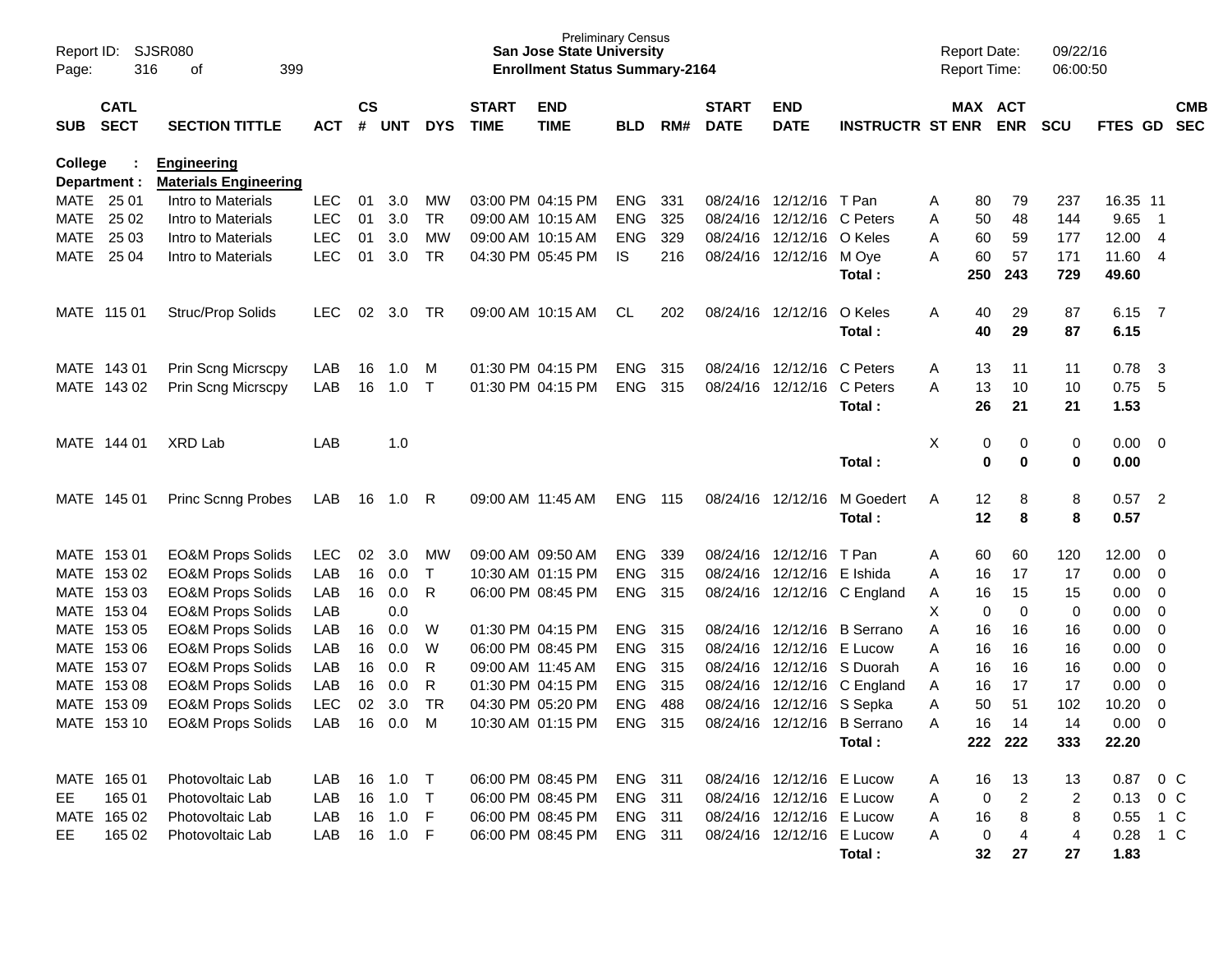| Report ID:<br>Page: | 317                        | <b>SJSR080</b><br>399<br>οf   |              |                |            |              |                             | <b>Preliminary Census</b><br><b>San Jose State University</b><br><b>Enrollment Status Summary-2164</b> |            |     |                             |                           |                                 | <b>Report Date:</b><br><b>Report Time:</b> |            | 09/22/16<br>06:00:50 |              |                         |                          |
|---------------------|----------------------------|-------------------------------|--------------|----------------|------------|--------------|-----------------------------|--------------------------------------------------------------------------------------------------------|------------|-----|-----------------------------|---------------------------|---------------------------------|--------------------------------------------|------------|----------------------|--------------|-------------------------|--------------------------|
| <b>SUB</b>          | <b>CATL</b><br><b>SECT</b> | <b>SECTION TITTLE</b>         | <b>ACT</b>   | <b>CS</b><br># | <b>UNT</b> | <b>DYS</b>   | <b>START</b><br><b>TIME</b> | <b>END</b><br><b>TIME</b>                                                                              | <b>BLD</b> | RM# | <b>START</b><br><b>DATE</b> | <b>END</b><br><b>DATE</b> | <b>INSTRUCTR ST ENR</b>         | MAX ACT                                    | <b>ENR</b> | <b>SCU</b>           | <b>FTES</b>  | <b>GD</b>               | <b>CMB</b><br><b>SEC</b> |
| MATE                | 175 01                     | <b>Biomaterials</b>           | <b>LEC</b>   | 02             | 3.0        | <b>TR</b>    | 10:30 AM 11:20 AM           |                                                                                                        | <b>ENG</b> | 339 | 08/24/16                    | 12/12/16                  | A Bellofiore                    | 60<br>$\mathsf{A}$                         | 18         | 36                   | 3.80         | 4 C                     |                          |
| <b>BME</b>          | 175 01                     | <b>Biomaterials</b>           | <b>LEC</b>   | 02             | 3.0        | <b>TR</b>    | 10:30 AM 11:20 AM           |                                                                                                        | <b>ENG</b> | 339 | 08/24/16                    | 12/12/16                  | A Bellofiore                    | 0<br>$\overline{A}$                        | 24         | 48                   | 5.15         | 7 C                     |                          |
| <b>MATE</b>         | 175 02                     | <b>Biomaterials</b>           | LAB          | 16             | 0.0        | F            |                             | 10:30 AM 01:15 PM                                                                                      | <b>ENG</b> | 105 | 08/24/16                    | 12/12/16                  | S Jackowski A                   | 20                                         | 3          | 3                    | 0.00         | $3\,C$                  |                          |
| <b>BME</b>          | 175 02                     | <b>Biomaterials</b>           | LAB          | 16             | 0.0        | F            |                             | 10:30 AM 01:15 PM                                                                                      | <b>ENG</b> | 105 | 08/24/16                    | 12/12/16                  | S Jackowski                     | 0<br>A                                     | 6          | 6                    | 0.00         | 4 C                     |                          |
| <b>MATE</b>         | 175 03                     | <b>Biomaterials</b>           | LAB          | 16             | 0.0        | F            |                             | 03:00 PM 05:45 PM                                                                                      | <b>ENG</b> | 105 | 08/24/16                    | 12/12/16                  | A Hall                          | Α<br>20                                    | 11         | 11                   | 0.00         | 1 C                     |                          |
| <b>BME</b>          | 175 03                     | <b>Biomaterials</b>           | LAB          | 16             | 0.0        | F            |                             | 03:00 PM 05:45 PM                                                                                      | <b>ENG</b> | 105 | 08/24/16                    | 12/12/16                  | A Hall                          | Α<br>0                                     | 10         | 10                   | 0.00         | 0 <sup>o</sup>          |                          |
| <b>MATE</b>         | 175 04                     | <b>Biomaterials</b>           | LAB          | 16             | 0.0        | M            | 09:00 AM 11:45 AM           |                                                                                                        | <b>ENG</b> | 105 | 08/24/16                    | 12/12/16                  | R Thenuwara A                   | 20                                         | 4          | 4                    | 0.00         | 0 <sup>o</sup>          |                          |
| <b>BME</b>          | 175 04                     | <b>Biomaterials</b>           | LAB          | 16             | 0.0        | M            | 09:00 AM 11:45 AM           |                                                                                                        | <b>ENG</b> | 105 | 08/24/16                    | 12/12/16                  | R Thenuwara A<br>Total:         | 0<br>120                                   | 8<br>84    | 8<br>126             | 0.00<br>8.95 | $3\,C$                  |                          |
| MATE 180 01         |                            | <b>Ind Studies</b>            | <b>SUP</b>   | 36             | 1.0        | <b>TBA</b>   |                             |                                                                                                        |            |     | 08/24/16                    | 12/12/16                  | G Selvaduray A                  | 15                                         | 1          | -1                   | 0.08         | -1                      |                          |
| MATE                | 180 02                     | <b>Ind Studies</b>            | <b>SUP</b>   | 36             | 2.0        | <b>TBA</b>   |                             |                                                                                                        |            |     | 08/24/16                    | 12/12/16                  | G Selvaduray A                  | 15                                         | 0          | 0                    | 0.00         | 0                       |                          |
| MATE 180 03         |                            | <b>Ind Studies</b>            | <b>SUP</b>   | 36             | 3.0        | <b>TBA</b>   |                             |                                                                                                        |            |     | 08/24/16                    | 12/12/16                  | G Selvaduray A                  | 15                                         | 0          | 0                    | 0.00         | 0                       |                          |
|                     |                            |                               |              |                |            |              |                             |                                                                                                        |            |     |                             |                           | Total:                          | 45                                         | 1          | $\mathbf 1$          | 0.08         |                         |                          |
| MATE 185 01         |                            | Ceramics                      | SEM          | 05             | 3.0        | <b>MW</b>    |                             | 09:00 AM 10:15 AM                                                                                      | <b>ENG</b> | 340 | 08/24/16                    | 12/12/16                  | D Chafey                        | 40<br>Α                                    | 10         | 30                   | 2.00         | $\overline{\mathbf{0}}$ |                          |
|                     |                            |                               |              |                |            |              |                             |                                                                                                        |            |     |                             |                           | Total:                          | 40                                         | 10         | 30                   | 2.00         |                         |                          |
| MATE 195 01         |                            | <b>Mech Bhyr Matls</b>        | <b>SEM</b>   |                | 3.0        |              |                             |                                                                                                        |            |     |                             |                           |                                 | х<br>0                                     | 0          | 0                    | 0.00         | 0                       |                          |
| MATE                | 195 02                     | <b>Mech Bhyr Matls</b>        | LAB          |                | 0.0        |              |                             |                                                                                                        |            |     |                             |                           |                                 | X<br>0                                     | 0          | 0                    | 0.00         | 0                       |                          |
| MATE                | 195 03                     | <b>Mech Bhyr Matls</b>        | LAB          |                | 0.0        |              |                             |                                                                                                        |            |     |                             |                           |                                 | X<br>0                                     | 0          | 0                    | 0.00         | 0                       |                          |
| <b>MATE</b>         | 195 04                     | <b>Mech Bhyr Matls</b>        | <b>SEM</b>   | 04             | 3.0        | MW           |                             | 12:00 PM 12:50 PM                                                                                      | CL         | 205 | 08/24/16                    | 12/12/16                  | W Chung                         | 24<br>Α                                    | 17         | 34                   | 3.80         | 8                       |                          |
| <b>MATE</b>         | 195 05                     | <b>Mech Bhyr Matls</b>        | LAB          | 16             | 0.0        | $\mathsf{T}$ |                             | 06:00 PM 08:45 PM                                                                                      | <b>ENG</b> | 105 | 08/24/16                    | 12/12/16                  | F Tazesh                        | 12<br>A                                    | 3          | 3                    | 0.00         | $\overline{2}$          |                          |
| MATE 195 06         |                            | <b>Mech Bhyr Matls</b>        | LAB          | 16             | 0.0        | W            |                             | 01:30 PM 04:15 PM                                                                                      | <b>ENG</b> | 105 |                             | 08/24/16 12/12/16         | W Chung                         | 12<br>A                                    | 14         | 14                   | 0.00         | 6                       |                          |
|                     |                            |                               |              |                |            |              |                             |                                                                                                        |            |     |                             |                           | Total :                         | 48                                         | 34         | 51                   | 3.80         |                         |                          |
| MATE                | 198A 01                    | Sr Design Proj                | <b>SEM</b>   | 04             | 2.0        | F            |                             | 09:00 AM 09:50 AM                                                                                      | <b>ENG</b> | 329 | 08/24/16                    | 12/12/16                  | W Chung                         | 25<br>A                                    | 11         | 11                   | 1.47         | 0                       |                          |
|                     |                            | MATE 198A 02 Sr Design Proj   | LAB          | 16             | 0.0        | F            |                             | 10:00 AM 12:45 PM                                                                                      | <b>ENG</b> | 329 | 08/24/16                    | 12/12/16                  | W Chung                         | 25<br>A                                    | 11         | 11                   | 0.00         | 0                       |                          |
|                     |                            |                               |              |                |            |              |                             |                                                                                                        |            |     |                             |                           | Total :                         | 50                                         | 22         | 22                   | 1.47         |                         |                          |
| MATE 215 01         |                            | Solid State Matls             | SEM 05 3.0 W |                |            |              |                             | 06:00 PM 08:45 PM CL                                                                                   |            | 225 |                             |                           | 08/24/16 12/12/16 A El Demery A | 40                                         | 32         | 96                   | 8.00 32      |                         |                          |
|                     |                            |                               |              |                |            |              |                             |                                                                                                        |            |     |                             |                           | Total :                         | 40                                         | 32         | 96                   | 8.00         |                         |                          |
|                     |                            | MATE 251 01 Adv Sld St Thermo | SEM 05 3.0 M |                |            |              |                             | 06:00 PM 08:45 PM CL                                                                                   |            | 225 |                             |                           | 08/24/16 12/12/16 S Harvey      | A<br>40                                    | 25         | 75                   | 6.25 25      |                         |                          |
|                     |                            |                               |              |                |            |              |                             |                                                                                                        |            |     |                             |                           | Total:                          | 40                                         | 25         | 75                   | 6.25         |                         |                          |
|                     |                            |                               |              |                |            |              |                             |                                                                                                        |            |     |                             |                           |                                 |                                            |            |                      |              |                         |                          |
| MATE 265 01         |                            | Nanomaterials                 | LEC 01 3.0 R |                |            |              |                             | 06:00 PM 08:45 PM CL                                                                                   |            |     | 234 08/24/16 12/12/16 M Oye |                           |                                 | A<br>40                                    | 28         | 84                   | 6.65 21      |                         |                          |
|                     |                            |                               |              |                |            |              |                             |                                                                                                        |            |     |                             |                           | Total:                          | 40                                         | 28         | 84                   | 6.65         |                         |                          |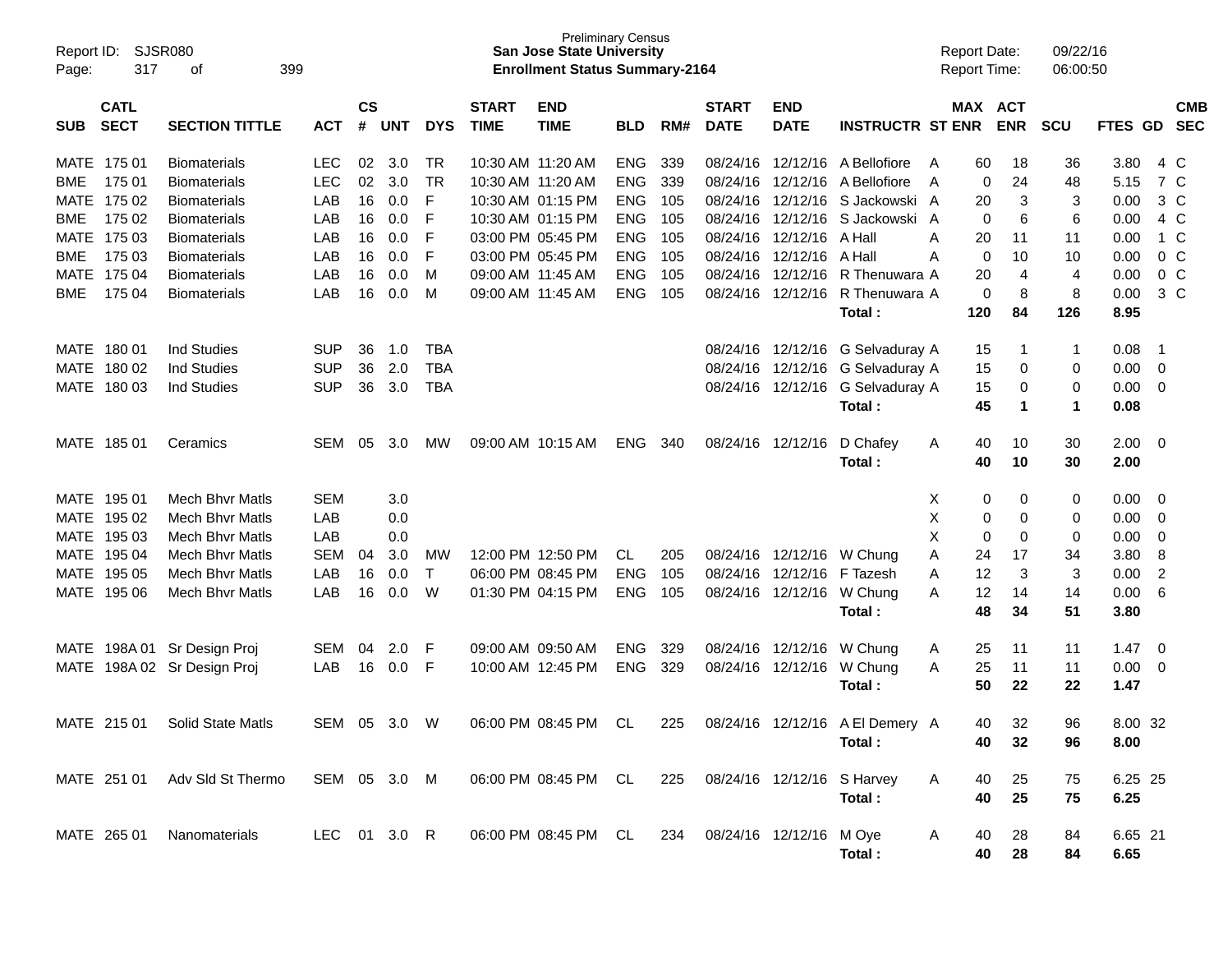| Report ID:<br>Page: | 318                        | SJSR080<br>399<br>οf   |            |                |            |            |                             | <b>Preliminary Census</b><br><b>San Jose State University</b><br><b>Enrollment Status Summary-2164</b> |            |     |                             |                           |                         | <b>Report Date:</b><br><b>Report Time:</b> |                       | 09/22/16<br>06:00:50 |                 |                |                          |
|---------------------|----------------------------|------------------------|------------|----------------|------------|------------|-----------------------------|--------------------------------------------------------------------------------------------------------|------------|-----|-----------------------------|---------------------------|-------------------------|--------------------------------------------|-----------------------|----------------------|-----------------|----------------|--------------------------|
| <b>SUB</b>          | <b>CATL</b><br><b>SECT</b> | <b>SECTION TITTLE</b>  | <b>ACT</b> | <b>CS</b><br># | <b>UNT</b> | <b>DYS</b> | <b>START</b><br><b>TIME</b> | <b>END</b><br><b>TIME</b>                                                                              | <b>BLD</b> | RM# | <b>START</b><br><b>DATE</b> | <b>END</b><br><b>DATE</b> | <b>INSTRUCTR ST ENR</b> |                                            | MAX ACT<br><b>ENR</b> | <b>SCU</b>           | FTES GD         |                | <b>CMB</b><br><b>SEC</b> |
| MATE                | 270 01                     | Meth Thin Flim Dep     | SEM        | 05             | 3.0        | Т          |                             | 06:00 PM 08:45 PM                                                                                      | CL.        | 234 | 08/24/16                    | 12/12/16                  | C England<br>Total:     | 40<br>A<br>40                              | 10<br>10              | 30<br>30             | 2.50 10<br>2.50 |                |                          |
| MATE                | 281 01                     | Thesis Prep Sem        | LAB        | 16             | 1.0        | -F         |                             | 03:00 PM 05:45 PM                                                                                      | ENG        | 333 | 08/24/16                    |                           | 12/12/16 C England      | 30<br>A                                    | 4                     | 4                    | 0.33            | 4 C            |                          |
| <b>CHE</b>          | 281 01                     | Thesis Prep Sem        | LAB        | 16             | 1.0        | E          |                             | 03:00 PM 05:45 PM                                                                                      | <b>ENG</b> | 333 | 08/24/16                    | 12/12/16                  | C England               | 0<br>A                                     | $12 \overline{ }$     | 12                   | 1.00            | 12 C           |                          |
| <b>BME</b>          | 281 01                     | Thesis Prep Sem        | LAB        | 16             | 1.0        | E          |                             | 03:00 PM 05:45 PM                                                                                      | <b>ENG</b> | 333 | 08/24/16                    | 12/12/16                  | C England               | 0<br>A                                     | 6                     | 6                    | 0.50            | 6 C            |                          |
|                     |                            |                        |            |                |            |            |                             |                                                                                                        |            |     |                             |                           | Total:                  | 30                                         | 22                    | 22                   | 1.83            |                |                          |
| MATE                | 298 01                     | <b>MS Res Project</b>  | <b>SUP</b> | 25             | 1.0        | TBA        |                             |                                                                                                        | <b>ENG</b> | 329 | 08/24/16                    | 12/12/16                  | S Diaz                  | 20<br>A                                    | $\Omega$              | $\mathbf 0$          | $0.00 \t 0$     |                |                          |
| MATE                | 298 02                     | <b>MS Res Project</b>  | <b>SUP</b> | 25             | 2.0        | TBA        |                             |                                                                                                        | <b>ENG</b> | 329 | 08/24/16                    | 12/12/16                  | S Diaz                  | 20<br>A                                    |                       | $\overline{2}$       | 0.17            | - 1            |                          |
| <b>MATE</b>         | 298 03                     | <b>MS Res Project</b>  | <b>SUP</b> | 25             | 2.0        | F          |                             | 03:00 PM 05:45 PM                                                                                      | <b>ENG</b> | 329 | 08/24/16                    | 12/12/16                  | S Diaz                  | A<br>40                                    |                       | 14                   | 1.17            | $\overline{7}$ |                          |
|                     |                            |                        |            |                |            |            |                             |                                                                                                        |            |     |                             |                           | <b>Total</b> :          | 80                                         | 8                     | 16                   | 1.33            |                |                          |
| MATE                | 299 01                     | Master's Thesis        | <b>SUP</b> | 25             | 3.0        | TBA        |                             |                                                                                                        | <b>ENG</b> | 329 | 08/24/16                    | 12/12/16                  | S Diaz                  | 20<br>A                                    | $\Omega$              | $\mathbf 0$          | 0.00            | $\overline{0}$ |                          |
| <b>MATE</b>         | 299 02                     | <b>Master's Thesis</b> | <b>SUP</b> | 25             | 3.0        | F          |                             | 03:00 PM 05:45 PM                                                                                      | <b>ENG</b> | 329 | 08/24/16                    | 12/12/16                  | S Diaz                  | 20<br>A                                    |                       | 3                    | 0.25            | -1             |                          |
|                     |                            |                        |            |                |            |            |                             |                                                                                                        |            |     |                             |                           | Total :                 | 40                                         |                       | 3                    | 0.25            |                |                          |
|                     |                            |                        |            |                |            |            |                             |                                                                                                        |            |     |                             |                           |                         |                                            |                       |                      |                 |                |                          |

| Department : | <b>Materials Engineering</b> | Department Total:         | 1195 | 827 | 1761 | 125.00 |
|--------------|------------------------------|---------------------------|------|-----|------|--------|
|              |                              | <b>Lower Division:</b>    | 250  | 243 | 729  | 49.60  |
|              |                              | <b>Upper Division:</b>    | 635  | 458 | 706  | 48.58  |
|              |                              | <b>Graduate Division:</b> | 310  | 126 | 326  | 26.82  |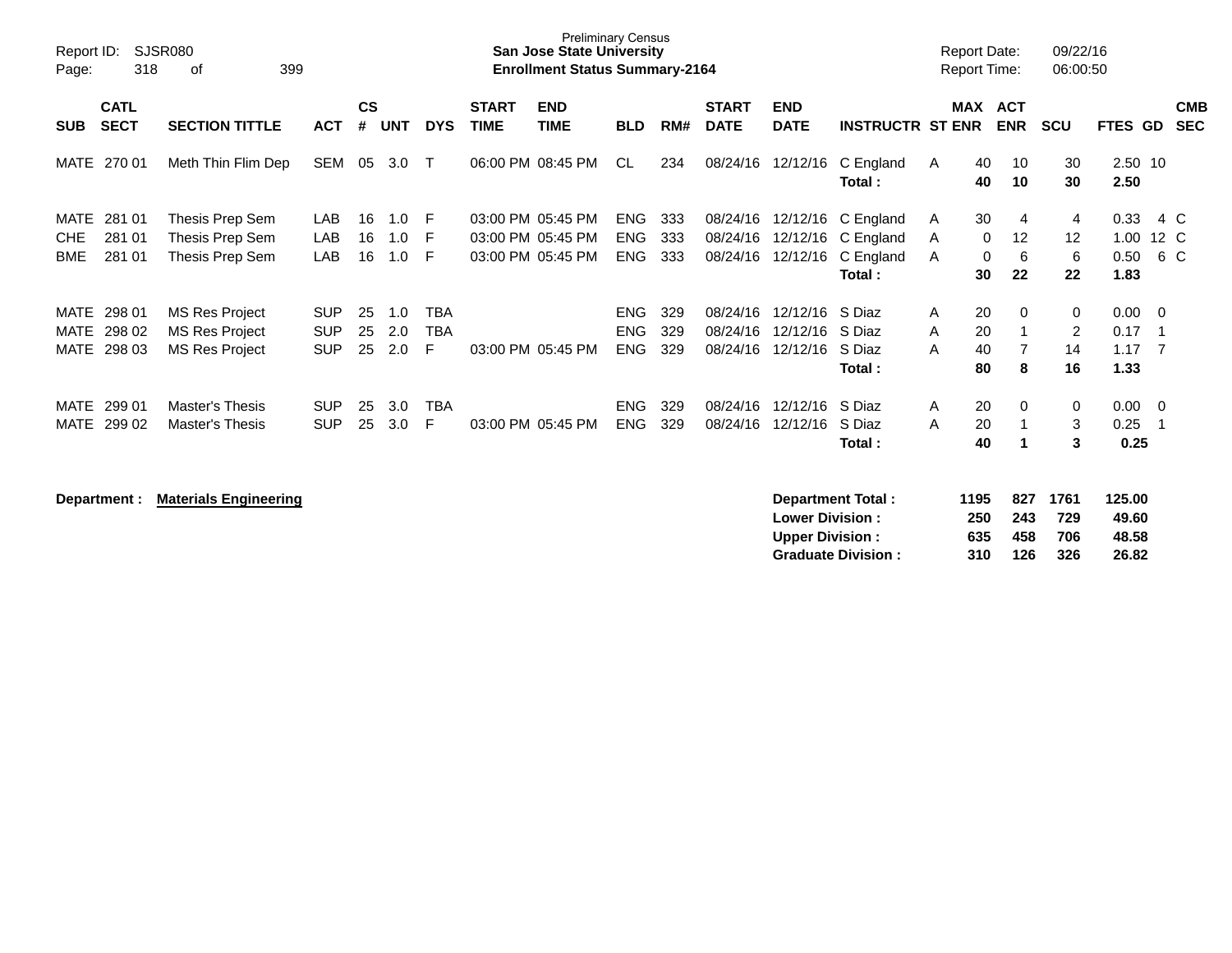| Report ID:<br>Page:      | 319            | <b>SJSR080</b><br>399<br>οf   |            |               |            |            |                   | <b>Preliminary Census</b><br><b>San Jose State University</b><br><b>Enrollment Status Summary-2164</b> |                          |            |                      |                             |                             |        | <b>Report Date:</b><br>Report Time: |                      | 09/22/16<br>06:00:50 |               |                |                                  |
|--------------------------|----------------|-------------------------------|------------|---------------|------------|------------|-------------------|--------------------------------------------------------------------------------------------------------|--------------------------|------------|----------------------|-----------------------------|-----------------------------|--------|-------------------------------------|----------------------|----------------------|---------------|----------------|----------------------------------|
|                          | <b>CATL</b>    |                               |            | $\mathsf{cs}$ |            |            | <b>START</b>      | <b>END</b>                                                                                             |                          |            | <b>START</b>         | <b>END</b>                  |                             |        | MAX ACT                             |                      |                      |               |                | <b>CMB</b>                       |
| <b>SUB</b>               | <b>SECT</b>    | <b>SECTION TITTLE</b>         | <b>ACT</b> | #             | <b>UNT</b> | <b>DYS</b> | <b>TIME</b>       | <b>TIME</b>                                                                                            | <b>BLD</b>               | RM#        | <b>DATE</b>          | <b>DATE</b>                 | <b>INSTRUCTR ST ENR</b>     |        |                                     | <b>ENR</b>           | <b>SCU</b>           | FTES GD       |                | <b>SEC</b>                       |
| College                  |                | <b>Engineering</b>            |            |               |            |            |                   |                                                                                                        |                          |            |                      |                             |                             |        |                                     |                      |                      |               |                |                                  |
| Department :             |                | <b>Mechanical Engineering</b> |            |               |            |            |                   |                                                                                                        |                          |            |                      |                             |                             |        |                                     |                      |                      |               |                |                                  |
| MЕ                       | 20 01          | Design & Graphics             | <b>SEM</b> | 05            | 2.0        | м          |                   | 09:00 AM 09:50 AM                                                                                      | <b>ENG</b>               | 189        | 08/24/16             |                             | 12/12/16 K Youssefi         | Α      | 175                                 | 170                  | 170                  | 22.67         |                | $0\,$ C                          |
| <b>TECH</b>              | 20 01          | Design & Graphics             | <b>SEM</b> | 05            | 2.0        | M          |                   | 09:00 AM 09:50 AM                                                                                      | <b>ENG</b>               | 189        | 08/24/16             | 12/12/16                    | K Youssefi                  | A      | 0                                   | 27                   | 27                   | 3.60          |                | 0 <sup>o</sup>                   |
| <b>ME</b>                | 20 02          | Design & Graphics             | LAB        | 16            | 0.0        | M          |                   | 01:30 PM 04:15 PM                                                                                      | <b>ENG</b>               | 213        | 08/24/16             |                             | 12/12/16 V Cherickal        | A      | 25                                  | 22                   | 22                   | 0.00          |                | 0 <sup>o</sup>                   |
| <b>TECH</b>              | 20 02          | Design & Graphics             | LAB        | 16            | 0.0        | M          |                   | 01:30 PM 04:15 PM                                                                                      | <b>ENG</b>               | 213        | 08/24/16             |                             | 12/12/16 V Cherickal        | A      | 0                                   | 6                    | 6                    | 0.00          |                | 0 <sup>o</sup>                   |
| <b>ME</b>                | 20 03          | Design & Graphics             | LAB        | 16            | 0.0        | $\top$     |                   | 09:00 AM 11:45 AM                                                                                      | <b>ENG</b>               | 213        | 08/24/16             | 12/12/16 A Johns            |                             | Α      | 25                                  | 24                   | 24                   | 0.00          |                | 0 <sup>o</sup>                   |
| <b>TECH</b>              | 20 03          | Design & Graphics             | LAB        | 16            | 0.0        | $\top$     |                   | 09:00 AM 11:45 AM                                                                                      | <b>ENG</b>               | 213        | 08/24/16             | 12/12/16 A Johns            |                             | Α      | 0                                   | 5                    | 5                    | 0.00          |                | 0 <sup>o</sup>                   |
| ME                       | 20 04          | Design & Graphics             | LAB        | 16            | 0.0        | $\top$     |                   | 01:30 PM 04:15 PM                                                                                      | <b>ENG</b>               | 213        | 08/24/16             | 12/12/16 A Johns            |                             | Α      | 25                                  | 29                   | 29                   | 0.00          |                | 0 <sup>o</sup>                   |
| <b>TECH</b>              | 20 04          | Design & Graphics             | LAB        | 16            | 0.0        | $\top$     |                   | 01:30 PM 04:15 PM                                                                                      | <b>ENG</b>               | 213        | 08/24/16             | 12/12/16 A Johns            |                             | Α      | $\pmb{0}$                           | 0                    | 0                    | 0.00          |                | 0 <sup>o</sup>                   |
| <b>ME</b>                | 20 05          | Design & Graphics             | LAB        | 16            | 0.0        | W          |                   | 09:00 AM 11:45 AM                                                                                      | <b>ENG</b>               | 213        | 08/24/16             | 12/12/16                    | K Bhat                      | A      | 25                                  | 25                   | 25                   | 0.00          |                | 0 <sup>o</sup>                   |
| <b>TECH</b><br><b>ME</b> | 20 05          | Design & Graphics             | LAB        | 16            | 0.0        | W          |                   | 09:00 AM 11:45 AM<br>01:30 PM 04:15 PM                                                                 | <b>ENG</b><br><b>ENG</b> | 213<br>213 | 08/24/16<br>08/24/16 | 12/12/16 K Bhat             |                             | Α      | $\mathbf 0$<br>25                   | $\overline{4}$<br>22 | 4                    | 0.00<br>0.00  |                | 0 <sup>o</sup><br>0 <sup>o</sup> |
|                          | 20 06          | Design & Graphics             | LAB        | 16            | 0.0<br>0.0 | R          |                   | 01:30 PM 04:15 PM                                                                                      |                          | 213        | 08/24/16             | 12/12/16 K Bhat             |                             | A      |                                     | $\overline{4}$       | 22                   | 0.00          |                | 0 <sup>o</sup>                   |
| <b>TECH</b><br>ME        | 20 06<br>20 07 | Design & Graphics             | LAB<br>LAB | 16<br>16      | 0.0        | R<br>R     |                   | 09:00 AM 11:45 AM                                                                                      | <b>ENG</b><br><b>ENG</b> | 213        | 08/24/16             | 12/12/16 K Bhat<br>12/12/16 | K Bhat                      | Α<br>Α | 0<br>25                             | 23                   | 4<br>23              | 0.00          |                | 0 <sup>o</sup>                   |
| <b>TECH</b>              | 20 07          | Design & Graphics             | LAB        | 16            | 0.0        | R          |                   | 09:00 AM 11:45 AM                                                                                      | <b>ENG</b>               | 213        | 08/24/16             | 12/12/16                    | K Bhat                      | A      | $\pmb{0}$                           | 5                    | 5                    | 0.00          |                | 0 <sup>o</sup>                   |
| <b>ME</b>                | 20 08          | Design & Graphics             | LAB        | 16            | 0.0        | W          |                   | 01:30 PM 04:15 PM                                                                                      | <b>ENG</b>               | 213        | 08/24/16             | 12/12/16                    | A Mounesisoh A              |        | 25                                  | 25                   | 25                   | 0.00          |                | 0 <sup>o</sup>                   |
| <b>TECH</b>              | 20 08          | Design & Graphics             | LAB        | 16            | 0.0        | W          |                   | 01:30 PM 04:15 PM                                                                                      | <b>ENG</b>               | 213        | 08/24/16             | 12/12/16                    | A Mounesisoh A              |        | 0                                   | 3                    | 3                    | 0.00          |                | $0\,C$                           |
|                          |                | Design & Graphics             |            |               |            |            |                   |                                                                                                        |                          |            |                      |                             | Total:                      |        | 350                                 | 394                  | 394                  | 26.27         |                |                                  |
|                          |                |                               |            |               |            |            |                   |                                                                                                        |                          |            |                      |                             |                             |        |                                     |                      |                      |               |                |                                  |
| ME                       | 30 01          | <b>Comp Applications</b>      | <b>SEM</b> | 05            | 2.0        | W          |                   | 12:00 PM 12:50 PM                                                                                      | <b>BBC</b>               | 004        | 08/24/16             | 12/12/16                    | B Burlingame A              |        | 110                                 | 102                  | 102                  | 13.63         | - 1            |                                  |
| <b>ME</b>                | 30 02          | <b>Comp Applications</b>      | LAB        | 16            | 0.0        | $\top$     |                   | 01:30 PM 04:15 PM                                                                                      | <b>ENG</b>               | 407        | 08/24/16             | 12/12/16                    | P Benake                    | A      | 25                                  | 24                   | 24                   | 0.00          | - 0            |                                  |
| <b>ME</b>                | 30 03          | <b>Comp Applications</b>      | LAB        | 16            | 0.0        | R          | 09:00 AM 11:45 AM |                                                                                                        | <b>ENG</b>               | 407        | 08/24/16             | 12/12/16                    | P Benake                    | Α      | 25                                  | 29                   | 29                   | 0.00          | $\overline{1}$ |                                  |
| ME                       | 30 04          | <b>Comp Applications</b>      | LAB        | 16            | 0.0        | F          | 09:00 AM 11:45 AM |                                                                                                        | <b>ENG</b>               | 213        | 08/24/16             | 12/12/16                    | P Benake                    | A      | 25                                  | 25                   | 25                   | 0.00          | $\mathbf 0$    |                                  |
| ME                       | 30 05          | <b>Comp Applications</b>      | LAB        | 16            | 0.0        | F          |                   | 01:30 PM 04:15 PM                                                                                      | <b>ENG</b>               | 213        | 08/24/16             | 12/12/16                    | K Goswami                   | A      | 25                                  | 24                   | 24                   | 0.00          | $\overline{0}$ |                                  |
|                          |                |                               |            |               |            |            |                   |                                                                                                        |                          |            |                      |                             | Total:                      |        | 210                                 | 204                  | 204                  | 13.63         |                |                                  |
| ME                       | 101 01         | Dynamics                      | <b>SEM</b> | 04            | 3.0        | <b>MW</b>  |                   | 06:00 PM 07:15 PM                                                                                      | CL                       | 234        | 08/24/16             | 12/12/16                    | A Rahimi                    | Α      | 35                                  | 32                   | 96                   | 6.40          | - 0            |                                  |
| МE                       | 101 02         | Dynamics                      | <b>SEM</b> | 04            | 3.0        | <b>TR</b>  |                   | 03:00 PM 04:15 PM                                                                                      | <b>ENG</b>               | 341        | 08/24/16             | 12/12/16                    | R Agarwal                   | Α      | 70                                  | 61                   | 183                  | 12.20         | 0              |                                  |
| ME                       | 101 03         | <b>Dynamics</b>               | <b>SEM</b> | 04            | 3.0        | <b>TR</b>  |                   | 09:00 AM 10:15 AM                                                                                      | <b>ENG</b>               | 329        | 08/24/16             | 12/12/16                    | A Tabrizi                   | A      | 60                                  | 58                   | 174                  | 11.60         | -0             |                                  |
| <b>ME</b>                | 101 04         | Dynamics                      | <b>SEM</b> | 04            | 3.0        | <b>TR</b>  |                   | 10:30 AM 11:45 AM                                                                                      | <b>ENG</b>               | 488        | 08/24/16             | 12/12/16                    | J Wang                      | Α      | 50                                  | 32                   | 96                   | 6.40          | $\Omega$       |                                  |
|                          |                |                               |            |               |            |            |                   |                                                                                                        |                          |            |                      |                             | Total:                      |        |                                     | 215 183              | 549                  | 36.60         |                |                                  |
| ME                       | 106 01         | Fund Mechatro Engr            | SEM        |               | 04 3.0     | TR         |                   | 09:00 AM 09:50 AM                                                                                      | ENG 331                  |            |                      | 08/24/16 12/12/16 W Du      |                             | A      | 70                                  | 75                   | 150                  | 15.35 7 C     |                |                                  |
| <b>EE</b>                | 106 01         | Fund Mechatro Engr            | <b>SEM</b> |               | 04 3.0     | <b>TR</b>  |                   | 09:00 AM 09:50 AM                                                                                      | ENG 331                  |            |                      | 08/24/16 12/12/16 W Du      |                             | Α      | 0                                   | 5                    | 10                   | 1.00 0 C      |                |                                  |
| ME                       | 106 02         | Fund Mechatro Engr            | LAB        | 16            | 0.0        | $\top$     |                   | 02:30 PM 05:15 PM                                                                                      | ENG 125                  |            |                      |                             | 08/24/16 12/12/16 S Pradhan | Α      | 20                                  | 19                   | 19                   | 0.00 3 C      |                |                                  |
| EE                       | 106 02         | Fund Mechatro Engr            | LAB        | 16            | 0.0        | $\top$     |                   | 02:30 PM 05:15 PM                                                                                      | ENG 125                  |            |                      |                             | 08/24/16 12/12/16 S Pradhan | Α      | $\mathbf 0$                         | $\overline{c}$       | 2                    | $0.00 \t 0 C$ |                |                                  |
| ME                       | 106 03         | Fund Mechatro Engr            | LAB        | 16            | 0.0        | <b>W</b>   |                   | 06:00 PM 08:45 PM                                                                                      | ENG 125                  |            |                      | 08/24/16 12/12/16 W Du      |                             | Α      | 20                                  | 19                   | 19                   | $0.00 \t 0 C$ |                |                                  |
| EE.                      | 106 03         | Fund Mechatro Engr            | LAB        |               | 16  0.0  W |            |                   | 06:00 PM 08:45 PM                                                                                      | ENG 125                  |            |                      | 08/24/16 12/12/16 W Du      |                             | Α      | $\mathbf 0$                         | $\mathbf{1}$         | $\mathbf{1}$         | $0.00 \t 0 C$ |                |                                  |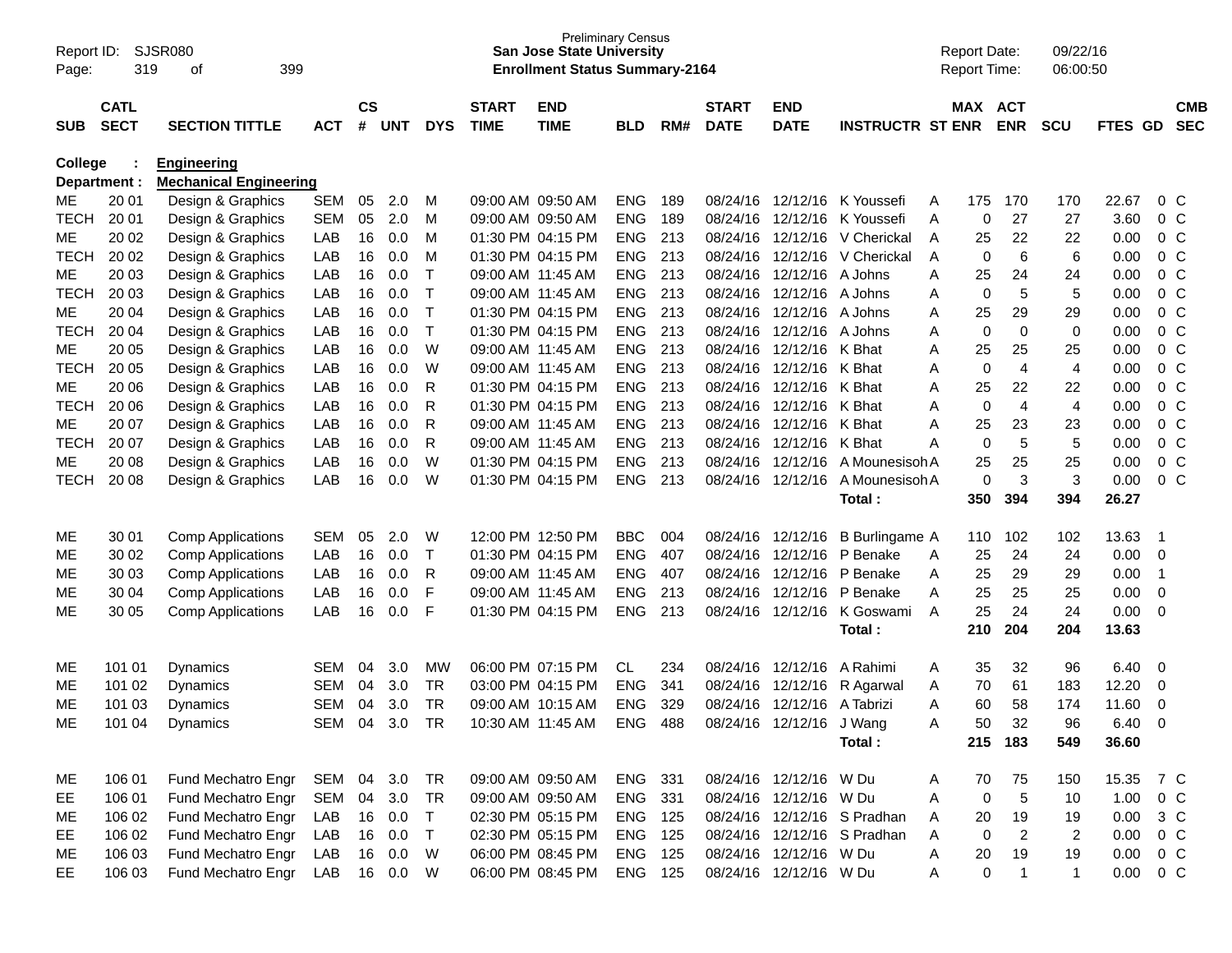| Report ID:<br>Page: | 320                        | SJSR080<br>399<br>of      |            |                    |            |              |                             | <b>Preliminary Census</b><br><b>San Jose State University</b><br><b>Enrollment Status Summary-2164</b> |            |     |                             |                            |                         |   | <b>Report Date:</b><br>Report Time: |                | 09/22/16<br>06:00:50 |                |                          |                          |
|---------------------|----------------------------|---------------------------|------------|--------------------|------------|--------------|-----------------------------|--------------------------------------------------------------------------------------------------------|------------|-----|-----------------------------|----------------------------|-------------------------|---|-------------------------------------|----------------|----------------------|----------------|--------------------------|--------------------------|
| <b>SUB</b>          | <b>CATL</b><br><b>SECT</b> | <b>SECTION TITTLE</b>     | <b>ACT</b> | $\mathsf{cs}$<br># | <b>UNT</b> | <b>DYS</b>   | <b>START</b><br><b>TIME</b> | <b>END</b><br><b>TIME</b>                                                                              | <b>BLD</b> | RM# | <b>START</b><br><b>DATE</b> | <b>END</b><br><b>DATE</b>  | <b>INSTRUCTR ST ENR</b> |   | MAX ACT                             | <b>ENR</b>     | <b>SCU</b>           | <b>FTES GD</b> |                          | <b>CMB</b><br><b>SEC</b> |
| ME                  | 106 04                     | Fund Mechatro Engr        | LAB        | 16                 | 0.0        | R            |                             | 05:30 PM 08:15 PM                                                                                      | <b>ENG</b> | 125 |                             | 08/24/16 12/12/16          | W Du                    | A | 20                                  | 19             | 19                   | 0.00           |                          | 2 C                      |
| EE                  | 106 04                     | Fund Mechatro Engr        | LAB        | 16                 | 0.0        | R            |                             | 05:30 PM 08:15 PM                                                                                      | <b>ENG</b> | 125 | 08/24/16                    | 12/12/16                   | W Du                    | Α | 0                                   | $\overline{1}$ | $\mathbf 1$          | 0.00           |                          | $0\,C$                   |
| ME                  | 106 05                     | Fund Mechatro Engr        | LAB        | 16                 | 0.0        | F            |                             | 02:30 PM 05:15 PM                                                                                      | <b>ENG</b> | 125 | 08/24/16                    | 12/12/16                   | W Du                    | A | 20                                  | 18             | 18                   | 0.00           |                          | $2\degree$ C             |
| EE                  | 106 05                     | Fund Mechatro Engr        | LAB        | 16                 | 0.0        | F            |                             | 02:30 PM 05:15 PM                                                                                      | <b>ENG</b> | 125 |                             | 08/24/16 12/12/16          | W Du                    | A | 0                                   | $\overline{1}$ | $\mathbf{1}$         | 0.00           |                          | $0\,C$                   |
|                     |                            |                           |            |                    |            |              |                             |                                                                                                        |            |     |                             |                            | Total:                  |   | 150                                 | 160            | 240                  | 16.35          |                          |                          |
| ME                  | 110 01                     | Mfg Processes             | <b>LEC</b> | 04                 | 3.0        | <b>TR</b>    |                             | 10:30 AM 11:45 AM                                                                                      | <b>ENG</b> | 401 |                             | 08/24/16 12/12/16          | S Lee                   | A | 40                                  | 37             | 111                  | 7.45           |                          | 1 C                      |
| <b>ISE</b>          | 110 01                     | Mfg Processes             | <b>LEC</b> | 04                 | 3.0        | <b>TR</b>    |                             | 10:30 AM 11:45 AM                                                                                      | <b>ENG</b> | 401 | 08/24/16                    | 12/12/16 S Lee             |                         | A | 0                                   | 3              | 9                    | 0.60           |                          | 0 <sup>C</sup>           |
| ME                  | 110 02                     | Mfg Processes             | LEC        | 04                 | 3.0        | <b>TR</b>    |                             | 09:00 AM 10:15 AM                                                                                      | <b>BBC</b> | 004 | 08/24/16                    | 12/12/16 H Bae             |                         | A | 60                                  | 54             | 162                  | 10.90          |                          | $2\degree$ C             |
| <b>ISE</b>          | 110 02                     | Mfg Processes             | LEC        | 04                 | 3.0        | <b>TR</b>    |                             | 09:00 AM 10:15 AM                                                                                      | <b>BBC</b> | 004 |                             | 08/24/16 12/12/16 H Bae    |                         | Α | 0                                   | $\overline{4}$ | 12                   | 0.80           |                          | $0\,C$                   |
|                     |                            |                           |            |                    |            |              |                             |                                                                                                        |            |     |                             |                            | Total:                  |   | 100                                 | 98             | 294                  | 19.75          |                          |                          |
| ME                  | 111 01                     | <b>Fluid Mech</b>         | <b>SEM</b> | 04                 | 3.0        | MW           |                             | 07:30 AM 08:45 AM                                                                                      | <b>ENG</b> | 341 | 08/24/16                    | 12/12/16                   | H Kabbani               | A | 70                                  | 72             | 216                  | 14.55          | -3                       |                          |
| ME                  | 111 02                     | <b>Fluid Mech</b>         | <b>SEM</b> | 04                 | 3.0        | <b>TR</b>    |                             | 04:30 PM 05:45 PM                                                                                      | <b>ENG</b> | 341 | 08/24/16                    | 12/12/16                   | P Kutler                | Α | 70                                  | 60             | 180                  | 12.05          | $\overline{1}$           |                          |
| ME                  | 111 03                     | <b>Fluid Mech</b>         | <b>SEM</b> | 04                 | 3.0        | <b>TR</b>    |                             | 01:30 PM 02:45 PM                                                                                      | <b>ENG</b> | 401 |                             | 08/24/16 12/12/16          | D Abdollahia A          |   | 35                                  | 39             | 117                  | 7.85           | $\overline{\phantom{0}}$ |                          |
|                     |                            |                           |            |                    |            |              |                             |                                                                                                        |            |     |                             |                            | Total:                  |   | 175                                 | 171            | 513                  | 34.45          |                          |                          |
| ME                  | 11301                      | Thermodynamics            | <b>SEM</b> | 04                 | 4.0        | <b>TR</b>    |                             | 08:40 AM 10:20 AM                                                                                      | <b>ENG</b> | 401 | 08/24/16                    | 12/12/16                   | K Gosselin              | A | 35                                  | 39             | 156                  | 10.40          | 0                        |                          |
| ME                  | 113 03                     | Thermodynamics            | <b>SEM</b> | 04                 | 4.0        | <b>MW</b>    |                             | 07:30 PM 09:10 PM                                                                                      | <b>CL</b>  | 222 | 08/24/16                    | 12/12/16 S Zaidi           |                         | A | 70                                  | 52             | 208                  | 13.87          | $\overline{0}$           |                          |
| ME                  | 113 04                     | Thermodynamics            | <b>SEM</b> | 04                 | 4.0        | <b>TR</b>    |                             | 12:00 PM 01:40 PM                                                                                      | <b>ENG</b> | 337 |                             | 08/24/16 12/12/16          | N Djordjevic            | A | 55                                  | 41             | 164                  | 11.00          | $\overline{1}$           |                          |
|                     |                            |                           |            |                    |            |              |                             |                                                                                                        |            |     |                             |                            | Total:                  |   | 160                                 | 132            | 528                  | 35.27          |                          |                          |
| ME                  | 114 01                     | <b>Heat Transfer</b>      | <b>SEM</b> | 04                 | 3.0        | <b>TR</b>    |                             | 04:30 PM 05:45 PM                                                                                      | CL         | 202 | 08/24/16                    | 12/12/16                   | N Djordjevic            | A | 35                                  | 22             | 66                   | 4.40           | $\overline{\mathbf{0}}$  |                          |
| ME                  | 114 02                     | <b>Heat Transfer</b>      | <b>SEM</b> | 04                 | 3.0        | <b>TR</b>    |                             | 01:30 PM 02:45 PM                                                                                      | <b>ENG</b> | 331 |                             | 08/24/16 12/12/16          | R Tsou                  | A | 35                                  | 30             | 90                   | 6.10           | $\overline{2}$           |                          |
|                     |                            |                           |            |                    |            |              |                             |                                                                                                        |            |     |                             |                            | Total:                  |   | 70                                  | 52             | 156                  | 10.50          |                          |                          |
| ME                  | 115 01                     | Thermal Eng Lab           | LAB        | 16                 | 1.0        | W            |                             | 09:00 AM 11:45 AM                                                                                      | <b>ENG</b> | 113 | 08/24/16                    | 12/12/16                   | J Mokri                 | A | 15                                  | 11             | 11                   | 0.73           | - 0                      |                          |
| ME                  | 115 02                     | Thermal Eng Lab           | LAB        | 16                 | 1.0        | T            |                             | 01:30 PM 04:15 PM                                                                                      | <b>ENG</b> | 113 | 08/24/16                    | 12/12/16 Y Lam             |                         | A | 15                                  | 15             | 15                   | 1.00           | 0                        |                          |
| ME                  | 115 03                     | Thermal Eng Lab           | LAB        | 16                 | 1.0        | R            |                             | 01:30 PM 04:15 PM                                                                                      | <b>ENG</b> | 113 | 08/24/16                    | 12/12/16 M Tran            |                         | A | 15                                  | 17             | 17                   | 1.13           | 0                        |                          |
| ME                  | 115 04                     | Thermal Eng Lab           | LAB        | 16                 | 1.0        |              |                             |                                                                                                        |            |     | 08/24/16                    | 12/12/16                   |                         | X | 0                                   | $\mathbf 0$    | 0                    | 0.00           | $\mathbf 0$              |                          |
| ME                  | 115 05                     | Thermal Eng Lab           | LAB        | 16                 | 1.0        | т            |                             | 10:00 AM 12:45 PM                                                                                      | <b>ENG</b> | 113 |                             | 08/24/16 12/12/16          | Y Lam                   | A | 15                                  | 16             | 16                   | 1.07           | $\mathbf 0$              |                          |
|                     |                            |                           |            |                    |            |              |                             |                                                                                                        |            |     |                             |                            | Total:                  |   | 60                                  | 59             | 59                   | 3.93           |                          |                          |
| ME                  | 120 01                     | <b>Experimental Meths</b> | <b>SEM</b> | 04                 | 2.0        | W            |                             | 09:00 AM 09:50 AM                                                                                      | ENG        | 189 |                             | 08/24/16 12/12/16 A Mysore |                         | A | 120                                 | 101            | 101                  | 13.47 0        |                          |                          |
| ME                  | 120 02                     | <b>Experimental Meths</b> | LAB        | 16                 | 0.0        | M            |                             | 10:30 AM 01:15 PM                                                                                      | ENG        | 133 |                             | 08/24/16 12/12/16 A Mysore |                         | A | 15                                  | 14             | 14                   | 0.00           | $\overline{0}$           |                          |
| ME                  | 120 03                     | <b>Experimental Meths</b> | LAB        | 16                 | 0.0        | M            |                             | 01:30 PM 04:15 PM                                                                                      | ENG        | 133 |                             | 08/24/16 12/12/16 A Mysore |                         | A | 15                                  | 16             | 16                   | 0.00           | $\overline{\mathbf{0}}$  |                          |
| ME                  | 120 04                     | <b>Experimental Meths</b> | LAB        | 16                 | 0.0        | M            |                             | 06:00 PM 08:45 PM                                                                                      | ENG 133    |     |                             | 08/24/16 12/12/16 A Mysore |                         | A | 15                                  | 15             | 15                   | 0.00           | $\overline{\mathbf{0}}$  |                          |
| ME                  | 120 05                     | <b>Experimental Meths</b> | LAB        | 16                 | 0.0        | $\mathsf{T}$ |                             | 10:00 AM 12:45 PM                                                                                      | ENG        | 133 |                             | 08/24/16 12/12/16 S Zaidi  |                         | Α | 15                                  | 12             | 12                   | 0.00           | $\overline{0}$           |                          |
| ME                  | 120 06                     | <b>Experimental Meths</b> | LAB        |                    | 16 0.0     | $\top$       |                             | 01:30 PM 04:15 PM                                                                                      | ENG 133    |     |                             | 08/24/16 12/12/16 S Zaidi  |                         | A | 15                                  | 16             | 16                   | $0.00 \t 0$    |                          |                          |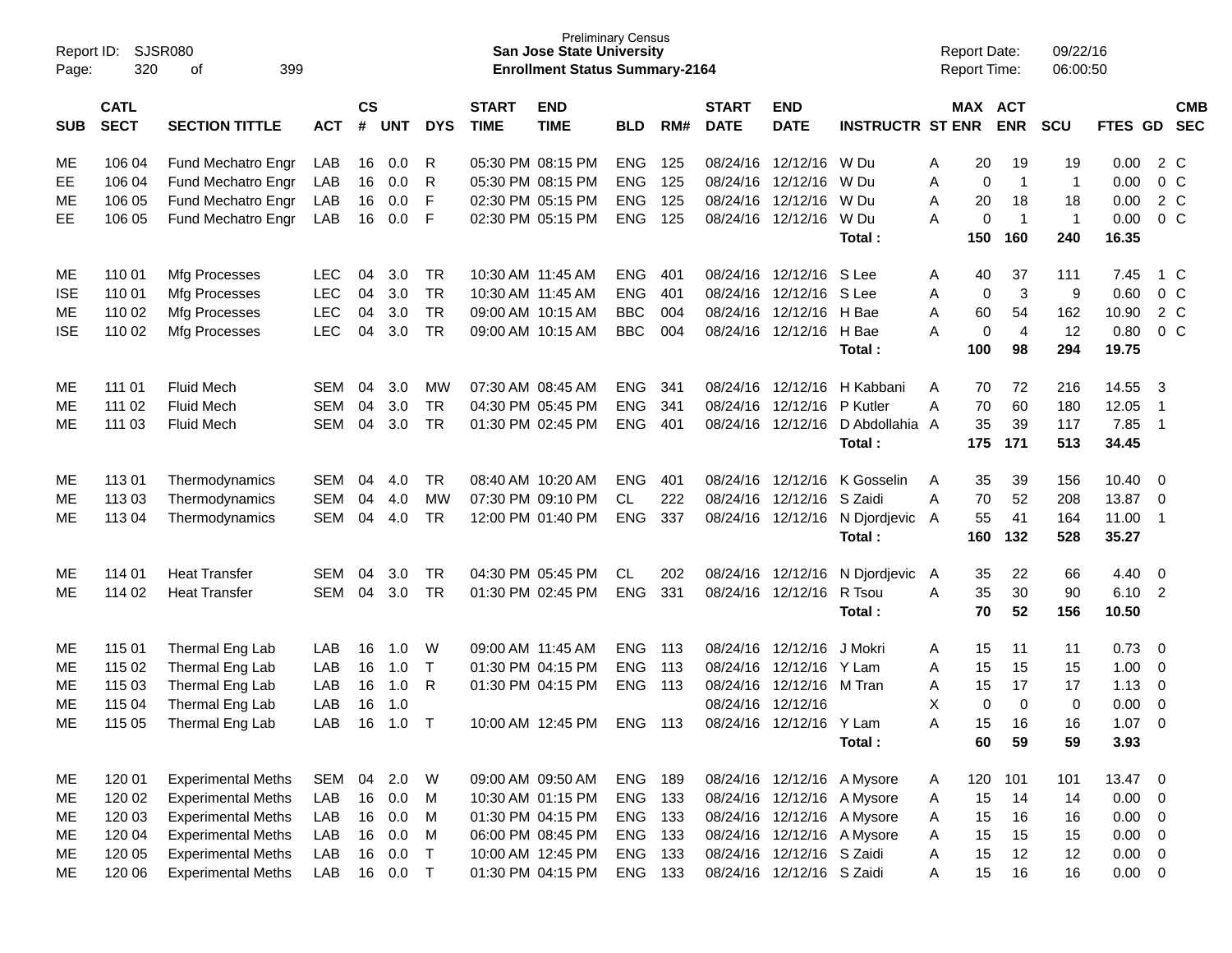| Page:       | Report ID: SJSR080<br>321  | 399<br>οf                                |                          |                    |            |                 |                             | <b>Preliminary Census</b><br><b>San Jose State University</b><br><b>Enrollment Status Summary-2164</b> |                |            |                             |                            |                                         |        | <b>Report Date:</b><br><b>Report Time:</b> |               | 09/22/16<br>06:00:50 |                     |                                                      |            |
|-------------|----------------------------|------------------------------------------|--------------------------|--------------------|------------|-----------------|-----------------------------|--------------------------------------------------------------------------------------------------------|----------------|------------|-----------------------------|----------------------------|-----------------------------------------|--------|--------------------------------------------|---------------|----------------------|---------------------|------------------------------------------------------|------------|
| <b>SUB</b>  | <b>CATL</b><br><b>SECT</b> | <b>SECTION TITTLE</b>                    | <b>ACT</b>               | $\mathsf{cs}$<br># | <b>UNT</b> | <b>DYS</b>      | <b>START</b><br><b>TIME</b> | <b>END</b><br><b>TIME</b>                                                                              | <b>BLD</b>     | RM#        | <b>START</b><br><b>DATE</b> | <b>END</b><br><b>DATE</b>  | <b>INSTRUCTR ST ENR ENR</b>             |        | MAX ACT                                    |               | <b>SCU</b>           | FTES GD SEC         |                                                      | <b>CMB</b> |
| MЕ          | 120 07                     | <b>Experimental Meths</b>                | LAB                      |                    | 0.0        |                 |                             |                                                                                                        |                |            |                             |                            |                                         | Χ      | 0                                          | 0             | 0                    | 0.00                | $\overline{\mathbf{0}}$                              |            |
| MЕ          | 120 08                     | <b>Experimental Meths</b>                | LAB                      | 16                 | 0.0        | F               | 09:00 AM 11:45 AM           |                                                                                                        | <b>ENG</b>     | 133        |                             | 08/24/16 12/12/16          | S Zaidi                                 | A      | 15                                         | 17            | 17                   | 0.00                | $\overline{0}$                                       |            |
| MЕ          | 120 09                     | <b>Experimental Meths</b>                | LAB                      | 16                 | 0.0        | R               | 09:00 AM 11:45 AM           |                                                                                                        | <b>ENG</b>     | 133        |                             | 08/24/16 12/12/16          | S Zaidi<br>Total:                       | Α      | 15<br>225                                  | 11<br>202     | 11<br>202            | 0.00<br>13.47       | $\overline{0}$                                       |            |
| MЕ          | 130 01                     | Appl Engr Analysis                       | SEM                      | 04                 | 3.0        | <b>MW</b>       |                             | 09:00 AM 10:15 AM                                                                                      | <b>ENG</b>     | 331        |                             | 08/24/16 12/12/16          | T Hsu<br>Total:                         | A      | 80<br>80                                   | 60<br>60      | 180<br>180           | 12.05<br>12.05      | $\overline{\phantom{1}}$                             |            |
|             |                            |                                          |                          |                    | 3.0        |                 |                             | 04:30 PM 05:45 PM                                                                                      | <b>ENG</b>     |            |                             | 08/24/16 12/12/16          | F Barez                                 |        |                                            |               | 222                  | 14.85               |                                                      |            |
| ME<br>МE    | 147 01<br>147 02           | Dyn Sys Vibs Cntrl<br>Dyn Sys Vibs Cntrl | <b>SEM</b><br><b>SEM</b> | 04<br>04           | 3.0        | <b>MW</b><br>MW |                             | 07:30 PM 08:45 PM                                                                                      | CL             | 341<br>234 |                             | 08/24/16 12/12/16 A Rahimi |                                         | A<br>Α | 70<br>40                                   | 74<br>25      | 75                   | 5.10                | $\overline{\phantom{1}}$<br>$\overline{\phantom{0}}$ |            |
|             |                            |                                          |                          |                    |            |                 |                             |                                                                                                        |                |            |                             |                            | Total:                                  |        | 110                                        | 99            | 297                  | 19.95               |                                                      |            |
| ME          | 154 01                     | Mech Engr Design                         | <b>SEM</b>               | 04                 | 4.0        | <b>MW</b>       |                             | 03:00 PM 04:40 PM                                                                                      | <b>ENG</b>     | 395        |                             | 08/24/16 12/12/16          | K Youssefi                              | A      | 30                                         | 38            | 152                  | 10.40               | - 4                                                  |            |
| MЕ          | 154 02                     | Mech Engr Design                         | <b>SEM</b>               | 04                 | 4.0        | MW              |                             | 10:30 AM 12:10 PM                                                                                      | <b>ENG</b>     | 401        |                             |                            | 08/24/16 12/12/16 V Cherickal<br>Total: | A      | 40<br>70                                   | 38<br>76      | 152<br>304           | 10.27<br>20.67      | $\overline{2}$                                       |            |
| MЕ          | 157 01                     | Mech System Design SEM 04 3.0            |                          |                    |            | МW              |                             | 12:00 PM 01:15 PM                                                                                      | ENG 331        |            |                             | 08/24/16 12/12/16          | C Foster<br>Total:                      | A      | 70<br>70                                   | 65<br>65      | 195<br>195           | 13.00<br>13.00      | $\overline{\mathbf{0}}$                              |            |
| MЕ          | 165 01                     | Com Aid Des in ME                        | SEM                      | 04                 | 3.0        | МW              |                             | 07:30 PM 08:45 PM                                                                                      | <b>ENG</b>     | 213        |                             | 08/24/16 12/12/16          | E Chan<br>Total:                        | A      | 35<br>35                                   | 25<br>25      | 75<br>75             | 5.25<br>5.25        | - 5                                                  |            |
| ME          | 168 01                     | Microfluidics Lab                        | LAB                      |                    | 1.0        |                 |                             |                                                                                                        |                |            |                             |                            |                                         | X      | 0                                          | 0             | 0                    | 0.00                | $\overline{\mathbf{0}}$                              |            |
| <b>MATE</b> | 168 01                     | Microfluidics Lab                        | LAB                      |                    | 1.0        |                 |                             |                                                                                                        |                |            |                             |                            |                                         | Χ      | 0                                          | 0             | 0                    | 0.00                | $\overline{0}$                                       |            |
| EE          | 168 01                     | Microfluidics Lab                        | LAB                      |                    | 1.0        |                 |                             |                                                                                                        |                |            |                             |                            | Total:                                  | Χ      | 0<br>0                                     | 0<br>0        | 0<br>0               | 0.00<br>0.00        | $\overline{0}$                                       |            |
| MЕ          | 172 01                     | Alt Renew Energy Res SEM 04 3.0 F        |                          |                    |            |                 | 09:00 AM 11:45 AM           |                                                                                                        | <b>ENG</b>     | 401        |                             | 08/24/16 12/12/16          | F Rongere<br>Total:                     | A      | 35<br>35                                   | 36<br>36      | 108<br>108           | 7.70 10<br>7.70     |                                                      |            |
| MЕ          | 180 01                     | <b>Indiv Studies</b>                     | <b>SUP</b>               | 36                 | 1.0        | TBA             |                             |                                                                                                        |                |            |                             |                            | 08/24/16 12/12/16 N Okamoto             | A      | 15                                         | 4             | 4                    | 0.27                | $\overline{\mathbf{0}}$                              |            |
| ME          | 180 02                     | <b>Indiv Studies</b>                     | <b>SUP</b>               | 36                 | 2.0        | <b>TBA</b>      |                             |                                                                                                        |                |            |                             |                            | 08/24/16 12/12/16 N Okamoto             | A      | 15                                         | 0             | 0                    | 0.00                | $\overline{\phantom{0}}$                             |            |
| ME          | 180 03                     | <b>Indiv Studies</b>                     | <b>SUP</b>               | 36                 | 3.0        | <b>TBA</b>      |                             |                                                                                                        |                |            |                             |                            | 08/24/16 12/12/16 N Okamoto             | A      | 15                                         |               | 3                    | $0.20 \ 0$          |                                                      |            |
| ME          | 180 04                     | <b>Indiv Studies</b>                     | <b>SUP</b>               |                    | 1.0        |                 |                             |                                                                                                        |                |            |                             |                            |                                         | Χ      | 0                                          | 0             | 0                    | $0.00 \t 0$         |                                                      |            |
| MЕ          | 180 05                     | <b>Indiv Studies</b>                     | <b>SUP</b>               | 36                 | 1.0        | $\mathsf{R}$    |                             | 12:00 PM 12:50 PM                                                                                      | <b>ENG 135</b> |            |                             |                            | 08/24/16 12/12/16 R Agarwal             | A      | 30                                         | 35            | 35                   | $2.33 \t0$          |                                                      |            |
| ME          | 180 06                     | <b>Indiv Studies</b>                     | <b>SUP</b>               | 36                 | 1.0        | W               |                             | 04:30 PM 05:20 PM                                                                                      | <b>ENG 135</b> |            |                             |                            | 08/24/16 12/12/16 R Agarwal             | A      | 30                                         | 37            | 37                   | $2.47 \t 0$         |                                                      |            |
| ME          | 180 07                     | <b>Indiv Studies</b>                     | <b>SUP</b>               | 36                 | 1.0        | $\top$          |                             | 04:30 PM 05:20 PM                                                                                      | <b>ENG 141</b> |            |                             |                            | 08/24/16 12/12/16 N Okamoto             | A      | 35                                         | 18            | 18                   | $1.30\ 6$           |                                                      |            |
| MЕ          | 180 08                     | <b>Indiv Studies</b>                     | <b>SUP</b>               | 36                 | $1.0$ T    |                 |                             | 01:00 PM 01:50 PM                                                                                      | ENG 135        |            |                             |                            | 08/24/16 12/12/16 R Agarwal<br>Total:   | A      | 30                                         | 23<br>170 118 | 23<br>120            | $1.53 \t 0$<br>8.10 |                                                      |            |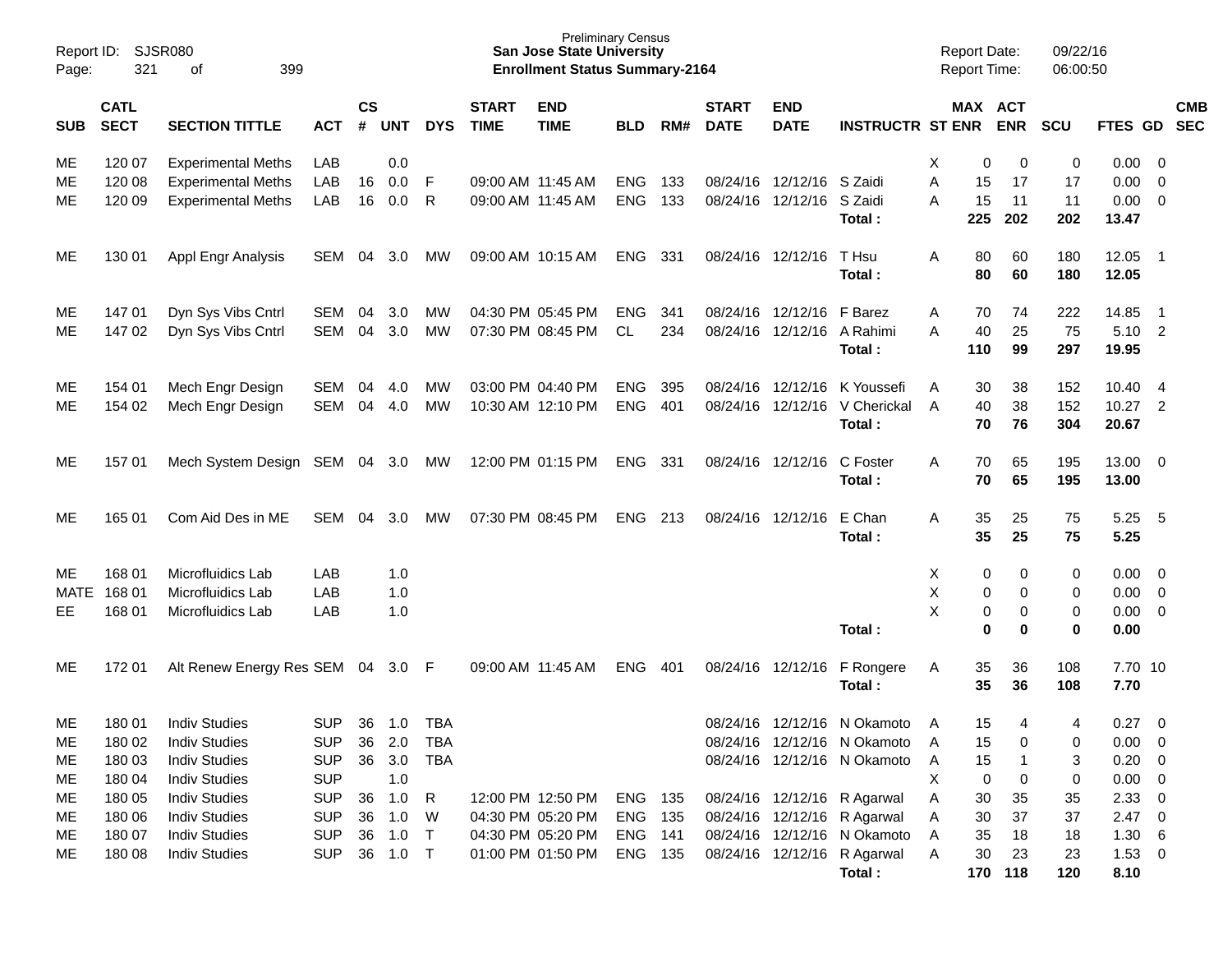| Report ID:<br>Page: | 322                        | SJSR080<br>399<br>οf                                                             |                                        |                |                   |               |                             | <b>San Jose State University</b><br><b>Enrollment Status Summary-2164</b> | <b>Preliminary Census</b>              |                   |                             |                                                    |                                                                         | <b>Report Date:</b><br><b>Report Time:</b> |                       | 09/22/16<br>06:00:50   |                                                 |                                                     |            |
|---------------------|----------------------------|----------------------------------------------------------------------------------|----------------------------------------|----------------|-------------------|---------------|-----------------------------|---------------------------------------------------------------------------|----------------------------------------|-------------------|-----------------------------|----------------------------------------------------|-------------------------------------------------------------------------|--------------------------------------------|-----------------------|------------------------|-------------------------------------------------|-----------------------------------------------------|------------|
| <b>SUB</b>          | <b>CATL</b><br><b>SECT</b> | <b>SECTION TITTLE</b>                                                            | <b>ACT</b>                             | $\mathsf{cs}$  | # UNT             | <b>DYS</b>    | <b>START</b><br><b>TIME</b> | <b>END</b><br><b>TIME</b>                                                 | <b>BLD</b>                             | RM#               | <b>START</b><br><b>DATE</b> | <b>END</b><br><b>DATE</b>                          | <b>INSTRUCTR ST ENR</b>                                                 |                                            | MAX ACT<br><b>ENR</b> | <b>SCU</b>             | FTES GD SEC                                     |                                                     | <b>CMB</b> |
| ME                  | 182 01                     | Thermal System Desig SEM 04 3.0 TR                                               |                                        |                |                   |               |                             | 12:00 PM 01:15 PM                                                         | ENG 341                                |                   |                             |                                                    | 08/24/16 12/12/16 E Thurlow<br>Total:                                   | 65<br>A<br>65                              | 43<br>43              | 129<br>129             | 8.80 4<br>8.80                                  |                                                     |            |
| ME                  | 186 01                     | Automotive Engineeri SEM 04 3.0 W                                                |                                        |                |                   |               |                             | 06:00 PM 08:45 PM                                                         | <b>ENG</b>                             | 327               |                             | 08/24/16 12/12/16 T Chung                          | Total:                                                                  | 30<br>A<br>30                              | 13<br>13              | 39<br>39               | 2.85<br>2.85                                    | $-5$                                                |            |
| ME<br>ME            | 190 01<br>190 02           | Mecha Sys Design<br>Mecha Sys Design                                             | SEM<br>LAB                             | 04<br>16       | 3.0<br>0.0        | TR<br>R       |                             | 02:00 PM 02:50 PM<br>03:00 PM 05:45 PM                                    | <b>BBC</b><br><b>ENG</b>               | 204<br>135        |                             | 08/24/16 12/12/16 N Patel                          | 08/24/16 12/12/16 S Bashash                                             | 60<br>A<br>Α<br>20                         | 60<br>20              | 120<br>20              | 12.25<br>0.00                                   | 5<br>$\overline{\phantom{0}}$ 1                     |            |
| ME<br>ME            | 190 03<br>190 04           | Mecha Sys Design<br>Mecha Sys Design                                             | LAB<br>LAB                             | 16<br>16       | 0.0<br>0.0        | $\top$<br>W   |                             | 03:00 PM 05:45 PM<br>10:00 AM 12:45 PM                                    | <b>ENG</b><br><b>ENG</b>               | 135<br>135        |                             | 08/24/16 12/12/16 N Patel                          | 08/24/16 12/12/16 S Pradhan<br>Total:                                   | 20<br>Α<br>20<br>A<br>120                  | 20<br>20<br>120       | 20<br>20<br>180        | 0.00<br>0.00<br>12.25                           | $\overline{\mathbf{3}}$<br>$\overline{\phantom{1}}$ |            |
| ME<br>ME            | 192 01<br>192 02           | Robotics<br>Robotics                                                             | SEM<br><b>LAB</b>                      | 04<br>16       | 3.0<br>0.0        | МW<br>M       |                             | 12:00 PM 12:50 PM<br>01:00 PM 03:45 PM                                    | <b>ENG</b><br><b>ENG</b>               | 192<br>192        |                             | 08/24/16 12/12/16 H Bae<br>08/24/16 12/12/16 H Bae | Total:                                                                  | 30<br>A<br>30<br>A<br>60                   | 30<br>30<br>60        | 60<br>30<br>90         | 6.15<br>$0.00 \quad 3$<br>6.15                  | $\overline{\mathbf{3}}$                             |            |
| ME<br>ME            |                            | 195A 01 Sr Design Proj I<br>195A 02 Sr Design Proj I                             | SEM<br>SEM                             | 05<br>05       | 3.0<br>3.0        | W<br>W        |                             | 01:30 PM 04:15 PM<br>01:30 PM 04:15 PM                                    | <b>ENG</b><br><b>ENG</b>               | 135<br>111        |                             | 08/24/16 12/12/16 T Hsu                            | 08/24/16 12/12/16 R Agarwal                                             | 25<br>A<br>25<br>Α                         | 31<br>16              | 93<br>48               | $6.20 \quad 0$<br>3.20                          | $\overline{\phantom{0}}$                            |            |
| ME<br>ME<br>ME      |                            | 195A 03 Sr Design Proj I<br>195A 04 Sr Design Proj I<br>195A 05 Sr Design Proj I | <b>SEM</b><br><b>SEM</b><br><b>SEM</b> | 05<br>05<br>05 | 3.0<br>3.0<br>3.0 | W<br>W<br>W   |                             | 01:30 PM 04:15 PM<br>01:30 PM 04:15 PM<br>01:30 PM 04:15 PM               | <b>ENG</b><br><b>ENG</b><br><b>ENG</b> | 192<br>114<br>141 | 08/24/16                    | 12/12/16 J Mokri                                   | 08/24/16 12/12/16 E Hagstrom<br>08/24/16 12/12/16 V Cherickal<br>Total: | 25<br>A<br>25<br>Α<br>25<br>A<br>125       | 29<br>47<br>27<br>150 | 87<br>141<br>81<br>450 | 5.80 0<br>$9.40 \quad 0$<br>$5.40 \ 0$<br>30.00 |                                                     |            |
| ME                  | 211 01                     | Adv Heat Transfer                                                                | SEM                                    | 05             | 3.0               | TR            |                             | 06:00 PM 07:15 PM                                                         | CL.                                    | 202               |                             |                                                    | 08/24/16 12/12/16 Y Shabany<br>Total:                                   | 35<br>A<br>35                              | 11<br>11              | 33<br>33               | 2.75 11<br>2.75                                 |                                                     |            |
| ME                  | 230 01                     | Ad Mech Eng Analys                                                               | SEM 05                                 |                | 3.0               | TR            |                             | 07:30 PM 08:45 PM                                                         | CL.                                    | 202               |                             |                                                    | 08/24/16 12/12/16 Y Shabany<br>Total:                                   | 48<br>A<br>48                              | 48<br>48              | 144<br>144             | 12.00 48<br>12.00                               |                                                     |            |
| ME.<br>ME           | 240 01<br>240 02           | Rigid Body Dynamic<br>Rigid Body Dynamic                                         | <b>SEM</b><br><b>SEM</b>               |                | 3.0<br>3.0        |               |                             |                                                                           |                                        |                   |                             |                                                    |                                                                         | X<br>X                                     | 0<br>0<br>0<br>0      | 0<br>0                 | $0.00 \t 0$<br>$0.00 \t 0$                      |                                                     |            |
| ME                  | 240 03                     | Rigid Body Dynamic                                                               | SEM 05                                 |                | 3.0               | <b>TR</b>     |                             | 07:30 PM 08:45 PM SH                                                      |                                        | 314               |                             |                                                    | 08/24/16 12/12/16 P Woytowitz A<br>Total:                               | 35<br>35                                   | 7<br>$\overline{7}$   | 21<br>21               | $1.75$ 7<br>1.75                                |                                                     |            |
| ME                  | 260 01                     | App Stress Analys                                                                | SEM 05 3.0 TR                          |                |                   |               |                             | 04:30 PM 05:45 PM                                                         | ENG 340                                |                   |                             | 08/24/16 12/12/16 S Lee                            | Total:                                                                  | 40<br>Α<br>40                              | 21<br>21              | 63<br>63               | 5.25 21<br>5.25                                 |                                                     |            |
| ME                  | 27301                      | Finite El Meth Eng                                                               |                                        |                |                   | SEM 04 3.0 MW |                             | 06:00 PM 07:15 PM                                                         | ENG 213                                |                   |                             | 08/24/16 12/12/16 E Chan                           |                                                                         | 36<br>A                                    | 33                    | 99                     | 8.25 33                                         |                                                     |            |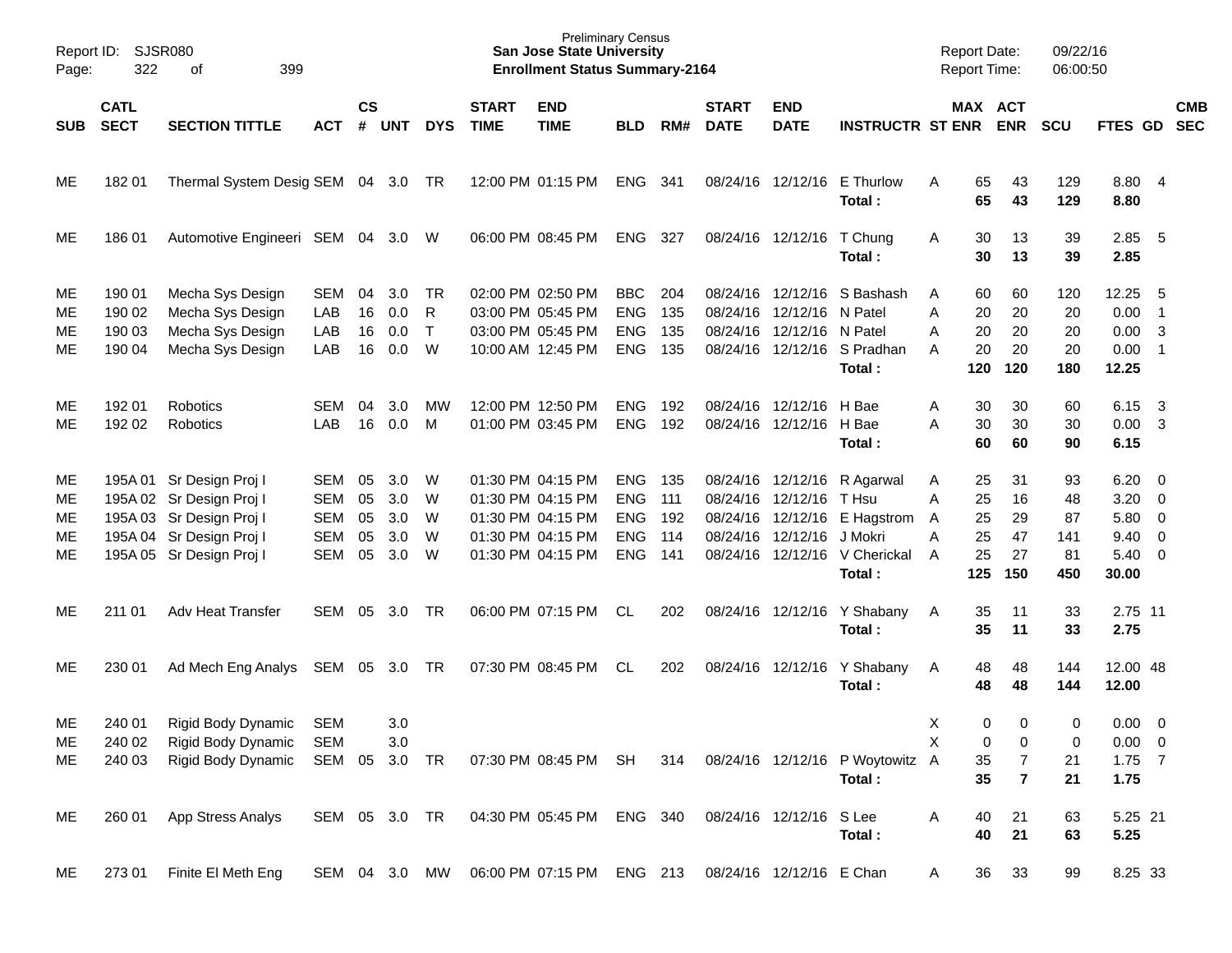| Report ID:<br>Page: | SJSR080<br>323             | of<br>399                                |            |                    |               |                         |                             | <b>Preliminary Census</b><br><b>San Jose State University</b><br><b>Enrollment Status Summary-2164</b> |                          |            |                                        |                                                  |                                                       |   | <b>Report Date:</b><br><b>Report Time:</b> |                            | 09/22/16<br>06:00:50       |                                    |                |                          |
|---------------------|----------------------------|------------------------------------------|------------|--------------------|---------------|-------------------------|-----------------------------|--------------------------------------------------------------------------------------------------------|--------------------------|------------|----------------------------------------|--------------------------------------------------|-------------------------------------------------------|---|--------------------------------------------|----------------------------|----------------------------|------------------------------------|----------------|--------------------------|
| <b>SUB</b>          | <b>CATL</b><br><b>SECT</b> | <b>SECTION TITTLE</b>                    | <b>ACT</b> | $\mathsf{cs}$<br># | <b>UNT</b>    | <b>DYS</b>              | <b>START</b><br><b>TIME</b> | <b>END</b><br><b>TIME</b>                                                                              | <b>BLD</b>               | RM#        | <b>START</b><br><b>DATE</b>            | <b>END</b><br><b>DATE</b>                        | <b>INSTRUCTR ST ENR</b>                               |   | <b>MAX ACT</b>                             | <b>ENR</b>                 | SCU                        | <b>FTES GD</b>                     |                | <b>CMB</b><br><b>SEC</b> |
|                     |                            |                                          |            |                    |               |                         |                             |                                                                                                        |                          |            |                                        |                                                  | Total:                                                |   | 36                                         | 33                         | 99                         | 8.25                               |                |                          |
| ME                  | 280 01                     | Auto Control Engr                        | <b>SEM</b> |                    | 3.0           |                         |                             |                                                                                                        |                          |            |                                        |                                                  |                                                       | X | 0                                          | $\mathbf 0$                | $\mathbf 0$                | 0.00                               | $\overline{0}$ |                          |
| ME                  | 280 02                     | <b>Auto Control Engr</b>                 | SEM        | 05                 | 3.0           | <b>TR</b>               |                             | 06:00 PM 07:15 PM                                                                                      | ENG                      | 401        | 08/24/16 12/12/16                      |                                                  | S Bashash<br>Total:                                   | A | 35<br>35                                   | 37<br>37                   | 111<br>111                 | 9.25 37<br>9.25                    |                |                          |
| ME<br>ME            | 285 01<br>285 02           | Mechatronic Sys En<br>Mechatronic Sys En | SEM<br>LAB | 05                 | 3.0<br>16 0.0 | <b>MW</b><br><b>TBA</b> |                             | 07:30 PM 08:20 PM                                                                                      | <b>ENG</b><br><b>ENG</b> | 135<br>135 | 08/24/16 12/12/16<br>08/24/16 12/12/16 |                                                  | N Hemati<br>K Haydari Sh A<br>Total:                  | A | 35<br>35<br>70                             | 38<br>38<br>76             | 76<br>38<br>114            | 9.50 38<br>0.0038<br>9.50          |                |                          |
| ME                  |                            | 295A 01 ME Project I                     | <b>SUP</b> |                    | 25 3.0 F      |                         |                             | 05:00 PM 07:30 PM                                                                                      | ENG                      | 339        | 08/24/16 12/12/16                      |                                                  | R Agarwal<br>Total:                                   | Α | 20<br>20                                   | 23<br>23                   | 69<br>69                   | 5.75 23<br>5.75                    |                |                          |
| <b>ME</b>           |                            | 295B 01 ME Project II                    | <b>SUP</b> | 25                 | 3.0           | -F                      |                             | 05:00 PM 07:30 PM                                                                                      | ENG                      | 339        |                                        |                                                  | 08/24/16 12/12/16 R Agarwal<br>Total:                 | A | 20<br>20                                   | 10<br>10                   | 30<br>30                   | 2.50 10<br>2.50                    |                |                          |
| ME                  | 298 01                     | Special Project ME                       | <b>SUP</b> | 25                 | 1.0           | <b>TBA</b>              |                             |                                                                                                        | <b>ENG</b>               | 339        | 08/24/16 12/12/16                      |                                                  | R Agarwal                                             | A | 10                                         | 6                          | 6                          | 0.50                               | - 6            |                          |
| ME                  | 298 02                     | Special Project ME                       | <b>SUP</b> | 25                 | 2.0           | <b>TBA</b>              |                             |                                                                                                        | <b>ENG</b>               | 339        |                                        |                                                  | 08/24/16 12/12/16 R Agarwal                           | Α | 10                                         | 0                          | 0                          | 0.00                               | $\overline{0}$ |                          |
| <b>ME</b>           | 298 03                     | Special Project ME                       | <b>SUP</b> |                    | 25 3.0        | <b>TBA</b>              |                             |                                                                                                        | <b>ENG</b>               | 339        |                                        |                                                  | 08/24/16 12/12/16 R Agarwal<br>Total:                 | A | 10<br>30                                   | 0<br>6                     | $\mathbf 0$<br>6           | 0.00<br>0.50                       | $\overline{0}$ |                          |
| <b>ME</b>           | 299 01                     | Master's Thesis                          | <b>SUP</b> | 25                 | 3.0           | -F                      |                             | 05:00 PM 07:30 PM                                                                                      | <b>ENG</b>               | 339        | 08/24/16 12/12/16                      |                                                  | R Agarwal<br>Total:                                   | Α | 20<br>20                                   | $\mathbf 1$<br>$\mathbf 1$ | 3<br>3                     | $0.25$ 1<br>0.25                   |                |                          |
|                     | Department :               | <b>Mechanical Engineering</b>            |            |                    |               |                         |                             |                                                                                                        |                          |            |                                        | <b>Lower Division:</b><br><b>Upper Division:</b> | <b>Department Total:</b><br><b>Graduate Division:</b> |   | 3074<br>560<br>2125<br>389                 | 2793<br>598<br>1922<br>273 | 5999<br>598<br>4708<br>693 | 414.73<br>39.90<br>317.08<br>57.75 |                |                          |